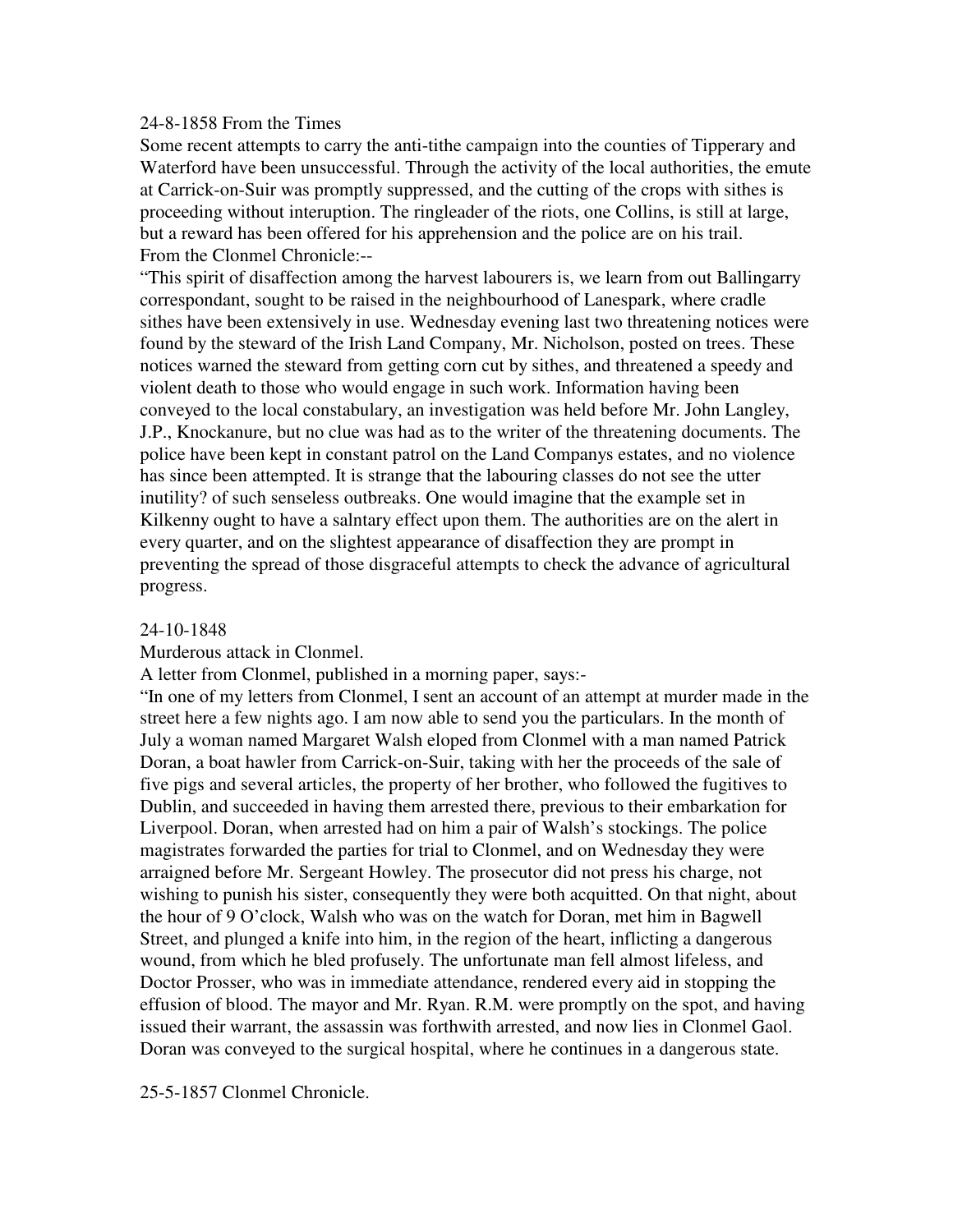Discovery of coal near Thurles, Co. Tipperary.

At Upperchurch, in this County, a newly discovered coal mine on the property of Mr. Richard Armstrong, Mealiffe, is now being worked under the management of Mr. Richard Millett, C.E., Milbrook, and although the shaft is sunk but fifty feet, considerable quantities of culm and extensive coal bed have been met with. Several of the miners lately employed at the Holyford copper mines are working this colliery; and we understand that the bed which has just been found will profitably employ a considerable number of persons, and will not only be a valuable source of wealth to the fortunate owner of the estate, but will prove of great advantage to the district, culm especially, being much required in the burning of lime for agricultural and other purposes.

## 23-4-1846 Tipperary Vindicator.

Respite for convicts under sentence of death.

Yesterday morning an order was received by the High Sheriff, directed to the governor of the county gaol, respiting the executions of William Fogarty, found guilty of firing at Mr. M'Donnell, of the Killaloe Slate Quarries, to the  $15<sup>th</sup>$  May, and respiting the execution of Patrick Hayes and Patrick Rice, found guilty of the conspiracy to murder the late Mr. Clarke, of South Hill, to the same period. Their respite, we understand, has been granted in consequence of the law points raised by an eminent counsel who defended those prisoners, and which are to be argued before the twelve judges. The intelligence of the respite was immediately imparted to the prisoners by the governor of the gaol. They received the news with every demonstration of gratitude.

# 29-10-1841 Tipperary Free Press.

Mullinahone--A man named Thomas Holmes, who is over 70 years of age, and of a most unblemished character, who had been from his infancy a strict member of the Established Church. But who lately, feeling a sensitive conviction of the religious errors of his past life, voluntarily and unsolicited requested the rites of the Roman Catholic Faith, and consequently was received into that community by the Rev. John Cooney, R.C.C., at Mullinahone, on Thursday last, of which place he is an native, and ever since his happy conversion his attention to religious instruction has been almost unceasing.

# 25-7-1836 Times Newspaper

Payment of Tithes-Writs of rebellion.

Messrs. Hogan of Urra, who was committed to the Bridewell of Nenagh, by P. Ryan, officer of rebellion, have obtained their liberty by paying Mr. Ryan the full amount of their Tithe, and 12s. costs. On Thursday Ryan arrested Mr. James O'Meagher, of Toomevara, under a writ of Rebellion, and in the Bridewell, requested the officer to permit him to sleep at the hotel that night. Mr. Ryan at once acceded to the request and as soon as the National Bank opened next morning, Mr. Meagher discharged the amount of his tithe and costs in full.

 Summary of Assize Intelligence. Tipperary.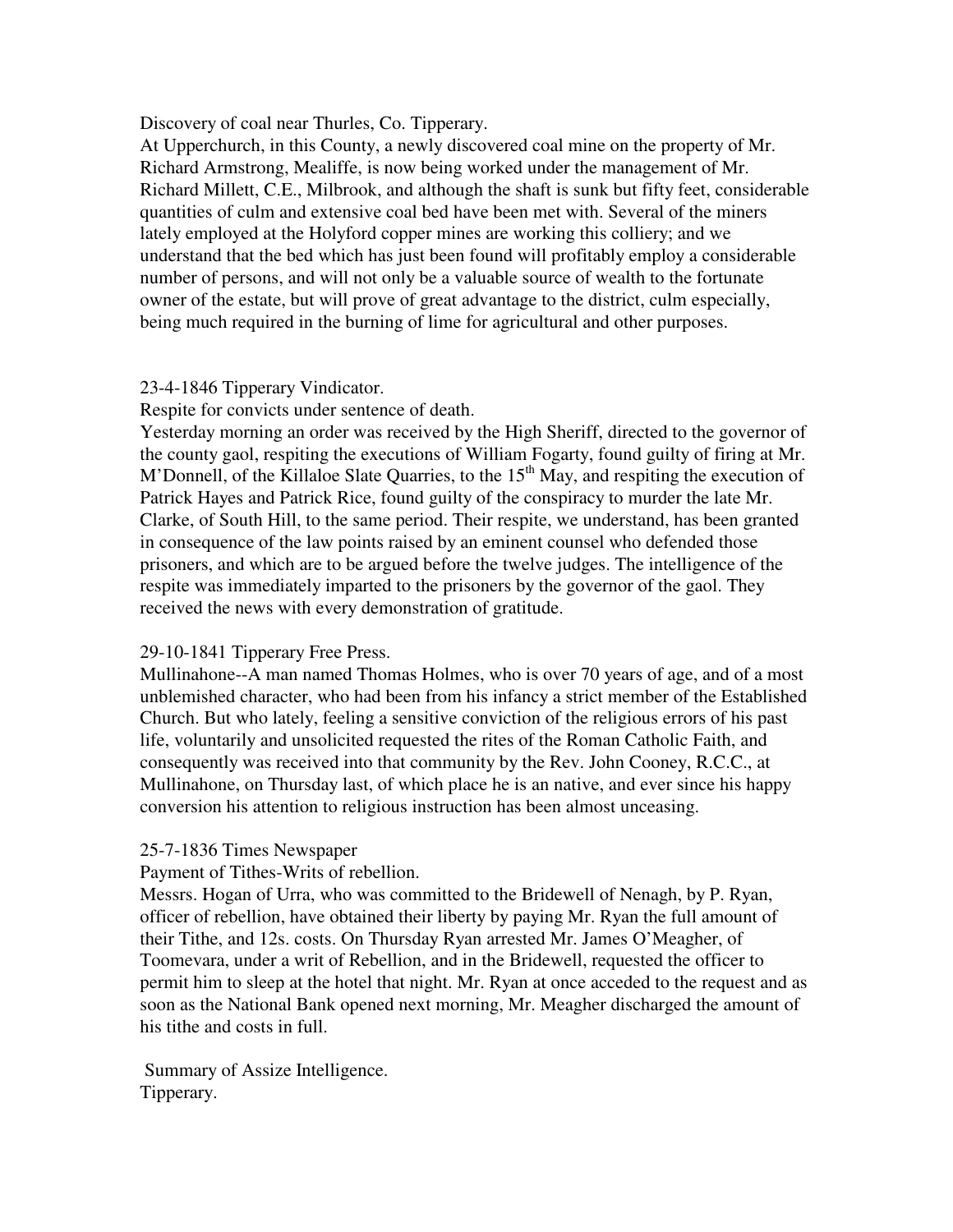The assizes for this county commenced at Clonmel on Monday, before Chief Justice Doherty. After the swearing in of the Grand Jury, a considerable number of burning petitions were send before them.

Mr. Hugh Baker, Lismacue, being sworn to a burning petition, that in Dec. last a large rick of hay (His property) was set fire to and consumed. His Lordship asked Mr. Baker what reasons he had to suppose it was a malicious act?. Mr. Baker said he had many reasons and then produced several threatening letters and Rockite notices with which he had been served previously to the burning.

Mrs Hill, the widow of the unfortunate Mr. Matthew Hill, who was murdered some time since in the Glen of Aherlow, presented a petition for several ditches of hers which had beem maliciously levelled.

Mr. Hill brother of the late Mr. M. Hill, presented a petition. Being sworn, he deposed that his stable and out-houses were burned; on being asked " Had he any reason to know why the malicious act was committed"? he replied, "Yes, because I had assisted in rebuilding the ditches of the Widow Hill, which had been previously levelled.

Many of the Petitioners deposed on oath, that they had reasons to believe that the cause of the burnings, and other malicious injuries done them, was having taken farms contrary to the wishes of those agrarian legislators, so numerous in the County of Tipperary.

His Lordship more than once begged the serious investigation of the grand jury into these burning petitions.

Mr. William Wright, Killahy Castle, petitioned for malicious injury done to a wood, the property of the late Mr. John despard, of whom Mr. Wright is administrator and representative.

Mr. John Roe, of Rockwell, presented petitions for the malicious burnings of an ash plantation and two houses.

The tenants also presented for the furniture and potatoes that were destroyed in the houses.

Chief Justice Doherty told the grand jury that they should compensate Mr. Roe for the injury done; but that they should take care not to put the County to an unnecessary expense by paying both the landlord and the tenant.

Mr. Rolleston presented a petition from Matthew Ryan, for a robbery committed to the amount of 300s. in cash, together with fire-arms, etc.

Chief Justice Doherty said to a few members of the Grand Jury who were in the gallery- "Gentlemen, I have again to entreat your sincere attention to the petitions of every description, in order that the poor people of the country may not be taxed with unnecessary expense, as well as those unfortunate people who really have sustained injuries may be compensated accordingly. It appears to me rather strange, if the County of Tipperary is in that quiet state which it is represented to be, and I sincerely hope it is, that within the short space of four months there should be such a number as sixty-one burning

petitions to come before me.

A gentleman in the grand jury-box-Where are the members of the Peace Preservation Society?

Mr. William Baker presented a petition for some sheep of his that were killed. There were other sheep in the field, but none were killed or injured but his. Witness was a prosecutor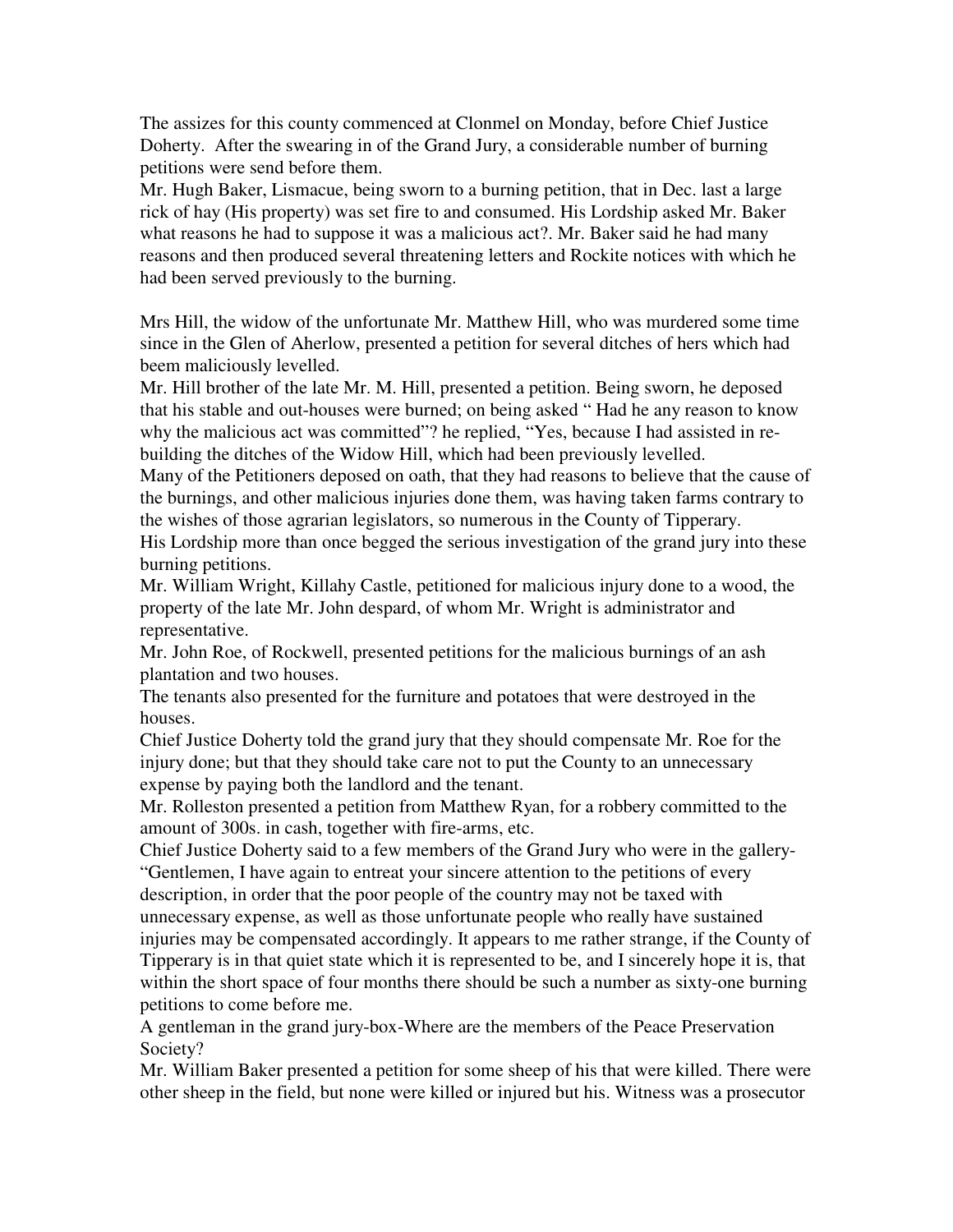at the last assizes, and it was subsequent to the assizes the injury was done. His Lordship did not decide on the case.

On Tuesday Patrick Divine and John Leahy were convicted of stealing fire-arms, the property of Christopher Lewis, of Clash, and putting him in bodily fear, at his house in June last.

C.J. Doherty, addressing the prisoners, said, "You have committed an offence that endangers your life, but as you did not commit any act of violence, I shall but record sentence of death against you, and recommend you to the Lord-Lieutenant for a milder punishment. "

Thomas Heffernan and James Kingilty were indicted for appearing armed by night. Constable M'Carthy and O'Connell deposed that they arrested the prisoners on the night of the 25<sup>th</sup> of May with a blunderbuss and a pistol. The country was much disturbed at the time. There were several burnings a few night after some armed men came to the Police Barrack and fired some shots.

The Jury found the prisoners guilty.

C.J.Doherty said, that even taking into consideration that the prisoners could produce characters for industry previous to this act, he felt it his duty, in order to put an end to these acts, which keep the country in a state of disturbance, to sentence them to two years imprisonment and hard labour every alternate week.

James (Bradley)Brady, David Luddy, James Hogan, and John Buckley were indicted for breaking into the habitation of James O'Donnell on the  $17<sup>th</sup>$  of Sept, and committing an assault on him. James O'Donnell deposed, that between 12 and 1 O'Clock at night, a party of men came to his house and broke in the door, and demanded his fire-arms. Witness was in bed. Witness's mother was there also.They asked where the man of the house was. She said he was not in the house that night. They then went to witness's bed and felt him there, and called in some more men. They dragged witness to the floor, and beat him, then brought him into the yard, and beat him with stones, and buried the cock of the pistol in his shoulder. (Identifies the four prisoners.) Would not swear falsely about them no more than the Parish Priest. (Laughter). Witness was a process-server. O'Donnells mother corroborated his evidence.

Several witnesses swore to alibis on the part of the prisoners. The Parish Priest, Father Tobin, gave two of the prisoners Buckley and Bradley(Brady) and the prosecuter O'Donnell a bad one. He said he would not believe him on oath. He had to denounce him from the altar. He could not charge him with being convicted of any crime, but he knew him to caluminate many respectable persons in the Parish. Mr. Cusack of Caher, and another witness spoke unfavourable of O'Donnell's character. The Jury acquitted the prisoners.

Martin Keherney was charged with aiding in the manslaughter of Thomas Murray at Grange. Edmund and Judy Murray brother and sister of the deceased, deposed that prisoner and their brother had a quarrel in a Public-House after leaving, when they fought. Their brother was thrown into a ditch, and the prisoner struck him with a stone.

Dr. Bradshaw deposed that Murray's death was caused by an abscess on the brain, caused by a blow of a stone or blunt instrument. The Jury found the prisoner guilty.

C.J.Doherty said the prisoner had been mercifully indicted, for he had followed the unfortunate deceased from the house where the quarrel originated, nearly two miles on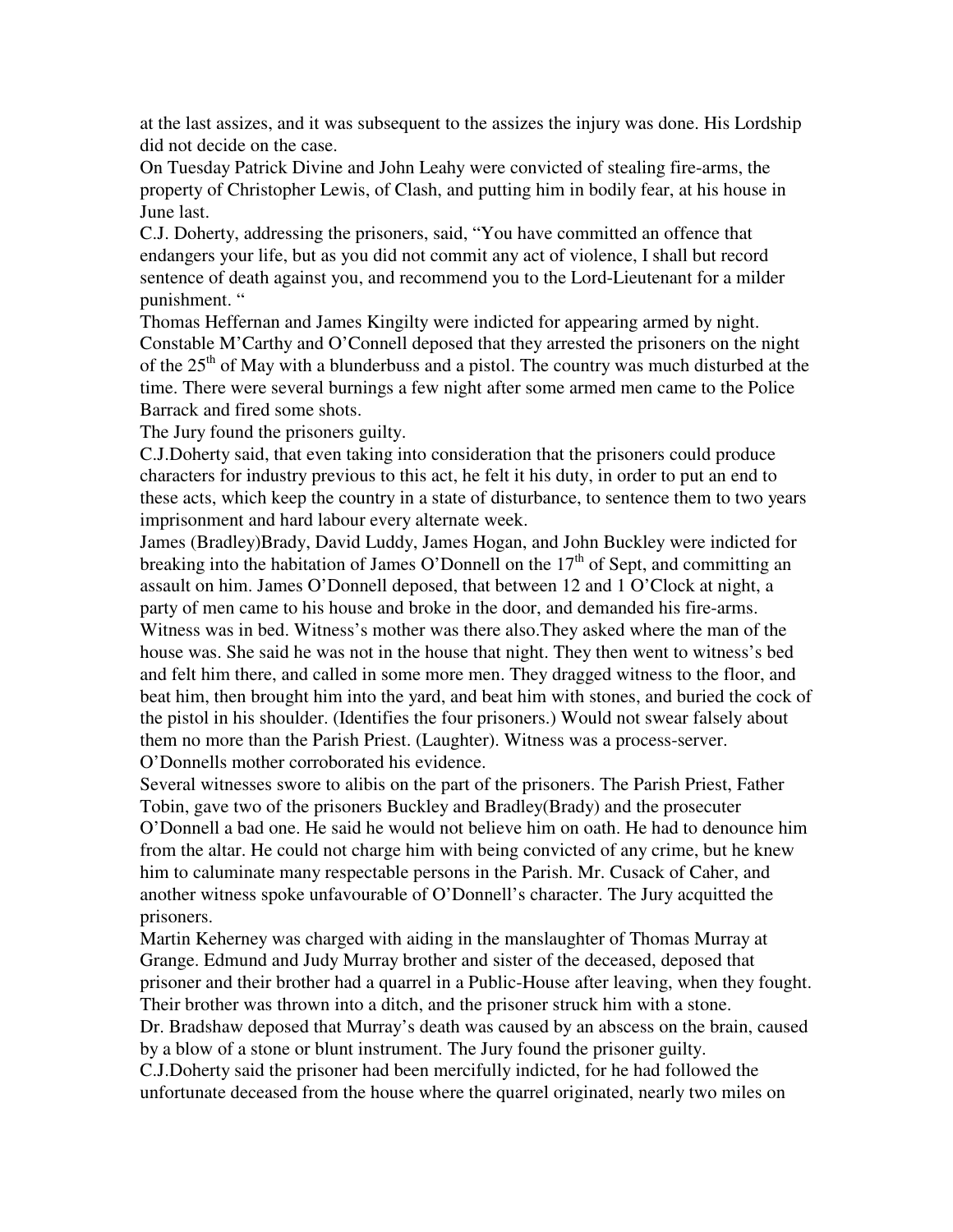the road, and there resorted to that deadly and abominable weapon, so much used in this country and killed the unfortunate Murray with a stone. He sentenced him to be transported for life.

Richard Tobin and Edward Tobin were indicted for the murder of Richard Fennelly, at Mullinahone, on the  $20<sup>th</sup>$  of May last.

The learned Judge charged the jury at great length, stating that they should not find the prisoners guilty of murder, but there was very strong evidence for their consideration for the crime of manslaughter.

The Jury acquitted the prisoners.

### 25-7-1859 County Limerick.

Breach of Promise--At the Limerick assizes on Saturday, before Judge O'Brien, the case of Ellen Dwyer and John Dillon was tried. The action was for breach of promise of marriage, and the damages were laid at 100/. The parties in the case were independent farmers living in the vicinity of Palla, of nearly an equal standing in society, and it appears that the defendant promised to marry the plaintiff before the  $7<sup>th</sup>$  March 1859, that his father had a deed of settlement drawn up in which it was specified the lady was to have a fortune of 250/.; that the parties came into the town for the purpose of buying all the necessaries requisite for the wedding banquet, which cost £50, the money of the lady, and, notwithstanding which the defendant went the following day and married another. The young woman by this means had her name exposed, in compensation for which she sought the damages mentioned in the summons and plaint at the hands of the jury. The defence recorded on the files of the court was, that although the defendant had promised to marry the plaintiff within a reasonable time, it was upon special conditions, which were, that a person named John Dillon, whom he described in his evidence not as his own brother, but as the brother in law of the plaintiff, promised to give him a right to certain lands, but that the latter refusing to give it he was, therefore, to be discharged from the promise. In the evidence, however, there had been no proof of this condition, but is was proved that when the defendant's father was screwing for an additional fortune, his son, who had about £600 in value, replied he would sooner lose the difference, as he would not part with her for a thousand pounds, nor did he give any intimation of relinquishing her until the wedding dinner was purchased and he was married to another. The jury found for the plaintiff £100 damages, with 6d., costs.

## 25-9-1850 Tipperary Vindicator.

Cashel 23rd Sept. 1850.

We, the undersigned, request a preparatory meeting of the friends of the Tenant-Right at Ryall's Hotel, Cashel, on next Monday, the  $30<sup>th</sup>$  Sept. at 12 O'Clock, to decide on the time and the place for the holding of a public meeting of the County of Tipperary, to promote the sacred cause of tenant right, and to devise such means of organization as may render this meeting worthy of this great cause and this great county.

James M'Donnell, P.P. Cashel,

James Ryan, C.C. Cashel,

John Ryan, C.C. Cashel,

John Lanigan, Richmond Place,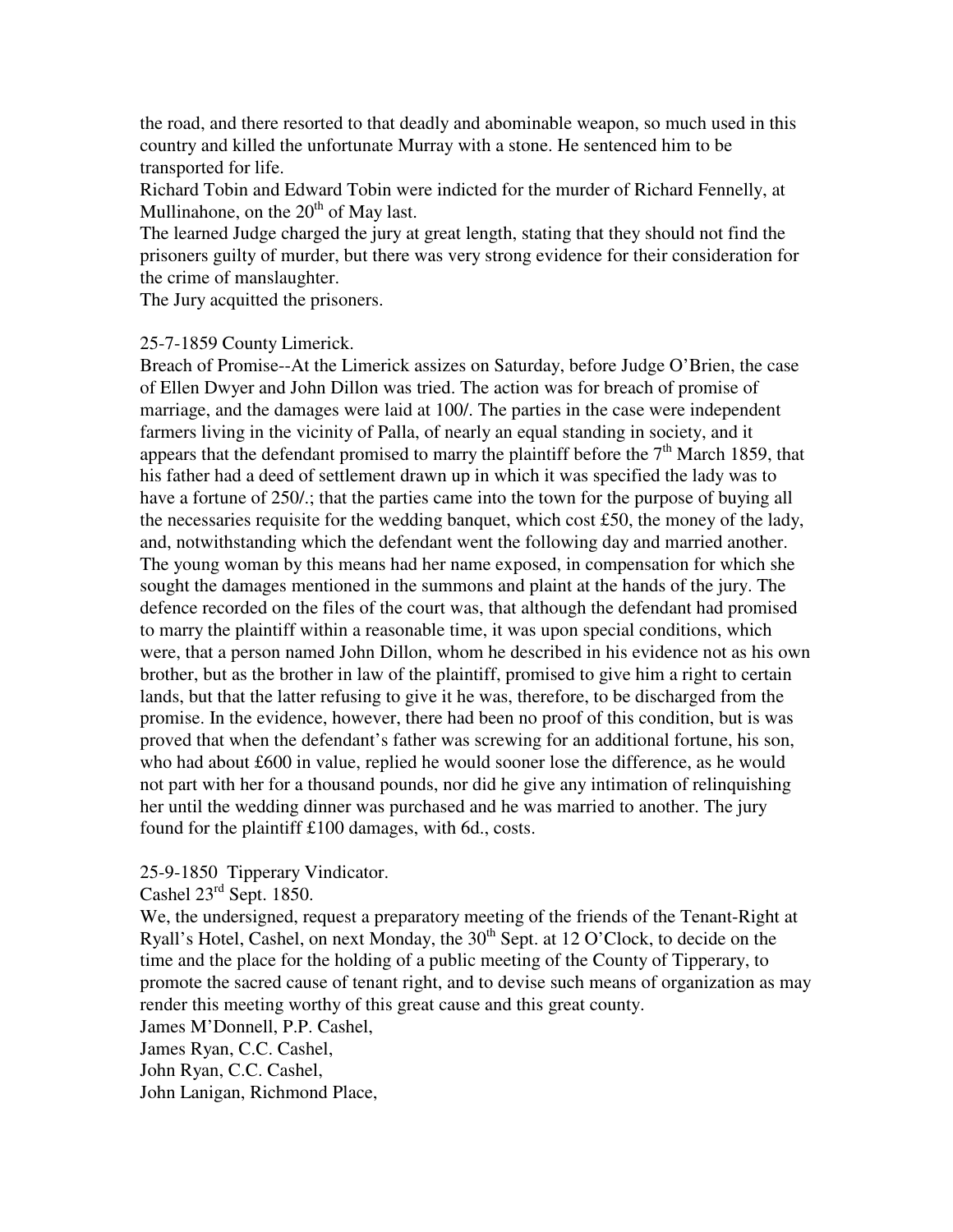William Kirwan, P.P. Boherlahan, William Morris, P.P. Borrisoleigh, Thomas Mulloney, P.P. Drom and Inch, William Mullally, P.P. Annacarthy, Robert Grace, P.P. Moycarkey, Daniel Corcoran, P.P. Mullinahone, James Cantwell, Ciltinan, Thomas Kennedy, Pass, Lisronan, James Cooney, Clerihan, Daniel Ryan, Templemore, James Ryan, Templemore, Thomas Parker O'Flanagan, Killenaule, Robert Purcell, Roan House, John Walsh, Ardmoyle, T. Laffan, Templemore, J. Kavanagh, Liskineen, R. Maher, Kilburry, John Kickham, Mullinahone, C. Kickham, Mullinahone. M. Mullally, Mullinahone, Edward Doherty, Lispeach, John Scanlon, Gaile, Thomas Scanlon, Gaile House, John Fogarty, Lisburn, John Laffan, Castle Ivey, (Probably Castleiney), William Laffan, Kilcurkee, Nicholas Laffan, Owney Mills, John O'Dwyer, Ballintaggart, J. Morrisey, Tipperary, Joe Ryan, Solaheadmore, James O'Keogh, Solaheadbeg.

Tipperary free Press 25-11-1828

Nenagh Petit Sessions Nov. 13<sup>th</sup>.

On last Thursday, Maurice O'Connor, a Roman Catholic Policeman, at Borrisokane station, attended to answer complaints made against him by Chief Constable Lambert, and Mr. Lambert attended to answer complaints made against him by Mr. O'Connor. It appears that O'Connor felt himself harassed by distressing duties put upon him, for what cause he did not know, and memorialed the Lord Lieutenant for inquiry, which was granted; the inquiry was put off from last Thursday to this day, when the Bench was required to go to the bed side of O'Connor and receive his informations against four of the police, who were returning with him to the station in Borrisokane, on Thursday evening last, when they insulted him as a Kerry Papist, knocked him down, kicked him and stabbed him. Major Carter and another magistrate repaired to the house in which O'Connor was confined to his bed, and having taken his informations, had the four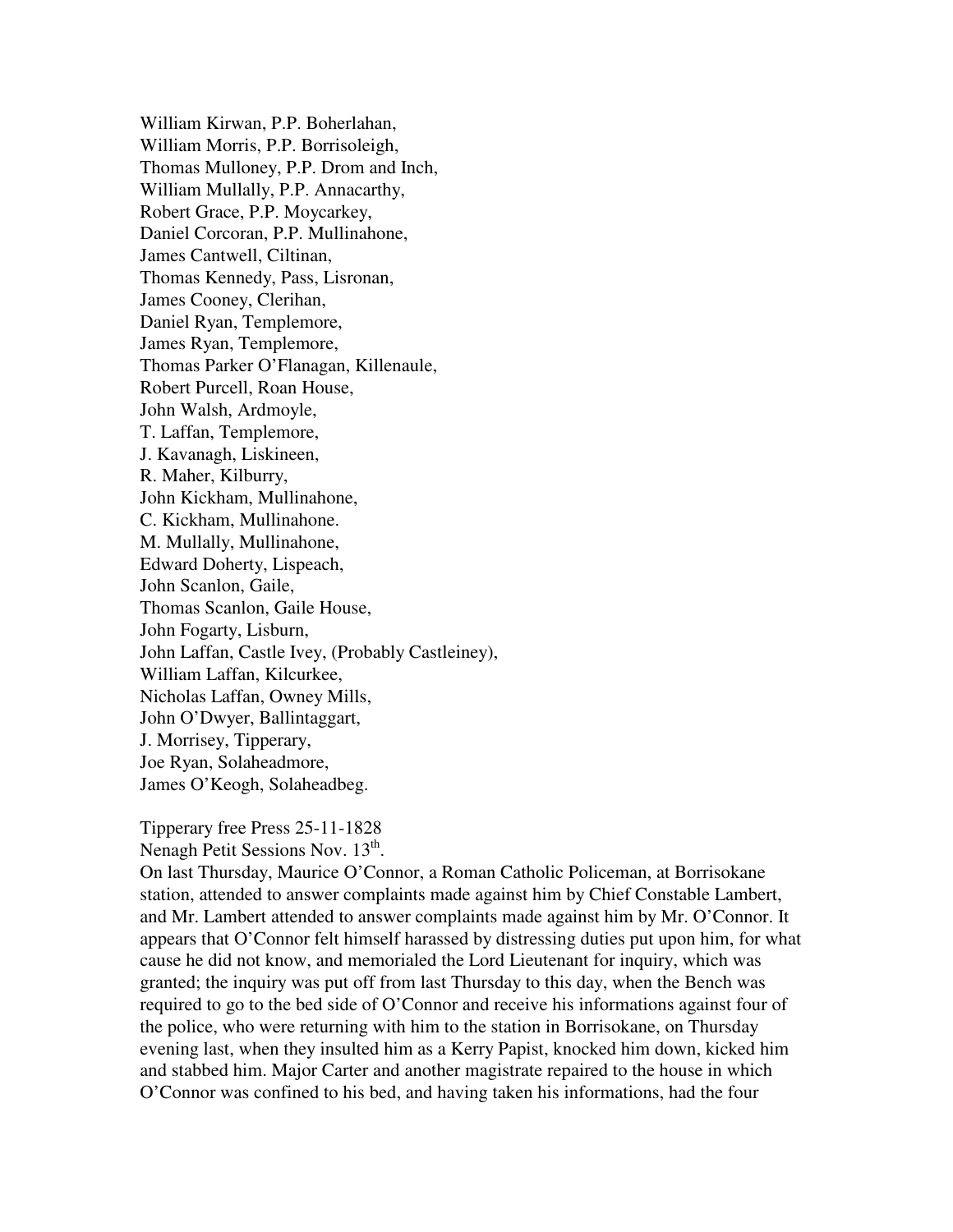policemen committed. An inquiry is to be entered into against Mr. Lambert. I found it difficult to get any information on the progress of these police fracas, as the magistrated discussed them in their private chamber.

### 26-1-1852 Nenagh Guardian.

Saturday, the  $24<sup>th</sup>$  of January, 1852, will never be forgotten by the present generation of the people of Nenagh. The whole night the rain descended in torrents, and at nine this morning one of the most frightful hurricanes ever witnessed, swept through a portion of the town, carrying away the entire roofs of houses and several chimneys at the same time. This frightful scene did not last more than one minute; had it continued another, the entire town of Nenagh would be a heap of ruins. After the storm ceased, groups of people were to be seen, gazing in amazement at the wreck before them. The entire roof of the Police Barrack , a new and substantial building, has been entirely swept away. Had it occurred at an earlier period of the morning there is no doubt but many of the policemen would have lost their lives, as several of the men were in the habit of sleeping in the room beneath. Never did Nenagh present such a dismal appearance as it did this morning; every pane of glass and sashes smashed to pieces in several houses, the blinds in some pulled down, shutters closed, streets strewn with fragments of timber and immense quantities of slates; in fact, Nenagh looked like a victorious army had passed through our town, and put the inhabitants to the sword. A few minutes before the tornado made its appearance a heavy rain and strong wind prevailed. This frightful hurricane resembled the noise of distant thunder, and whatever it came in contact with, it levelled to the ground, or swept before it with indescribable power and velocity. It is with the utmost delight we have to announce that no life has been lost. The dwelling of Mr. Bolton, solicitor, was made a frightful wreck of. The roof was completely blown off, and the windows, together with all the glass, sashes, etc, were shattered to pieces. The rectory, the residence of the Rev. Mr. Wolseley, had about 30 panes of glass broken, one window smashed in pieces, and the roof broken in several places. Several others suffered severely, the roof and windows of each house more or less injured. As an instance of the power of this dreadful storm we may mention the fact that the mail coach, which was opposite Brundley's at the time, was swept across to the other side of the street, and very near being driven in through Mrs Clancy's shop window. The sudden fright and alarm which this memorable tornado occasioned will not for some days be subdued. An immediate calmness, accompanied by heavy rain, occurred when the hurricane terminated.

26-2-1883 Evicted Tenants Fund.

The Mansion House evicted tenants fund meeting was held in the Mansion House on Saturday, Mr. Alfred Webb.T.C. in the chair.

Grants were made as follows;-

Jeremiah Callaghan, Ballygarven, Co. Cork, 5 in family, evicted by R. Westropp,

Carrigaline, Grant £4.

\*John Shelley, 11 in family,

John Roach, 3 in family,

William Tyndall, 7 in family, all evicted by Capt. Humphreys, Coon, Leighlin Bridge, Co. Kilkenny.\*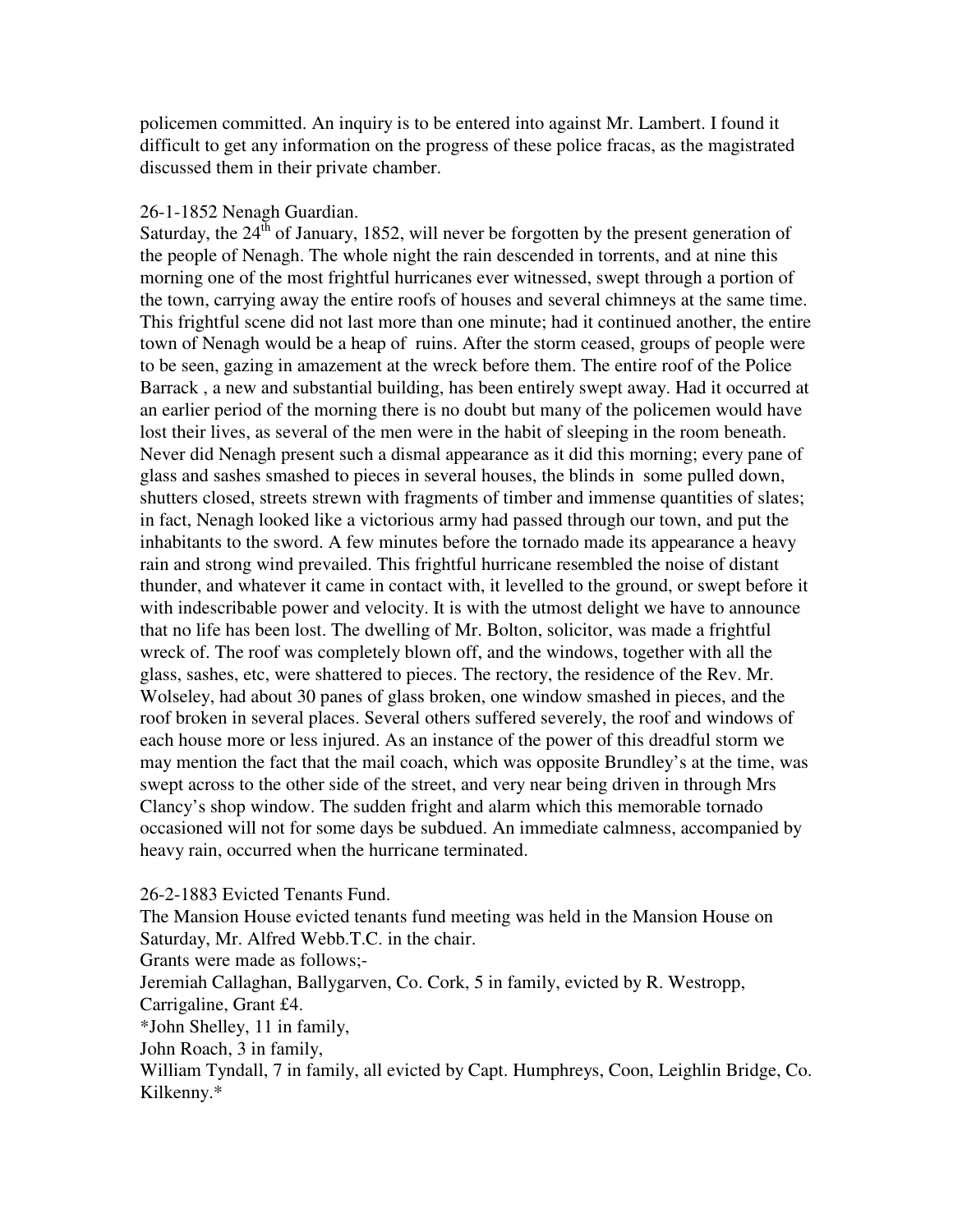\*Thomas Dillon, Cloneyross, Tipperary, 7 in family. John Casey, 13 in family, evicted by P. Percival, Cowes, Isle of Wight.\* Michael Wiggsin, Rooskey, 4 in family, evicted by W.R.Trednick. William Higgins, Ballintisken, Queenstown, 6 in family, evicted by Miss Barry, England. James Conway, Doon, Co. Limerick, 11 in family, evicted by the Governers of the Erasmus Smith School, Agent, T. Saunders, Charleville.

### 26-3-1838 From the Times

Yesterday was the  $9<sup>th</sup>$  day of the Tipperary Assizes, although Baron Foster had been for some days aiding Mr. Justice Moore in the disposal of the criminal business. It would be needless to give you a recital of the many cases tried, chiefly on charges of murder. With one exeception they terminated in convictions for manslaughter or acquittal. Almost all of the cases of this description arose out of quarrels about land or drunken rows. The charge of murder in which there was a capital conviction was tried on Tuesday. Two men named Daniel Hogan and Valentine Farrell, were indicted for the murder of Timothy Hearn. On the day of the murder there had been a gathering of 50 men at Farrel's farm to sow wheat, after which they drank a good deal of whiskey. A row followed in which Hearn lost his life. The jury found Hogan guilty, and acquitted the other prisoner. At these assizes there were several convictions for female violation. The trial of Michael and John Feely, for the murder of Daniel Byrne, at Lissenure, on the  $1<sup>st</sup>$  of August last, has been postponed by the crown until the next assizes.

### 26-3-1839 Times

Nenagh, Thursday

Mr. Justice Crampton opened the commission. After apologizing to the grand jury for his inability to attend on the previous day, on account of the pressure of Assize business in Kilkenny, his Lordship referred to the calendar, observing, that if he could place reliance on it, the North Riding of Tipperary had its full share of the general body of crime that is familiar to the Country at large.

Some petitions for malicious destruction of property were disposed of.

## Friday.

John Hogan was indicted for the abduction of Judith Savage, with intent to marry or defile her.-Guilty, but recommended to mercy by the jury.

Murder of Mr. Byrne-An application was made to the Court on behalf of Feehily, charged with the murder of Mr. Byrne, to have counsel assigned to the prisoner, whose trial had been postponed from our Assizes to the special commission, at the instance of the Crown. The application was granted, and the trial was postponed, by consent of the Attorney-General, to afford time for preparing briefs for counsel.

### Manslaughter.

Joseph M'Greedy, a police constable, was indicted for the manslaughter of Timothy Leonard. It appeared that the police had been in search of a person charged with murder, and mistook the deceased for the man they were looking for. For the prosecution it was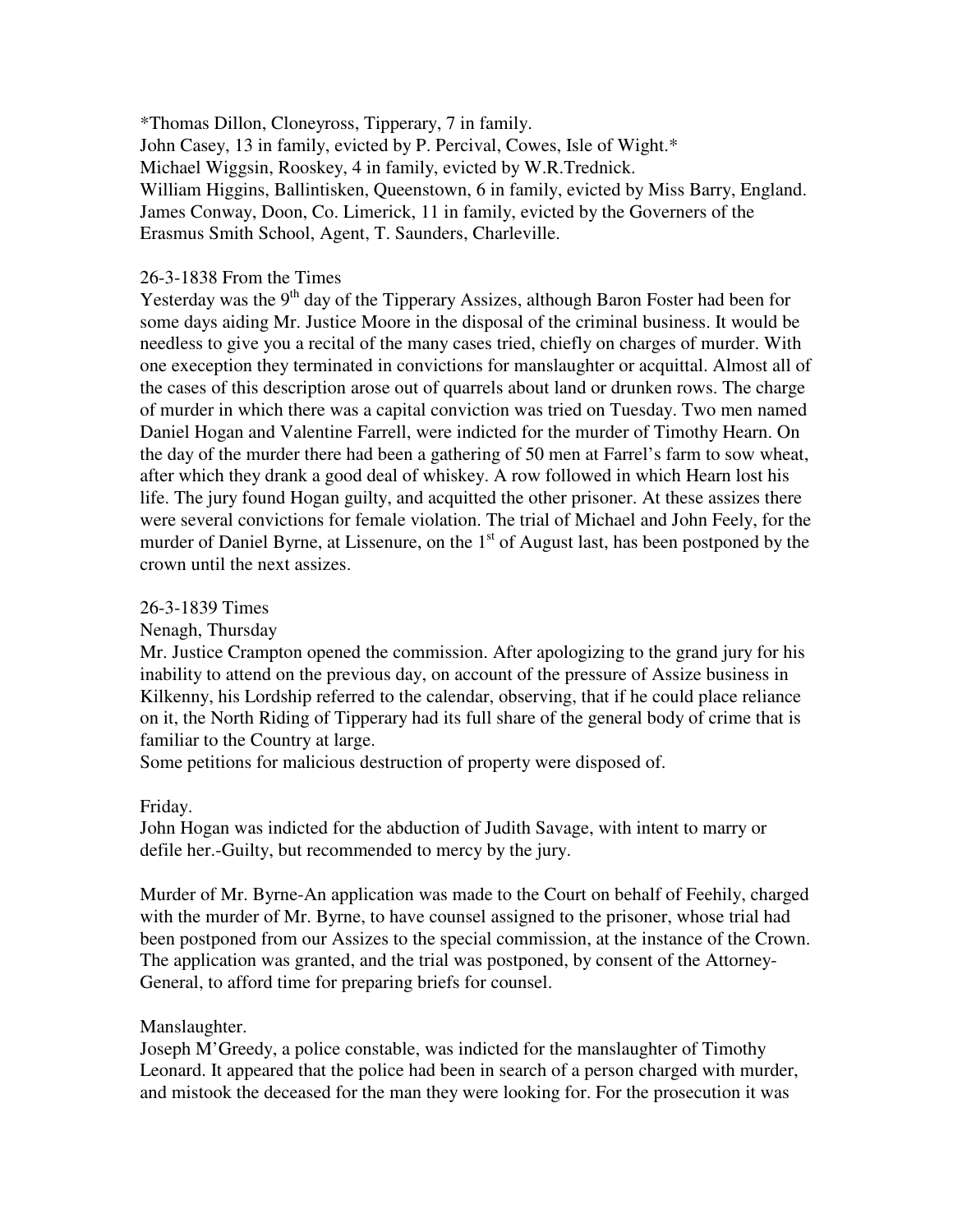sworn that the prisoner struck the deceased; but witnesses for the defence proved the contrary, and that another policeman, whilst running after the supposed murderer, accidentally knocked down Leonard, who lost his life in consequence of the fall. The prisoner was acquitted.

### 26-7-1873 Gazette

The operation of the Irish Jury Act, if it is not quite satisfying the expectations of the Legislature, is at any rate relieving the monotony of the Irish Assizes and sessions with a variety of highly comic interludes, and furnishing the Bar and the public with enough "Good Stories" to last for a generation to come. The latest of theses is from the quarter sessions at Thurles, where one of the jurors objected to be sworn on the plea that "he was not charged with anything". He was however, reassured, and induced to take the oath; and after the usual delay caused by changing the foreman for another juror not able to write, the trial began.

It was an indictment of a man named Thomas Williamson for having robbed, or assisted another man in robbing, Thomas Hayes, a farmer, of £11. The prosecutor had, on entering a railway carriage, been seized and robbed of a bag of money by two men, who had then run out of the carriage and got into another, under the seat of which the bag was afterwards found empty. The Chairman very carefully explained to the jury, that if the believed the prisoner assisted the other man to effect the robbery, he was equally guilty. After the jurors had consulted for some time in the box, (while the spectators in Court watched their proceedings with great interest), one of the jurors informed the bench that he "had a doubt, as it was not the prisoner himself who took the money". The chairman again carefully restated the law, and drew the juror's attention to the fact that the purse was found under the seat where the prisoner and his companion were sitting. The juror replied "But the train was in motion," the remark being "received with laughter by all the court". The jury were then locked up for some time, after which they came into Court, and handed in a verdict of guilty. The Chairman was expressing his approval of their findings, when he was interrupted by a remark from one of the jurors, that he did not agree with the verdict, and that he thought the prisoner was not guilty. The issue paper was given back, and the jury, after being locked up for a considerable time, had to be discharged without agreeing to a verdict. The next case was one in which a man was indicted for stealing two rabbit traps. The case was perfectly clear against the prisoner, and the Chairman reminded the jury that the evidence was uncontradicted. They Jury immediately returned a verdict of not guilty which was received with loud laughter by the people in the Court. This was the last case for trial at the present Assizes, and accordingly, with the expression by the Chairman of the fervent hope that he would never again see any one of them on a jury again, this remarkable "Synod of Thurles" was dismissed.

At another session, a woman named Ellen Moore was indicted for having stolen a shawl. Evidence having been given in support of the charge, the jury retired to consider their verdict. After a considerable lapse of time one of the jurors was observed to emerge from the room in which they were confined, and to be about to leave the Court. He was immediately stopped by the Deputy Clerk of the Peace, who asked him where he was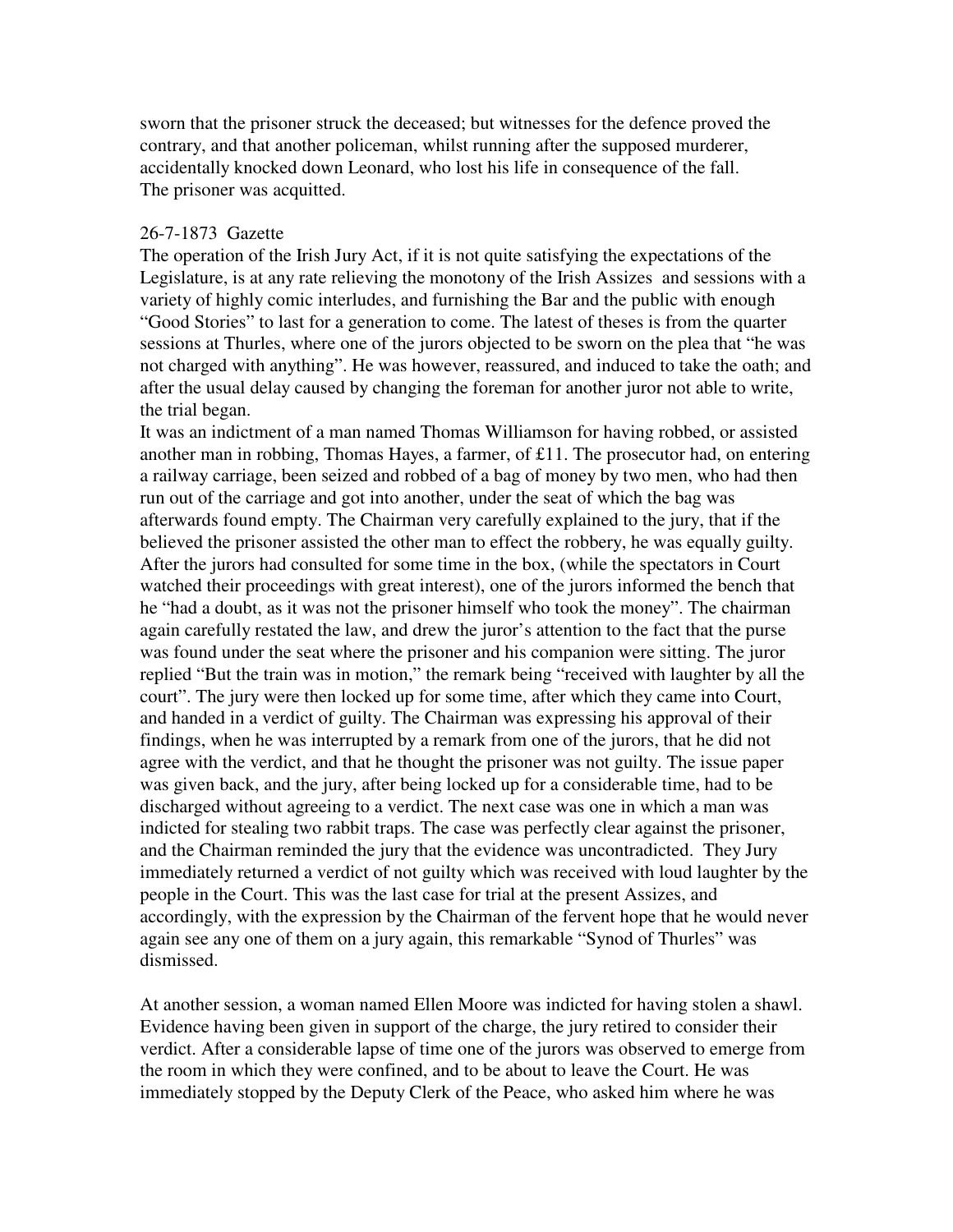going?. "A, begor, replied the juror, I couldn't stay there, they're all boxing and fighting in there,. Notwithstanding this painful state of affairs, the juror was ordered back into the room, and a constable placed at the door to prevent the escape of any survivors of the fray. At last the prisoner was found guilty, and the verdict being delivered, the jury was discharged, when one of them was heard to remark, "Only I threatened to "lick" (beat him up) him, he'd never agree".

# $26$ -9-1866 Irish Times. Thurles Sept.  $24<sup>th</sup>$ .

The above fair, which is one of the oldest and most celebrated in this county, was held on this day. The show of stock of every description exceeded that of any fair held here for the last number of years. The business was rather dull up to 10 o'clock. Mr. Edmund Grady of Graigue sold 12 fine cows at £16 each. Yearlings were selling from £4 to £7. Mr. William Max of Maxford bought a lot of the latter at £4.10. Each . Mr. Boyton bought a large lot of bullocks at £10 to £13 each. Miss Langley of Newbrook, sold a few at £13 each. Mr. Richard Wall of Holycross sold a lot of ewes at £3 each. Mr. Philip Purcell, of Garynamona, sold a lot of ewes to My. Payne of Tipperary at 53s. each. Mr. Richard Philips.J.P. Gaile bought a lot from Mr. Cormack of Ballycahill at 55s., each. Mr. Ryan of Derrymore, sold a lot of 50 at 57s 6d.,each to Mr. Jordine of Ballinree. Mr. Russell sold a lot to Captain Power Lalor at the same price. Mr. Michael Bannon of Barracurra, sold a lot of 20, at 56s. 5d.,. Mr Tobin of Kilkenny bought several lots of lambs. Charles Langley, of Coolkennedy, refused 42s., each for a lot of 90 lambs. Mr. Tennant, of Parkstown, sold a lot of lambs. Mr. John Ryan of Killenaule and Mr. James Grady sold a lot of lambs at 35s each. Mr. Purefoy Bagwell, of Greenfield, sold to Mr. Cahill of Galbertstown, a lot of 60 lambs at 39s., each. Mr. Bergin, of Johnstown sold a lot of 50. Mr. James Brogan, Manager to the Irish Land Company, bought a lot from Mr. Long of Mealiffe. There was a large supply of tups? Exhibited for sale. The Principal exhibitors were Mr. Trant of Dovea, Mr. Cooke of Borrisoleigh, Mr. Langley of Coolkennedy, and Mr. Carden, of Fishnoyne. Prices obtained were from £4 to £15 each. Mr. Thompson of Leenoon sold Mr. Brogden one at 5 guineas. Mr. Richard Carden. J.P. Fishmoyne, sold a lot of 10 at prices ranging from £4 to £17 each. The weather during the day was very fine.

### Dublin Morning Post 26-10-1825

Horrid Murder-Extract from a Clonmel paper.

"A barbarous murder was committed on Tuesday morning, on the road from New Inn to Cahir, quite near the gate leading to Outragh, and close to the unhappy man's house. The name of the unfortunate man is William O'Donnel of Daniel, who was acquitted of the murder of the Kinnealys. On Monday he attended a vestry under the tithe-composition bill, at New Inn, where Dr. Bell attended on the occasion. After the business of the vestry was terminated, it was said that Dr. Bell gave the parishioners 30/s, to drink, and that the deceased continued drinking until 3 O'Clock on Tuesday morning. When he and his servant man, of the name of Carey, were returning home, they were met, at the place we have already stated, by six men, two of whom immediately attacked the deceased with stones. As soon as the attack was made, the boy ran, and was pursued by some of the party, who repeatedly called out to him to stop, as it was impossible for him to escape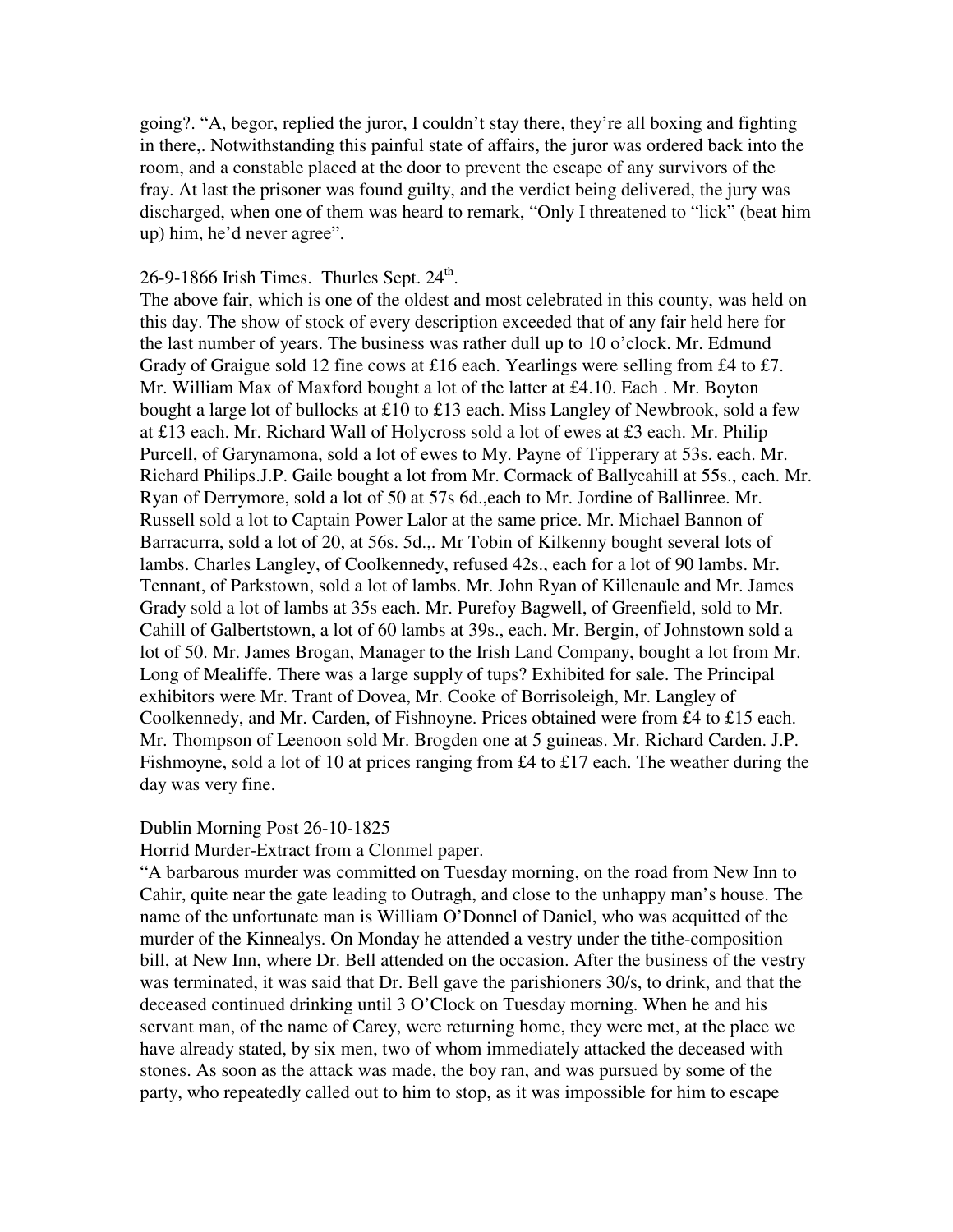from them, but he persevered, and happily gained his masters house. Having communicated the horrid business, the friends of the deceased proceeded to the spot, and found the body in the gripe of the ditch. Early in the morning, John Wilcocks, Esq. and a party of his mounted police, proceeded to the place, but no particulars as to the cause have transpired, but it is supposed that suspicion of having given some useful information excited the fears of the ruffians concerned in this tragic scene.

## 26-10-1835 Clonmel Advertiser.

On the evening of the  $10<sup>th</sup>$  last on the road between Mullinahone and Callan, a confidential man of the name of John Shea, in the employment of Matthew Hughes, Esq., of Ballyrichard, was attacked by two unknown ruffians from inside a ditch, who beat him to a savage degree, inflicting several cuts on his head and a fractured skull, of which he died on Monday night, the  $12<sup>th</sup>$  inst. An inquest was held on the body by Mr. Hill Coroner, and the Rev. William Bryan, Parish Priest, and a verdict returned "That the deceased came by his death in consequence of having received several cuts on his head and a fractured skull, by some malicious persons as of yet unknown". Shea was a man of upright and temperate character, and had been in the employment of Mr. Hughes for the last 20 years. The only cause assigned for this murder is, that by his attention to his master's business he made himself obnoxious to some individuals. Shea is the eight person who has lost his life within these nine years between Mullinahone and Callan, a distance of only four miles, five out of that number been barbarously murdered.

## 27-3-1838 From the Clonmel Advertiser.

Clonmel Assizes.

The unfortunate Jack Carroll, against whom sentence of death was recorded at our present assizes for returning from transportation, attempted to put a period to his miserable existence in the county gaol on Wednesday evening last. He had been in a state of distraction ever since his sentence. He was immediately attended to by a medical gentleman and by degrees recovered.

The story of this man's life, even in simple narration, is deeply tinged with romance, and at some future period we hope to publish it in detail; for the present we must be satisfied with an outline. It appears that in the year 1832 he was indicted for a murder committed near Roscrea, in this county, and by the merciful verdict of the jury found guilty of manslaughter only, he was sentenced to transportation, transmitted to a hulk, and landed safely in Sydney. From thence, after some time, he contrived to effect his escape, and found his way to America. Whilst there, inhaling the air of freedom, and enjoying liberty, without which life becomes a burden, tidings of his wife's death reached him; she died in Ireland of a broken heart--as may readily be imagined, broken by the misfortunes of her husband-leaving an orphan child. Parental feeling now became predominant in the felon's breast, and even Jack Carroll, the convict, paused not to contemplate personal danger, when the feelings of a father urged him to seek out and protect his child, the offspring of his deceased wife. For this purpose he set out, homeward bound, and reached the scene of his early youth, from which he had been alienated by his own misconduct. He was not long at home when he heard that the authorities were in search of him; he was determined to find an abode where he would be more secure from observation, and accordingly left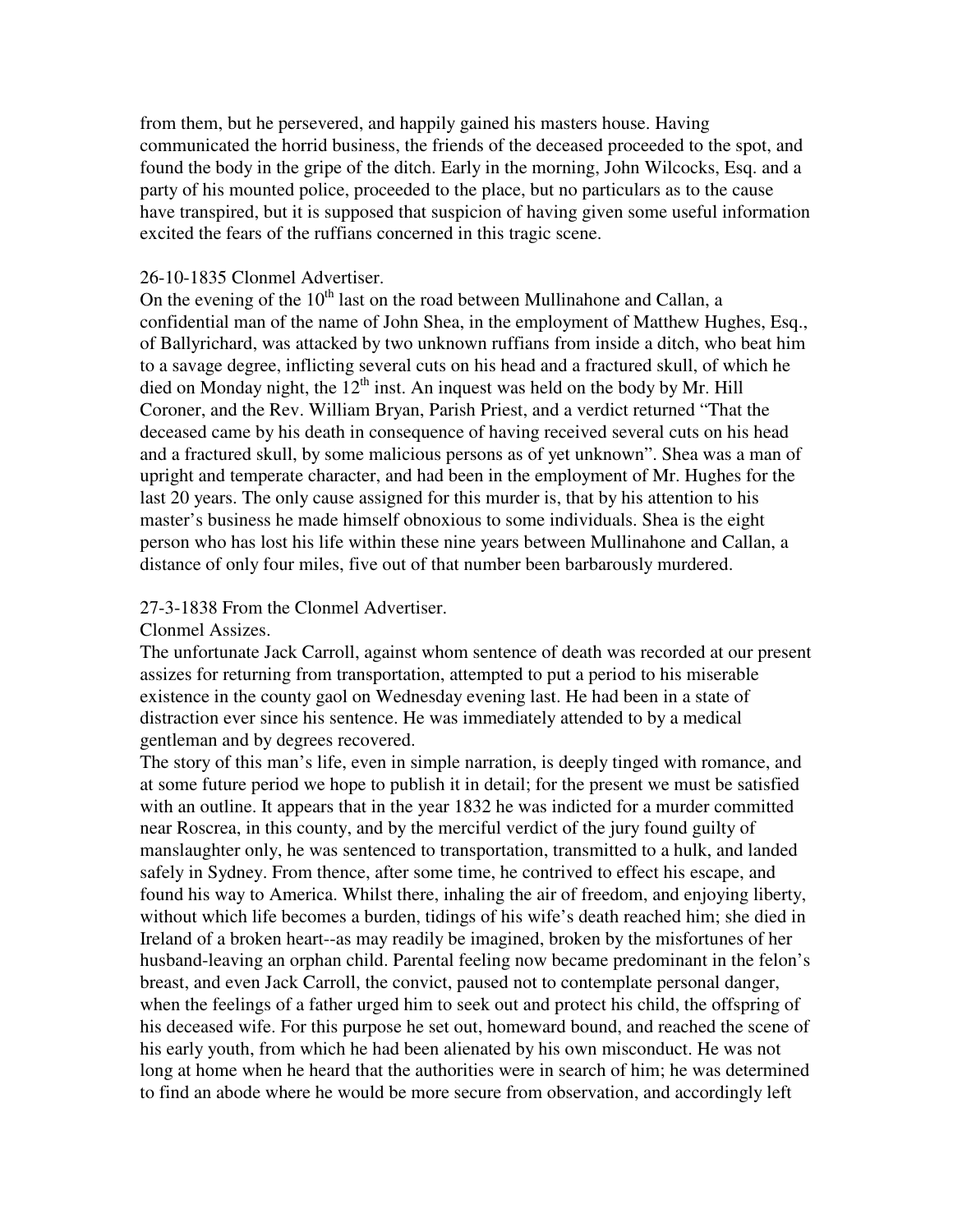for Liverpool, where he was planning means of proceeding to London, as he says, to throw himself at the feet of the Queen, and sue for pardon; he was, however, recognised, arrested, and committed to our county gaol--and , as already mentioned, sentenced at the present assizes for returning from transportation. Since his trial he has said he would rather be hanged than transported again; and in an interview with his sisters he declared that he would die in his native land, for it would be some satisfaction to leave them his bones. He declared that he could not endure the idea of going out again as a convict to suffer the perpetual misery of being bound in irons, and doomed to the slavery that the convicts must endure. With this dread resolve he attempted with his own hands to seal a life of misery and distress.

### 27-3-1887 From the Times.

J. Scholfield, Main Street, Fethard, has allowed his tenants on the Coolbawn Estate an abatement of 22  $\frac{1}{2}$  %.

On March 2<sup>nd</sup> at Garrangrane, Borrisoleigh, a man named Lynch was evicted from his holding at the suit of John Cooke, Brownstone, for the non payment of rent nearly 70% over the valuation. A large force of Police, under the command of County Inspector Ross, were present, guarding the emergency men. The eviction took place in the presence of Father O'Keeffe and large crowds.

On feb. 23<sup>rd</sup>, a public meeting of the house tenants of Cashel were called for the purpose of establishing a branch of the House League, and in answer a great number of citizens met in the Town Hall. Amongst those present were-Very Rev. Dean Quirke, Dr. Laffan, A. Mulcahy, T.C. Joseph O'Ryan.T.C. B. McGrath T.C. M. O'Sullivan T.C. W. Quinlan T.C. J. Skehan T.C. and several reps of the trades.

About 160 head of cattle and 50 sheep belonging to the Gurtalough tenants, who have adopted the Plan of Campaign, having been refused an abatement by their Landlord, Mr. Keane, Dublin, were sold by auction in the market square of Templemore on Feb.  $28<sup>th</sup>$ , in the presence of a large crowd of spectators, and brought high prices. A number of police were drafted into the town for the occasion , but owing to the quiet demeanour shown by the people, had their tramp for nothing.

## 27-4-1834

From the Clonmel Advertiser.

Seizure of Holy Water.

The Irish Priests have been famous for a long time for their love of the "cratur", but the following account would lead us to believe whiskey was really Holy Water, and that they worshipped and idolized the "mountain dew".

Lieutenants Barry and Bradshaw, of the Revenue Police, stationed in Tipperary lately, on a search for places of illicit distillation, discovered behind the altar of Annacarthy Chapel a keg of whiskey, and in the same place of worship, a large bag of malt secreted behind some boards. We have always believed the Popish Priests had a relish for the good things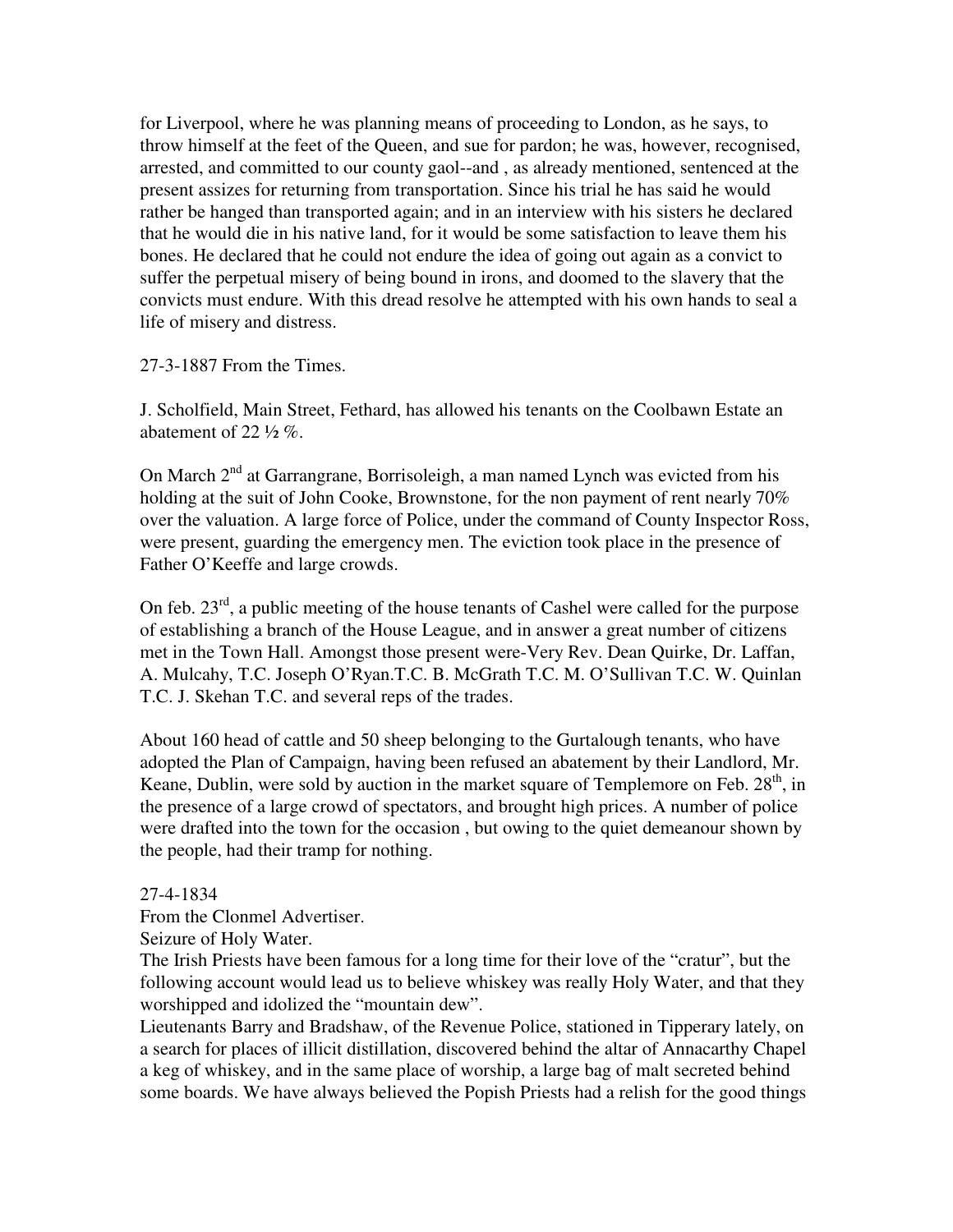of this world, but could hardly have imagined they could have mixed the spirituous up with the spiritual, as this discovery has proved.

# 27-6-1881 Times. IRISH AGITATION SCENES.

Dublin June  $14<sup>th</sup>$ .

From being one of the same, commonplace transactions of every day life, an auction in Ireland has come nowadays to be an event of great local excitement--set, as it is, in a scene unique in all its wild, sensational surroundings. An auction at which a squadron of Cavalry, a regiment of infantry, a posse of Police, and several thousands of the general public, with bands and banners, assist, is something out of the familiar "going, going, gone" transaction.

I propose to sketch from the original one of these very remarkable scenes. The auctioneer puts up and knocks down to the highest and best bidder green fields and tilled land with growing crops, the tenants having refused to pay any rent unless they get a certain reduction, which the landlord refuses to give.

When matters come to this stage, it is the law of the Land League that the tenant shall, on principle, allow his farm to go under the hammer of the auctioneer sooner than yield to the landlord, and the result is that when the auction comes off under these circumstances the sale is one of wild excitement.

The typical auction scene from which I shall sketch came off one day this week in the town of Thurles, County Tipperary.

To the end that these auctions shall not fall through for lack of bidding, the Landlords organization, called "The Property Defense Association", the headquarters of which is in Dublin, despatches some of its members to bid for farms and cattle, and so to force the hand of the tenants or their friends, who in some instances buy in the farms. In other instances, however, the association men have been declared the purchasers. Of

course this is the great exciting element in the business.

The scene in this Tipperary auction opens in the Court House in Thurles. Cavalry and Infantry and Police are massed near the building; there are processions of farmers, mounted and on foot, with bands playing and banners waving, and troop in from the outlying districts. The Court House is packed with the vast gathering of the peasantry of all conditions. The excitement is intense, but thought all there runs a rich vein of fun and humour.

The Sheriff of the County---a dapper little man, who tries to appear at his ease, but fails-- stands on a elevated bench with his riding whip in his hand, designed for duty as the official "hammer".

He is constrained to act as his own auctioneer, for none of the regular auctioneers of the district would undertake the job for any money. Near the Sheriff are Police officers and magistrates, and, with a view to contingencies, Constabulary men, with loaded rifles and sword bayonets on them, are posted in various parts of the building. For the rest, the place swarms with peasantry, men, women, children, who groan, shout, threaten, crack jokes, laugh, and talk fiercely and comically all through the wild scene.

The Sheriff, assuming the role of auctioneer, takes off his hat, and, in an excess of complacency, opens business by addressing the surging crowd before him as "Ladies and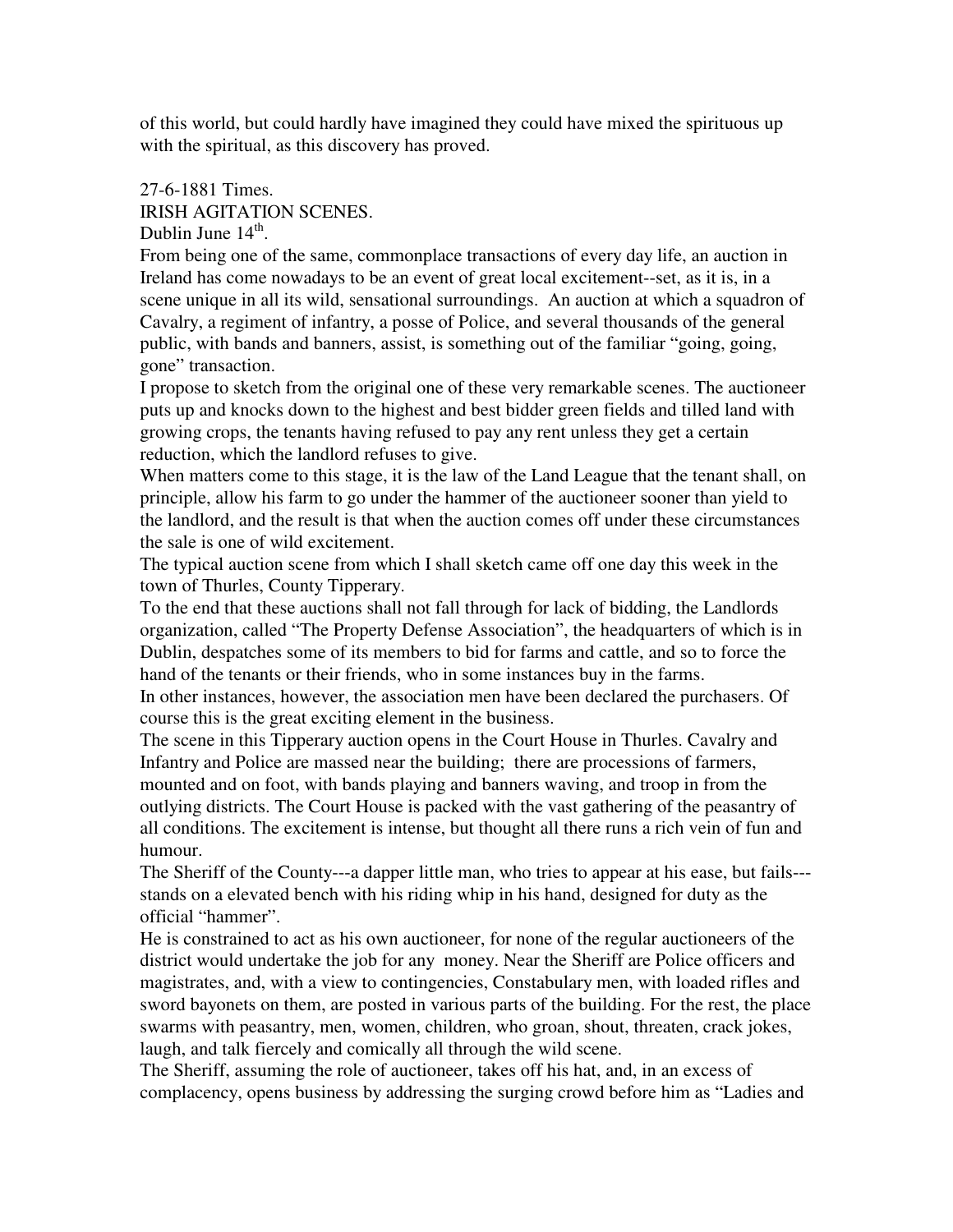Gentlemen". This brings down the house in an uproarious round of laughter, and there is a brisk popping of jokes on all sides at the expense of the Sheriff, who is so amazingly good tempered, that he laughs at all the fun poked at himself. He says, smiling all over, that it is now his duty to put up for public competition the interest of one "Phil" Kennedy in his farm, on which £33 are now due to the landlord for rent. The terms are cash down and no auctioneer's fees. What shall he say for this desirable farm?. Somebody on the floor of the court authorizes him to say one shilling, whereat there is great laughter. The Sheriff adds to the fun by courteously thanking the gentleman for the offer. Anything to make a beginning. The representative of the Property Defense Association, who is standing near a party of armed policemen for obvious reasons, bids £5, whereat there is fierce groaning and a wild chorus of threats rings through the building. The spirited bidder of the original shilling advances on the latest bid by another shilling. The Property defense man then puts the figure up to £20. "Is there any advance on £20"? asks the Sheriff, raising the end of his whip, hammer fashion. There is no more bidding, but there is a great deal of raillery from the crowd, and the Sheriff, with the end of his whip, knocks down the farm to the bidder of £20. All kinds of jokes now come up from the crowd, and there is a point to most of them. Thus, one voice wants to know who's going to manage the farm for the purchaser, and the voice hopes the gentleman will give a "house warming" when he comes to take possession. The Sheriff pockets the proceeds of the sale, and puts up in succession several more farms.

The net result of the days auctioneering is that the tenant's interest in fine farms are bought by the representative of the Property Defense Association, and that in two instances the tenants buy in their interests by paying the amounts of rent due by them. What the gentleman who bought the interests in the five farms will do with his purchase remains to be seen. As matters stand just now in Ireland, he is somewhat in the position of the man who won a white elephant at a bazaar. This auction was closed by an open air demonstration, the Parish Priest in the chair, at which the proceedings of the day were spoken of as " a splendid triumph for the popular cause".

### 27-9-1787 Freeman's Journal.

Clonmel Sept.  $24<sup>th</sup>$ .

Committed to the County Gaol, the 2<sup>nd</sup> inst, by Edward Collins, Esq. Michael Bourk, otherwise Prince Bourk, of Tipperary, who stands indicted, in the Crown Office of the County of Tipperary, for that he and other disorderly persons, on the  $24<sup>th</sup>$  of June,  $26<sup>th</sup>$ year of the King, at Tipperary did assume a particular name, or denomination, not usually assumed by his Majesty's subjects, on their lawful occasions, to wit, the name or denomination of "Right Boys", and so assembled, unlawfully did rise and assemble, to the terror of his Majesty's subjects, and with having by force, violence and menace, unlawfully tendered and imposed an oath, upon a book, upon William Ryan, of the neighbourhood of Tipperary, a farmer. He is also committed by Nicholas Southcote Mansergh, Esq; charged by information, with assaulting Thomas Maxey, and taking out of his breeches pocket a silk purse, and nine guineas in gold. This man, for upwards of a year, evaded a strict search made for him, by the gentlemen of the neighbourhood of Tipperary, but was at length apprehended by the activity of the Sub-Constables of Middlethird district, resident in that town, and was conducted here by the Chief and Sub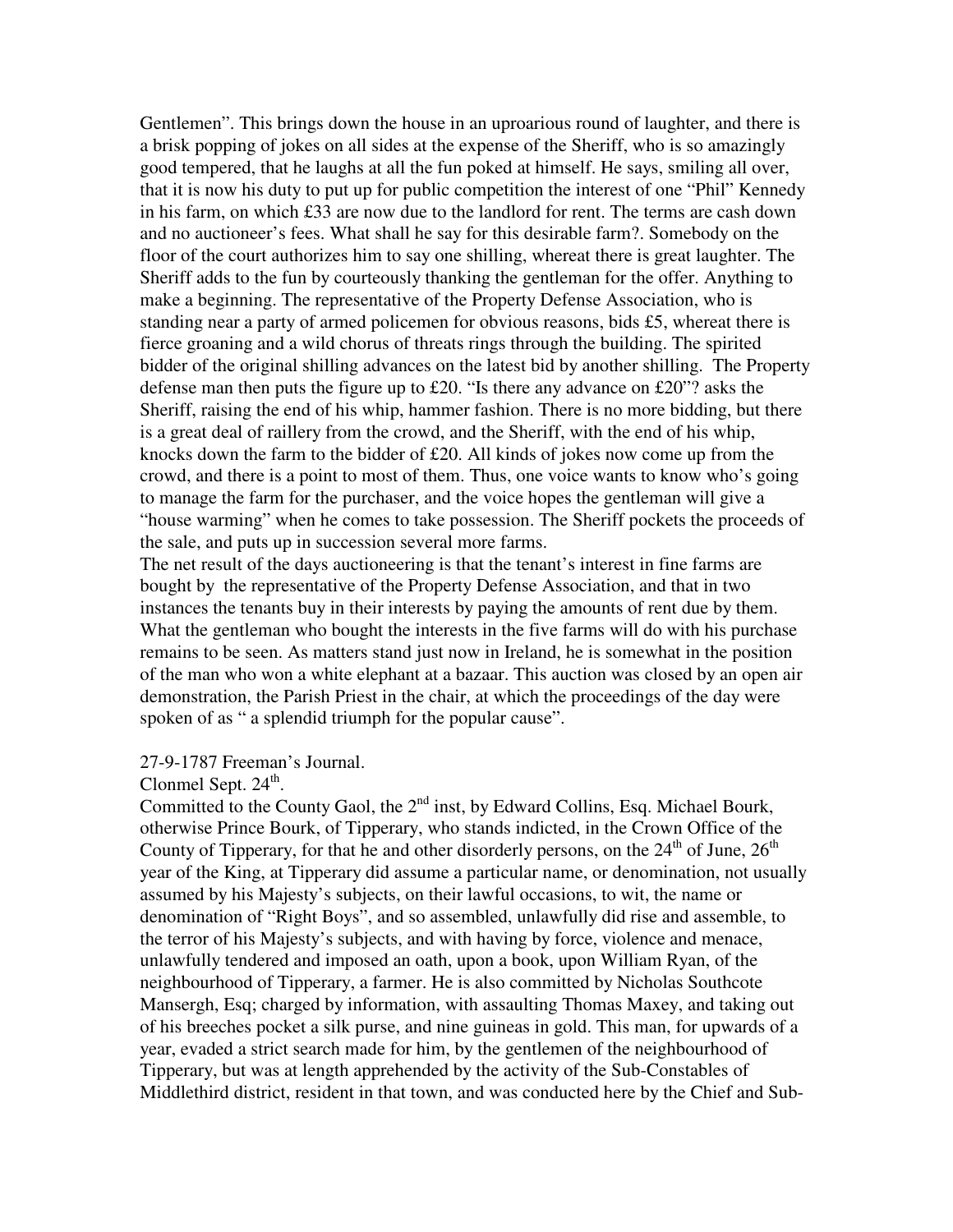constables thereof.

The  $22<sup>nd</sup>$  inst, by James Archer Butler, Esq, Thomas Scanlan, charged by information, with having, on Tuesday the  $18<sup>th</sup>$  inst; at the fair in Cahir, assisted by several others, assaulted, beat, cut and abused David Lonergan, and with having robbed him of his hat, with one shilling and seven pence halfpenny in cash.

The same day, by Edward Collins, Esq, John Flemon, indicted in the Crown Office of the County of Tipperary, with others, for feloniously carrying away Mary Dwyer, with an intent to marry or defile her. He is also indicted in like manner, for feloniously carrying away Eleanor Brennan, for the like purpose.

## 27-9-1879

The Anti Rent Agitation

To the Editor of the Times.

Sir-At Tipperary last Sunday, Mr. parnell told his hearers not to pay rent unless a reasonable reduction was granted. The Sunday before, at Cahir, a few miles from Tipperary, a meeting, headed by the Parish Priest, called upon the owners of the town and neighbourhood to remit all the March rent. Was this a reasonable demand?. A short time ago, I myself heard a tenant who was three years in arrears tell his landlord that he would not pay the rent, nor sell his interests, nor leave the land. He told a third person that there would be "music" if the landlord still insisted on having either his rent or his land. He has been ejected, of course. Mr. Parnell knows little of Tipperary, if he thinks his threats will frighten the gentlemen of Tipperary. The law will be to strong for him in the end, as well as for such unfortunate tenants as he may be able to seduce from the paths of honesty. They will, I thrust, be few.

A Tipperary Man. September  $25<sup>th</sup> 1879$ 

27-10-1787 From the Freeman's Journal.

Last Monday morning, between the hours of one and two o'clock, two women were discovered in the house in Grove, having got in over the upper sash of one of the parlour windows which was down, one of them effected her escape, the other was apprehended, who is known in the neighbourhood of Fethard, by the name of Mary Gibbs, the other who escaped, is known by the name of Margaret Shea, supposed to be from Mullinahone, though her accomplice alleges she is from County Corke. Several articles of plate were found in the Haggard, concealed under some hay, where she had left her shoes. The greater part of the plate appears to be the property of Sir Richard St. George, Bart. The remaining articles are in the hands of the Mayor.

# 27-5-1788

Bankrupt.

John Murphy of Fethard, in the County of Tipperary, distiller, flour miller and dealer, to surrender on the  $10<sup>th</sup>$  and  $12<sup>th</sup>$  days of June next, and on the  $8<sup>th</sup>$  July next, at two o'clock in the afternoon, on each of the said days, at the Tholsel, Dublin.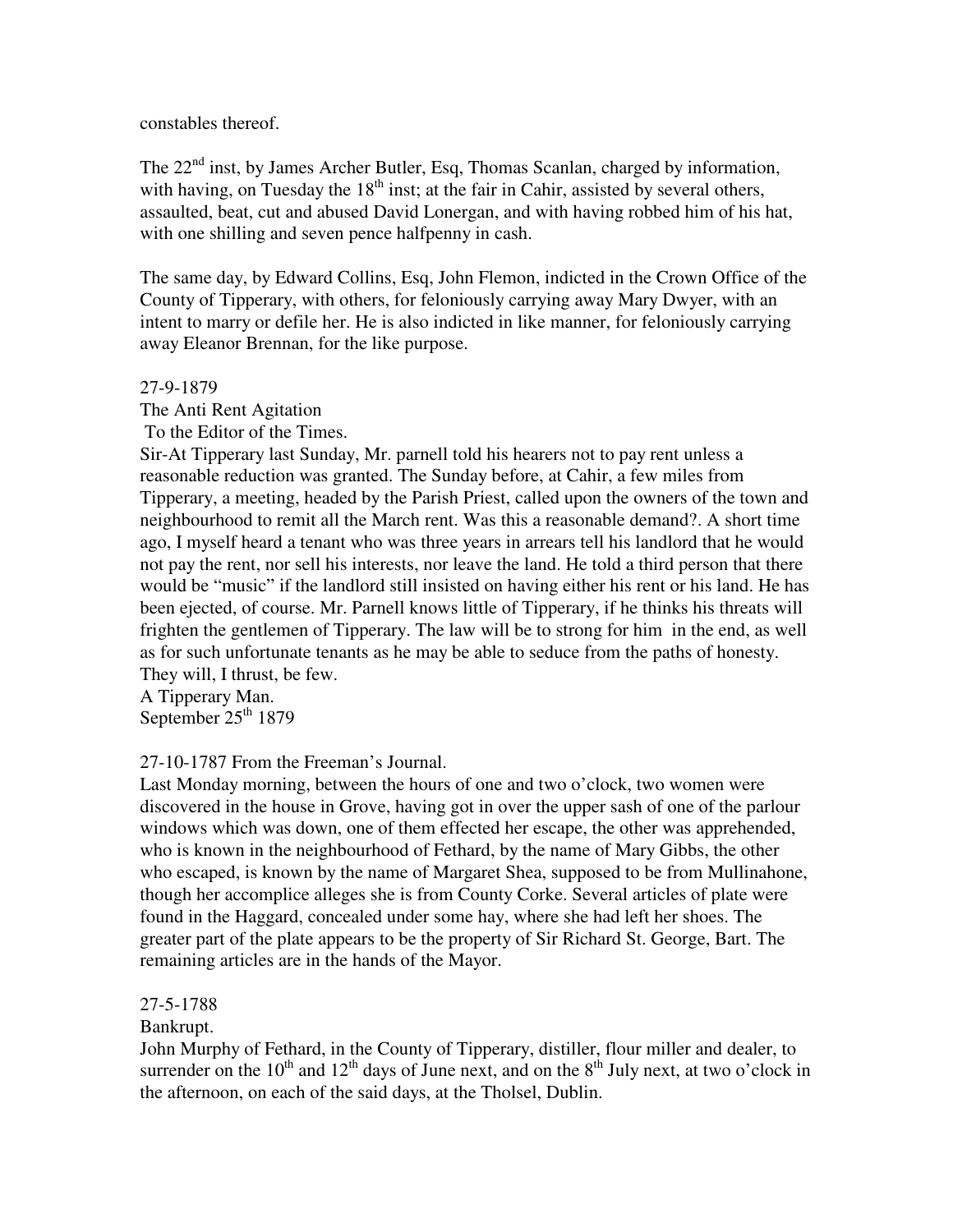## 8-9-1767 Clonmel Assizes.

Last Friday the assizes ended at Clonmel, when Michael, John and William Godfrey, received sentence of death for the murder of Timothy Lowney, near Knockardine, in the County of Tipperary, the two former to be executed at Clonmel on the  $18<sup>th</sup>$  October next, and the latter in the town of Tipperary on the  $19<sup>th</sup>$  October.

Thomas Hardy for manslaughter, to be burned on the hand.

William Brien, for robbing the house of Honor Coghlan, of 35/., was found guilty of felony, and ordered to be whipt from the gaol to the West Gate in Clonmel, on the  $11<sup>th</sup>$  of Sept.

George Kane, for stealing a Riding Coat from James Rawley, of Killenaule, to be whipped from the Gaol to the Court House on the  $8<sup>th</sup>$  of Sept. inst.

Roger Sheehey, for an assault committed on a soldier in the year 1764, at the prosecution of John Tuohy, was acquitted, as were 22 Journeymen Weavers of Corke, charged with an unlawful combination for working under price, they were turned out of the dock without fees, but fix more, charged with burning and destroying some Dublin goods, the property of several shopkeepers of Corke, on the  $21<sup>st</sup>$  May last, were then transmitted to Corke, to take their trials for said offence.

31-5-1823

State of the County of Tipperary.

Clonmel May  $28<sup>th</sup>$ .

We learn from our Nenagh correspondent that at the special sessions in Nenagh, on Wed. last, 57 prisoners were arraigned for alleged offences under the Insurrection Act, two of whom were convicted, and sentenced to transportation, for criminal absence from their dwellings--Their names are Michael Ryan and Pat Crehane, from Owney and Arra Barony, and are represented as being very bad characters.

From our correspondent in Killenaule--On the night of the  $13<sup>th</sup>$  inst the dwelling house of a man named Aylward of Magowvey, in the barony of Middlethird, was attacked by an armed party of men, who fired several shots into it, and cautioned the owner not to give more than 1/., an acre for the farm which he had lately taken from Mr. Latham, or to abide the consequence of neglecting this injunction of Captain Rock. On Friday night last, an armed party of deluded wretches entered the house of a man named Dunn, pf Shanakile, in the Barony of Middlethird, which they plundered of a gun and a case of pistols-not satisfied with this, they beat Dunn in a savage manner, as well as a steward of Mr. Avery Jordan, who happened to be in the house at the time. They also fired several shots about the house, and ordered the occupier to quit his residence immediately, or the vengeance of Captain Rock would be directed against him.. The same party then proceeded to the house of Edmond Sparrow, of said place, who is wood ranger to Richard Pennefather, esq., from whom they took a gun, having previously threatened to consume his house, which is thatched. Before they left the place they fired several shots into the house and demolished the windows. Next morning, Mr. John Wilcocks, Chief Constable, with a party of police, accompanied by Mr. Avery Jordan, repaired to the scene of those outrages to investigate the particulars. Much praise is due to Mr. Wilcocks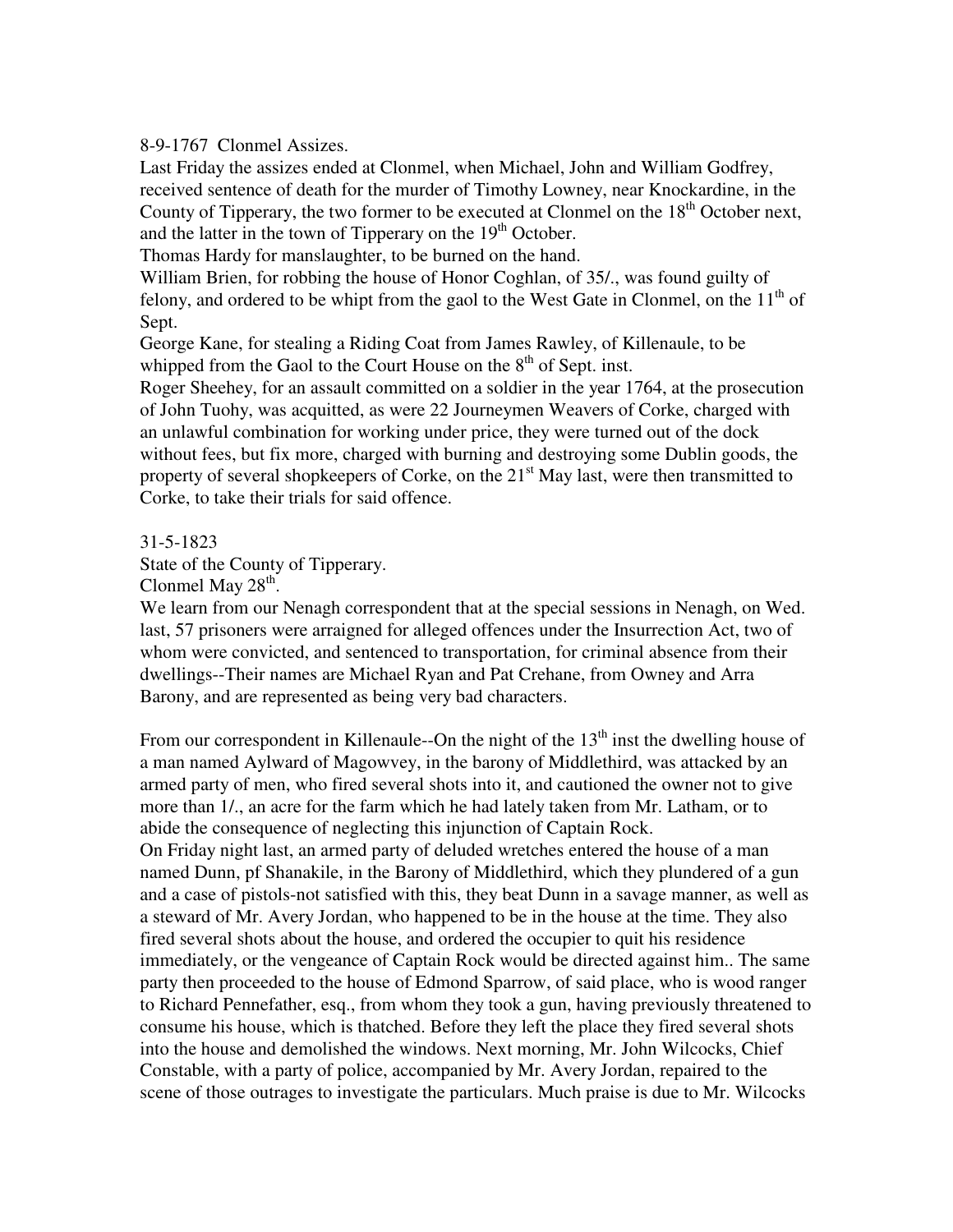for his exertions, at all times, to preserve the peace of the Barony of Middlethird.

## 1-4-1794

Clonmel Assizes.

Saturday the  $22<sup>nd</sup>$  March, the assizes ended, at which the following persons were tried;-Bryan Murphy, for having on the  $22<sup>nd</sup>$  November last, at Creg Road, near Carrick, murdered his wife;-sentenced to be hanged on the  $24<sup>th</sup>$  inst and his body to be delivered to the surgeons of the county infirmary, to be dissected and anatomized to the statute. He was accordingly executed at Gallows Hill on Monday night.

George Birch, for the murder of Andrew Doherty, sentenced to be executed on Wednesday last, but on application from the Grand Jury, in his favour, the sentence was respited to the  $28<sup>th</sup>$  May next.

John Troy, otherwise Trihy, found guilty for having on the  $16<sup>th</sup>$  Jan, 1793 feloniously and burglariously broke into the dwelling house of James Harrick, and stealing sundry articles. Sentenced to be hanged on the  $5<sup>th</sup>$  April next.

William Scully, found guilty for having on the  $18<sup>th</sup>$  April 1793, feloniously and burglariously broke into the house of Patrick Bourke, of Curraghmore, and there stealing sundry articles, sentenced to be hanged on Wednesday, the  $28<sup>th</sup>$  of May next.

John Wilson, found guilty for having on the 19<sup>th</sup> July 1791, feloniously stolen a horse, the property of Benjamin and Hannah Parven, sentenced to be hanged on the 28<sup>th</sup> May next.

Walter Hayes and John Bourke, indicted for having on the  $2<sup>nd</sup>$  May 1793, feloniously and burglariously broke into the dwelling house of Godfrey Taylor, of Noan, Esq., and taking sundry articles, acquitted of the burglary, found guilty of felony to the value of 4 shillings and 11 pence, sentenced to be transported for seven years.

Roger, John and Honora Kennedy, indicted for the murder of John Rabbit, at Kilmore, on the  $19<sup>th</sup>$  March last, acquitted of the murder, but found guilty of manslaughter. Roger Kennedy, 12 months prison, John and Honora, 6 months prison.

Michael Bourk, otherwise Prince, indicted for the murder of James Madden, of Tipperary, on the  $10<sup>th</sup>$  July last, acquitted of the murder, but found guilty of manslaughter, sentenced to prison for 6 months, and to give security to keep the peace for 3 years.

Honora Bourk, indicted for a burglary and felony in the dwelling of John Burk, at Nenagh, on the  $18<sup>th</sup>$  November 1792, acquitted of the burglary, found guilty of the felony to the value of 4 shillings, to be transported for seven years.

Margaret Brien, indicted for feloniously stealing 49 yards of bandle cloth, value 18/., the property of James Farrell, found guilty to the value of 6d.,sentenced to be privately whipped on Monday  $24^{\text{th}}$ .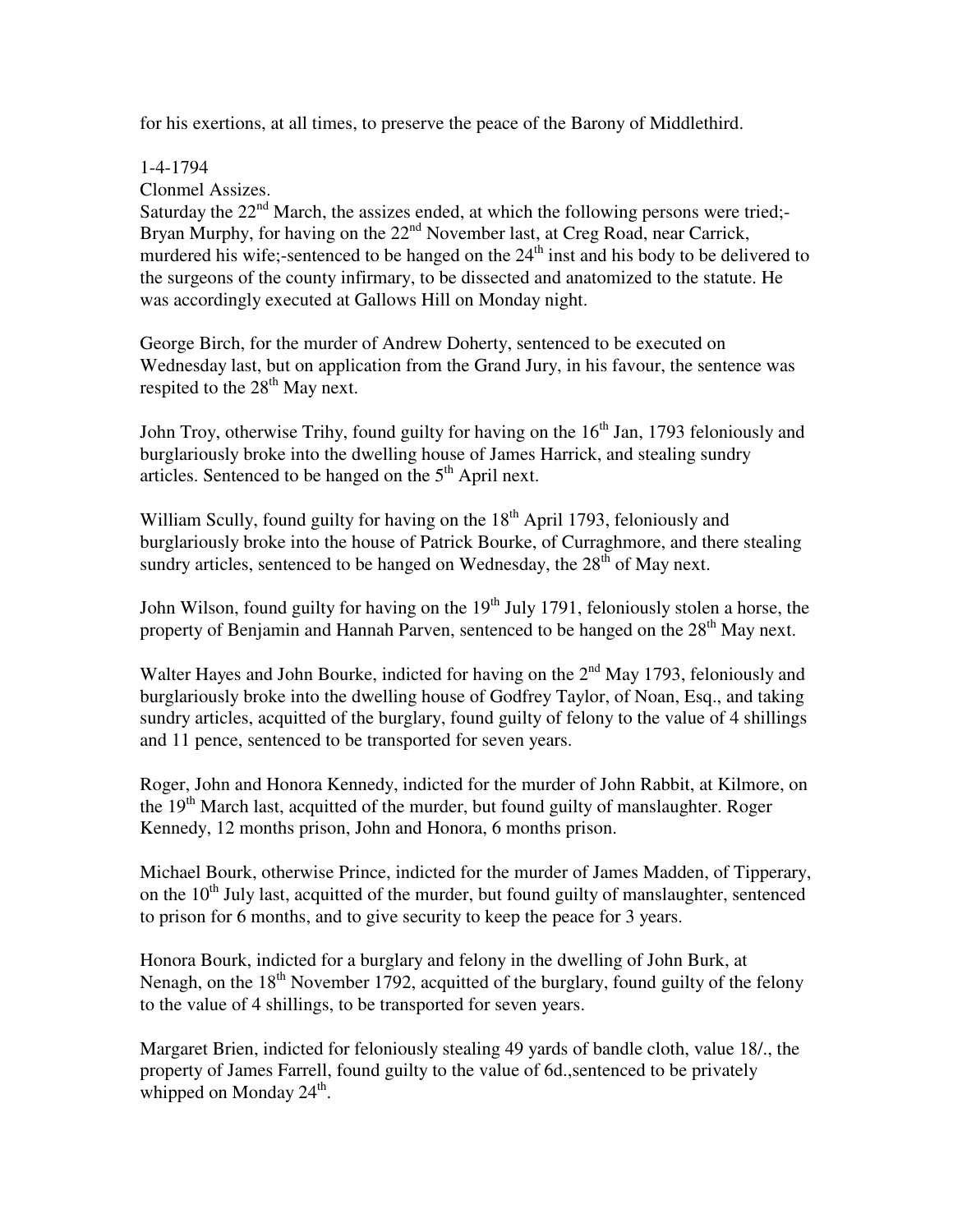John Purcell, found guilty of stealing one sheep, on the  $18<sup>th</sup>$  of Dec. last, the property of Matthew Byrne, recommended by the grand jury as an object of mercy, to be transported for 7 years.

Bridget Ryan, indicted for stealing sundry articles, the property of Oliver Langly, found guilty to the value of 10d., sentenced to be privately whipped.

The following persons were acquitted---

Richard and Thomas Phelan and Thomas Dwyer alias Soidier, charged with the murder of John Neil, at Kilboy.

Michael Elligott, charged with the murder of Matthew Hennessy, at Kile.

Michael Gleeson and Michael Hall, charged with the murder of John rabbit, at Kilmore. Pat Burke, Mathias Ryan, Michael Dwyer, and James Ryan, charged with the murder of Thomas Ryan, some time ago, at Cappagh.

Mathew Reiley, charged with the murder of James Herrick, at Killenaule.

William Golosbury, charged with the murder of Cornelius Connel, at Crohane.

Thomas Dwyer, otherwise Soidier, charged with the murder of Thomas Dwyer of Cappagh.

Patrick Cormick, charged with the murder of Cornelius Feehily, at Castle Inn.

The Trials of the following persons, are put off, until the next assizes.

Patrick Hogan, the younger, John Moran, Catherine Corbett, William Moran, and John Moran, indicted for the murder of James M'Kernan, at Donaskeigh, on the  $28<sup>th</sup>$  August last.

27-10-1815 From the Clonmel Herald.

Provincial Intelligence.

Clonmel  $25<sup>th</sup>$  Oct.

Adjourned special sessions under the Insurrection Act holden at Clonmel. James Slattery was charged, as an idle and disorderly person, with being out of his dwelling house at improper hours, on the night of the  $14<sup>th</sup>$  Oct. inst.

S. Middleton, a Sub-Constable of the Police, stated, that on the night he was out patrolling, and that he met Slattery between eleven and twelve O'clock, in Dublin Street, drunk, attempting to run after a woman, that he was hardly able to run, from the state of drunkenness he was in: that he had, at an earlier period of the night, met Slattery drinking at one Kelly's, and at that time cautioned him to go home, that, upon being questioned, he said at first he lived in Ducket-Street, and afterwards that he lived in Killenaule: he did not make any attempt to resist or escape.

On his defence, his father, John Slattery, swore, that he had returned from Killenaule on the  $4<sup>th</sup>$ , and that his brother having fallen out with him for staying away so long, he, the prisoner went out; that he had been a sailor for 6 years and returned from sea about two months since: that he had lost a finger I fighting in the service, and he had got a ball in the thigh. He was acquitted.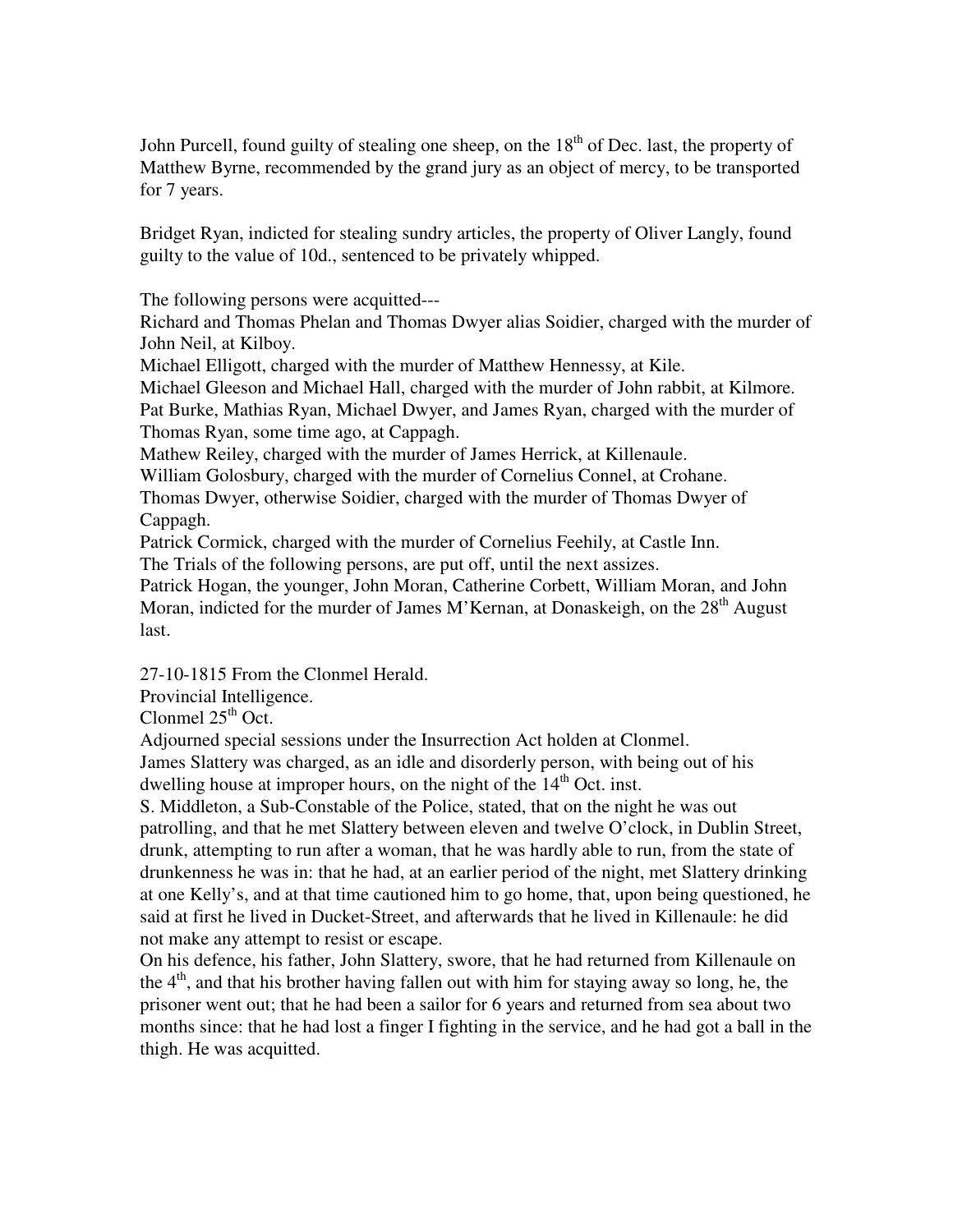Michael Condon and John Maher were charged with being idle and disorderly, being out at improper hours, on the night of the  $8<sup>th</sup>$  October inst. It appeared that Samuel White, a Police Sub Constable, being on patrol on the night of the  $8<sup>th</sup>$  inst., about 9 O'clock, took up these two men. Condon in the Public House of one Daniel, and Maher at Prendergast's-that Condon had been at work in Waterford, above three months, with Daniel, and that they had returned immediately before, and were unacquainted with the strictness of the law; that Condon came up to his family who live in Clonmel, that Condon had served several years in the army, and had been wounded in battle more than once, that he had no arms, was peaceably conducted, and that the drum-beat had not ceased 15 minutes when he was taken.

Condon was immediately discharged.

There was greater difficulty with respect to Maher, but in this case it appeared, after a minute examination, by Prendergast's evidence, that he had some money business to settle with one Cahill, a boatman, who had promised to meet him for that purpose, at Prendergast's house, and that, both in the earlier and later part of the evening, he had repeatedly called at Prendergast's house, enquiring for Cahill, whom he at length met and accompanied there. Maher appeared to the Constable to be drinking, there being a porterpot on the table, and there was neither paper, pen, nor ink, near them. Mr. Howel, the Deputy Mayor, who was present at his arrest, when sitting with Cahill, stated, that he was extremely unruly and outrageous, and attempted to escape. He admitted, that Cahill said they were settling some money matters, and that he did not cause Cahill to be apprehended. Maher after some consideration was acquitted. The Bench, considering how deeply interested the public is in a strict observance of the law by publicans, who are bound to shut up their houses at a precise time; and finding it in proof that Prendergast had knowingly infringed the law in this respect, ordered his licence to be withdrawn.

Patrick Harney, Thomas Whelan, and James Cuddihy, were charged with being idle and disorderly persons, being out at improper hours, on the night of the  $14<sup>th</sup>$  inst. Arthur Howard, a Sub-Constable of the Police, swore, that on the night of last Saturday, he apprehended these men, about 9'30, at the door of a Public House belonging to one Slattery, where Harney and Whelan lay stretched, in a state of total insensibility from intoxication, so much so, that, at first, he thought they were dead, and Cuddihy was on his knees, rapping and calling for admittance. Harney lives between Kiltinan and Grove, Whelan at Redcity, and Cuddihy near Kiltinan. The house at which he found them was in the direction homewards to all their residences.

Mr. John Cantwell, merchant, produced on Harney's defence, stated, that Harney had been, on that day, in his father's office, wanting money; that he had been in the habit of delivering his corn and butter there, and on that day had been making inquiry of the prices of both. Mr. Barton of Grove gave Harney and excellent character in every respect, except as to his being a little addicted to drink. Being questioned as to some rigorous proceedings which took place at Fethard on the  $17<sup>th</sup>$  Sept. Mr. Barton said, that he did not think Harney was one of the party. This man was acquitted, and admitted, then, a witness on behalf of Whelan, whom he said he knew: that Whelan had told him in the forenoon, that he came to town to serve some notices respecting tythes, and Harney saw some of these notices with him; that they had been drinking in the same house in separate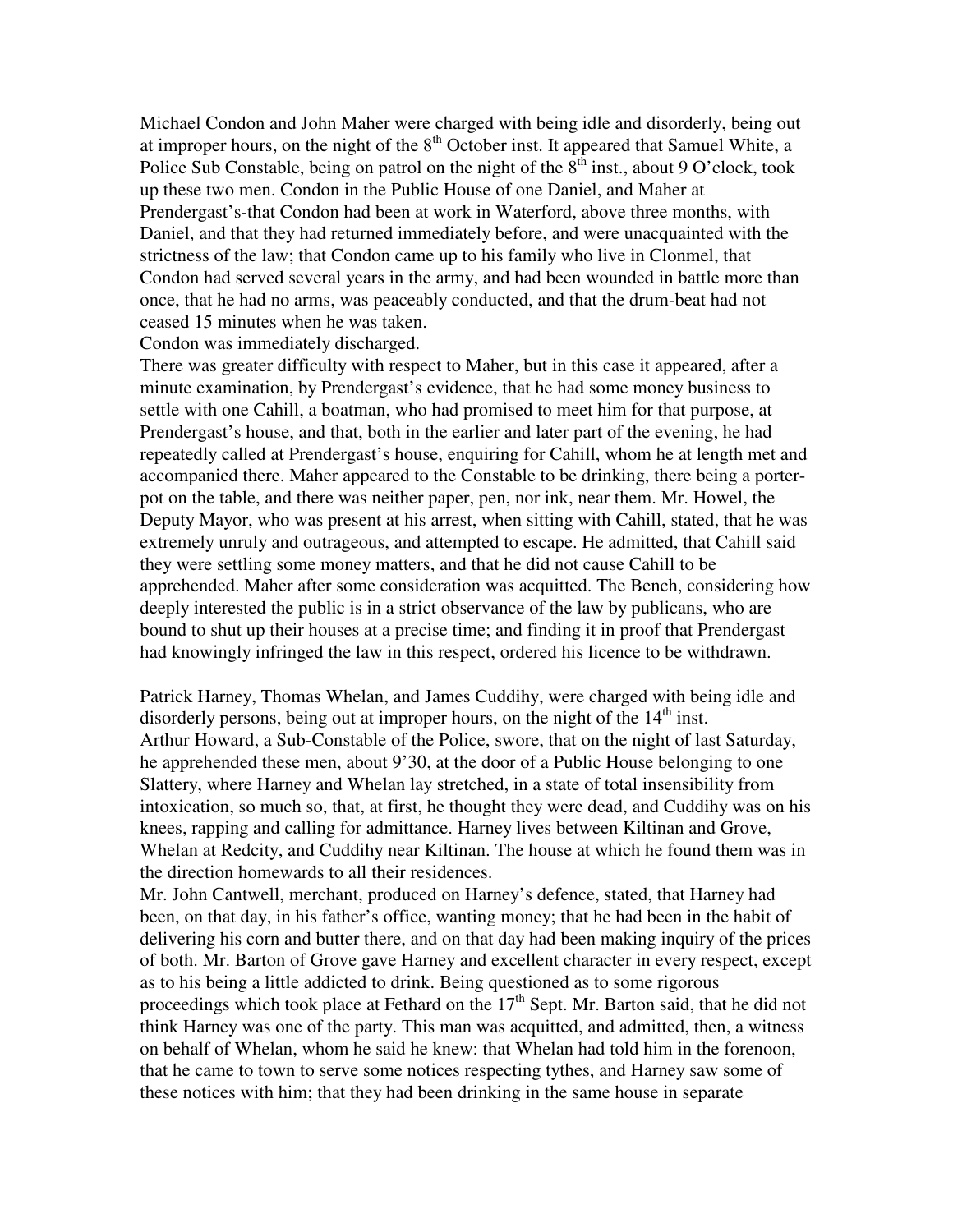companies, and where, it appeared by his own testimony, they had continued drinking until they became quite intoxicated. Cuddihy produced a warrant which he had come to execute, but was afraid to do so, and was on his way homeward, when he was overtaken by the drink. Both men were acquitted.

The case which occupied most time, and occasioned much difficulty, was that of James Kelly, charged with idle and disorderly conduct, in being out of his house on Saturday night last. Samuel Middleton, a Sub-Constable of Police, swore that on that night, about 10 O'clock, he found the prisoner in the house of one Fleming, who kept a carman's stage, in Kilsheelan Street. He knew the prisoner. James Fleming, the owner of the house, stated that the prisoner is connected with him by marriage, and had, on one occasion before, slept at his house, that on the night of his apprehension he was in liquor. Fleming said he kept no one in his house but the persons who were to sleep there, and in corroboration of this testimony, were produced his wife and servant girl, between the entire of whom, when they were interrogated as to particular circumstances, there was an unvarying constancy of contradiction, except in one matter, that of Kelly being to sleep on that night with Fleming's father-in-law, a man named Lonergan. It would be uselessly tedious to recapitulate the minutise of a mass of evidence that hung so disjointedly together. But it did come out from very respectable testimony, that of Mr. Howell, that on the day in question, Kelly had come to town with some corn which he offered to sell at Mr. Howell's brewery, that it was not bought there, and Mr. Howell recommended him to go to the store of Messrs. Stein, and , by a reference to the store keepers book, it appeared that, on the day, Kelly had sold corn there. The circumstances altogether procured the acquittal of Kelly. But there was so much of inconsistency in the story of Fleming and his family, and so many facts came out , as to the situation of their house, and the indiscriminate admission of improper persons at improper hours, that the Bench instantly withdrew his licence.

The sessions on Monday were attended by seven and twenty magistrates, and after the trials, above reported, were adjourned to Tuesday, when there was an attendance of the bench of 22 magistrates, and the following trials took place.

James Griffin, John Griffin, and John Moher, were charged with being idle and disorderly persons on the night of the  $6<sup>th</sup>$  inst, and with having concealed arms. William Evans, a constable, stated, that he was out on that night, searching for arms, under an authority from Lord Caher, that he went to the house of John and James Griffin, about three and a half miles from Caher, in the Barony of Iffa and Offa West, that the door which was shut, was opened by James Griffin, John and Moher were in bed. Evans demanded arms, which were denied by the two Griffin's at first, but not by Moher, whom he did not ask for. James went out of the house to have a conversation with Mr. Robert Fennel, and on his return, in a few minutes, owned he had arms, that he did not care what any man might do, but he would give them up. In the meantime, John had continued to deny having, or knowing of any, and a sword cane was found under one of the beds. The moment James spoke of giving up the arms, John trod upon his foot, and shoved him, saying something in Irish, and James answered instantly and vehemently, I will give them up, and proceeded to where they were concealed in the thatch, delivered a gun, cut short, (very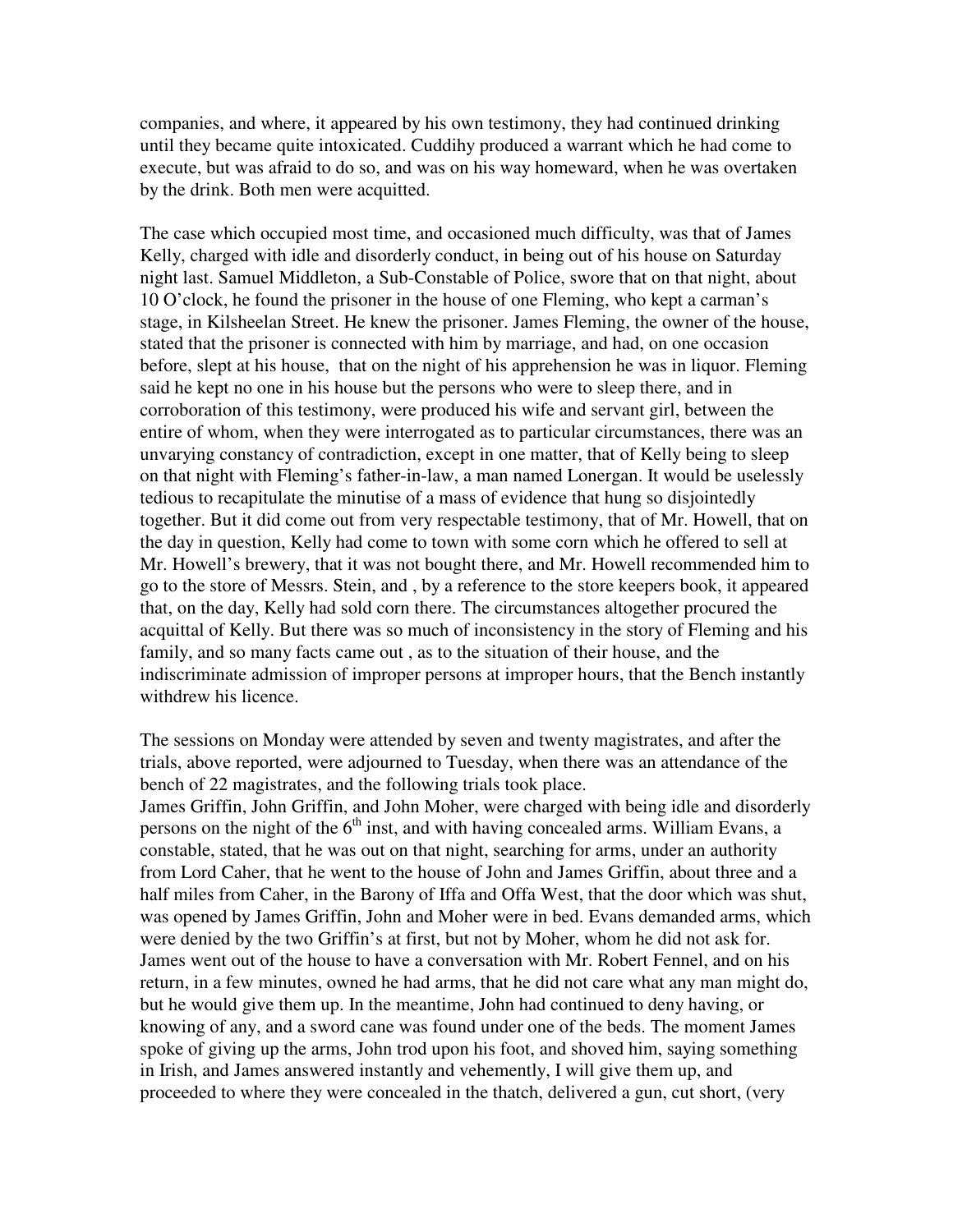short) and a pistol. Evans and his party continued the search, and found no more arms, that he supposed James Griffin would have given up the sword cane, if it had not been found while he was out. On this man's cross-examination by Mr. Close, the agent for the prisoners, it appeared that James Griffin was not taken that night, but came into Caher openly next day, where he was apprehended, and that he was, or had been, a wood ranger to Lord Waterpark, and T. Jackson. Esq.

Thomas Burke, a soldier of the Meath Militia, stated that he was at Griffin's house with Evans, that he heard Evans repeatedly demand if there were any arms, and heard John Griffin repeatedly deny that there were any. When James first said he would give up the arms, John gave him a shove, on which James said he did not care for any one, and that he would give up the arms, upon which John complained that he never could have luck with him, (James) and that he was his ruin. While James was out, John said if they were searching until morning, they would not find any arms. Moher had been living as a servant in the house for some time. There was no Magistrate, and they acted under the authority from Lord Caher, and Mr. Milo Burke, not having that authority, he referred to Mr. Fennell for it, but Mr. Fennell had not any such document.

Francis Dwyer, a constable, was next sworn, and stated, that he was one of the party who went out on the night with Evans, and produced two warrants, signed by Lord Caher and Mr. Burke, directed to him only. He, accompanied by Evans, and a party of military, had proceed towards Griffin's and when within two hundred yards of it, separated, Evans going with a party to Griffin's, and he taking another to the next house-the parties were full a quarter of an hour, or near a half an hour separated, and met after, at about a quarter of a mile from where they had parted. Mary Ryan, an Irish witness, and sister-in-law to Griffin, was produced on the defence: she said nothing positively, but that she did not hear Griffin denying the arms, and did not hear the party with Evans or any of them make the demand of them, and that the demand and denial could not have occurred without her hearing it. She said that Griffin was wood ranger to Mr. Jackson, and got leave from him to carry arms. The court having deliberated for some time, took into consideration the sudden, though, determined appearance of repentance and reformation which James Griffin exhibited, and Serjeant Moore stated the unanimous sentiment of the Bench to be, on that account, that although James did once deny that arms, yet the promptitude of his acknowledgment so quickly afterwards, and the strong hope it held out that he would hereafter abandon these idle courses, induced them to acquit him. Against Moher there appeared to be no evidence. But the sentiment of the bench was, that the fact of having concealed arms, was fully substantiated against John Griffin. His case altogether, however, requiring to be further considered, before the Court would proceed to carry the law into effect, by a conviction, the pronouncing of sentence was deferred to afford time for an information against him for a capital offence.

John Murphy, was charged with being idle and disorderly person, out at improper hours, and with having concealed arms on the night of the  $17<sup>th</sup>$  inst. Francis Dwyer, the former witness, swore, that on that night he took Murphy at one o'clock in the morning, at which time the prisoner was up, in the house of one Carrol, who was then, and still is a prisoner in Clonmel jail, that there was no other man in the house but Murphy, that he (Dwyer) demanded Murphy's arms, which he denied having, over and over again, during a space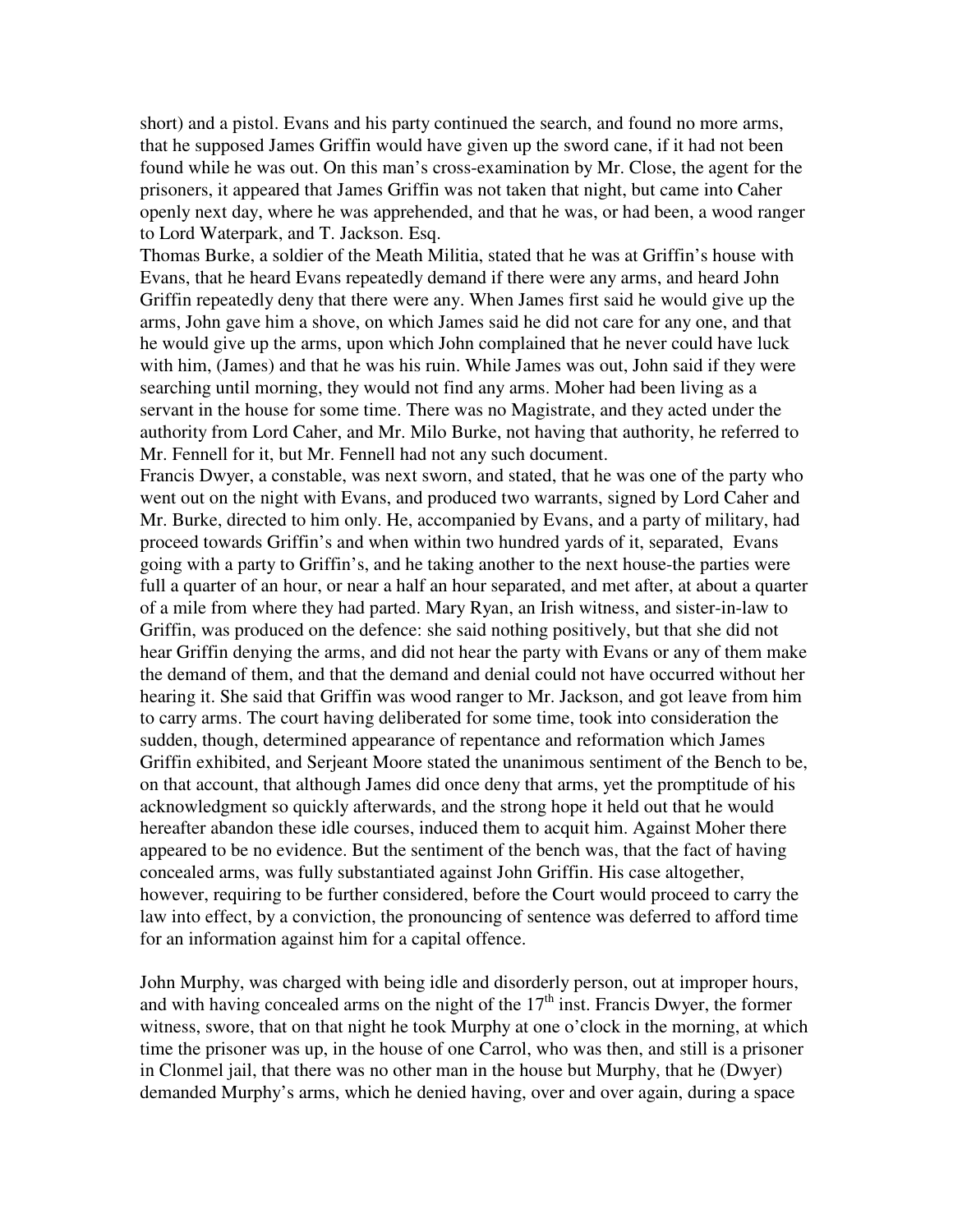of nearly two hours. One Burke, who was with Francis Dwyer, found a pistol concealed in the thatch. When the pistol was found, the prisoner owned it was his, and said that he never would have given it up but to Captain Ryan. The prisoner accounted for the pistol by saying he got it in a ditch. Thomas Corcoran, Serjeant of the North Cork Militia, swore, that having to escort this man to Clonmel jail, when he brought him as far as the Cross of Caher, and while he was waiting for the committal, Murphy addressed himself very robustly to the crowd, damning and blasting the country people as rascals, for giving up their arms, until they would get their pardon, for their arms were their only protection. Murphy was instantly, and unanimously convicted, and sent out of the dock under an escort, to Cork, for transportation.

J. Sullivan was charged with being idle and disorderly on the night of the  $21<sup>st</sup>$  inst, and out at improper hours. Samuel Middleton swore, that, being on patrol by order of the Mayor, and in obedience to his directions he went, according to custom to the houses in his walk, where drink was sold, before nine, to warn the owners to shut their doors at that time. That he had met Sullivan at one Lonergan's, and cautioned them both, that, on his return, about 9'30, Lonergan's house was shut, and Sullivan, who was outside of it, so drunk, that Middleton was obliged to have him lifted by the soldiers to the guard-house. William Markham, Esq. gave Sullivan and excellent character, and, after a suitable admonition against this unfortunate propensity to drink, Sullivan was discharged.

The sessions, after the conclusion of yesterday's business, was adjourned to Friday next, at 11 O'Clock in the forenoon, to be then held in Cashel.

### 27-10-1860 Letter to Newspaper.

Ireland in the last Century. William Armstrong, of Killea, near Lloydsboro, in the County of Tipperary, told me he well recollects his father, who, at his death, had attained the advanced age of 87 years, telling him that, in his early days, so sparse was the population in the locality in which he resided, that it was usual when a death took place in the neighbourhood to light a fire at nightfall on the nearest eminence, to notify the occurrence to those living at a distance, and that their attendance would be required to convey the corpse to the grave.

James Butler,

19, Northumberland Street.

## 27-12-1838 Times (from our own Correspondent)

Special Commission in Tipperary. Dec. 24<sup>th</sup>.

This commission is to open on Saturday, the  $5<sup>th</sup>$  Jan. next in the Court House of Clonmel. As I have already apprised you, Judges Burton and Perrin are to preside. The Solicitor-General and Mr. Serjeant Greene are to conduct the prosecutions on the part of the Crown.

The first trials to be entered upon will be the persons charged with the murder of Mr. Austin Cooper and Mr. Weyland. Last week Mr. Nash, stipendiary magistrate committed to the county gaol a man named Cornelius Hickey as the principal in that murder. The trials next in order will be those connected with the murder of Mr. Charles O'Keeffe. A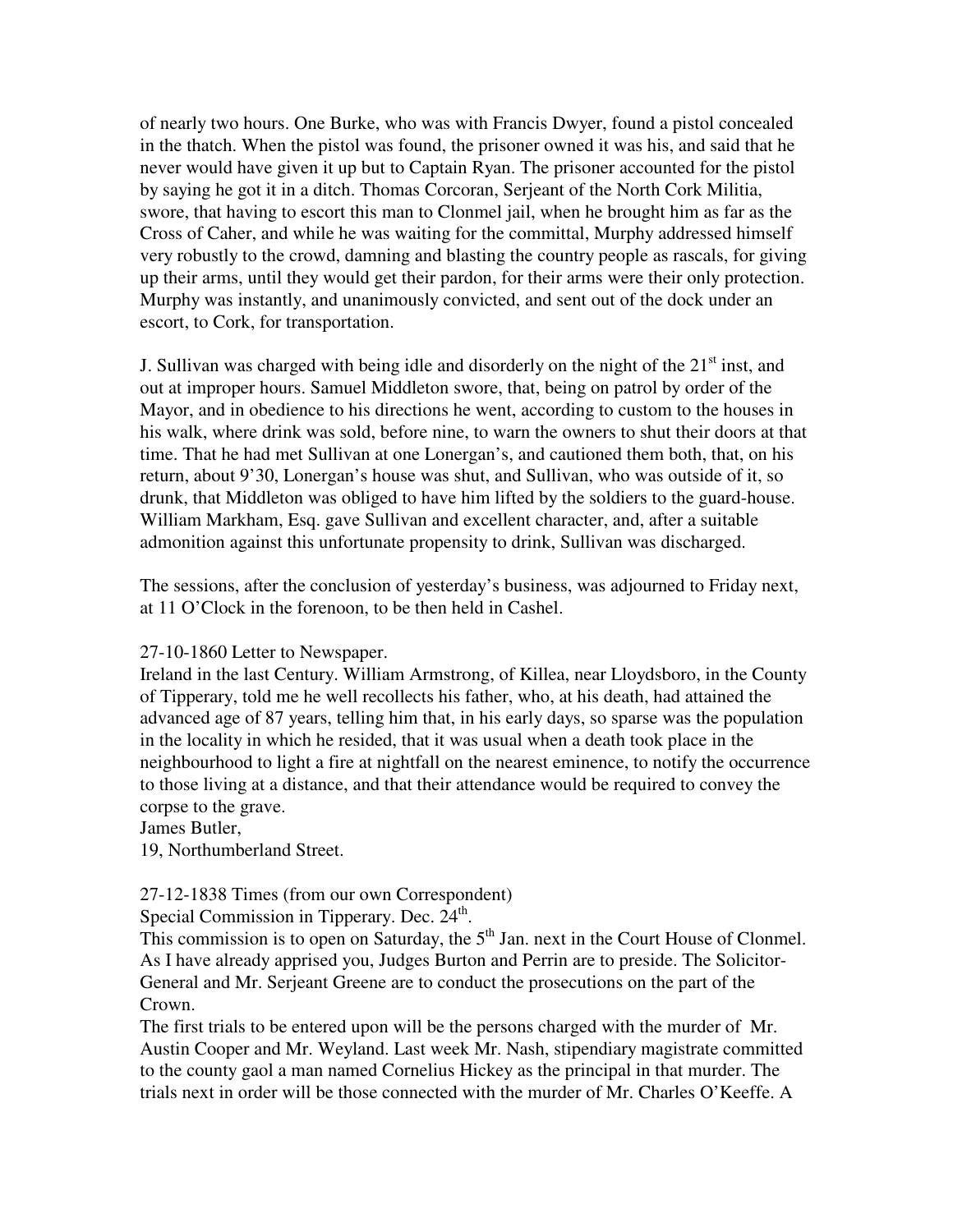man charged as the actual assassin, and several persons implicated as accessories, are now in custody. After those cases shall have been disposed of, the Crown will proceed with the trials of persons accused of other murders, attempts at murder, and crimes of a sanguinary character. It is supposed that the commission will extent to two or three weeks.

27-12-1838 Times (from our own Correspondent)

Special Commission in Tipperary. Dec. 24<sup>th</sup>.

This commission is to open on Saturday, the  $5<sup>th</sup>$  Jan. next in the Court House of Clonmel. As I have already apprised you, Judges Burton and Perrin are to preside. The Solicitor-General and Mr. Serjeant Greene are to conduct the prosecutions on the part of the Crown.

The first trials to be entered upon will be the persons charged with the murder of Mr. Austin Cooper and Mr. Weyland. Last week Mr. Nash, stipendiary magistrate committed to the county gaol a man named Cornelius Hickey as the principal in that murder. The trials next in order will be those connected with the murder of Mr. Charles O'Keeffe. A man charged as the actual assassin, and several persons implicated as accessories, are now in custody. After those cases shall have been disposed of, the Crown will proceed with the trials of persons accused of other murders, attempts at murder, and crimes of a sanguinary character. It is supposed that the commission will extent to two or three weeks.

Times 27-12-1907

Ireland.

A telegram from Clonmel this evening purports to give particulars of a shooting affair, which is stated to have occurred near the Village of Killenaule, County Tipperary, on Christmas Day. It is stated that while the Rev. Mr. White, son of Dean White of Cashel, was being driven home from Ballingarry Church, he was overtaken at a place called Ballintoher, near Killenaule, by Mr. Gibbings, Rector of Ballingarry. Mr. Gibbings, it is alleged, fired twice at Mr. White with a double barrellled gun. Both shots took effect, one in the arm and the other in the leg. The carman drove the injured man to a nearby licenced house and medical aid was summoned. Mr. White was not seriously wounded, and was moved to a private hospital in the City of Dublin. His condition gives hope of a speedy recovery. Subsequently Mr. Gibbings surrendered himself to the Police at Ballingarry. It is generally believed that at the time Mr.Gibbings mind had become temporarily deranged.

A fatal shooting accident is also reported from the same County. A Gamekeeper's son, named Hickey, and a number of men went shooting, and during the day one of the party, a man named Maher, is stated to have been accidentally shot dead by Hickey, who afterwards gave himself up to the Police.

## 27-12-1924 Times.

On Tuesday night, when a man named Matthew Ryan was returning to his home at Roesborough, a few miles outside the town of Tipperary with two friends, they were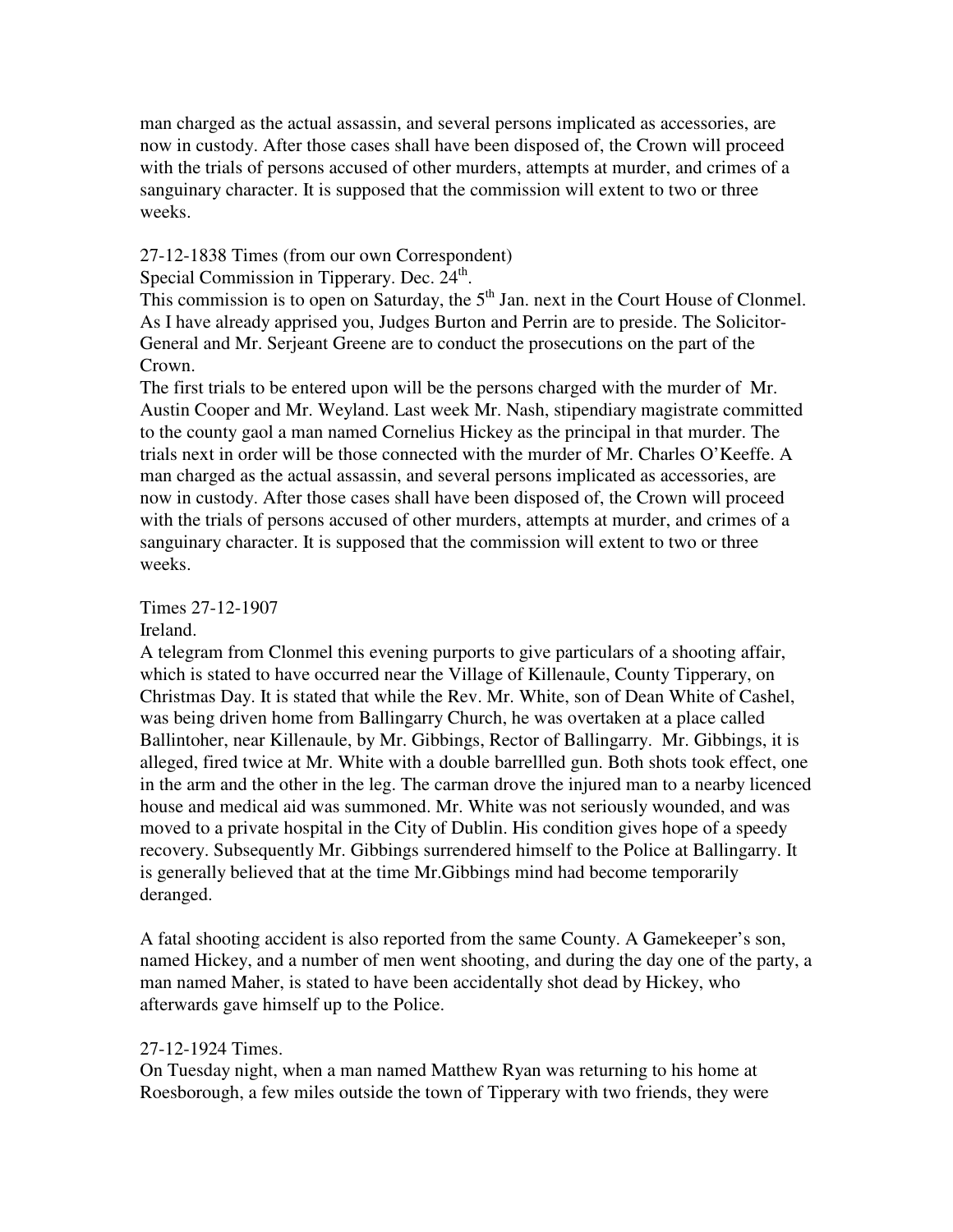"held up" by three armed and masked men, who, apparently, wanted to rob them. They were ordered to put their hands up, and when Ryan refused, he was shot dead. A member of the Civic Guard who was cycling in the vicinity heard the shots and hurried towards the scene. He found Ryan's body lying across the road shot in several places, but the three robbers had escaped, leaving no trace of their identity. Ryan was a well known sportsman, and his murder has aroused great indignation in Tipperary. There have been several raids by armed robbers in this district lately.

## 28-4-1848 Tipperary Vindicator.

Reprieve---A memorial having been forwarded to the Lord Lieutenant, from the inhabitants of Clonmel praying that the sentence of death passed on John Brien (Ardy), at the last assizes, for the murder of Honora Boyle, should be commuted to transportation, the mayor received a reply by Tuesday's post, announcing that the prayer of the memorial has been granted by his Excellency, and that now the convict was to be transported for life.

29-11-1847 Tipperary Vindicator.

We are pleased to see from the following communication to the Rev. Mr. Scanlan. P.P. that his Excellency in an act of justice to James Salmon, a prisoner under sentence of transportation in Nenagh Gaol, has manifested his estimate of the Catholic Priest's representations. It is peculiarly gratifying at a moment like this, when so much of malignant slander is cast, or sought to be cast, upon the pure character of our true and faithful priesthood. In the circumstances, too, of the time and place, we think the release of Salmon does great credit to the Lord Lieutenant's administration.

Dublin Castle, Secretary's Office.  $23^{\text{rd}}$  Nov. 1847 Sir,

The Lord Lieutenant having had your representations regarding James Salmon, a prisoner in Nenagh gaol, under his consideration, has directed that he be forthwith discharged. Your Obedient servant.

T.N.Redington. The Rev. Scanlan, P.P. Ballygibbon, Nenagh.

6-1-1866 Clonmel Chronicle.

A Fenian Proclamation.

A special meeting of magistrates was held at Cahir to investigate the charge preferred against a young man named Denis Boland--namely, that of being the writer of the following placard, which was found posted on the walls of the Court-House and at Mr. Claytor's residence. The prisoner was fully committed to Clonmel jail for trial. He has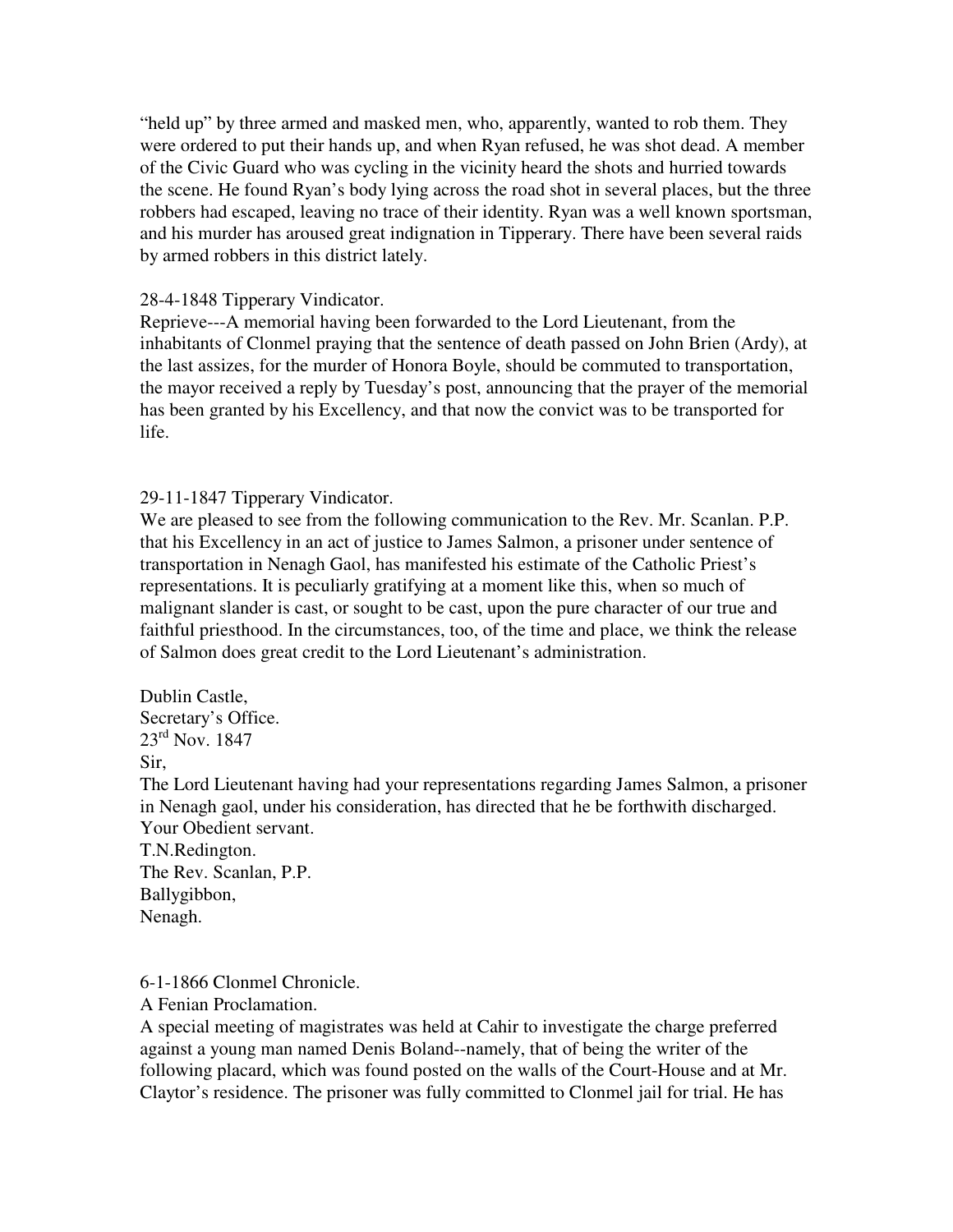since been allowed to stand out on bail. Fenians.

The day is not far when the persecuted sons of Erin shall be risen from slavery to freedom, and the Green Flag of Erin shall float on the breeze, surrounded by true Irishmen. May the winds of freedom soon speed O'Mahony o'er. To hell with the Saxon tyrants.--I am yours truly, Head Centre, F.H.

"God save the Green."

## 27-4-1869 Clonmel Chronicle.

An investigation has begun with respect to threatening language alleged to have been used by a Tipperary tenant farmer, named Hennessy, towards Mr. Philip Maguire, a landlord and magistrate. From the present condition of a part of that county, the matter excited great interest. Hennessy, it was deposed, appeared at Mr. Maguire's house at an early hour in the morning, and having seen Mr. Maguire, said he had come like a man, in the daylight, and not at night, to know whether he would get the farm which a Widow Hennessey was surrendering. Mr. Maguire having stated that it was not vacant, Hennessy continued asserting a right to it, and finally when leaving, remarked threateningly that "Mary", Mr. Maguire's wife "would not save him". The defence suggested that the man was not sober at the time. Hennessey was stated to be a large farmer,. The magistrates considered the case serious, and postponed it, holding Hennessy to bail in order to communicate with the Government.

## 28-4-1877 From the Times.

A curious return has been presented to Parliament on the motion of Mr. Arthur Moore, of the number of convictions for drunkenness in the different districts of the South Riding of Tipperary during the year 1876. The return distinguishes from the rest, the number of convictions for drunkenness on Sundays. The total number of inebriates convicted in the year was 3694, and of these but 289 were convicted of being drunk on Sundays---that is, on the average, about half the number convicted on each week day. The rarity of convictions for Sunday tippling is the Roman Catholic diocese of Cashel is very remarkable. In that diocese the Roman Catholic Bishop induced publicans to close their Public Houses on Sunday. Where the ecclesiastical law is obeyed, the sobriety of the people on Sundays is beyond all praise. In the towns of Ballynonty, Ballingarry, Drangan and Killenaule, there was not a single Sunday tippler convicted. In the thickly populated towns of Cashel, Fethard, Golden and New-Inn there were but five. In Dundrum, Cappawhite, and Holyford, only three. But in Tipperary, Bansha, and Emly there were no fewer than 65 convictions for drunkenness on Sundays. The cause of this very remarkable difference between police statistics of these towns and those of others in the diocese of Cashel is suggested by a note added by De P. Ireland, Esq., County Inspector---"In Tipperary, Bansha, and Emly there are five public houses kept open on Sundays, contrary to ecclesiastical rule". How is it that the Roman Catholic Archbishop of Cashel has an influence in this direction greater than that possessed by prelates equally anxious to secure the sobriety of their flocks, at least on Sundays.

28-5-1833 From the Limerick Herald reported in the Times.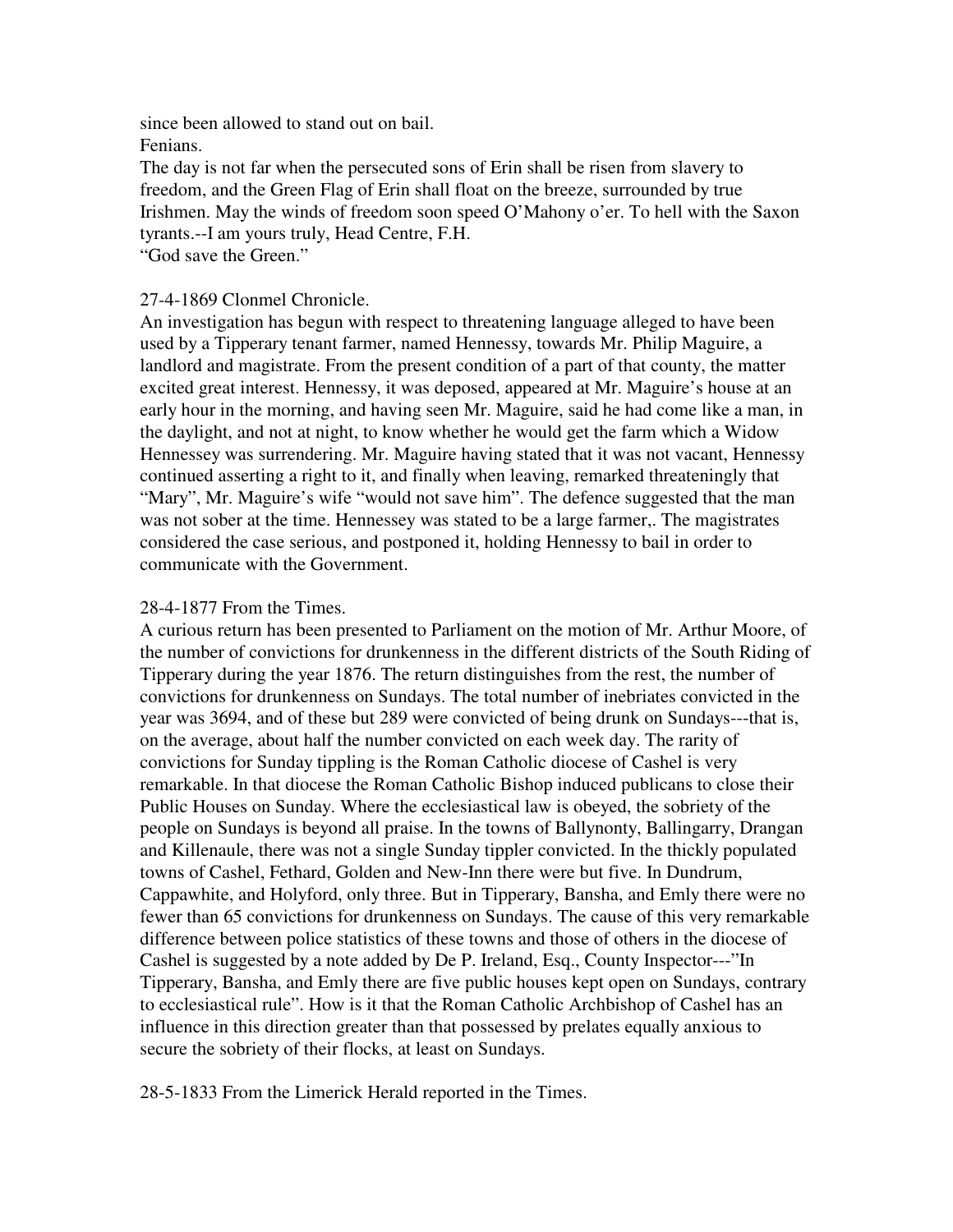Diabolical Murder-A diabolical murder was committed on a man named Gleeson,near Clonoulty, Co. Tipperary on Saturday last about 11 O'Clock.

Gleeson was met at Turraheen, near Clonoulty and not more than two or three miles from Thurles, by a man and a woman, when, on coming up to him, the ruffian struck the unfortunate man on the head with a pitchfork, and brought him to the ground, and while he was down the woman hit him with a stone.

A number of people near the scene immediately rushed on the parties and captured both of them, while others ran to the nearest Police Station, and handed them over to the custody of the Police. It is supposed the cause of the murder originated in consequence of Gleeson having preferred a claim to some land.

### 28-9-1848 Tipperary Vindicator.

Carrick-on-Suir, Monday.

Arrests, arrivals of military and police, investigations and committals, are just now the order of the day in this quarter. An investigation was held before the magistrates on Thursday, in which ten persons were charged on the information of a man named Patrick Connors, who had been reported as a strolling fellow, occasionally employed by farmers, two men were committed for trial to Clonmel gaol, accused of the attack on the Glenbower police station, and with appearing in arms. Their names are John Shea and Thomas Burke. On Friday and Saturday the magistrates (on the information of the same Patrick Connors) held an investigation into a charge of attacking the Slate Quarries at Glenbower police Station, and of appearing in arms at Ahena, against John Hayes, James Lonergan, Richard Daniel, Edward Lonergan, James Keeffe, Jeremiah Dunne, Timothy Connell, William Rochford, John Lonergan, Thomas Butler, Patrick Cooney, Michael Comerford, Patrick M'Carthy, John Hogan, Jeremiah Hogan, William Crotty, and James Sheady. Butler and Dunne were liberated on Saturday evening, the others were remanded for further examination. Several respectable persons have been summoned to prove, and they this day obeyed the summons and did prove that James Sheady, charged with having been one of the armed party at Ahena Hill on the  $12<sup>th</sup>$  inst was on that day in town, transacting business. This ought to go far to show what reliance must be placed on the testimony of Patrick Connors.

Several destitute, miserable women were also tried on the charge of going out at night and stealing potatoes from the gardens of the country. The system of nocturnal plunder continues--The farmers are plucked to a great extent--so are some of the neighbouring gentry. Mr. Wall of Coolnamuck, lost 8 or 9 fat sheep last week in this way. The outrage on this gentleman is very disgraceful as he is a kind hearted charitable person.

### 28-10-1836 Clonmel Advertiser.

A Rale Broth of a Tipperary Boy, alias, a beau ideal, model for drunkards. We publish the following to the Bacchanalian world--As other towns have been challenging their neighbours to produce rivals for their beauties, we cannot remain silent on the merits of a real beauty of this town. But, reader, our phenomenon is not of the fairer part of the creation-no, it is the "rale broth of a Tipperary boy", and we will stake our Editorial crow-quill against that of any member of the "fourth estate" that no town in Ireland will produce a rival for Martin Power. The far-famed Martin Power, a "sky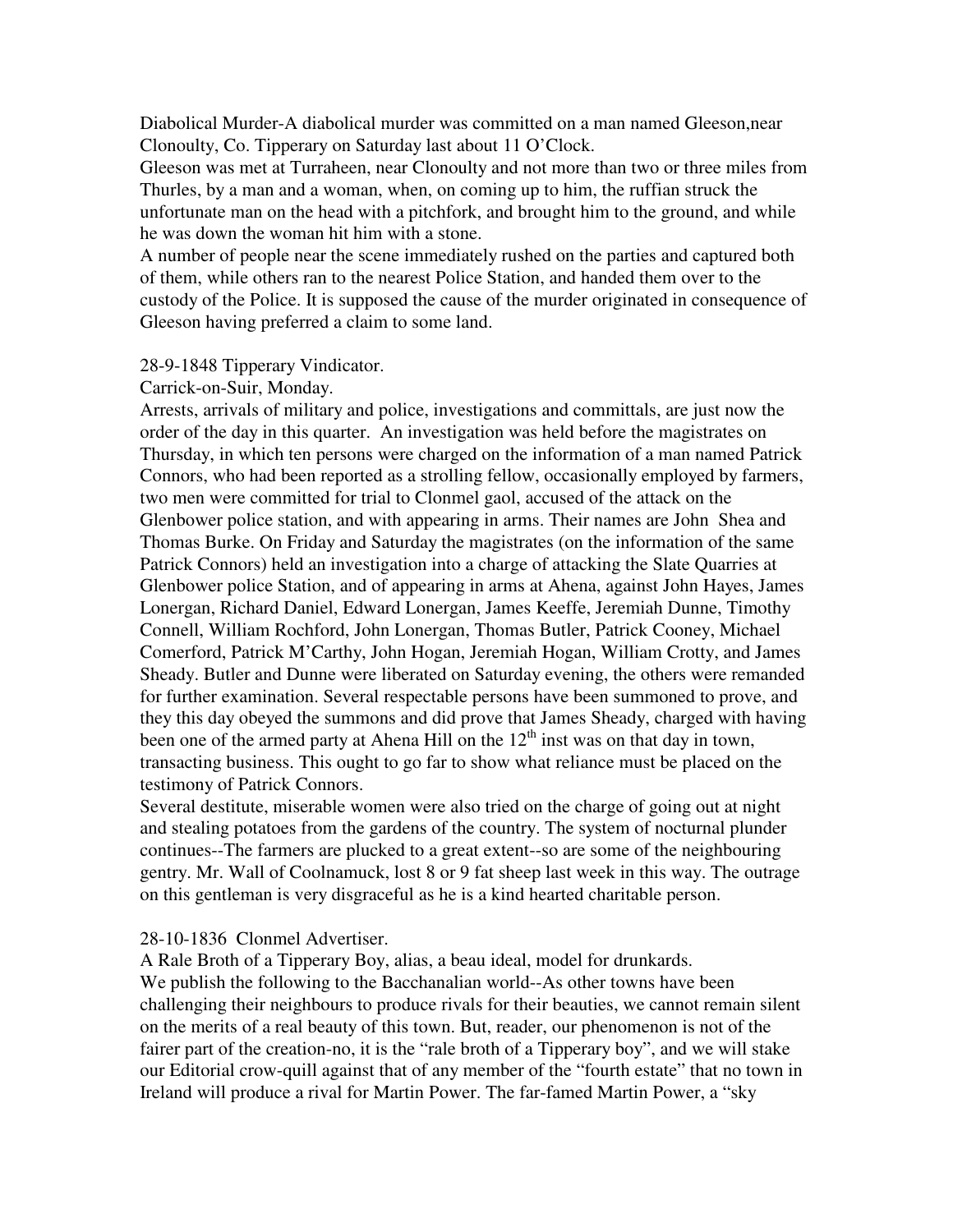farmer" of great notoriety, but of Bacchanalian fame still greater, is now 72 years of age; for the last 50 years of which he has drunk on average (for it frequently exceeded) 30 glasses of whisky per diem. On one occasion he drank 23 pints of cider in less than an hour; on another, he and four others, between 4 o'clock in the evening and daybreak the following morning, in a house where they were hired to take cider, consumed 63 gallons of that beverage, together with two quarts of spirits, of which our life on it, our friend martin had not the least share. On another day he drank to himself four quarts of raw whisky; and no later than Saturday last he became "a case" for his worship the Mayor, having taken according to his own admission, 40 glasses, an excess of 10 beyond his usual complement. Our hero Martin, was never known to be ill an hour, or in bed after four o'clock in the morning. It is not a fortnight since he walked a distance of 40 miles, and his youngest child is but four months old. Now, calculating the 30 glasses a day for 50 years (as to the other items we throw them into the "Tilly"), the total will be found to be 137 hhds.,?(think this might be hogshead) 23 gallons (about as much as would float a man of war", the average cost of which might be, at the lowest calculation, 8s., per gallon, as for many years of the above it was 16s.thus, then, on the "leprous distilment" this man has expended £3421, which if realized, would make him an independent man;; whereas, at the present moment, he could not command, perhaps, the odd shilling. There may be some of our readers sceptical of the foregoing facts, but we can assure them that the "character", is well known to us, and that what we have above recorded has been corroborated by his own acknowledgment, and the assurance of the gentleman in whose employment he is now, and of whose family he has been an ancient follower.

### 28-11-1836 From the Clonmel Advertiser.

A savage murder was committed on Sunday evening, between 6 and 7 O'Clock, upon an inoffensive individual named Slattery,a native of Co. Limerick. The unfortunate man was on is way home from Cashel; and when in the suburbs, and adjacent to a police station, he was pounced upon by some inhuman wretches, who beat him so as almost to deprive him of existence at the time. The police, on hearing of the attack, preceeded to the spot , and very successful in apprehending five men who were hallooing and shouting near where the man was lying, and lodged them in the Bridewell. Poor Slattery was removed to the County Infirmary, his head was dreadfully lacerated; there was a cut under his chin, which appeared to have been inflicted with a instrument, all his teeth were knocked out, showing a determination on the part of the assassins to consummate their diabolical desigh. They have done so, for the poor sufferer, after lingering in agony the remainder of the night, was released by the welcome arm of death. The five men remained prisoners till the determination of the coroner's inquest.

### Tipperary Constitution.

### Inhuman murder.

A man named Robert Howard, on his way home to Cloughjordan, where he resided, on Thursday evening last , was attacked by a party of ruffians and desperately beaten. He was found lying insensible and bleeding profusely by a wall within three miles of Roscrea, near Shinrone. The poor man died on Sunday morning. He presented a shocking spectacle. The poor man struggled with his murderers along the road for 20 yards, he was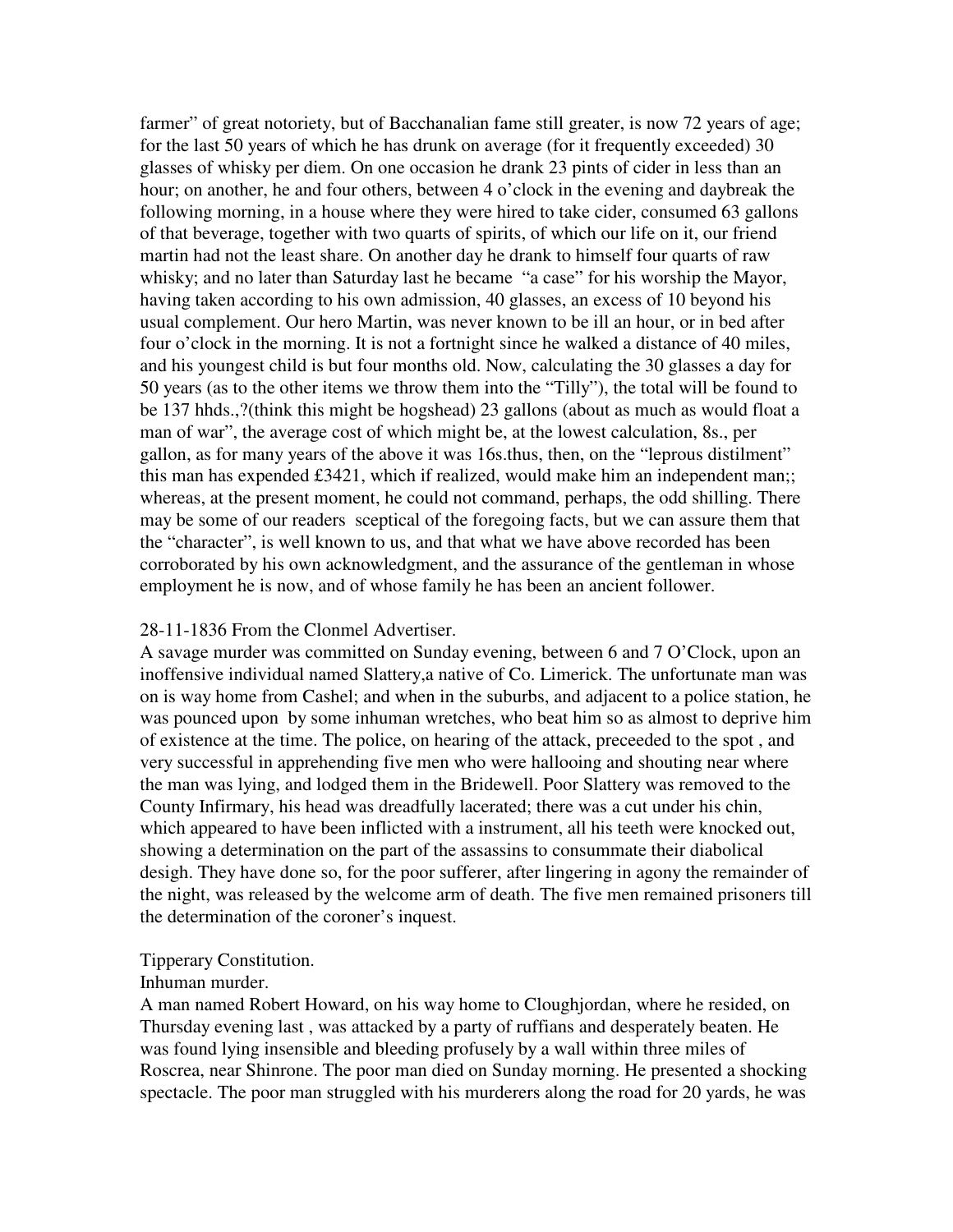a powerful strong man, and most certainly have been attacked by several. He was a man of most inoffensive manners and was a member of the Temperance Society. No cause can possibly be assigned for the murder, unless that of being a protestant. He left a wife and 11 children to deplore his loss.

## Incendiarism.

On Sunday night the  $19<sup>th</sup>$  the dwelling house of John Cooke, a respectable farmer, residing on the lands of Cloughleigh, Golden, was discovered to be on fire by his son and servant man, who were returning home at a very late hour from a wake;-they succeeded in alarming the rest of the family, who had long before retired to rest. The flames were fortunately extinguished, and thus an industrious family saved from destruction. After the fire at the dwelling house was put out, the men of the family went to look at another farm, which they had taken about a year since from Mr. Joseph Cooke, and which is situated near their old farm, which they hold under Mr. Richard Creagh, where they had a large quantity of corn in stack in the haggard. On their arrival they found the barn in flames, and partly burned, by great exertions they pulled down the roof of the burning barn, and by so doing, saved a valuable slated house adjoining, and a quantity of corn worth 200?.

## 28-11-1856 From the Clonmel Chronicle.

James Brian, who is charged with the homicide of John Fitzgerald, at Emly, on the  $24<sup>th</sup>$ August last, was lodged by a strong escort of police, in Tipperary Bridewell on Tuesday. He escaped the vigilance of the police for the last three months, but was ultimately apprehended on Saturday night last at Ballylanders, in the County Limerick.

On Saturday night last, the  $22<sup>nd</sup>$  inst, as Mrs O'Gorman, of Kilmoyler, was on her way home from Clonmel, she was met within a mile of Caher by a party of three to four men, who attempted to stop the car upon which she was travelling. Her servant boy whipped on the horse at a smart gallop, and soon left the party at the rear, on which one of them, who was armed with a gun, immediately fired a shot after the car, but fortunately without doing any injury.

On Thursday evening last, the Post Office at Bansha was entered through the window, the shutter of which had been removed by force, and some panes of glass broken. The party, on effecting an entrance, robbed the office of a several American and other letters, together with a quantity of leather and other shop goods, the property of the Post Master John Sheill. Four parties were arrested on suspicion of having committed the robbery, and one of them having turned approver, they were committed for trial at the next Quarter Sessions, to be held at Cashel.

## 28-12-1861 From the Times.

Some members of the constabulary have been behaving ill in Tipperary. The following is supplied by a correspondent of the Daily express.

"A court inquiry, consisting of Sun-Inspectors Bradshaw, Thurles Station; Mullarkey, Borrisoleigh Station, and Nowlan, of Templemore Station, assembled at Drum station in the Borrisoleigh district during the past week by order of the Inspector-General, Sir H.J.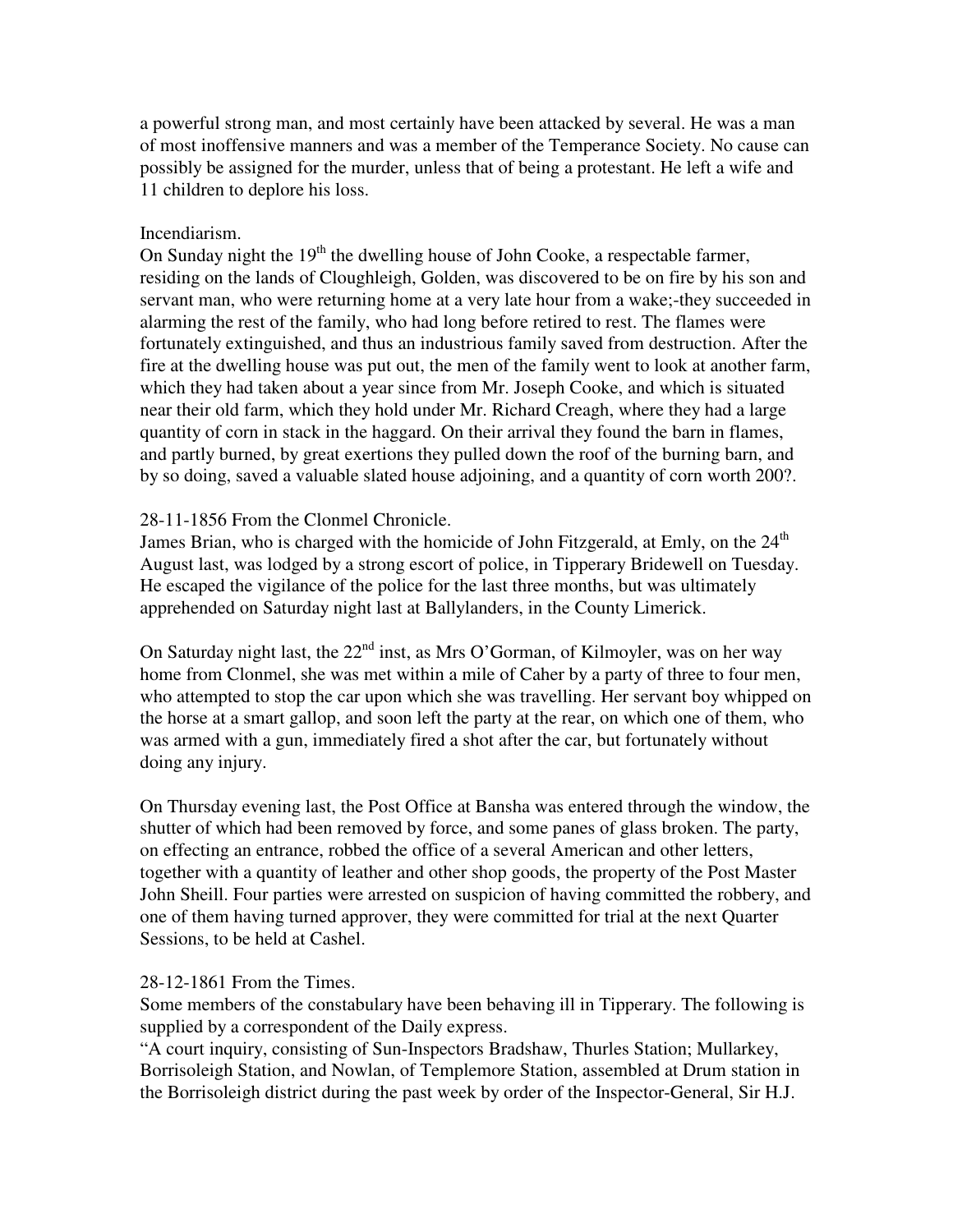Brownrigg. C.B. to try the following Sub-constables-Edmond Foley, Joseph Keenan, James Duggan, and John Hooks, all first class, on the serious charges of conspiracy, disobedience of orders, and general insubordination, preffered against them by the constable in command of the station, H. maguire. The charges have been substantiated and the same reported to the Inspector-General, he immediately ordered the dismissal from the Constabulary of first class sub-constable Foley, and the reduction from the rank of first to that of second class of J. Keenan for 14 months, with the deprivation of two years service: of James Duggan for 14 months,; and of John Hooks for 6 months.

### 29-3-1867 From the Times.

Yesterday morning two brothers named Ryan were arrested by the Kilfeacle Police for the attack on the  $31<sup>st</sup>$  Foot and the constabulary at that place on the  $5<sup>th</sup>$  March. Two of the men recently arrested at Borrisoleigh, John Dennody and Michael Maher have turned approvers.

 Patrick Sheehy, the young man recently arrested in Queenstown while endeavouring to escape to America disguised as a woman, and John Ryan, for attempting to emigrate in a false name and on suspicion of being connected with the Fenian rising, were yesterday transmitted to Thurles. Both prisoners have been identified as being connected with the rising.

At Nenagh yesterday morning the detachment of the 2d (Queens Own) regiment of foot were paraded to hear the sentence read on Corporal John M'Intosh, who has been found guilty of having appropriated the hospital supplies to his own use, and forged the names of several merchants of this town to post office orders and receipts. Lt. Barter read the verdict of the court, finding the prisoner guilty on all charges, and ordering that he be degraded to the rank of private in the corps, and be imprisoned for a period of 672 days in a military prison. Sergeant-Major Hurff then stripped the corporal's stripes of the prisoner, who was removed in custody of a corporal's guard, with fixed bayonets, to the guardhouse, whence he will be transmitted to the military prison at Limerick.

### 29-4-1897 Times

An application was made today to the Lord Chief Baron and Mr. Justice Andrews in the Exchequer Division by counsel on behalf of the Rev. Lawrence Hayes, Parish Priest of Bansha, for an order remitting for trial at the next quarter sessions an action brought by Mr.John Cullinan, chairman of the Tipperary Board of Guardians to recover damages for assault and battery. The affidavit of the defendant in support of the motion stated that on November  $18<sup>th</sup>$  last, on the occasion of the funeral of a brother of the plaintiff, a sister had made arrangements with the defendant for the celebration of High Mass. The plaintiff objected, and he went to the defendant's house and demanded why the arrangements he had made had been altered. Defendant told him if that was what he came for he should leave. Plaintiff refused and defendant proceeded to shove him out. Plaintiff resisted, and in the hall he put himself into a fighting attitude, and in self-defence defendant struck him on the head with a riding whip, inflicting a slight wound. The defendant alleged that the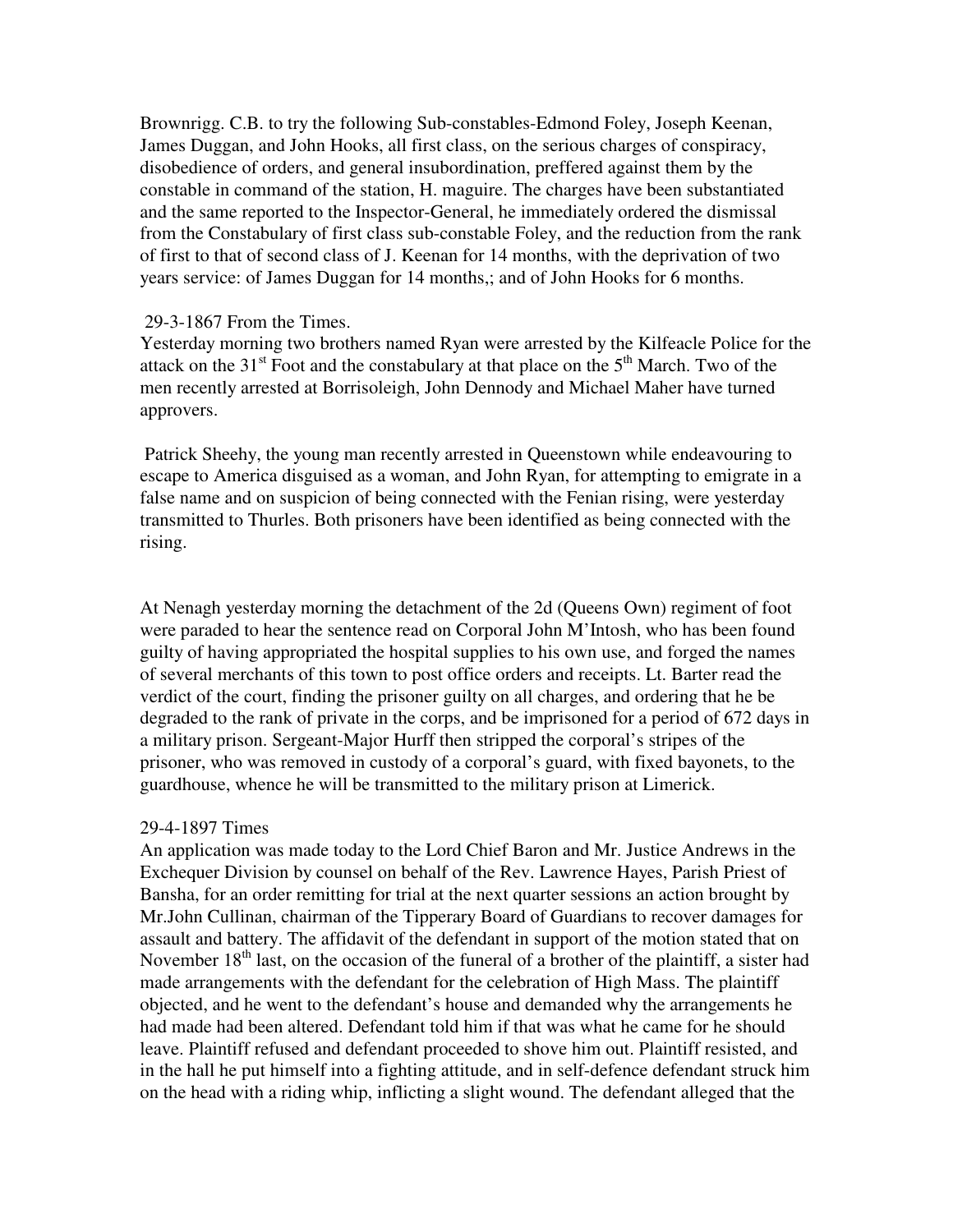plaintiff had no visible means to pay costs, and he had no cattle on his farm of 100 acres, and that there was a judgement at the suit of his landlord against him for £280. Counsel for the plaintiff resisted the motion. His client had made a affidavit contradicting the allegations made by the defendant as to the want of a visable means. His farm was well, stocked and he had come to a settlement with his landlord. The assault was a most serious one. The court made no rule on the motion.

29-4-1912 From the Times. Bomb Outrage in Tipperary Dublin April  $28<sup>th</sup>$ . 1912

Early on Sat. morning another bomb outrage was committed in Tipperary. A short time ago, a farmer named Pratt complained that the roof had been partly blown of his house by a bomb. In the present case the house of John Doheny, farmer and district councillor , at Ardcroney was damaged. Mr. Doheny, his wife, his family and some workmen were awakened at 2 O'Clock in the morning by a loud noise, which Doheny afterwards described as resembling a quarry blast. The glass in one of the windows was broken and some articles in the room near it were thrown down. Doheny ran outside and found a second bomb on a windowsill. He seized the burning fuse and threw it away, thus preventing another explosion. Soon afterwards a thatched outhouse took fire as result of the explosion, but some neighbours who had been awakened by the noise extinguished the fire before much damage was done. Mr. Doheny who is popular in the district is at a loss to account for the outrage.

Later in the day the police arrested a farmer named Hugh Hagan, a relative of Doheny, and charged him before a magistrate in Nenagh with having caused the explosion. District-Inspector Price said that when he visited Mr. Doheny's house he found pieces of the exploded bomb in the yard. It had been made of the box or centre-piece of a cartwheel filled with powder and pieces of iron, plugged with wood and filled with iron. He had taken the unexploded bomb to pieces, and found that it contained half a pound of coarse blasting powder. It had been wrapped in canvas which had been tied with twine. On the pump near the house he found a threatening notice which read as follows:"Notice.-Take notice that I require you on behalf or the rightful owner to give up to him the farm in Curravala that you grabbed. If not, mark the consequences. If I have to call again, the buttons of your coat won't be got for the inquest.-Captain Moonlight. To Mr. J. Doheny, Ardcroney.

The accused who protested his innocence when arrested and before the magistrate, was, on the application of the police, remanded for a week.

29-5-1860 From the Times.

Law Intelligence.

Court of Chancery Appeal-Yesterday.

Before the Lord Chancellor, the Lord Justice of Appeal, and the Hon. Baron Hughes. Hunt, owner and petitioner.

This was an appeal from an order of the Landed Estates Court, made by Judge Dobbs, on the  $13<sup>th</sup>$  Feb. last, by which Mr. Dixon O'Keeffe, was entitled to an conveyance of  $154$ statue acres, instead of 142, which quantity of land the owner and petitioner, Hunt,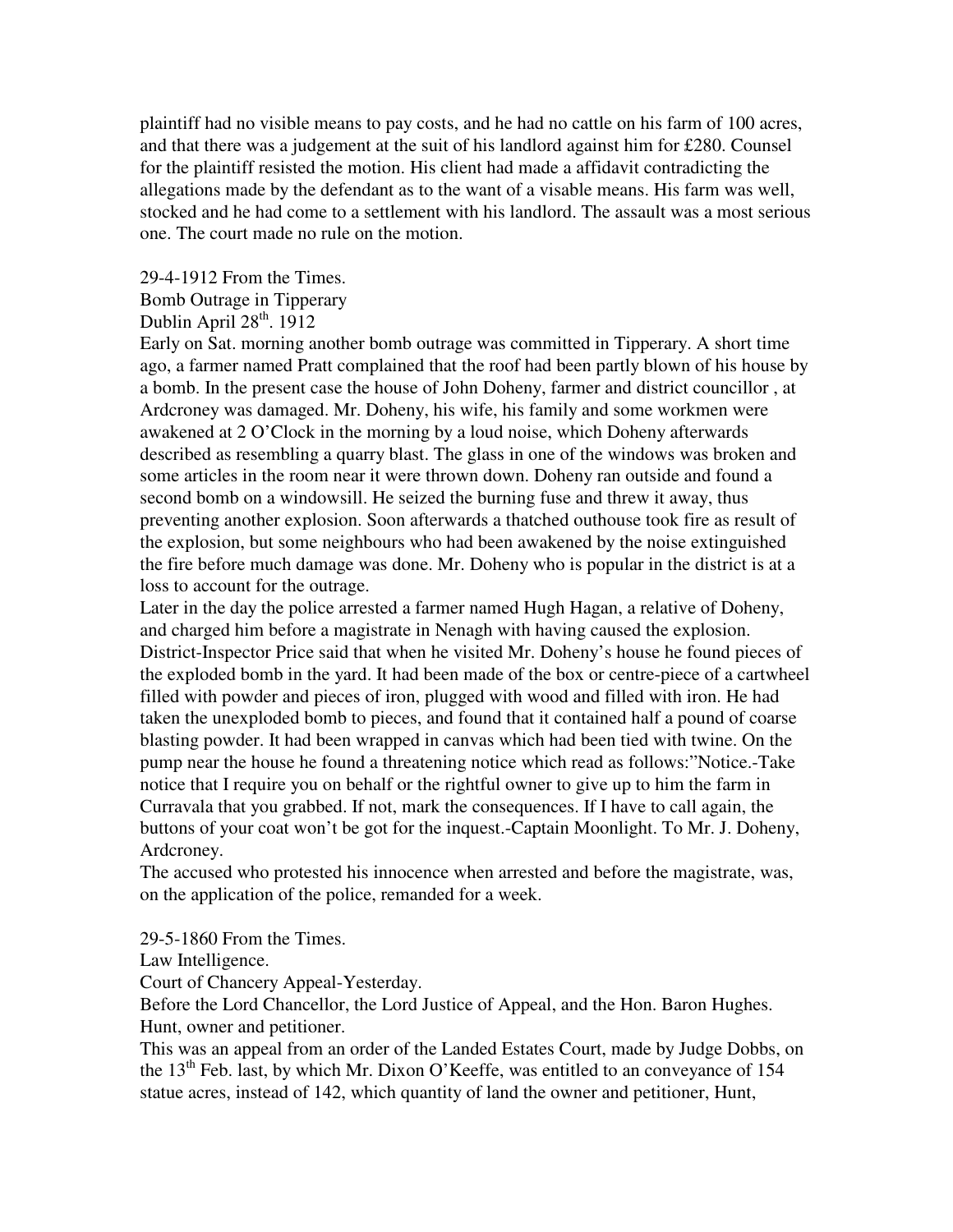contended he had only purchased. Mr. Hunt was the owner of two denominations of land in the County of Tipperary, called Shanballyduff and Monara, which, on his petition, were disposed in the Landed Estates Court. Shanballyduff was divided into four lots, one of which (that above named Monara) constituted the fifth. The question in the case turned upon the description which had been given of the ground by the rental. The acreage of lot 1 was set forth as "142a,2r.6p. Statute measure", but in the appended column of observations it was stated to comprise 154 statute acres. Mr. O'Keeffe purchased the lot for a sum of £2,350, and the petitioner was declared the purchaser of lot 4. Subsequently the former claimed to have purchased in his lot a plantation containing 12 acres, but this was disputed by Mr. Hunt, who averred that the plantation formed no part of the property purchased by Mr. O'Keeffe, but that it had always remained in his own hands. The Judge decided that he (Mr. O'Keeffe) was entitled to the 154 acres. The appeal lay from this declaration.

The Court varied the order of Judge Dobbs, by discharging the purchaser from his purchase.

### 29-8-1823 From the Times.

As a convincing proof that people have arms still in their possession, the followinf fact occurred on Thursday. :-A woman was brought before J. dempster, Esq, Magistrate at Nenagh, that morning, on a warrant, for absconding from her master's service, and carrying of several articles of wearing apparel. She said it was through malice her master had sworn information, and stated that she could tell where he had secreted jis fire arms and sword at the time the Insurrection Act was proclaimed in these Baronies. Accordingly, Mr. Dempster sent the Sergeant of Police to make the necessary search, and expected an denial on the part of the accused; however the man was so astonished when the Police arrived at his house, within a mile and a half of Nenagh, in company with his late servant, that he confessed where they were, and which completely corroborated the testimony of the woman, viz, that they were buried in the kitchen garden, where they were found in a piece of timber he had artfully hollowed for the reception of the barrel, which is a good one, and a sword in good preservation. The lock he took out of the roof of the barn.

#### Attempt at Assassination.

On Wednesday evening, as John Stewart, Esq, of Dundrun, agent to Lord Hawarden, was returning on horseback from the town of Tipperary, mid-way between there and Dundrum, four assassins lay inside the ditch concealed, One of whom fired at him; on his returning back, a second shot was fired, but both fortunately without effect. Part of the wadding or the torn bushes struck Mr. Stewart in the face. The audacious attack took place within a few perches of two houses, nine of the inhabitants fromm which pursued and assisted in taking five people into custody. Had Mr. Stewart not turned back at the time, he would most probably have been murdered, as two more armed men were stationed about 60 yards in advance of those who fired. The places where the ruffians had stationed themselves for the perpetration of this crime were completely beaten down with their feet, and port holes were made through the hedge in four different places, with sods raised for their arms to rest on.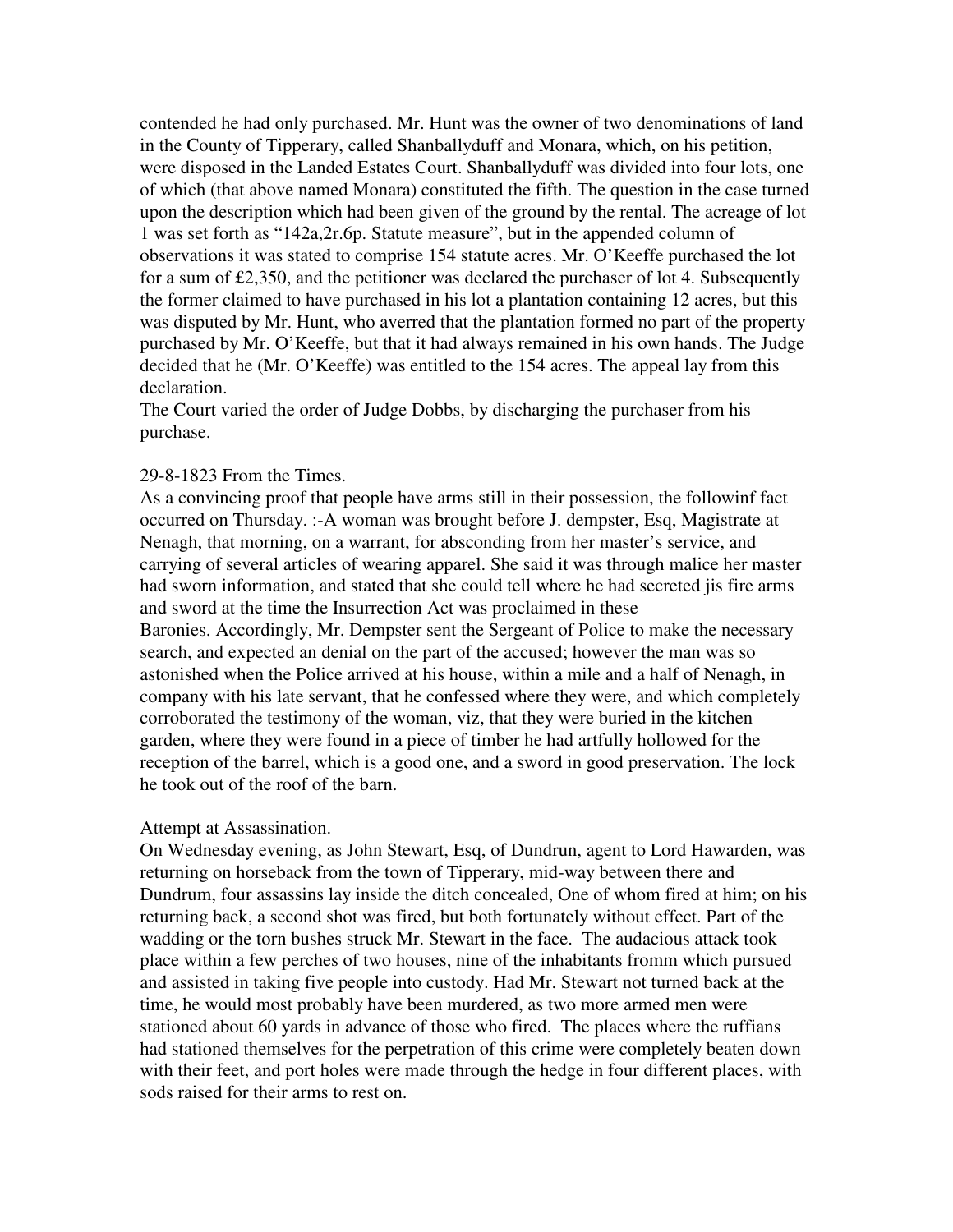Mr. John Scott of Rossmore, was with Mr. Stewart at the time of the attack and a man named Jerry Quinlan, who also had a narrow escape of being shot. This is the second attempt made to assassinate Mr. Stewart.

On the same day, Mr. Michael Dwyer, of Coolacosane was fired on near Mandemount?, it is supposed in consequence of having taken some lands in that quarter last may from Lord Hawarden. Yesterday five prisoners, taken at the place of attack, were brought into Tipperary, under escort of the police, where the magistrates were to assemble yesterday at noon, to investigate the business.

# Clonmel Aug. 23rd.

A King's messenger arrived in this town at 7 O'Clock yesterday morning with a respite from the Castle of Dublin, staying the execution of Michael Mara (Who was to be hanged this day) until the  $1<sup>st</sup>$ . of Sept. next. The other unfortunate man, named Thomas Casey, will be executed this day, at the usual hour. (Clonmel Herald).

#### 29-8-1828 From the Times.

# Clonmell August  $23^{\text{rd}}$  or  $25^{\text{th}}$ .

The appearance of the entire county, 20 miles around this place, exhibits a sort of phenomenon in Ireland. The roads are covered with people carrying green boughs; the horses and carriages are decorated with green ribands, hankerchiefs, and branches of laurel. The town of Clonmel, one of the most important in the South of Ireland, and the most wealthy, appears like a grove. All the houses are covered with boughs, and triumphal arches are thrown, or lines hung with rude (Probably means something other than what it would mean now. Mary) pictures and laurel leaves, across the streets. Mr. O'Connell arrived here on Saturday, and the mode in which he was received by the people baffles all description. The provincial meeting will be held at the great Catholic Church (for the Catholic places of worship are now universally called Churches). It is now nearly 2 O'Clock, and I write in the midst of an uproar in the committee, where the resolutions to be proposed to the meeting are discussed. As the post goes off at 2'30, I seize this opportunity to state what occurred, at Thurles, in this County, yesterday. Mr. Shiel was expected at the meeting which was to be held for the purpose of reconciling the factions into which the peasantry of the South of Ireland are divided. It was the strangest scene ever witnessed. The three year's old and the four year's old, who kept a distant part of the country in a state of constant riot, but who had been reconciled the week before, crossed the country on Saturday night, to be present at the grand reunion of the Magpies and the Black hens, the Darigs, and the Cumminses, the Stapletons and the Maras. The three and four year olds, to the amount of 10,000 dressed in a sort of uniform, the green hankerchiefs furnishing a sort of vest, all carrying green boughs. On meeting the parties about to be reconciled, there was a general shout. Mr. Shiel afterwards appeared for the purpose of addressing the assembled multitudes. An address was presented to him, in answer to which he made a long and animated reply. The Black hens and the Magpies, the Darigs, the Cumminses, the Maras, the Stapletons then came forward, headed by the most considerable persons of the respective factions. The reconciliation there was then accomplished with the usual forms; and the immense multitude of Irish peasantry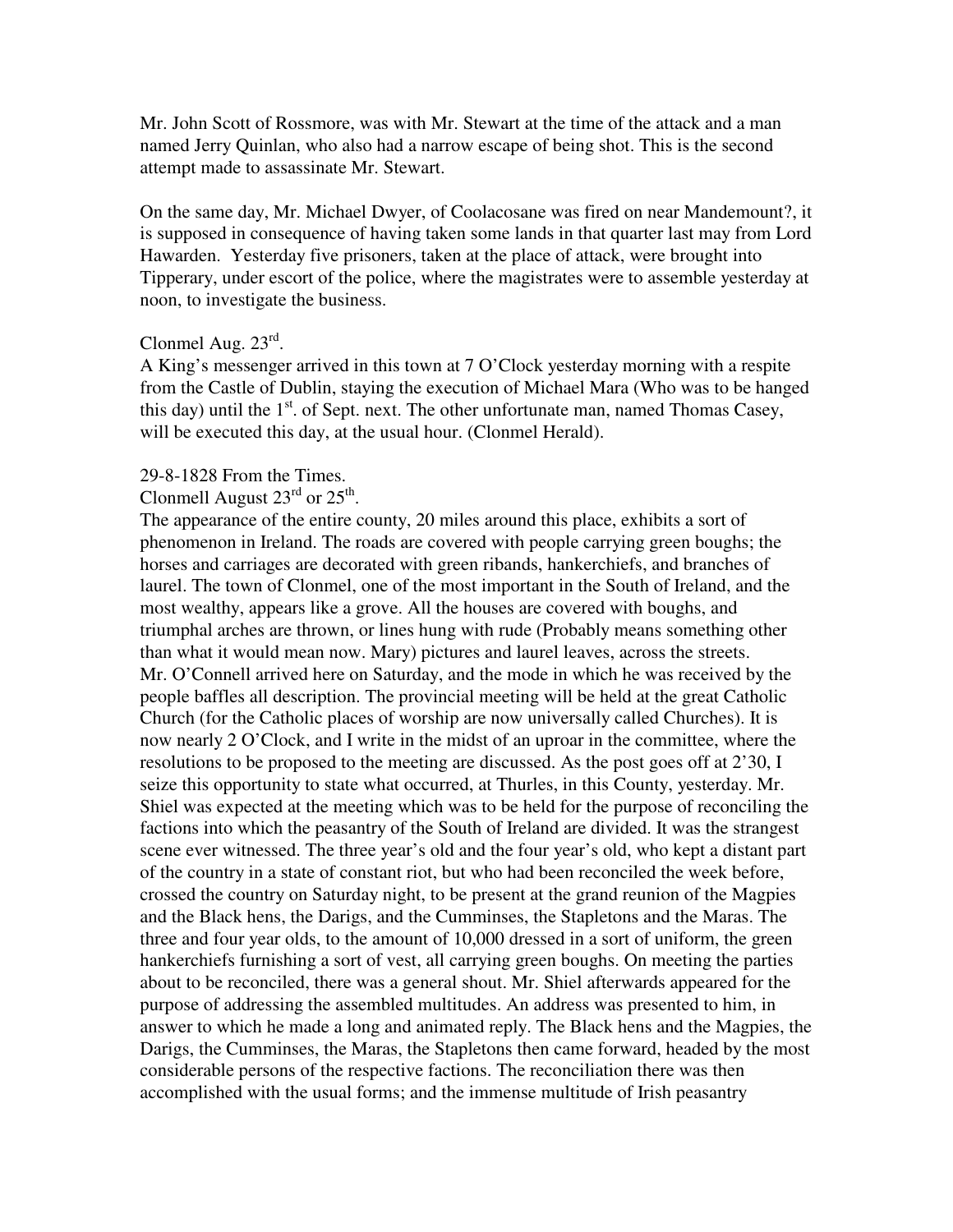separated without a single breach of the peace. A similar scene will take place at Borrisoleigh, in this county, on next Sunday, which will be attended by a still larger concourse of people. The whole Country, in short, exhibits a moral insurrection-an insurrection which, to an Englishman, must appear most extraordinary. These masses of peasantry are moving in every direction, making peace.

### Tipperary News

### 29-9-1834 From the Tipperary Free Press.

In one of the most disgraceful and senseless riots at the last fair day of Borrisoleigh, a man was so severely beaten that he died within a few days. Informations were taken against one of his assailants, and a party of friends of the deceased went without a warrant on Saturday last, to Pallace, to take him into custody. In the meantime the opposite got information of the intended arrest, and assembled to protect the accused, a conflict ensued between both parties, and, we regret to state, that one man, a friend to the deceased, named Shanahan, was shot dead on the occasion.

Some idea may be formed of the sanguinary disposition of the factions towards each other from the following fact:-On Saturday last a party of Darrigs were conveying one of their faction to the fever hospital in Roscrea, when they were assailed by the Cummin's party, and in the conflict a man's jaw was broken. The Rev. Mr. Birmingham, on the following Sunday, addressed the congregation, and denounced in forcible and becoming language these horrible and unnatural factions, to which he justly attributed the misfortunes of the country.

### 3-4-1869 Clonmel Chronicle.

Intelligence of another fearful murder has just reached Clonmel, The victim-it is believedof agrarian revenge, is Richard Toppin, highly respected by all who knew him. He had recently purchased some property in the vicinity of his residence, near Buffana, within three miles of Fethard, and last evening, it would appear, Mr. Toppin left his residence to visit a part of his farm, and was not afterwards seen alive. A close search having been made, the unfortunate man was found lying murdered, inside the wood of Buffana, Upon examining the body it was found that he had been shot from behind. A report of the outrage has been delivered to the coroner for the district, James J. Shee, Esq. J.P. The news of this awful occurrence, which was conveyed to this town by two of the neighbouring magistracy, has caused the utmost consternation. It furnishes another sad evidence of the present alarming disorganization of society, and of the insecurity of life.

## 20-3-1874 From the Freeman's Journal.

Thomas O'Meara, Esq, coronor of this district held an inquest at Two-Mile-Borris, about three miles from Thurles, on the body of a labouring man named Thomas Hennessy. It appears that the deceased was drinking all day on St. Patrick's day, and in the evening found his way into a forge, where he was found dead the following morning. The Jury returned a verdict that the deceased died from the effects of drink.

19-3-1830 From the Freeman's Journal.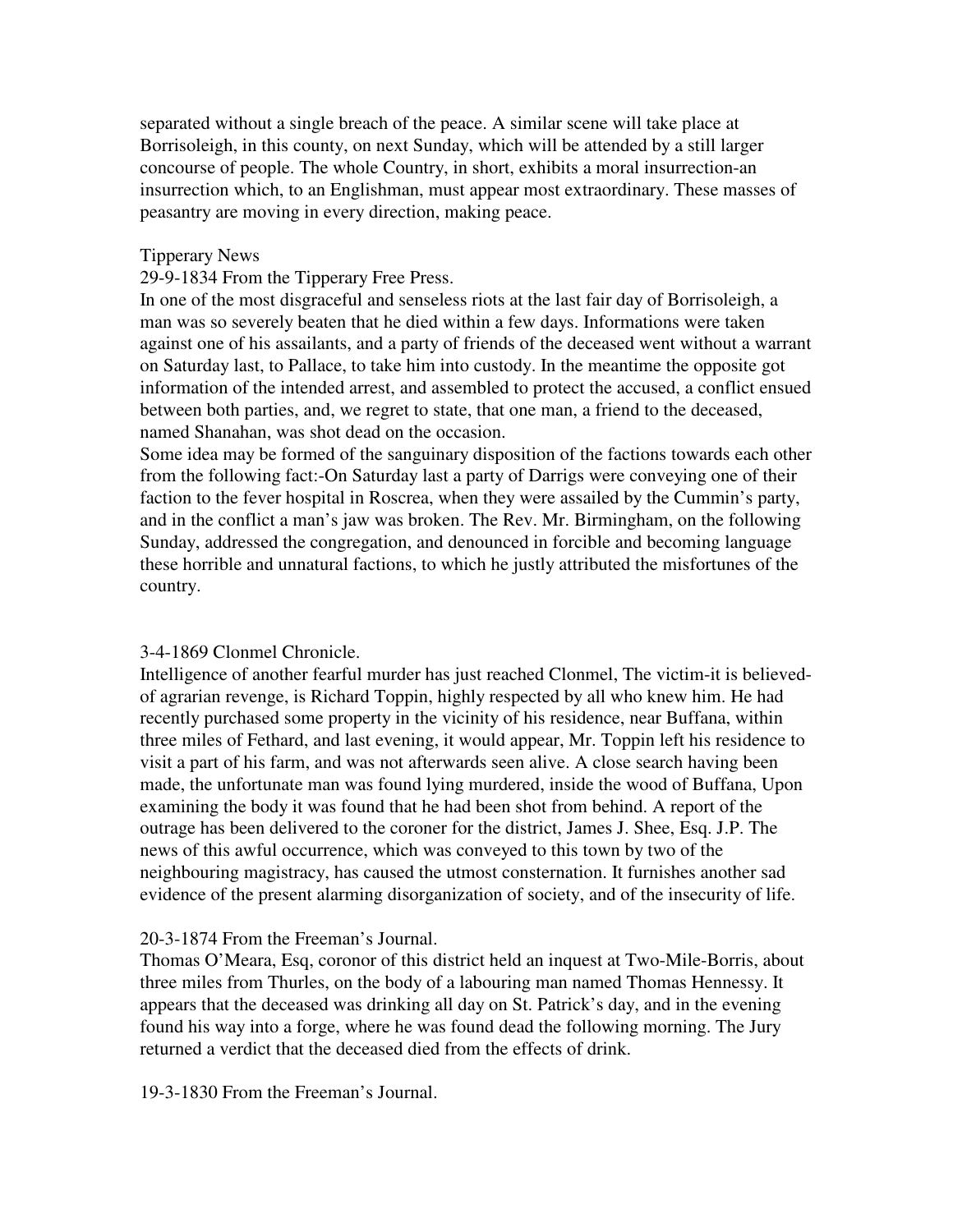### O'Connell Fund.

The Rev. M. Slattery, in a letter to Mr. Dwyer, secretary, states. "I think it is necessary to remark, that many persons in my parish of Borrisoleigh, Co. Tipperary, have not as yet paid their subscriptions; however, I suppose they intend to do so, and I shall have pleasure in transmitting the same to you to assist in raising the well earned tribute to the !Man of the People!-a tribute which, I trust, will be such as to reflect honour on our character as a nation and worthy of his acceptance.

The subscribers as follows:- Rev. Mr. Slattery, P.P. Rev. Mr. Morris, Patrick Ryan, Richard Bourke, Philip Fogarty, Mrs William Cooke, Mr. Simon Hanly, William Dwyer, James Chadwick, Richard Chadwick, Patrick Ryan, Philip Ryan, Michael Guilmartin, Doctor Kelly, Thomas Hely, John Gleeson, James Ryan, Andy Ryan, Paddy Ryan, William Ryan, Anne Chadwick, John Burke, Mrs. John Duan, Mrs Cooke, James Condon, Joseph Ryan, Joseph Harrington, Philip Carroll, Stephen Ryan, Michael Fitzpatrick, James Small, Rody Ryan, James Beevan, Andy Molony, James Finn, Patrick Kennedy, John Carroll,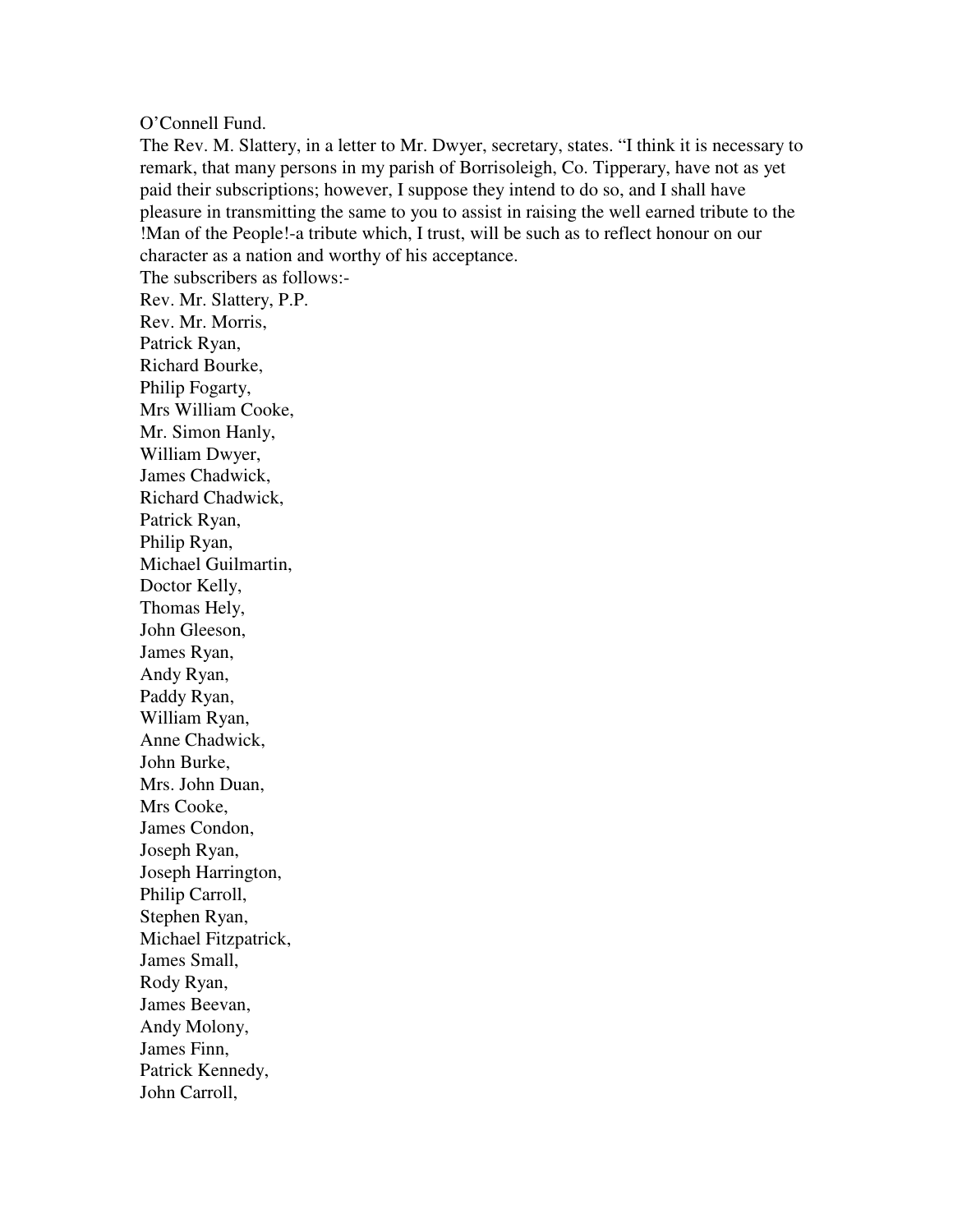Martin Ryan, Michael Kenny, William Fanning, Sarah Ryan, John Kennedy, Bob Hortnet. James Ryan.

21-6-1839 Freeman's Journal.

A statement appeared a few days since in that journal of fabrication notoriety, the Nenagh Guardian, to the effect that the Catholic Clergyman, at a place called Two Mile Borris, had threatened that he would not baptize the children of those who would vote contrary to his wishes. One would think it scarcely necessary to contradict so palpable and absurd a falsehood, but the Catholic Clergyman so foully calumniated has come forward, and with just indignation repudiates the ridiculous aspersion.

25-7-1882 Freeman's Journal.

Cashel.

Today two men named Philip Brady, jnr, and Michael Brady, of Ballinure, near Cashel, were brought before Mr. Darby Scally, J.P. Silverfort, charged, on sworn information, with having mowed a large quantity of potato stalks, the property of J. Kendrick, Ballinure, on the 22<sup>nd</sup> inst, at Ballinure, also with sending Kendrick a threatening letter calling him a land grabber, etc. They were committed for trial. Kendrick is residing on a farm that was surrendered to the Landlord.

## Roscrea.

At the petty sessions today, a shopkeeper named John Maher was brought up under the Prevention of Crimes Act, charged with being on the streets at unreasonable hours on the night of Wednesday last. The circumstances of his arrest have already appeared in an earlier edition of the Freeman. The chairman, Mr. Vaughan, stated that he had a letter from Captain Slacke, the newly appointed special resident magistrate, to the effect that he had to attend elsewhere that day, and as a consequence Mr. Maher should be released. The announcement was greeted with cheers, whereupon Mr. Vaughan added that Captain Slacke had stated to him that is was fortunate for Mr. Maher that the case did not go on.

## 19-12-1862 Freeman's Journal.

Thurles, Dec.  $18<sup>th</sup>$ .

A young man, a farmer, named John Ryan, was killed at a hurling match on Sunday at Two-Mile-Borris. It appears that a scramble for the ball in a ditch took place between Joh Ryan and Edmund Hackett, when the latter struck Ryan on the head, fracturing his skull, and knocking him down, when down he received another blow, causing another fracture, the effects of which he died in a few hours. An inquest was held on the deceased and a verdict returned that he died from wounds to the head given to him by Edmund Hackett, and another John Ryan. Hackett was arrested in Queenstown, while trying to make his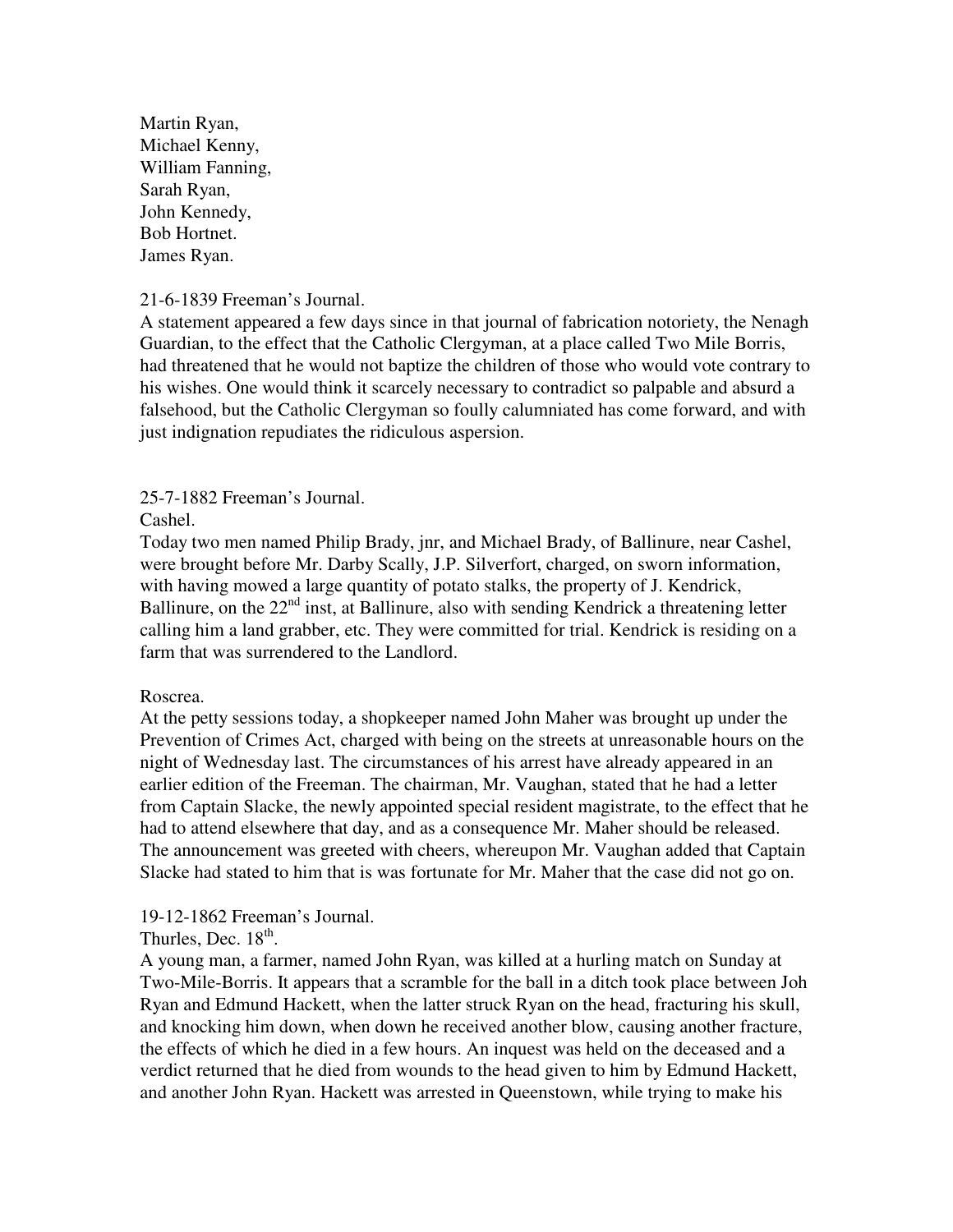escape to America. John Ryan  $(2<sup>nd</sup>)$  has absconded.

A serious outrage took place near Borrisoleigh on Monday evening. It appears that a farmer named William Benson and his son Martin were attacked on the road by three men, named Leahy, Ryan , and Kelly, Dromgoole, who inflicted serious injuries with stones on the heads of Benson and his son. The former's life is pronounced in danger by a medical man. In a short time after the occurrence two of the attacking party were arrested by police and committed to the Templemore Bridewell. The Kelly's having purchased a farm to which the Benson's were in treaty, is supposed to be the cause of this attack, a very bad feeling existing between them.

# 29-9-1866 Tipperary Advocate.

On Thursday, Aug. 23rd. an auction of pews was held by Mr. Thomas Dowling, Auctioneer, Tipperary, in the New Roman Catholic Chapel of Lattin within four miles of Tipperary, which was largely attended by the Parishioners, There was very keen competition for the 38 pews which were put up for auction, and which brought the large sum of £1000, realizing from £17 to £40 each. Charles Moore, Esq. M.P. was amongst the higest bidders. The auction was held to liquidate a debt incurred by the Parishioners in building the structure, which was recently erected at Lattin, at a cost of about £3000-the Parish priest, the Rev.Mr.MaGrath, alone contributing £500. This gentleman has also commenced the erection of school houses, at the expense of the Parish, and it is stated that the surplus money remaining, after the liquidation of the debt due on the Chapel, will be applied by him towards the latter purpose.

# 5-10-1866 Nenagh Guardian.

It is now over two weeks since the reaping commenced in our district, and though the weather has been anything but favourable since, the sickle has been steadily at work. It was incidentally remarked by Mr. Poe, at the last meeting of the Board of Guardians, that reapers are unusually scarce, and that wages were never at a higher figure-the labourer preferring to go idle to entering the field for fourteen shillings per week. Few of our agricultural labourers need to go to England to cut the harvest this year. It is gratifying to see that the wheat crop is most luxuriant, and exceeds, by one fourth the yield of last year. The oat crop is at least an average.

# 29-12-1815

Cashel Dec.  $11<sup>th</sup>$ 

Adjourned Special sessions.

Michael Maher was charged as an idle disorderly person, with having concealed arms on the  $10^{th}$  Dec.

James Keating, corporal in the Wexford Militia, swore, that on that night, he attended Colonel Pennefather on a search for arms, to the house of the prisoner, that the Colonel demanded arms, as a magistrate once, and they were denied-a second time, and they were denied-and, on the third demand, the prisoner said he had a kind of arms, and the Colonel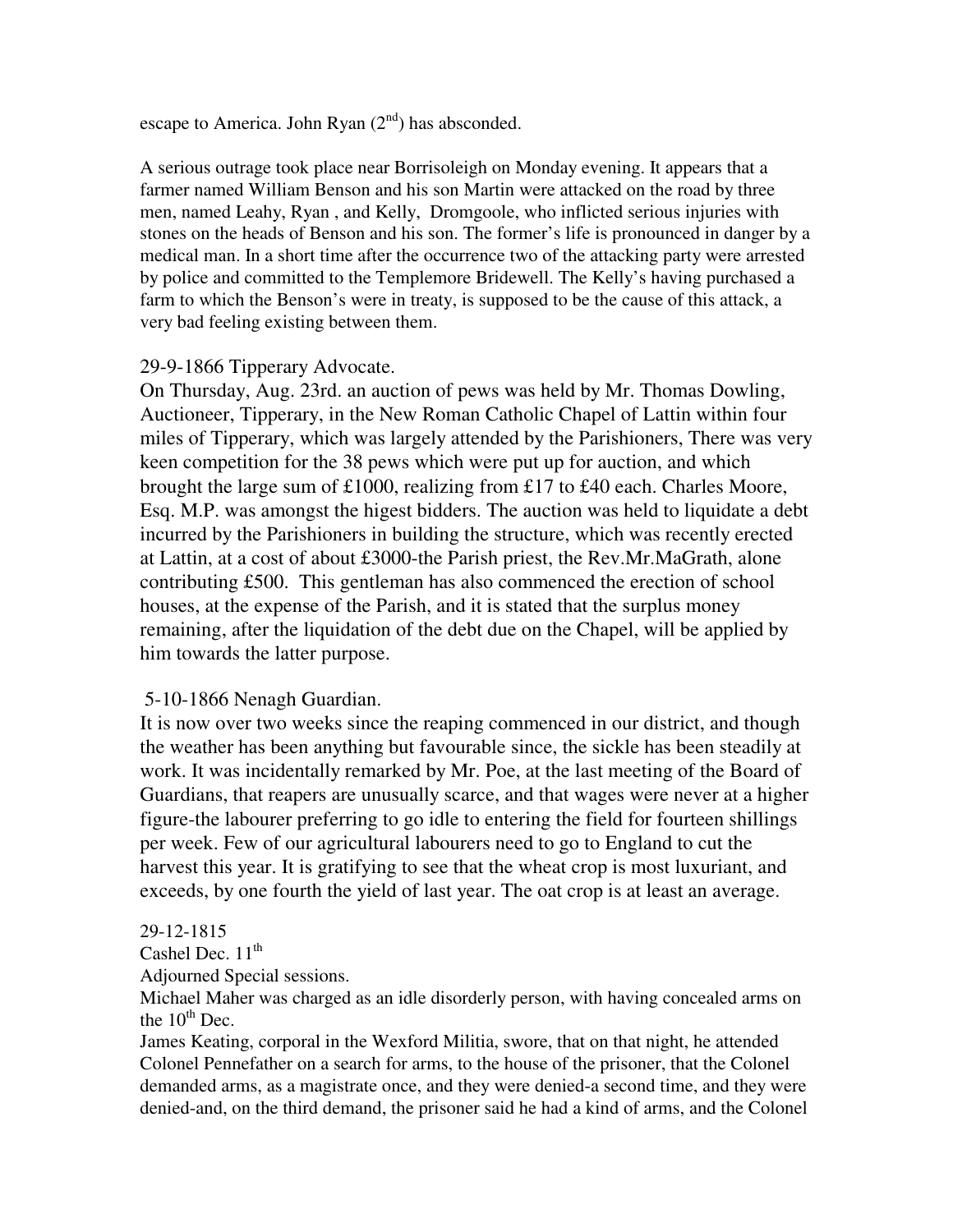should have them, he then put his hand into the thatch outside the house, and pulled down a gun barrell, and came from the place. Colonel Pennefather desired witness to search further, and on his saying he was sure there were more where that was, the prisoner returned to the spot, and handed down a second gun barrell, Colonel Pennefather then desired prisoner to deliver up the bell-muzzled gun, cut short, which he had, and prisoner replied, that he had lent it to William Ryan, on the Dublin road, the barrels were in good firing order. On Colonel Pennefather asking for the locks, the prisoner said he had given them to be repaired to an armourer, and he had not got them back.

Lieut Colonel Pennefather was examined, and swore that he went, as the last witness had described, to the prisoners house, and corroberated Keatings testimony, with this addition, that he had repeatedly warned Maher of the consequences of denial, if arms should afterwards be found. When the prisoner had given him the first barrel, he drew off from the place, and it was not till after Col. Pennefather ordered another search, and the corporal said he was sure there were more arms there, that the prisoner gave the second barrel. Col. Pennefather asked for the stocks and locks , to which the prisoner said he had been out shooting ducks, and the stock was broke, the lock, he said, had been given to be repaired, and when Col. Pennefather asked him for the second stock, he said he never had but one. To the question of what use was the second barrel, he said he thought one was too short and he intended to solder them together. Col. Pennefather gave Maher a good character. This is the first case, under the insurrection act, upon which there was any shade of difference of opinion. The greater majority were for finding him guilty of concealment, and two only for his acquittal, he was convicted accordingly. But in consequence of the quickness with which it appeared he had given up the arms, the Learned Serjeant, in pronouncing sentence, apprised the man that the bench had determined to make such representation of his case, as should render him the object of Royal clemency, and that he might make himself assured of his pardon.

Michael Cashin, a strange labourer, charged with being idle and disorderly, was acquitted.

# Clonmel Dec.  $16<sup>th</sup>$ .

The Special Sessions of the peace, under the Insurrection Act, was holden by adjournment in this town, on Saturday last. If we are to form an estimate of the state of the County, from the number of Magistrates on the Bench, or of prisoners in the Dock, we should hope that the peace of this of this immediate neighbourhood is in rapid progress of improvement. The former was not in any great multitude, though they were sufficient to do the business, and the calendar was very slender.

Peter Connell was charged with being an idle and disorderly person, out of his dwelling at improper hours, on the night of the  $11<sup>th</sup>$  inst.

Joseph Hannan, a soldier of the North Cork Militia, swore that on the above night, being sentry on the barracks at Clerihan, he apprehended the prisoner there after 1 O'Clock at night. The prisoner was sober, and on being asked where he was going, he answered to his family, who lived between Thurles and Templemore; and Clerihan, he understood, was on the road between those two places. After the witness was relieved, he heard the prisoner say, that he had been a stable boy to one Carrol in Clonmel, that a man who slept with him there charged him with robbing him of a two pound note, and that he was going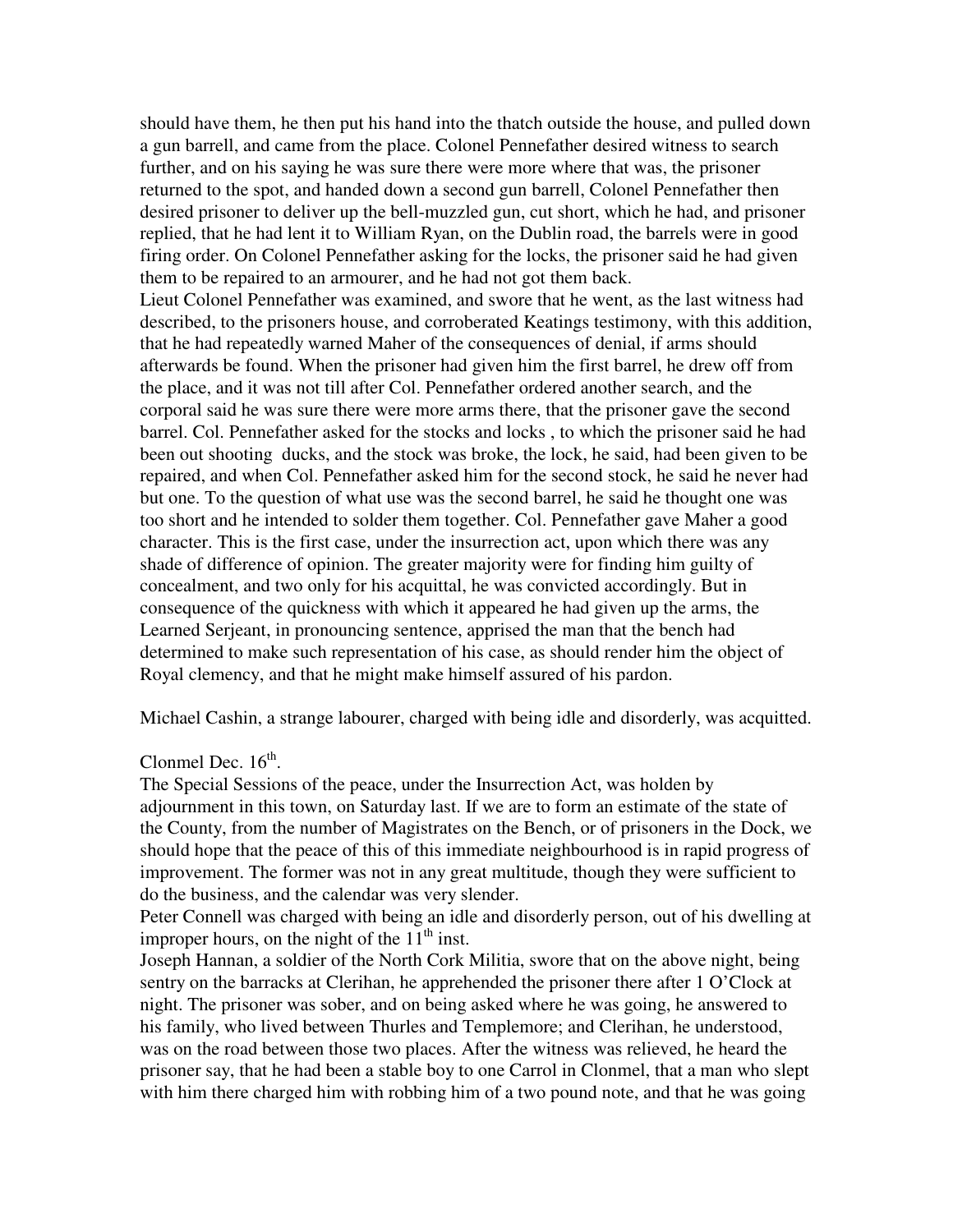home in dread of being taken up.

This latter part of his account was supported by James Carrol, who keeps a Carman's Inn, and swore that the prisoner, being in his service, was charged by a man who slept there, with robbing him, first of a five pound note, then of a two pound note, and lastly of a one pound note and the remainder of change, This simpleton, after hesitating and entertaining his suspicious of the prisioner for 2 to 3 days, at length determined to satisfy himself assuredly of the delinquent, resorted to a card cutter, who secured his conviction at once, and upon the strength of the card cutters revelation, he swore an information against the stable boy, who seems by his withdrawing to have been as credulous to the infallibility of this juggler as the other. The prisioner had a good character and was acquitted.

Thomas Mullowney's case occupied a great length of time, and produced a long and tedious detail of evidence. The fact of his offence (Of being out of his dwelling at improper hours on the night of the  $11<sup>th</sup>$  inst) was proved by Robert Belville, a constable, who swore that, on that night, he found the prisoner in bed in the house of one Madden, about 4 miles from the prisoners residence, that the prisoners account of himself, was, that he had been married by a Protestant Clergyman, for which the Priest had excommunicated him, and that he was living amongst his friends, and that he had been 6 weeks at Maddens as a servant.

The Rev. Charles Tuckey under whose orders Beville went out on that night, swore, that he desired Beville to search Maddens house for improper persons, that he had married the prisoner about 6 months hence, that the Priest had objected to marrying them, without making them pay something by way of mulct?, for their indiscretion, as they had gone off together, that he (Mr. Tuckey) had them called by banns, and married them, that he knows their Parish Priest, and does not believe that he showed them any displeasure afterwards or that he was the cause of Mullowney's absconding.

It appeared from a number of witnesses, that this evidence which the prisoners family laboured hard to prove, was quite fictitious, the real cause why he quitted his own house, being, that a warrant had been issued against him at the prosecution of his own mother, for robbing her of corn (whereas the corn and farm were his property, not her's), that he was arrested under the warrant, that he was more active than the constables, and effected his escape, and went to Maddens out of the way. The case was perplexed by his own witnesses, the fabrication of whose testimony seemed to be humanely thrown out of consideration by the bench and he was acquitted. Mullowneys trial was not finished on Saturday, but ran a good deal into the business on Monday, to which day the sessions were adjourned.

On Monday, John Hennessy was charged as an idle and disorderly person, with being absent from his dwelling on the night of Saturday, the  $9<sup>th</sup>$  inst.

Samuel Middleton, a constable on duty that night swore that about 10'30 he took up the prisoner, whom he saw without his shoes or hat on, running from a crowd, that was tumultous and noisy, outside the door of one Quinlan's, a publican, who said that the prisoner having no money to pay for drink, he (Quinlan) had taken his shoes and hat in pledge. The prisoner was at that time unable, from the effects of drink, to give any account of himself, but on the next morning, he said, that he had come from Mr.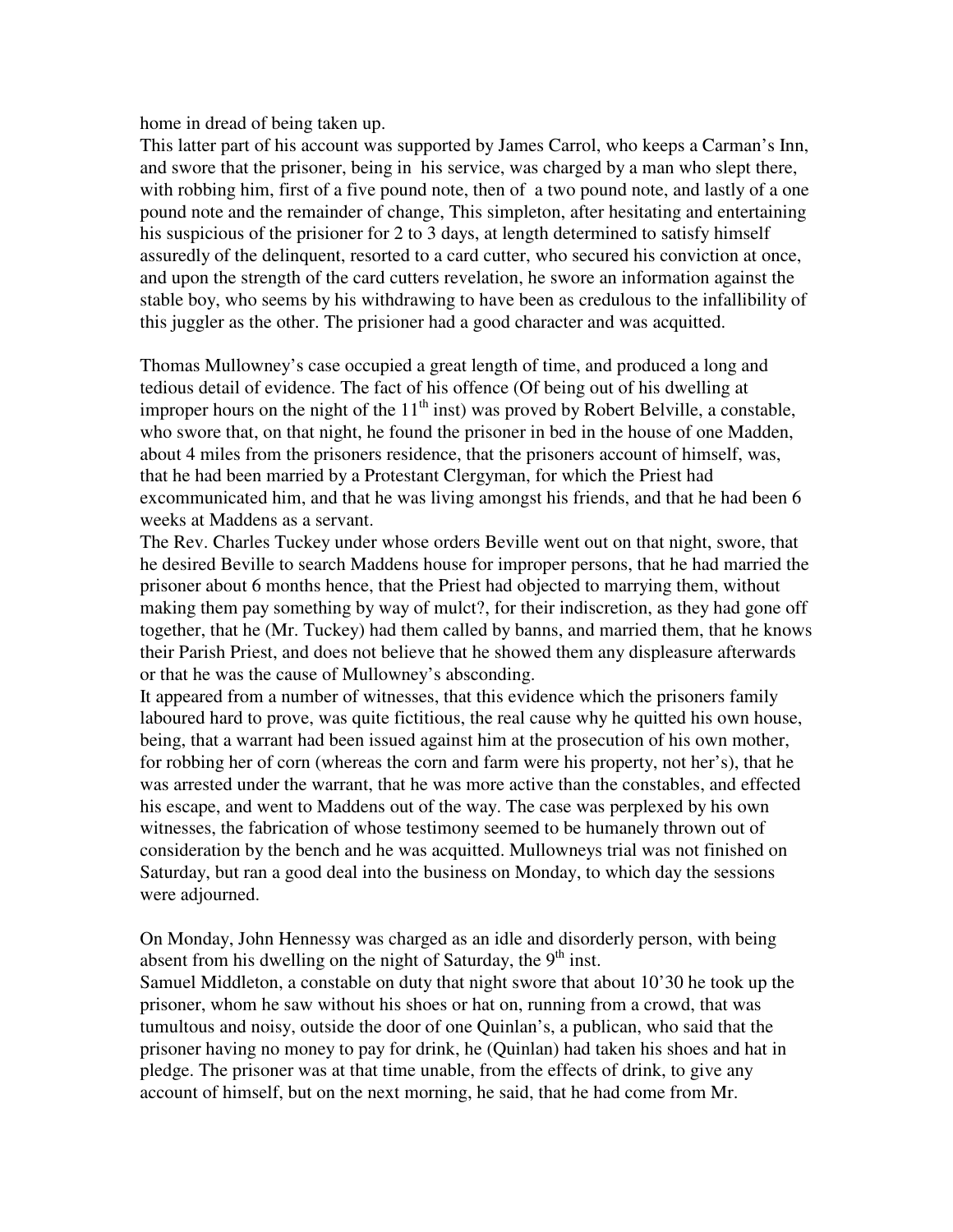Clutterbuck's neighbourhood to look for work, and that he had lived with his father-this account of himself he gave in English.

On his defence, this man produced his brother, a man whose correctness in his testimony was very credible, who swore, that the prisoner was for some time back on and off at his fathers, that on the  $9<sup>th</sup>$  he came to Clonmel, and told witness that his business was to buy a riding coat, and to get the 5 shillings witness owed him, together with some money owed to him by another, that they parted between 3 and 4 O'Clock, and witness didn't think the prisoner would stay that night. He admitted that he heard his brother absented himself from his own house, near MR. Clutterbuck's, in consequence of a charge against him for attacking a house, and throwing down the chimney of it, on the roadside near Knocklofty, and there was informations against him for that offence.

Mr. Vowel, the gaoler, swore that, at the prisoners request, he got an order from three magistrates to apply to Mr. Clutterbuck, to whom the prisoner referred for a character-that he (Mr. Vowel) wrote one letter by post to that effect, and another by the prisoners father, and this old man told him he was sure Mr. Clutterbuck could do no good. The prisoner all through his trial denied his ability to speak english. For the defence, Thomas Murphy, farmer of Gormanstown, swore, that he knows the prisoner since boyhood-that he never heard anything but what was honest of him, except about throwing down the chimney near Knocklofty, which he heard was done by disturbers. Hennessy was convicted. Serjeant Moore, in passing sentence of seven years to Botany Bay upon him, remarked that besided the accusation against him for attacking the house, and in consequence of which the prisoner appeared a fugitive from justice, there appears another felony laid to his charge , under which he is to remain (still of course liable to the present sentence) for trial at the ensuing assizes.

John Griffin, who was convicted at the sessions in Clonmel on Oct.  $23<sup>rd</sup>$  of having concealed arms, was brough up for judgement, the court having taken time for consultation upon his case. It appeared on the trial that one Dwyer, a constable, under the authority of two warrants, directed to him only by Lord Cahir and Milo Bourke, Esq went in search of arms, that he took one Evans, another constable, and a party with him, that within 200 yards of Griffins house. They seperated, Evans going with a party yo Griffins, and Dwyer, the special constabe named in the warrant going to another house. The learned serjeant pronounced the judgement of the law, that the demand by Evans was not so authorised as to make denial to him a crime, and, therefore, upon that point of law, although there could be no manner of question as to Griffins intentional quilt, he was entitled to be discharged, but he was ordered to give security for his good behaviour, himself in 50s and two surities of 25s each.

The sessions were then adjourned to Wed  $27<sup>th</sup>$  od Dec. to be holden in Clonmel.

### 30-1-1811

Dublin Jan.  $24^{\text{th}}$ .

On Sunday night last, a party of armed ruffians entered the house of Daniel Hurley, of Kilmore, and forcibly carried away Eleanor Hurley, his daughter, By his examination it appears that Michael Ryan, commonly called Sclug, a notorious robber, and Timothy and Cornelius Ryan, his brothers, were principally concerned, and the only persons he knew.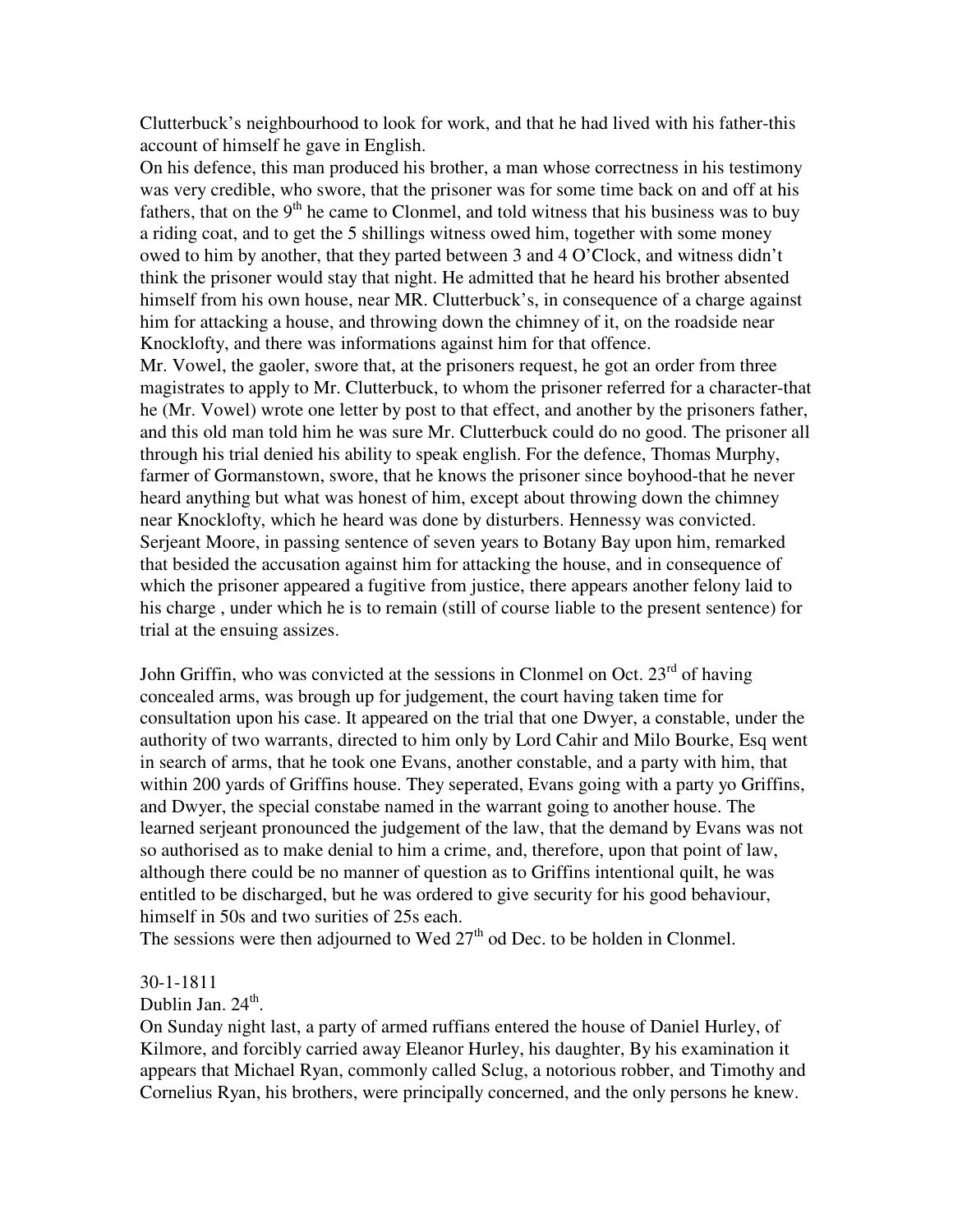Lieut. Neville Wayland, of the Ballintemple Infantry, having heard of it soon after, took three yeomen with him to the cross-roads near Lacken, in hopes that they might meet the party on their return. In about a half an hour, hearing the noise of the horses coming at a great rate, he divided his party two at each side of the road, and desired that they on no account fire until they were fired at. On their coming up, (consisting of about five horses and about six or seven men), he advanced and desired them in the King's name to stop and surrender themselves, which they instantly answered with three shots at the yeomen; one of the foremost presented a bright blunderbuss at Lieut. Wayland, so near that the flash threw light on his face, but fortunately burned priming only, or his head would have been blown to atoms. Several shots were fired on both sides, but the yeomen's with more effect, for one of the ruffians dropped off his horse; the others made their escape, the lieutenant and his party being on foot, and it being about 1 O'Clock in the morning. This wretch, though mortally wounded, got on his knee, and swore he would have a yeoman's life, but was unable to present his blunderbuss, his arm being broken. He would not tell his name, and desired he might be thrown into a dyke, the dirt thrown over him, and nothing said about it. He died soon after, and the body was conveyed to Dundrum. He proved to be Edmond Ryan, of Donohill, flax-dresser, a deserter from Sir Thomas Fitzgerald's regiment, and one of the most determined fellows in the country. Vast crowds came to view the body on Monday, which was permitted, in hopes it might have a proper effect on the people. Lord Hawarden, who was at Mr. William Cooper's at Cashel being sent to early that day, came out, and took a party of the Ballintemple Cavalry, with Mr. William Cooper, a magistrate, and scoured the country, as far as Cappagh, after the runaways, until a late hour that night, and also the next day, but without success. The friends of the deceased having applied to his Lordship for the body, he said he would give it up if the girl was send home by Wed, which not being done, his Lordship brought on a guard of the Fermanagh from Cashel, had the body conveyed to Cashel and buried near the jail.

#### 30-1-1843

#### Brutal Assault.

On Sunday evening last, the  $22<sup>nd</sup>$  inst, about the hour of 7 O'Clock, five men with their faces disguised, and three of whom who were armed with guns and pistols, entered the dwelling house of a man named John Quinn, at Ballagh, in the County of Tipperary. On entering the house, one of the ruffians asked Quinn his name. He replied, and the fellow immediately knocked him prostrate on the floor, inflicting a grievous wound on the side of his head. Quinn's wife and son who were sitting round the fire, came to the poor man's assistance, when the other miscreants felled them to the floor with their guns and bruised them severely. They then placed Quinn on his knees and swore him to quit his master's service. One of the ruffians asked him "for the attorney's authority he had for seizing on the tenants". Quinn replied by saying, he had given it to Mr. Lloyd, his master, when one of the other Rockites struck him a violent blow of his gun on the jaw, which broke his jaw bone, saying at the same time, "that he would not allow any person to seize for rent"," and that the man who should come in his (Quinn's) place should seize upon any person, he may bring his coffin with him. The ruffians then left the house. Quinn, his wife and son are confined to bed, and are in a very weak state. On the same night, in the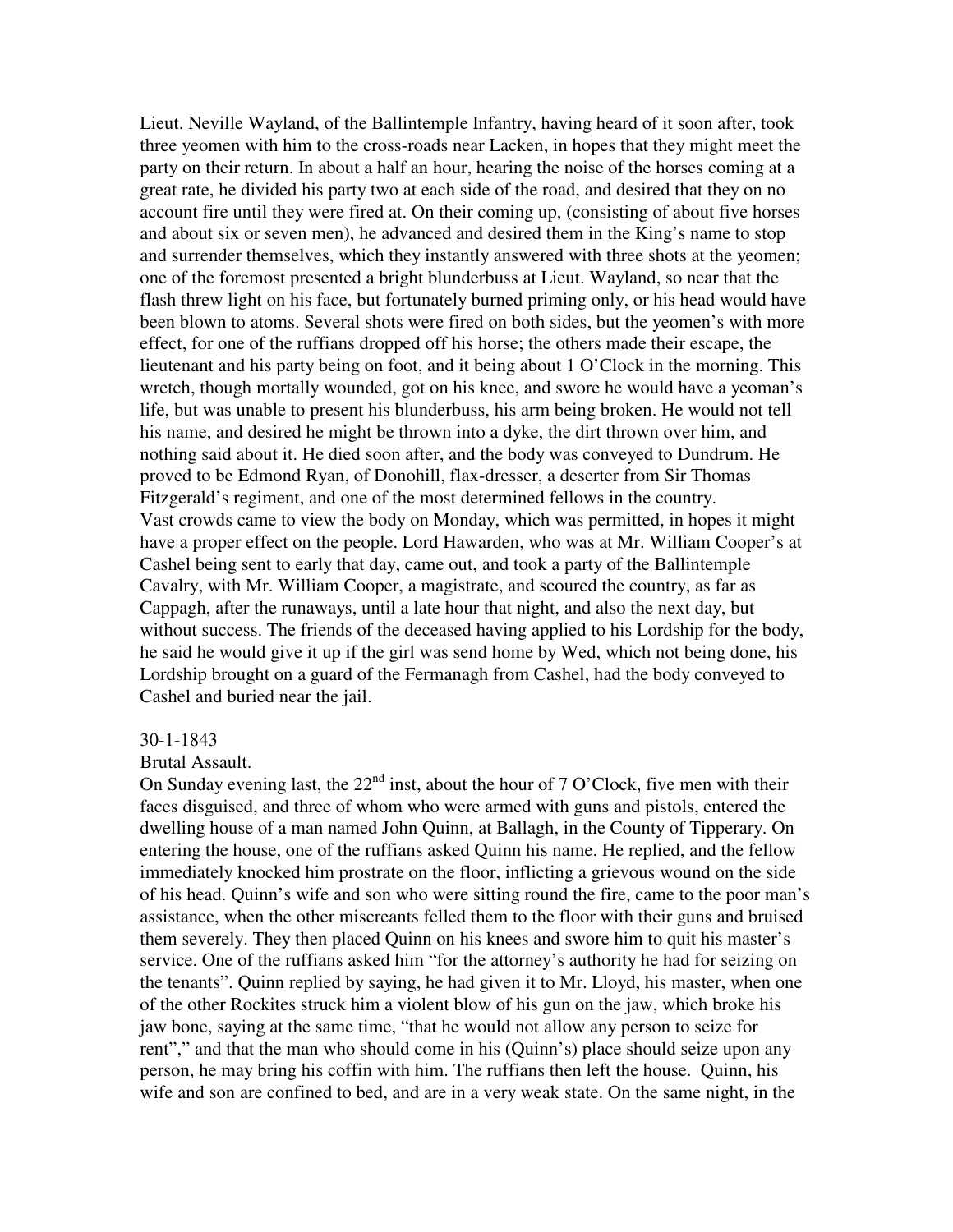same townsland, and it is supposed, by the same party, a Rockite notice of an inflammatory nature was posted on the door of the dwelling house of a small farmer, who resides within a short distance of Quinn's, threatening that person with instant death if he attempted to have any dealings whatsoever with Mr. Lloyd. A coffin appeared at the bottom of the notice.

## 30-1-1843 Tipperary Constitution.

On Tuesday evening a party of 12 armed men proceeded to the lands of Ballysheehan, near Clogheen, for the purpose of obtaining possession of some decrees which had been got by a Kerryman for money due to him. He lodged in a house near two others; the party placed sentinels at these houses, the owner of one of them, named Slattery, a respectable man, came out of his house, hearing that armed men were in his yard, he was immediately shot, and died in the arms of his wife. The Kerryman, was of course, robbed of his decrees, valued at 150/. Here an inoffensive man absolutely murdered, and his seven children left fatherless, because he looked out of his own house.

This is bad enough, God knows, but when we look back for a few days, and find that a man named Rody Minaghan, was killed at Lenah, near Nenagh, by a man named Burke, because their children had quarrelled about a blackbird they had caught, and we find, also, that in Nenagh, on Wednesday week, some boys, about 12 years old, quarrelled at football, and one of them, named Clarke, ran off and fetched a long knife or farmer's whittle, and stabbed another boy, named Flannery, most severely, and wounded another also, and that a brother of this Clarke split the skull of another of the Flannery's, we must say that we reflect with horror on the savage and bloody disposition of both the young and old of our lower classes.

### 30-1-1886 The Times

The murder of Edward Allen in the County of Tipperary.

## To the Editor of the Times.

Sir;-Permit me to state some circimstances which existed previous to the murder of Allen in the broad day-light, on the high road at Damerville, in the County of Tipperary on the 16<sup>th</sup> inst. In the month of Jan, 1885, in the Court of Common Pleas, Dublin, judgement was obtained (after a trial by jury) against a tenant named Hourigan for £160, one years rent of a farm at Ballycouree, due to May  $1<sup>st</sup>$ . 1884. Hourigan, the tenant died, and his reps. declined to pay the amount of the rent or the costs of the action, and were in July 1885 evicted from their holdings. I may here mention that the Judge before whom the action for rent was tried, expressed it as his opinion that I as trustee, was bound to bring the action for the rent.

The following is a list of outrages perpetrated at Damerville, otherwise Ballycouree;-1. I received a letter threatening my life if I did not reinstate the Hourigans. This purported to come from the Cork branch of the National League. 2. The caretakers arms were stolen from Damerville House. 3. The widow Hourigan and family were reinstated in the house from which they had been evicted, by, as they allege, over 200 armed men at night. 4. Shots were exchanged between my caretakers (and the police who were protecting them) and an armed, disguised mob of men, who succeeded in driving off the lands the cattle put to graze thereon by the landlord, and which the next day were recovered and brought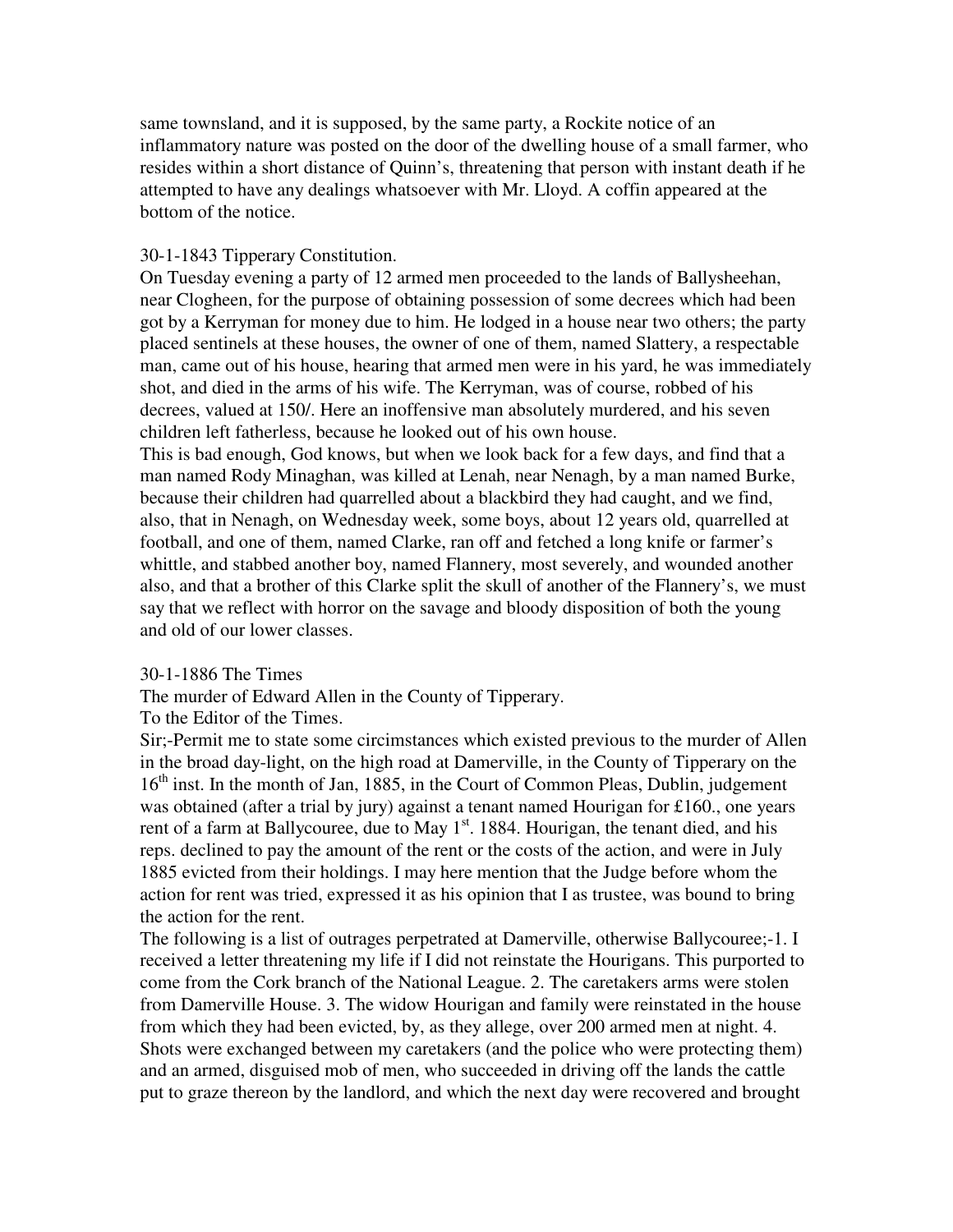back by the Police. 5. An unsuccessful attempt was again made to drive the cattle off; 6. A summons server, who went to serve a summons on the inmates of the evicted house for trespass, was badly beaten, stripped literally naked, and sent back to Tipperary in a sad condition. 7. Mr. Chadwick, the Landlord who lives some 20 miles from Ballycouree, was boycotted, his hay and crops were allowed to rot, he was almost starved out, and I had to send provisions to him from Cork, as no one in the locality dare have anything to do with him. 8. As trustee, I went to demand possession of the house which had beentaken possession of by the Hourigans, when a large crowd, collected by the Chapel Bell and blowing of horns, out in an appearance. The Roman Catholic Curate took command, and kept them quiet. The authorities with a large force of police, declined to break open the door, and I refused to allow my caretaker to take possession with a strong hand, as I did not consider it the proper course to adopt. At the request of the owner (Mr. Chadwick) and others, I consented for peace sake to allow an arrangement to be come to by arbitration.

The Hourigans got back their farm on paying £175 in lieu of £550 (two and a half years of rent at £160 per year and about £150 costs due) and the future rent to be fixed by the Land Court. Now mark well the result of this concession granted in response to the outrageous , illegal conduct of the people. The murdered man Edward Allen frequented Damerville House, he was a loyal man, a friend to the LandLord. He borrowed a horse from him , he returned his horse to him, and was shot within 200 yards od Damerville House. Another tenant had offered £150 fine and £3 per acre for 7 acres of land in the possession of Mr. Chadwick. Allen was suspected for having bid for it, and these, Sir, are the simple facts of this most sad case, from which those who read can draw their own deductions as to how men live here and why they must die.

I am Sir, Your obedient servant Robert Pratt.J.P. Carriggohane County Cork. Jan.  $26^{th}$  1886

### 30-1-1891

At Tipperary Petty Sessions today, Michael Landers and Michael Hanly were charged with having posted boycotting notices in the town. The prisoners were remanded for 8 days. The boycotting notices were directed against the farmers and shopkeepers who recently deserted the Plan of campaign and redeemed their farms and shops. A number of tenants on the Smith-Barry property, whose cattle were recently seized for rent, have paid the full amounts, due with costs.

### 30-6-1885 From the Times.

At a meeting of the Tipperary Board of Guardians today a letter was read from Mr. Michael Davitt in reply to a resolution congratulating him on his recovered health. He desired, he said, to assure the members that he was deeply grateful for their kindness. Such expressions of sympathetic regard were, he said, the best incentives to continued labour in the cause of the people. "Having returned to Ireland in excellent health"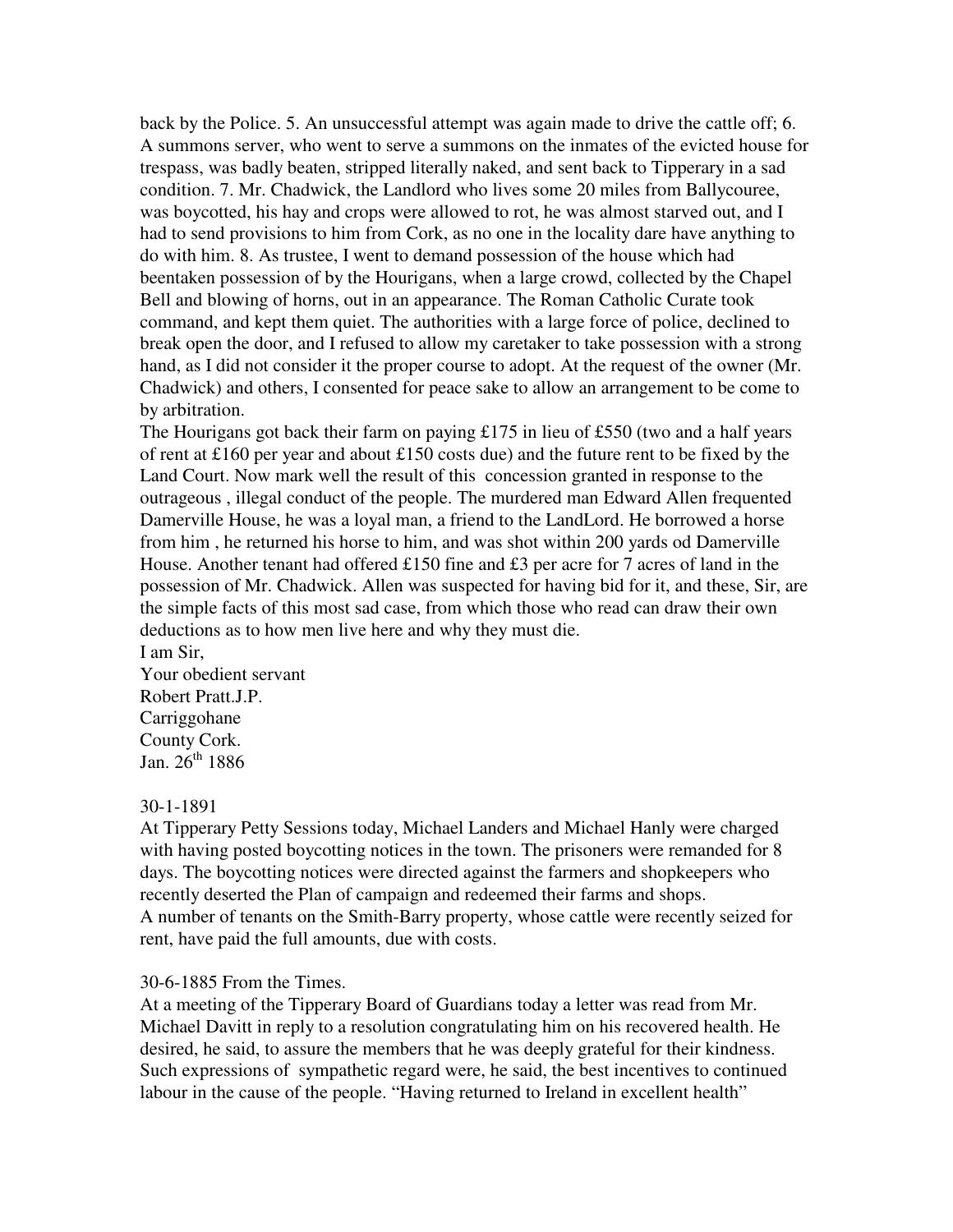continues Mr. davitt, "at a time when the results of the popular struggles of the last 20 years are manifesting themselves in a disorganized and almost deserted Dublin castle, it is my intention to remain until its overflow is finally accomplished."

In obedience to the injunction of the Tipperary National League, who issued an order at their meeting on Sunday calling on the shopkeepers of Tipperary not to supply goods to Mr. Thomas Dowling of Cappaghwhite, because of his relations with his tenantry, that gentleman was subjected to much annoyance today when he came into Tipperary. He visited the town for the purpose of buying a house that was announced to be sold, but, owing to the opposition offered, he had to abandon his intention. He also tried to get his horse shod, but at the house where he applied he was prevented from entering. The National League has also called on the traders to boycott Mr. George Furlong and Mr. William Carpenter, of Cappaghwhite.

### 30-7-1745 Unknown Newspaper.

To be sold the following lands lying in the Barony of Ikerin and Ormond, in the County of Tipperary, part of the estate of Harvey Morres, Esq., for payment of debts.

| Denominations. | <b>Tenants Names</b> |                            |      | Acres. Rent. Terms of Lease.       |
|----------------|----------------------|----------------------------|------|------------------------------------|
| Killaghagin,   | John Keating.        | 567                        | £47  | 31 yrs from $1st$ May 1739         |
| Lishine,       | John Keating)        |                            |      |                                    |
| Dovea,         | John Keating         |                            |      |                                    |
| Lisenesky.     | John Keating.        |                            |      |                                    |
| Roredstowne    | John Keating.        |                            |      |                                    |
| Drum.          | Richard Butler, Esq. | 216                        |      | £82 3 Lives $1^{st}$ May 1742.     |
| Kilveltorish.  | Exrs. Wm Carroll.    | £7 rent. 9 years 1/5/1740. |      |                                    |
| Barnane.       | John Carden, esq.    | 605                        |      | £114. 3 lives from $1st$ May 1741. |
| Lisduffe.      | Andrew Kennedy.      | 146                        | £41. |                                    |
| Clonekeany.    | James Boate.         | 52                         | £10. | 3 lives from $1st$ Nov 1742.       |
| Kilnafunsion.  | Wm. Anderson.        | 755                        | £242 | 3 lives $1st$ May 1743.            |
| Part of same.  | Mansel Andrews.      | 84                         | £31  | 31 yrs from $1st$ May 1743.        |

Proposals will be received by said Harvey Morres, at Castlemorres, near Kilkenny, by Redmond Morres, of Frances Lodge, Esqrs., or Mr. Andrew Kennedy in Dublin, and Mr. Thomas Tobin who lives on said lands.

Said lands are capable of being greatly improved, and the Title will appear clear beyond objection.

### Times. 30-8-1832.

It is scarcely known, and has hitherto escaped comment that a serious occurrence, in which the military were deeply concerned, took place at Caher, Co. Tipperary, on the  $15<sup>th</sup>$ inst. A legal investigation was instituted by the Caher branch of the Magistrates (during which all public commentary was tacitly relinquished by the aggrieved parties), which terminated on Wednesday last, and the official report of the stipendiary magistrate, Dr. Fitzgerald, has been forwarded to the Government. As silence is still being observed on the part of the authorities, the sufferers have given vent to their complaints, and their story (divested of the impassioned and ex parte garb in which it is given in the Tipperary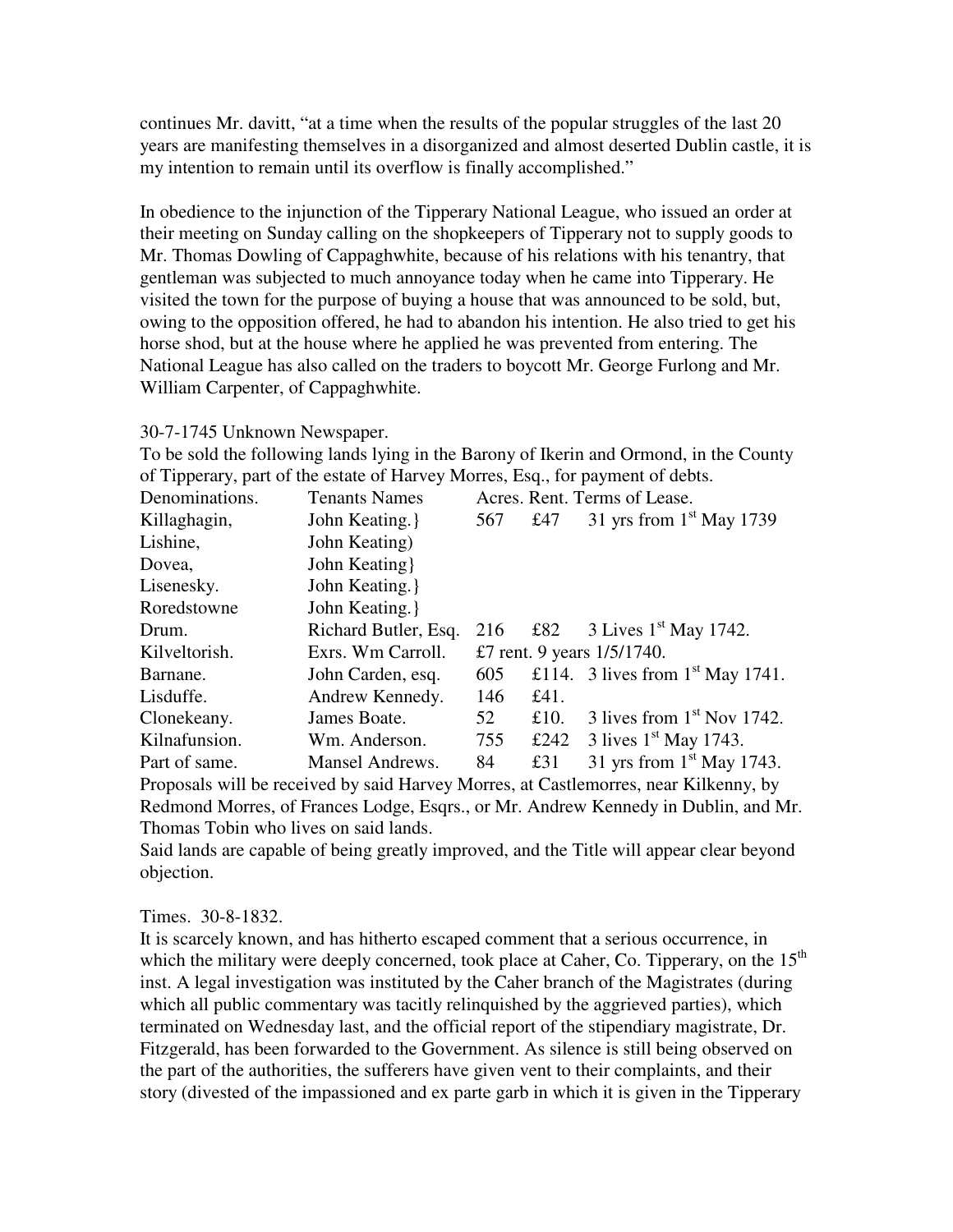#### Free Press) is as follows.

The writer pledges himself that the facts were proved before the board of Magistrates. On the  $15<sup>th</sup>$  inst, a young officer of the  $6<sup>th</sup>$ , or Royal Enniskillen Dragoons, quartered in Caher Barrick, lately appointed to his commission, gave the privates some money, a number of them went into town (about a mile from the Barrack) to spend it in drink. They sat down in a Public House in one of the most frequented parts, threw open the windows, and annoyed the passers by (the population is almost exclusively Catholic) with insulting songs and obnoxious toasts: occasionally vociferating a sentiment also, viz; "Damn and down with the bloody Papists". This was borne quietly by the populace, and after a while the soldiers rushed out fighting amongst themselves. A crowd gathered, but did not interfere, and at length the dragoons indiscriminately dealt their blows on all around, without any distinction of sex, age, or condition. The people made every effort to evade their wanton attacks, endeavouring to retire quickly, but were drawn back by the screams of the aged and infirm calling for aid. The soldiers struck and seriously wounded many. A Mr. O'Donnell is mentioned as being amongst those killed; he was aged between 80 and 90, and of respectable and venerable appearance, he was struck down by the blow of a pair of tongs, as he was returning from a visit to his daughter. One of the Tipperary staff named Tyler was knocked down, a Mr. McMahon was stabbed with a pitchfork while closing his window shutters. The dragoons also attacked the house and broke the windows of a Miss Roach, when the people escaped from them. It appears that their pacification was effected by the exertions of Messrs. Henry, Sargent and Chaytor. While the affray was going on, the trumpet sounded to arms in the barrack, and part of the force of the regiment was sent, in a disorderly manner, to the town, the remainder was despatched in ones and twos, blaspheming and vociferating, as they came along, that they would cut down the "Bloody Papists". First came a young and undisciplined officer, driving furiously into the midst of the dense crowd of spectators. As they gallopped furiously into town, they plunged and cut at every one they met. It appears that the affray terminated ere their arrival, and minute descriptions are given of "every species of outrage and insult which they offered on being disappointed in their expected massacre"- Viz, one of them threw a 7lb weight, which he fetched from a shop, at an unoffending man standing at his own door, another threw a large stone into a house as he passed, which struck a child, who lies dangerously ill, and when the poor parent went out expecting humanity and redress from an officer, exclaiming "Officer, Officer, sure you won't permit this", the barbarous fellow vociferated, "Cut at him, Cut at him". The next morning the dragoons, in watering their horses, were heard to swear that "they'd have the blood of the Papists", on which Mr. Chaytor, a Magistrate, waited on the Colonel to request him to take measures for the safety of the inhabitants,- but it appears the Colonel still allows the dragoons to walk through the streets, wearing their swords, and threatening the people.

## 30-8-1838

On Wednesday night the house of Michael Fanning, of Killough, near Templemore, was attacked by an armed party, three of whom who broke in through a window in the rear, where they lighted a wisp of straw. One of them went to Fanning's bedside with a pistol and swore he would blow his brains out if he did not cover his head, while the others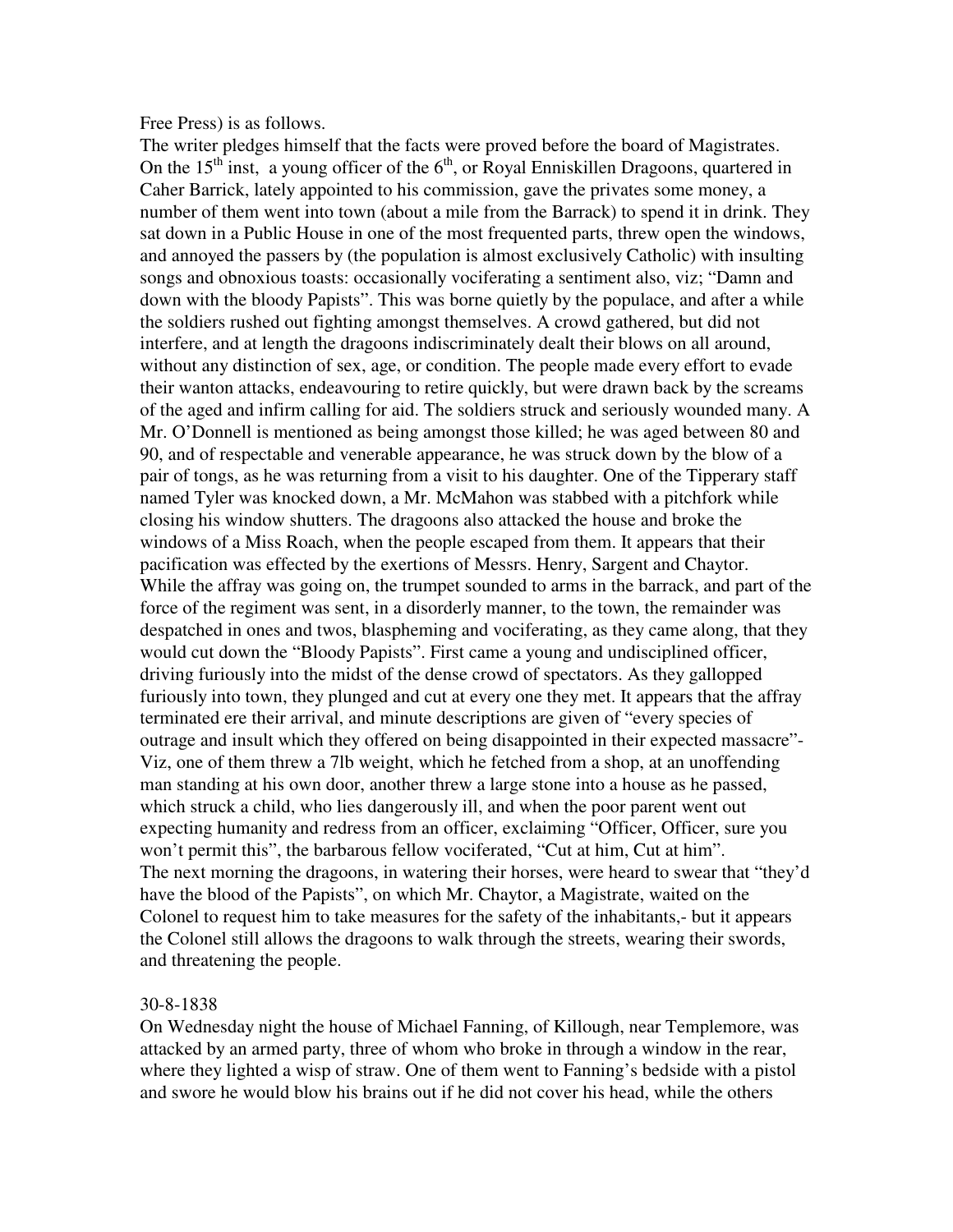searched the house, and took therefrom, £12.10. in bank notes and silver, and also took a waistcoat, stockings, tin canister, and a bottle of spirits. Fanning, on the party quitting, ran into town, which is three miles distance, and reported it to Constable Foott, who lost no time in pursuit of the marauders, and fortunately came up with three of the party, seven miles from Fanning's residence, on whose persons he found the waistcoat, stockings, canister, and the bottle with some spirits in it, which have been identified by Fanning, his wife, and servant woman.

30-9-1786 From the Freeman's Journal.

To the Right Honourable Major General Lord Viscount Luttrell, commanding his Majesty's forces in the Province of Munster. The humble address of the Roman Catholic inhabitants of the town and parish of Thurles. William Ryan, William Deegan, Pat Fleming, Richard Dermody, John Hayes, Tim Meagher, Richard Neil, Wm. Sullivan. Pat Hayes, Dan Sweney, Michael Wall, James Cormick, John Purcell, Walter Shapp, John Ryan, Daniel Geehan, John Geehan, John Brenan, Thomas Ryan, William Ryan, John Meagher, John Ryan, Edmund Cass, John Kelly, John Bray, Thomas Carroll, David Daveran, Dr. John Delany. Bryan M'Cue, Thomas Kennedy, Nicholas Meagher, Denis O'Brien, Snr and Jnr,

John Mannin,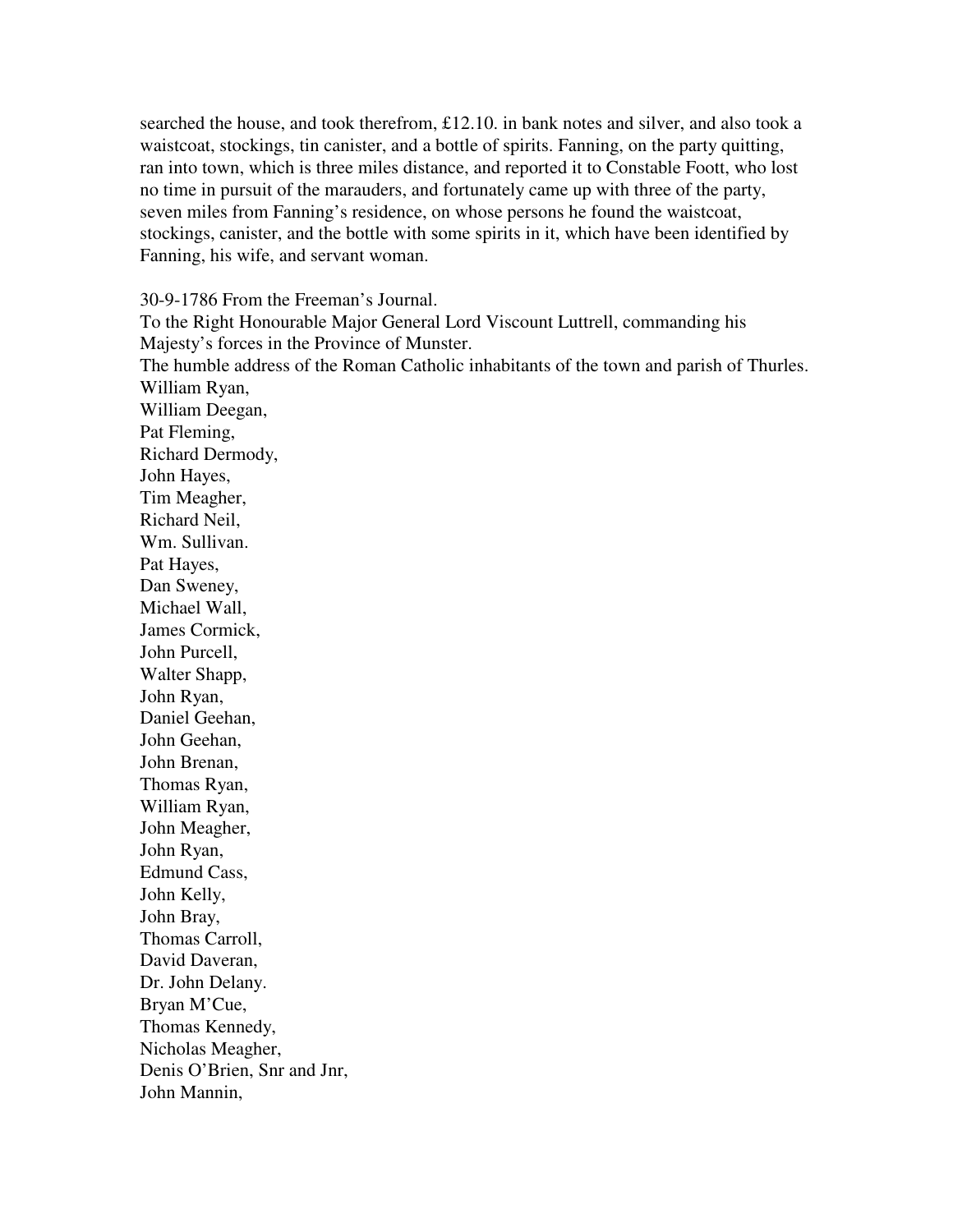James Fogarty, Hugh Bourke, James Harty, R. Bowes, M.D. James Caralton, Thomas German, Tim Ryan, Jer. Carew, Michael Kennedy, James Ryan, James Kinchela, Cornelius O'Neal. John Burke, Hugh Cahirr, Daniel Neal, Edmund Cormick. John Commings, R. Holohane, James Fogarty, Andrew Carmody, John Hayes, John Daly, John Kennedy, Thomas Meagher, James Lahy, John Fitzpatrick, Richard Ryan, John Butler, Andrew Ryan, William Mannin, Joseph Meagher, Michael Shelly, John Butler, Denis Hasset, James Mulcahy, William Fitzgerald, John Kierns, William Hickey, William Shee, Patrick Ryan, William Brien, James Bell, Tim Connor, John Ryan, James Cormack,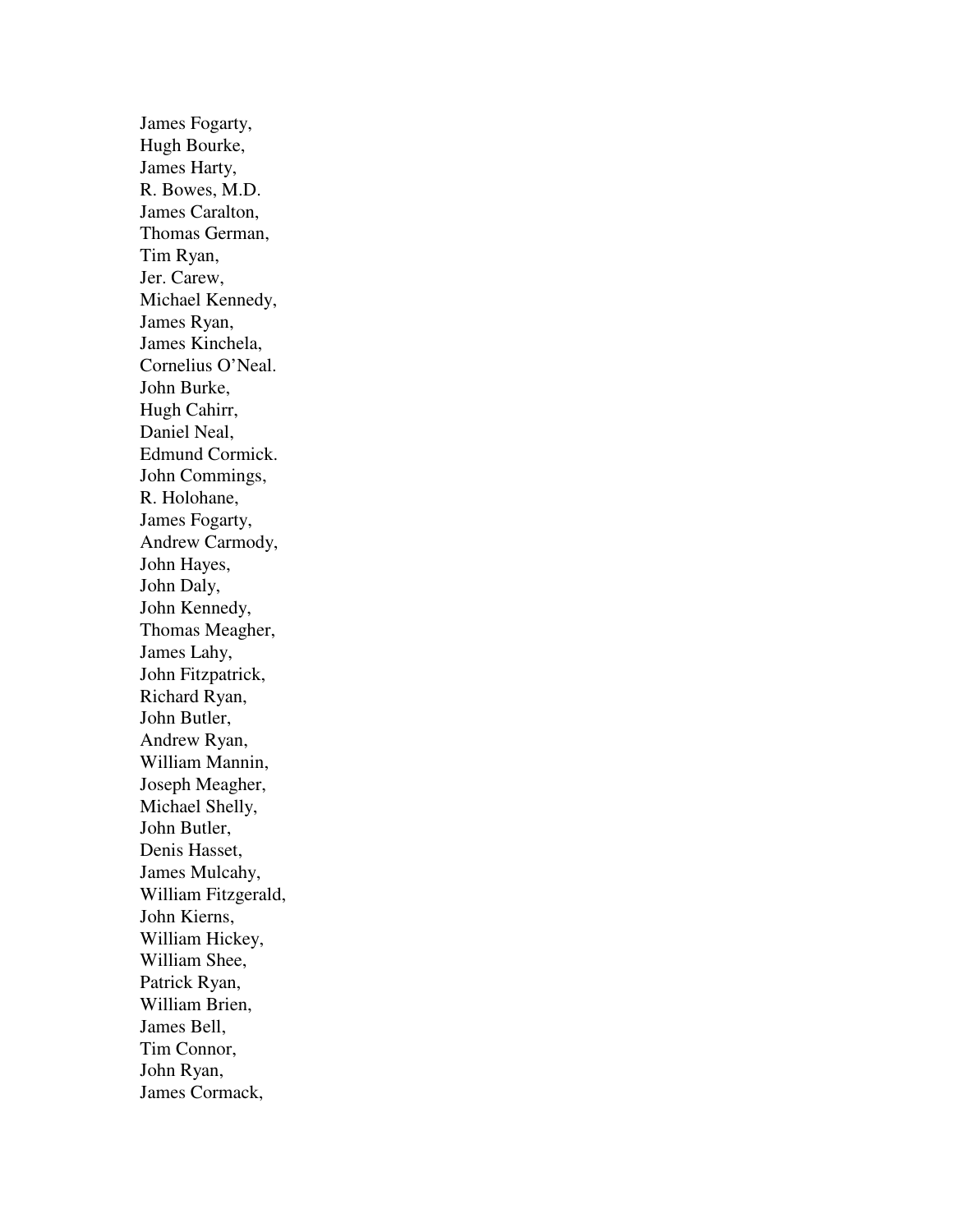Michael Molowny, John Ryan, John Quinn, John Hayes. Simon Delany, John Dunn, James Nowlan, Edmund Farrell, Pat Britt, James Britt, William Ryan, Dan O'Sullivan, Nicholas Butler, Mathew Murphy, Denis Brophy, Pierce Hays. Michael Ryan, William Cahill, George Hannell, John Rahill, Thomas Hayes, Edm. Meagher, Maurice Ringwell, John Cormick, Edm. Harty, Pat. Naughten, Derby hayes, John Wall, Pat Nowlan, Laur. Flinn, John Fogarty, John Ryan, John Meagher, Bryan Swyny, Dan Fitzpatrick, Denis Costaly, Philip Regan, James Martin, John Glissan, Thomas Martin, Thomas Cormick, Phil Quinlan, Pat Lahy, John Cormick, John Cahill,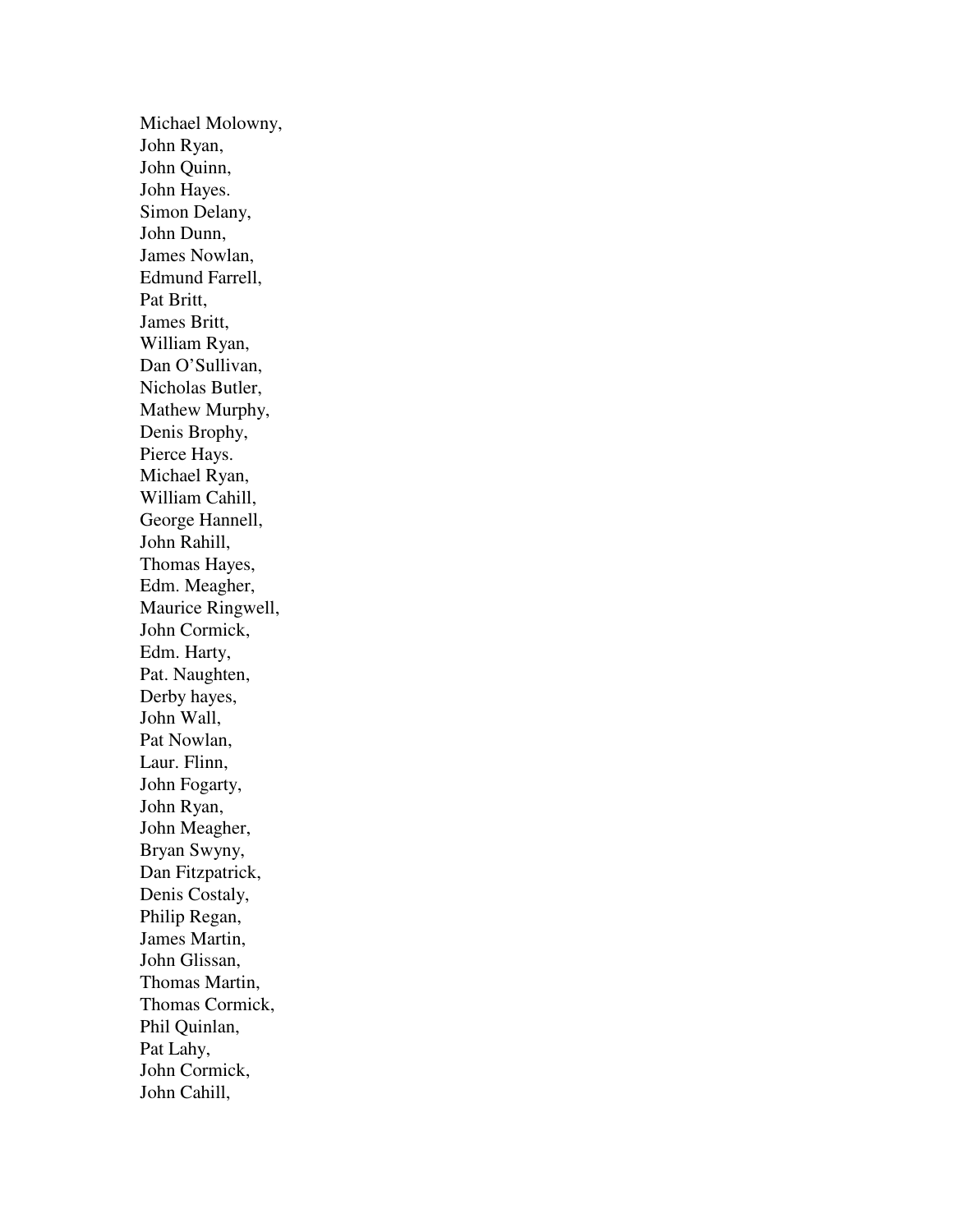Thomas Ryan, John regan, John Horan, Pat Leary, John Meally, Michael Carroll, Thomas Neal, Pat Nagle, Snr and Jnr. Dan Nagle, Mich. Nagle, James Guiny, John Evans, James delany, Rynac? Phelan, Rich. Dorney, William Healy, Dan Halloran, Richard Bourke, John Hickey, Richard Mullumbe, Richard Power, James Mullowney, Edm. Gorman, James Carroll, Roger Ryan, Thomas Meagher, John Newson, Wm. Fitzpatrick. Wm. Mackey, Denis O'Dwyer, Tim Meara, Morty Luin, Mich Hickey, Thomas Meara, Pat Butt, Stephen Devany, John devane, John Anderson. Edm. Ryan, Pat Nowlan, Walter Lahy, Alex McDonnell, John Ryan, Mich. Lahy, John Gorman,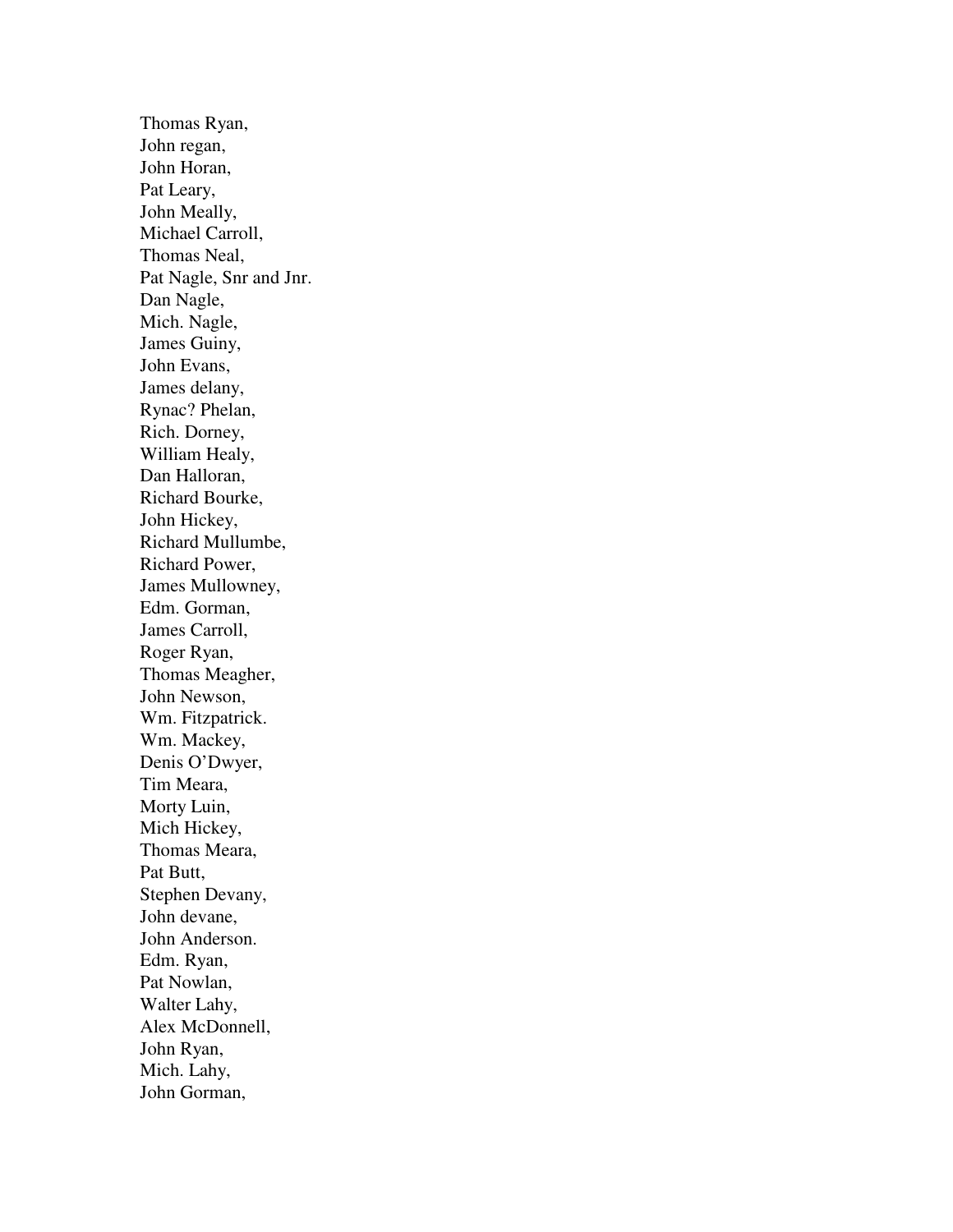Daniel Meagher, Thomas Kennedy, Philip Banan, Toby Meagher, Edm. Gorman, Edm. Cahill, Simon Cormick. Simon Ryan, Wm. Dwyer, John O'Connell, Wm. Walsh, Mat. Sweney, Pat Callaghan, Mich. Brien, Thomas Ryan, Martin Ryan, Thomas Gorman, Edm. Sweeney, Terence Sweeney, John Burk, Pat Carroll, James Crowe, James Cormick, Darby Courin, Nich. Fare, Tim Mara, Edm. Butler, Pat Bourk, Walter Bourke, Bryan Callinan, Joshua Bird, James Meagher, Mich. Meagher, Edm. Barry, Edm. Delany, Pat Murphy, John Cleary, John Mackey, James Ryan, Denis Egan, John Fannin, Philip Herk, Pat Quinlan, John Dwyer, Mich. Creagh,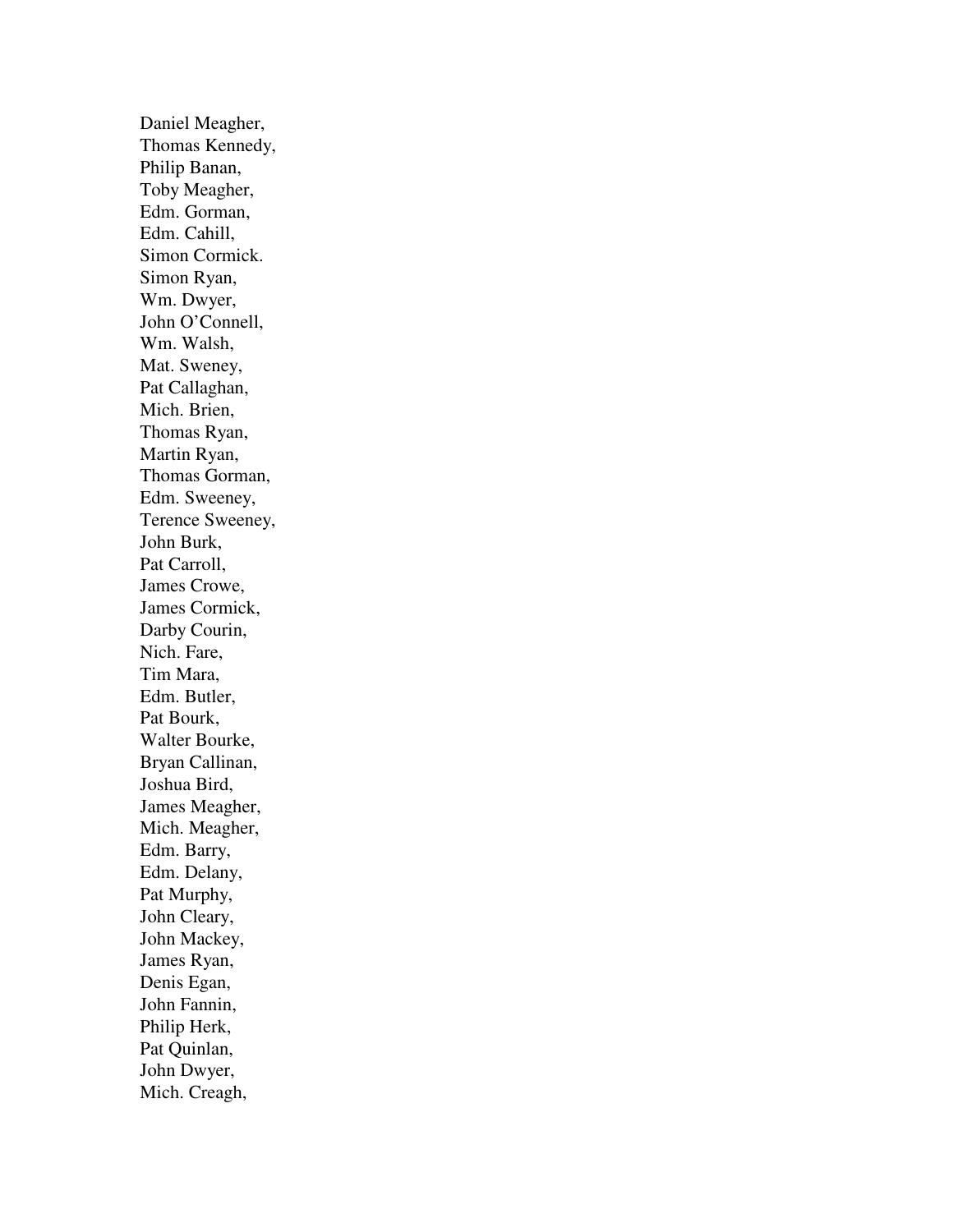Richard Deay, Dudley Bolger, Pat Ryan, John Ryan, James Brest, Wm. Touhy, Mich. Toohy, John Doughan, James Mulrony, Denis Houghlahan, James Blake, John Gubbins, Pat Roger, Tim Cahill, Wm. Meagher, Daniel Carroll, John Russell, Edm. Russell, James Morris, Tim. Ryan, Martin Kenny, Patrick Wall, Mat. Hennessy, John Mackey, jnr. James Synod, James Mannin, Edm. Sweeny, John Fogarty, Richard Quinn, Wm. Neal, John Dwyer, Hugh Neal, Walter Bourk, Samuel M'Daniel, James Blake, Thomas Neal, Edm. Delahanty, Philip Dwyer, William Rahel, Mich. Meagher, Joseph Gihin, Pat Fogarty, Thomas Purcell, Thomas Brenan Laur. Kervan,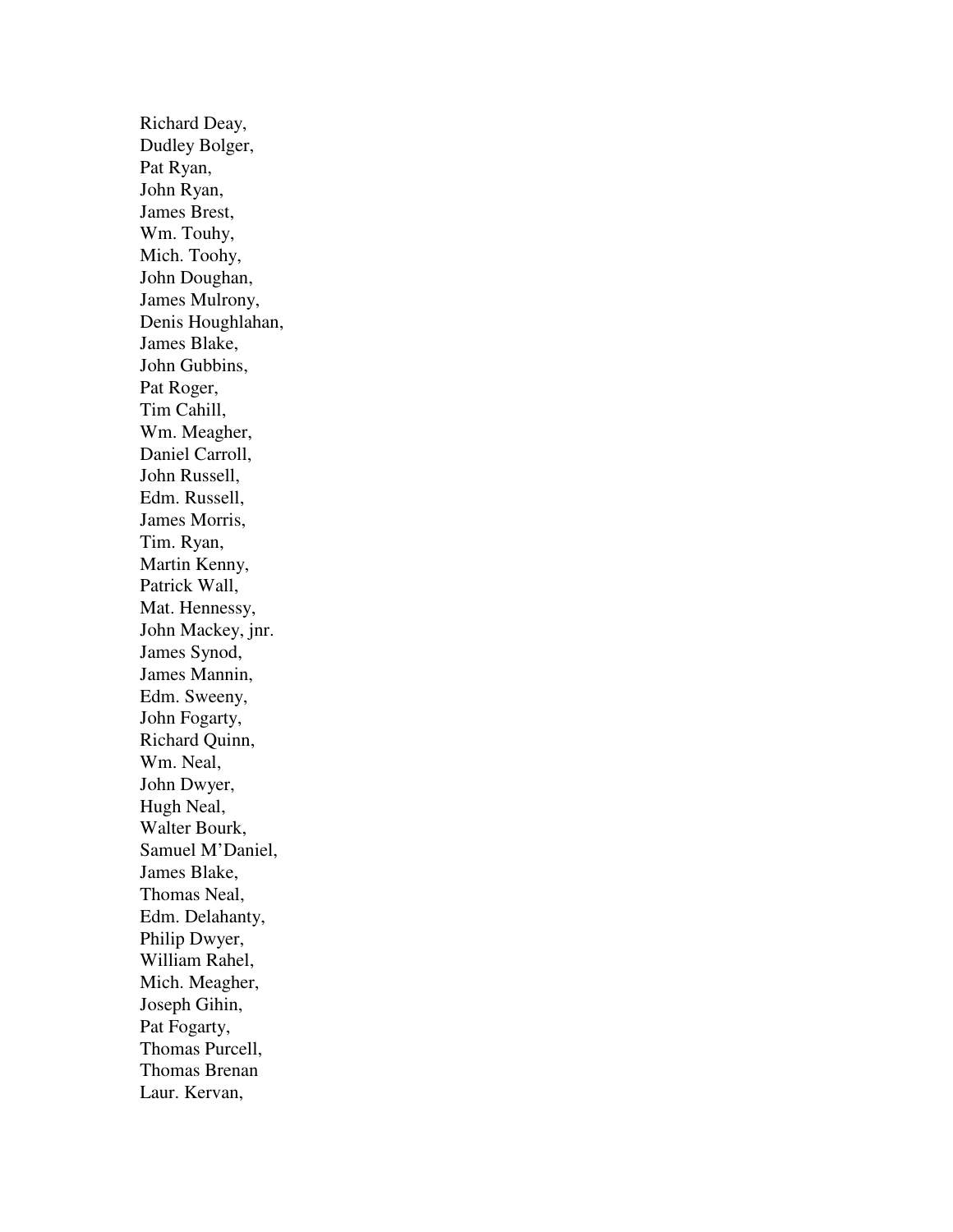James Fitzgerald, James Creagh, Nick. Bourke, Pat Shanahan, Edm. Bourke, Pat Bourke, D. O'Sullivan, Jnr. Pat Dwyer, William Ryan, John Wood, John Griffith, John McDonnell, David Bourk, Edm. Cuddy, Nick. Greene, Wm. Kirwan, John Dignum. Bryan McMahon, Edmund Flyn, John Bleake, Patrick Flyn, Thomas Ryan, Thomas Connors, Thomas Lahy, James Higgins, Pat Trey, Wm. Ryan, Stephen Boyton, Nick Cormack, James Morrissey, James Meagher, Michael Shee, James Kirwan, John Hedrington, James Bannan.

#### 30-10-1829 Clonmel Advertiser.

On Sunday evening an express reached Dublin Castle announcing the murder, on Friday evening, of the Rev. Mr. Going, rector of Moyalty, (Think this should be Mealiffe) in the County of Tipperary. The Rev. Gentleman was on his way home from Thurles, and had reached within 40 yards of his house, when the assassin fired, and, we lament to add, the unfortunate gentleman fell. The supposed cause of this outrage is, that Mr. Going became obnoxious to the peasantry in his vicinity, on account of his pressing of the payment of tithes. He had on that day decreed at the sessions some 37 poor wretches. Mr. Going was a brother of the unfortunate Major Going, who was shot near Limerick in 1822.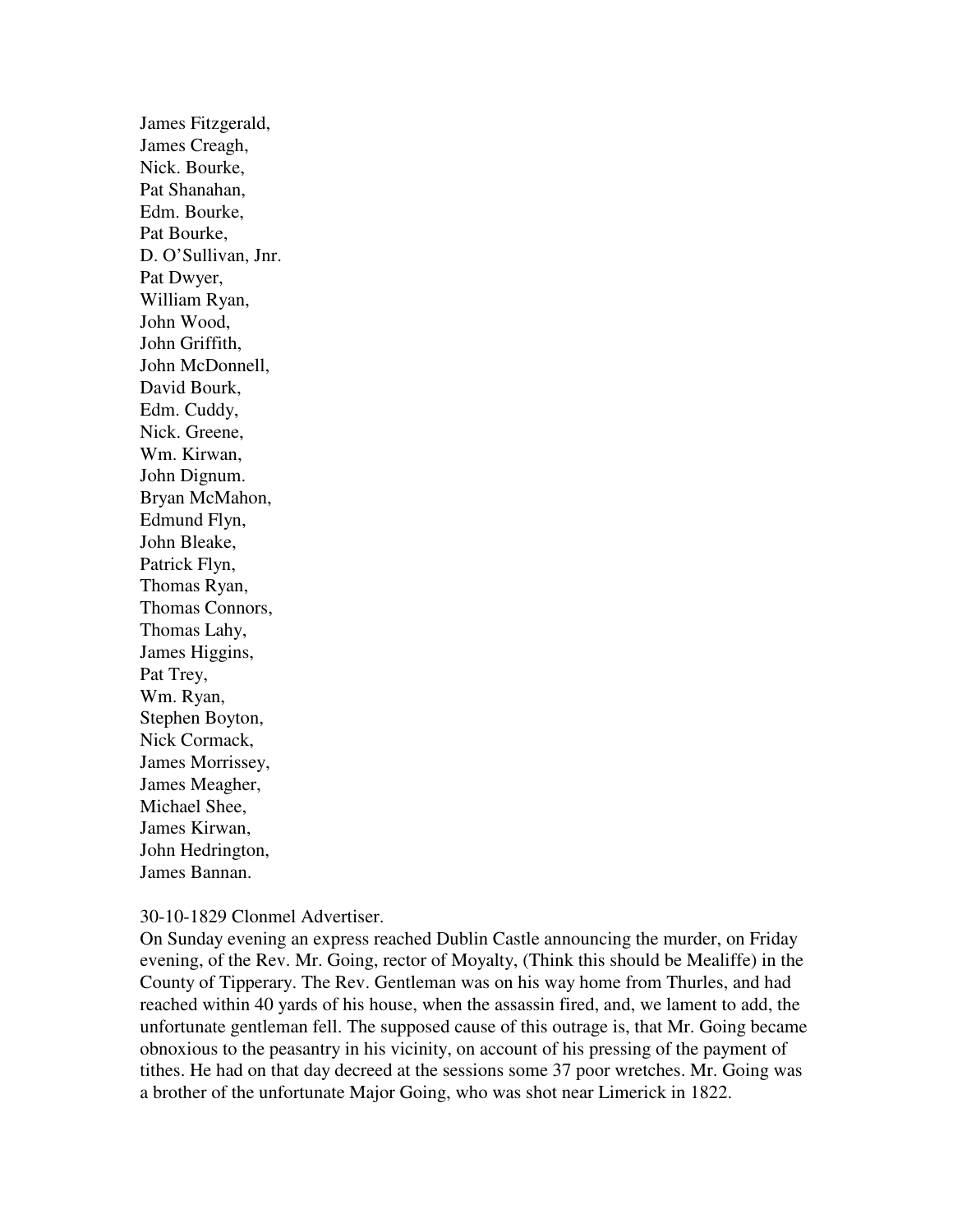A dreadful instance of the insubordination which prevails in this county is said to have occurred at Templemore on Wednesday evening. A well conducted young man, named Ryan, a classical teacher, while sitting by his fireside, was fired at through the window, and received one of the balls a little below the hip joint-but we are happy to hear his wound is not serious. In about a half hour after, Ryan's ill-fated mother, who lives a short distance from the town, was shot dead in her house. Such is the appalling accounts we have received, and we can scarcely bring ourselves to credit a statement, developing as it does sanguinary and blood-thirsty spirit which would entail disgrace on any country. It is said that Ryan's brother has been communicating information to the public authorities calculated to operate against persons now in Clonmel gaol.

## 30-10-1829 Clonmel Advertiser.

On Sunday evening an express reached Dublin Castle announcing the murder, on Friday evening, of the Rev. Mr. Going, rector of Moyalty, (Think this should be Mealiffe) in the County of Tipperary. The Rev. Gentleman was on his way home from Thurles, and had reached within 40 yards of his house, when the assassin fired, and, we lament to add, the unfortunate gentleman fell. The supposed cause of this outrage is, that Mr. Going became obnoxious to the peasantry in his vicinity, on account of his pressing of the payment of tithes. He had on that day decreed at the sessions some 37 poor wretches. Mr. Going was a brother of the unfortunate Major Going, who was shot near Limerick in 1822.

A dreadful instance of the insubordination which prevails in this county is said to have occurred at Templemore on Wednesday evening. A well conducted young man, named Ryan, a classical teacher, while sitting by his fireside, was fired at through the window, and received one of the balls a little below the hip joint-but we are happy to hear his wound is not serious. In about a half hour after, Ryan's ill-fated mother, who lives a short distance from the town, was shot dead in her house. Such is the appalling accounts we have received, and we can scarcely bring ourselves to credit a statement, developing as it does sanguinary and blood-thirsty spirit which would entail disgrace on any country. It is said that Ryan's brother has been communicating information to the public authorities calculated to operate against persons now in Clonmel gaol.

## 30-10-1849 Freeman's Journal.

## Condition of Tipperary.

Famine and extermination are still thinning the numbers of the once hardy sons of this soil. Greenane House is no longer the residence of a Mansergh; its splendid drawing rooms and extended corridors are now in the occupancy of the outcasts for whom the poor law makes a provision. The baronial walls of Lisheen House mouldering to decay, scarcely afford a shelter to the owner against the storms of adversity. Clune House, Bansha, no longer recognises the claims of a M'Carthy; it has passed from change to change, until its doors at last have opened to receive the paupers of the suffering union, as an auxiliary workhouse.

Castle Lloyd has lost its ancestral dignities, and has been turned to a similar purpose. Moore's Forth, the residence of the late Crosby Moore, it is thought will, ere long,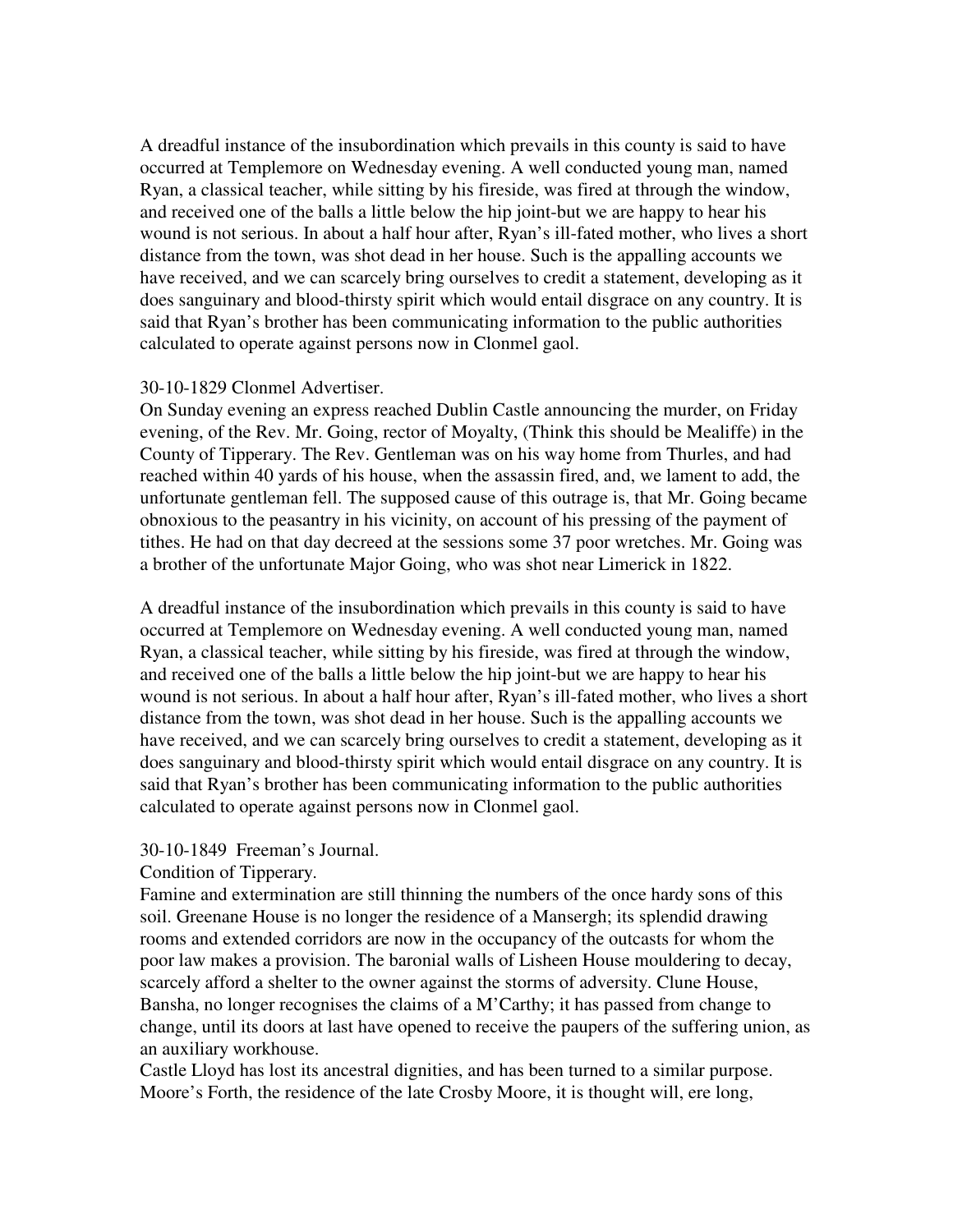become a workhouse. Goldenville, the residence of Henry White, no longer receives the elite of the Country, it is now in the possession of the Tipperary vice-guardians, and the refugium peccatorum of the extermination of Golden. The extensive stores of the late Maurice O'Brien, in the Main Street, in the vicinity of the aristocracy, are also occupied by the wretched and the out-cast, and Nelson Street presents the appearance of one monster workhouse.

 The Bradshaws and the Bakers have sought the situation of poor-rate collectors and obtained it. So progresses the ruin of the Gentry. Extermination, too, is progressing at a fearful rate. The landlords are employed at Marble Hill in demolishing the homes of the peasantry, while hundreds come into this town from the rural districts to claim protection from Mr. Richards, the humane vice-guardian of the union.

## 30-11-1829 Times

The Lord Lieutenant has offered a reward of 200/. for the assassins who fired at and desperately wounded Eleanor Moloney, near Thurles, on the night of the 10<sup>th</sup> inst. Eleven slugs were lodged in the thigh of this innocent young woman.

#### 30-12-1807 From the Times.

At a meeting of the Magistrates of the County of Tipperary, at Clonmel, on Tuesday last, in pursuance of an adjournment, in order to take into consideration the state of the said County, it was resolved, that they had received, with a full consideration of its value, the attention with which the Government had favoured them, in sending one of their Law Officers to assist them with his advise on the present state of the Country. That they observed with pleasure a diminution of the system of outrage, which originally called them together; and hoped, that by the exertions of the Magistracy, with the military cooperation afforded to them, it may be untimately rendered unnecessary to apply to Government to resort to the Insurrection Act, and it was likewise resolved that the said meeting should be further adjourned to the 20 inst.

Times 30-12-1843

State of Tipperary.

Again comes the often repeated and sickening task of recording another of those bloody deeds which from their unhappy frequency have ceased to excite to any great extent the feelings of surprise and horror which the bare narration of such atrocities ought naturally to produce. The last victim to this conspiracy was a man named James Ardill, who held the humble situation of ploughman to Mr. Joseph Falkiner, of Rodeen, near Borrisokane, and in the immediate vicinage of Finnoe, the scene of the late memorable tragedy. Early on Wednesday morning, and when but within a few doors of his own cabin, and in the very hearing of his family, Ardill was overtaken by a party of men, who immediately fell upon and savagely murdered him by striking him several blows on the head with weapons called "Skull Crackers", any one of which would have been quite sufficient to cause instant death. His wife and children, on hearing his cries for help, rushed to his assistance only in time to discover his corpse. Up to last night there were no trace of his assassins. The unhappy man was a protestant, and stated to be so perfectly inoffensive, that no complaint, save his creed, can be assigned as the cause of his wretched doom.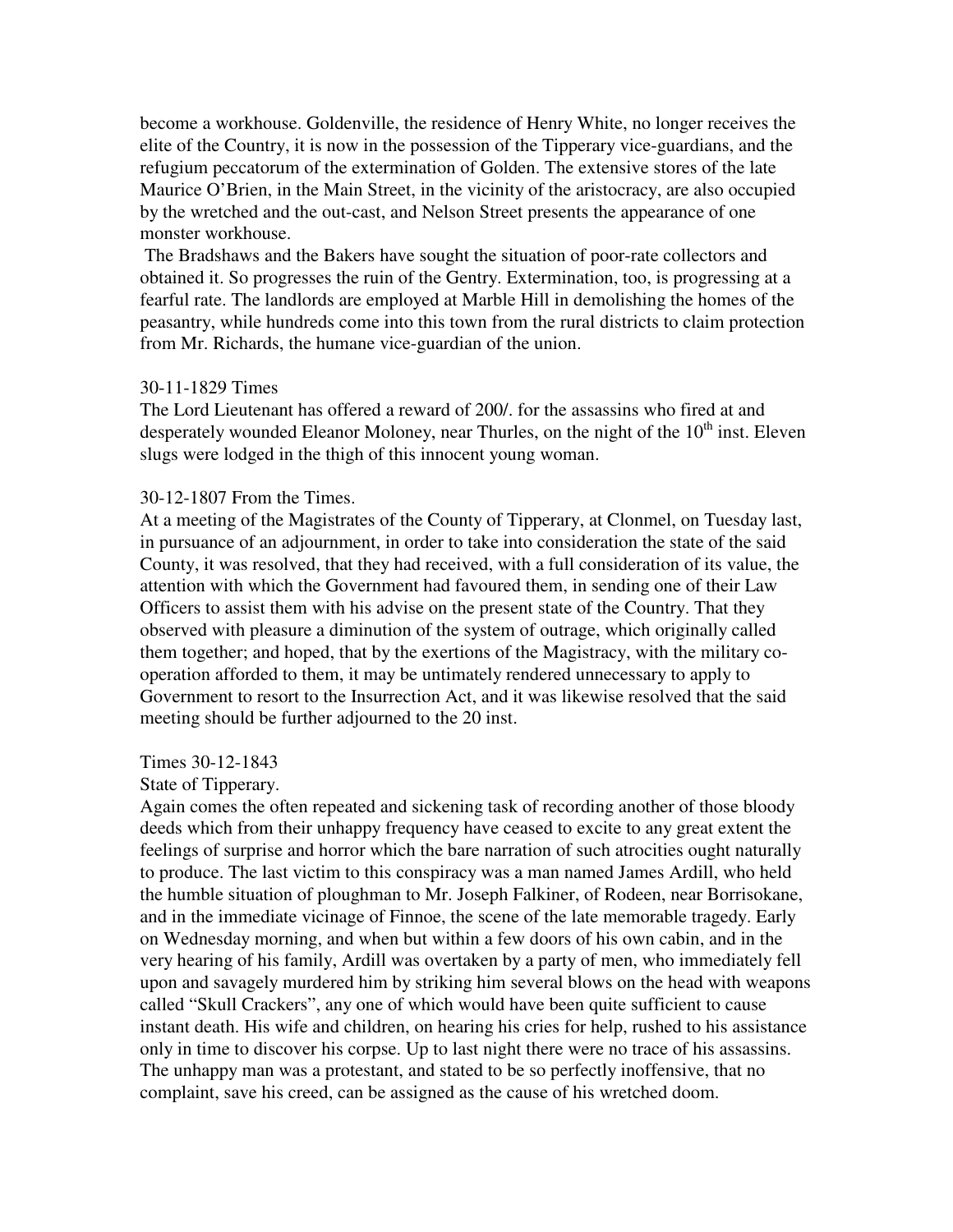The following exquisite lyric appears in the Freemans Journal;- (Copied by the Times.) "Papa, what is 'The Saxon".

The Tyrant that came o'er the sea, my child, To fetter the fearless and free, my child, Whose murderous band, Spread through our land, Leaving sorrow and serfship for thee, my child.

In the hour of disunion, our bane, my child, He came, and as yet doth remain, my child, Ha! The bloodhound before, Lapped full of our gore, And he growls for the blood-gorge again, my child,

But the millions divided so long, my child, Now fierce in their hatred of wrong, my child, With front to the foe, Are eager to show, The deeds of the valiant and strong, my child,

Come tyranny's wrath when it may, my child, We've a chief whom we trust and obey, my child, Let the contest assume, Or glory or gloom, Thy sire shall be first in the fray, my child,

From the Times of 31-1-1837

State of the poor in Ireland.

Extract from the Report of The Irish Poor Law Commissioners.

County of Tipperary, Parish of Carrick, in the Barony of Iffa and Offa-East Barony. Persons who attended the examination.

Francis Branigan, gentleman farmer. Rev. Dr. Connelly, Parish Priest. Walter Cullen, tradesman, Timothy Donovan, brogue maker, Dr. Leach. M.D. Rev. Mr. Mandeville, Protestant Clergyman. Michael Mullen, weaver. Mr. Wm. O'Donnell; Dr. O'Shea, M.D. Mr. J. Prendergast. James Quon, clerk of the Roman Catholic Curate. The Rev. Mr. Sands, rector of Carrick, and others present at different times.

There is not much work for the labouring classes from May to August; in winter there is ploughing. They suffer a great deal in summer, when there is no work, their stock of potatoes is then exhausted, and provisions are high. The men at that time are ready to work for their diet, the wives and clildren spread over the land and beg; and begging is a bad provision, as the people have little to give. At this time labourers and tradesmen can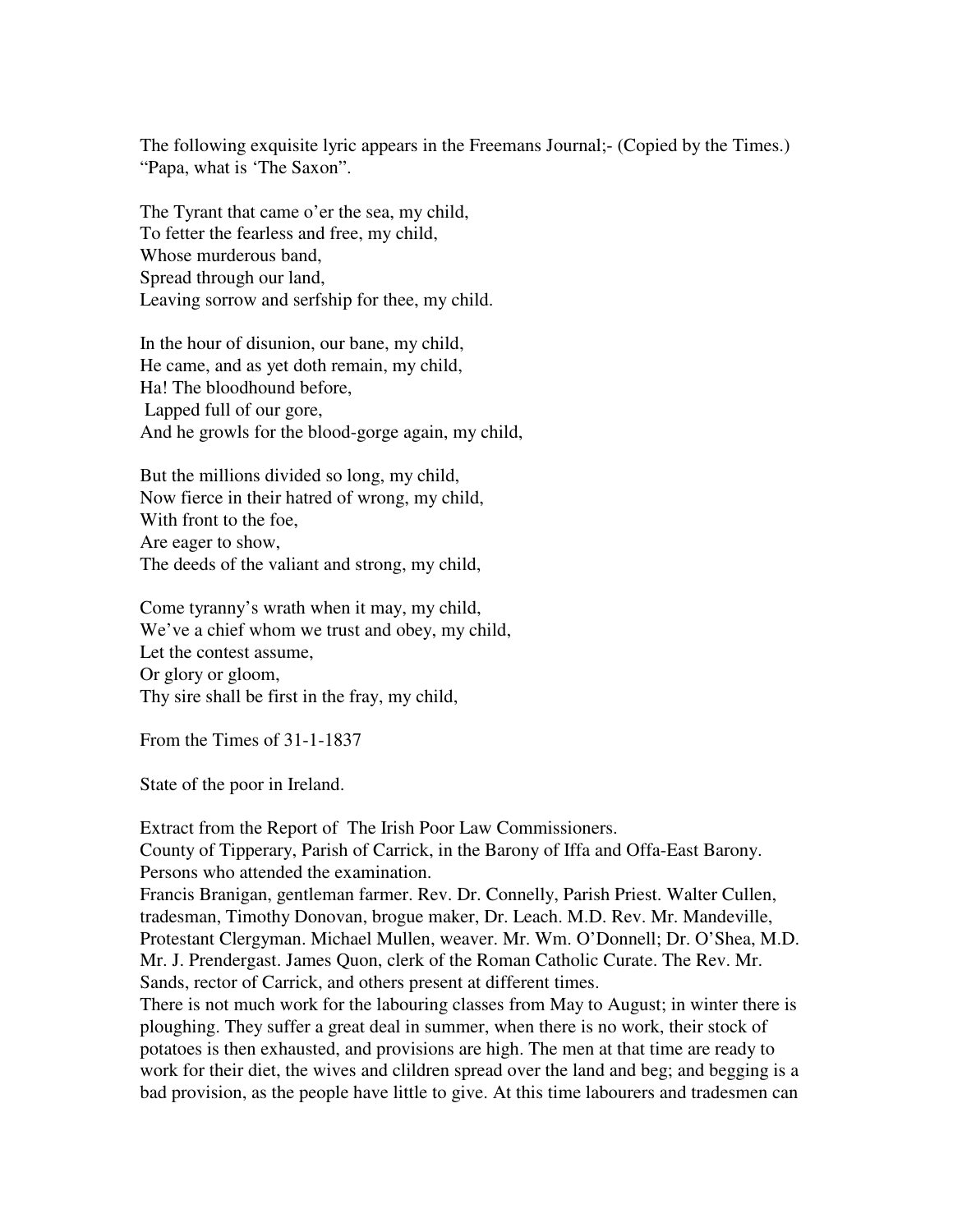scarcely get one full meal in 24 hours. It often happens that a labourer then goes to bed supperless. Besides this, they will often collect the cornkail and rape and nettles, and eat them; the latter only happens in a dear summer, such as this year. (1834).

It corrupts the children to send them about begging; they meet with every sort of a bad character and vice, if the parents do not keep them under their correction. They separate in order to get more alms, and thus the children are removed from the control of the parents. In reference to whether persons in distress relieve themselves by pilfering, it was stated that petty thefts increase in summer, as of fowl, potatoes, bundles of grass, etc. Turnips and carrots and other vegetables are also stolen out of gentlemen's demesnes at this time. Labourers often get meals on credit, by paying double for it; and whoever they are working for will go bail for them; they are seldom in debt, as they cannot get credit. Several gentlemen in this neighbourhood employ more than a sufficient number of labourers in times of scarcity, in order to assist the working class in their distress. The labourers cannot save anything out of their best wages, if they have families; single men who come from a distance may put something by. The working classes marry at a very early age, the men generally about 20, girls at about 17; the Parish Priest knows of no instance of a person marrying at 16.

Labourers marry earlier than farmers. John Walsh, tradesman, says, "The poorer they are the earlier they marry," but the parish Priest denies this. Others say that early marriages are discountenanced by the general feeling; "under 20 is a wonder". There are few applications to the Parish Priest. The early marriages are to gratify passion and to serve themselves, and enable them to live better, as they think there will be more compassion for them if they are married.

Michael Mullins says, "He knows men of 60 who never married, and they are not a halfpennyworth better off than those who have families. If that a man is sick, who will attend to him without payment, or who will wash or cook for him.

Idleness (that is want of labour) is the cause of early marriages. "if a man had employment to keep the devil out of his mind, he would not be talking to women in the town.

### 31-3-1825

Lord Donoughmore appears, from a report of the proceedings which took place at the late Clonmel assizes, under colours which, so far as yet can be judged of, reflect no credit on his Lordship, either as a magistrate or a man. Am action was brought against the noble Lord by a Mr. Beere for an unjust and malicious exercise of his magisterial power, in employing it for the purpose of entailing on the plaintiff the penalties due to felony and Whiteboyism. Beere had detrained upon one Mr. White for rent-the cattle had been rescued. An information as to the rescue was sworn before Lord Glengall, and a warrant issued against White. To execute this warrant, the plaintif went. accompanied by constables and yeomen, in the night of the  $7<sup>th</sup>$  of Jan., White was missing but the horses which had been rescued were found in his stable; and they were seized by plaintiff's orders, as his property. White went with his story to Lord Donoughmore, which his Lordship turned into a charge of felony, and wrote out an information to that effect with his own hand; on which Beere was captured and thrown into prison, bail being by his Lordship refused.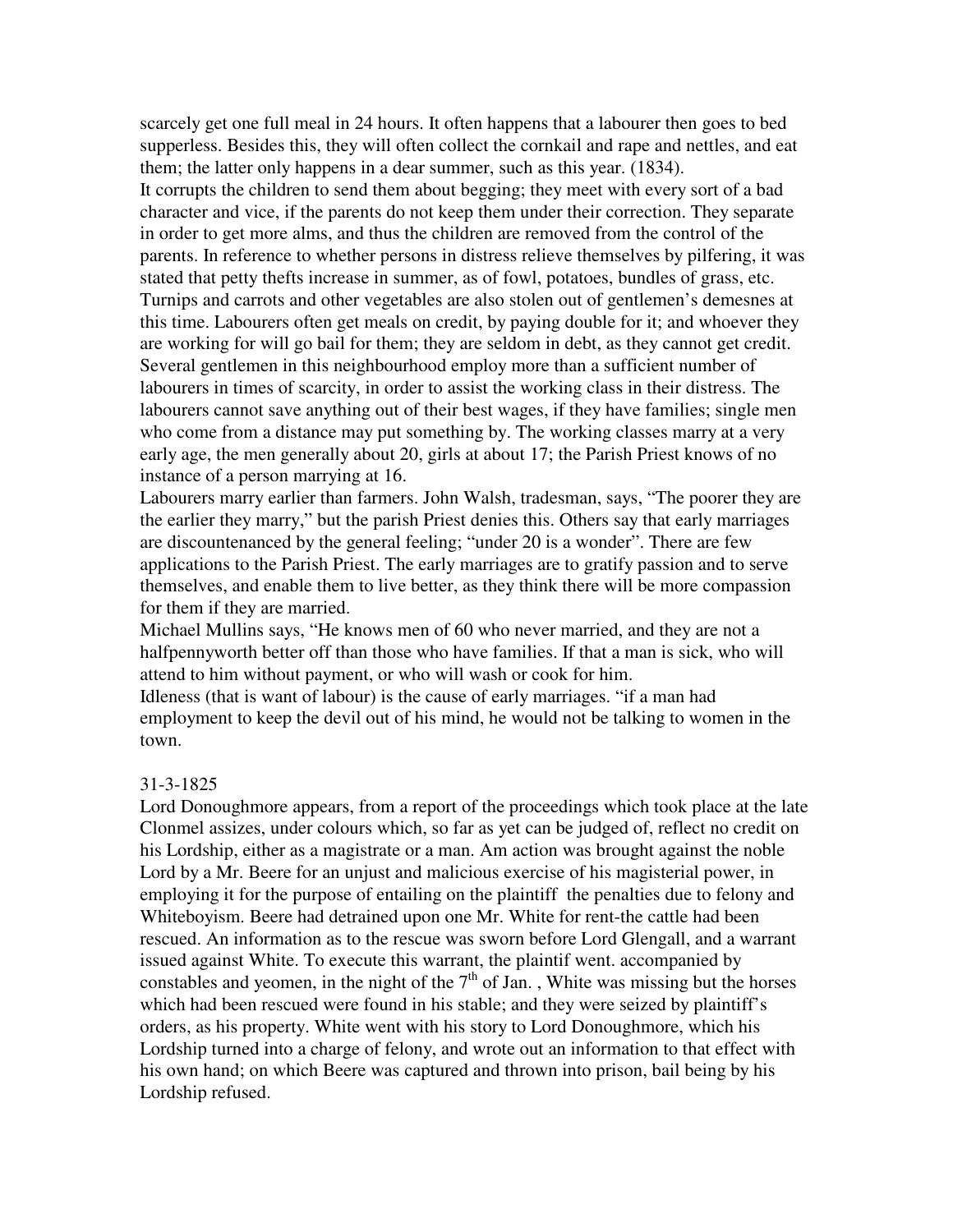The bill for this felony being thrown out by the Grand Jury, another for burglary, in breaking into Whites house at night was preferred, and found by the Grand Jury. Beere was tried on this, and acquitted; and now brought his action for these acts of alleged violence and malice. It was said by the counsel, that on the face of the transactions, Lord Donoughmore knew the real merits of the case, and yet coloured them against the plaintiff, to suit some unjustifiable object. It is, at the same time, justice to add, that we have only seen the speech of the plaintiff's councel and the documents produced on his side of the question.; we are therefore not at liberty to say more than that the jury found damages against the defendant of 250? (Don't know if its shillings or pounds). But those who are acquainted with Ireland will be aware, that against a man so powerful as Lord Donoughmore, damages are seldom given for nothing.

## 31-3-1908 Freeman's Journal.

The sale of the contents of the fine old mansion known as The Abbey, Templemore, the seat of Sir John Carden, will be resumed today by Messrs Bennett and Sons, auctioneers, Dublin.

Remarkably high prices were paid for some of the furniture at last week's sale which was attended by a number of dealers from London, Liverpool and Dublin.

Mr. Simmons, a member of a well known London firm of art dealers gave 1270 guineas for a set of a dozen Queen Anne chairs, with carved mahogany legs, the seats and backs in old tapestry. A collection of armour realised 145 guineas, 12 old oak chairs, 82 guineas, old Worcester dinner service, 40 guineas. 4 wine coolers, 40 guineas. A number of oil paintings were knocked down at prices ranging from 34 to 68 guineas, while the competition for old silver was very keen. A circular bowl manufactured in Dublin in 1715 fetched 90 guineas. Chased tankard, 1646, 37 guineas. Plain coffee pot, 1761, 31 guineas. Pierced and chased dish ring, 1763, 126 guineas. Cup and cover, Irish, 1730, 150 guineas. A pair of gilt cups and covers, London, 1740, 270 guineas. Gilt centre piece, 50 guineas. Rose water dish, 48 guineas. Pair of Gilt Candelabra, 207 guineas.

## 4-12-1823 Clonmel Herald.

By a letter from Mr. Morgan, the very efficient Chief of Police in Killenaule, we are informed that a young lady in a state of derangement, whose appearance bespeak her to have seen better days, has been taken up by him, and is now under his protection. According to her own statement she is from County Wicklow, and her name, though she seems disinclined to tell it, is conjectured to be Harriet Lynch. She seems acquainted with several of the Clergy, of all persuasions, and respectable persons along the line of road from Dublin to Killenaule. She is about 4 ½ feet high, has auburn hair, and a plump appearance. More particular information her friends will receive from Mr. Morgan.

## 11-6-1823

On Wednesday last a Petty Session of the Magistrates of the Barony of Slieveardagh and Compsey was held at Killenaule, Nathaniel Taylor, Esq, in the chair, when the following resolutions were unanimously agreed to:--

That we will not only meet on Monday at Mullinahone and on Wednesdays at Killenaule, according to our resolution at the meeting here on Wednesday, the  $28<sup>th</sup>$  May last, but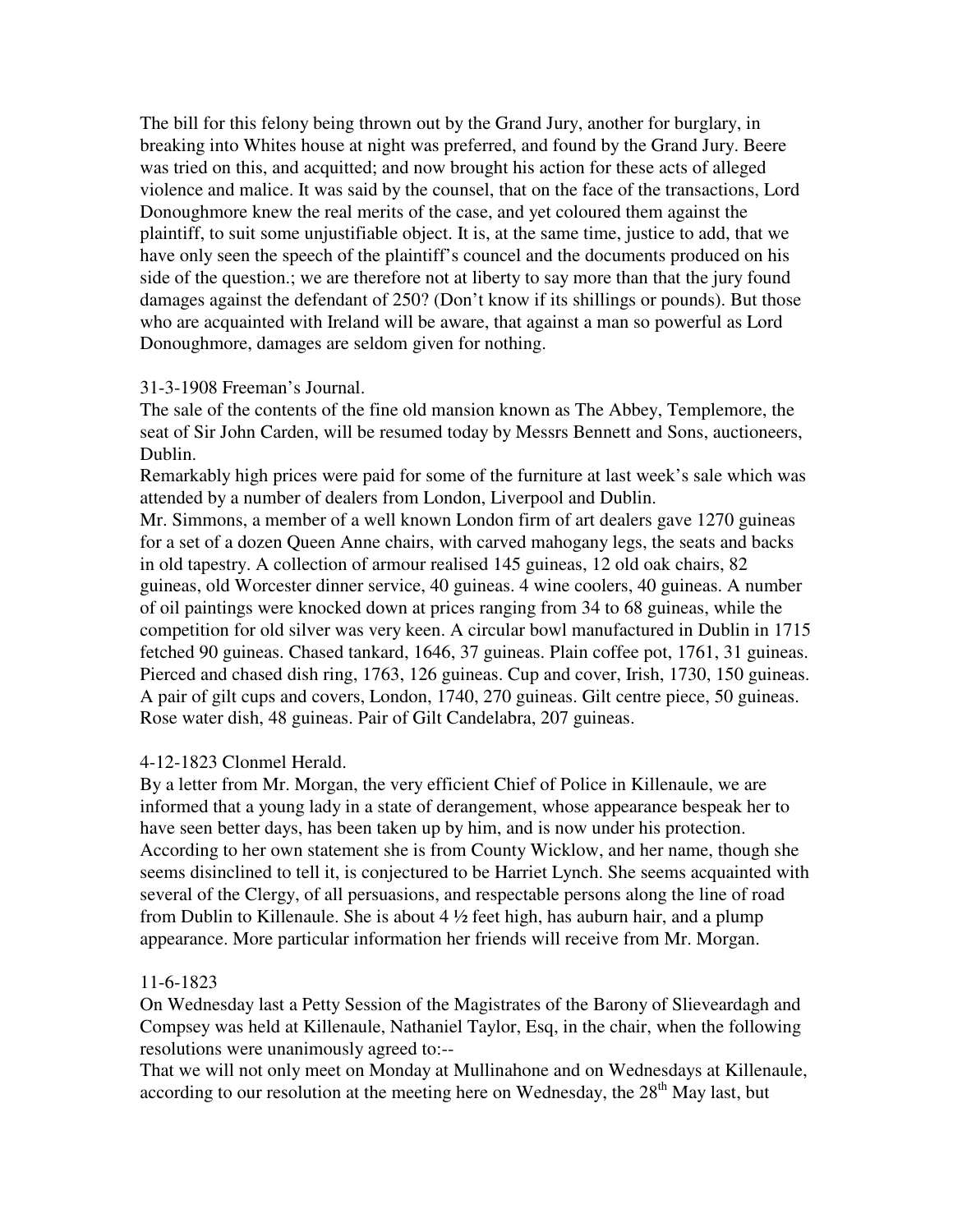more frequently, if the occasion shall require and the preservation of the peace demand it. That we view with concern the spirit of outrage and disturbance increasing in our Barony, and that we are determined to use every exertion in our power to put it down.

That we will divide our Barony into districts, and that each of us will patrol by night with the military or police in our own neighbourhood, as frequently as we can and make search for arms.

That we will not make any application to his Excellency the Lord Lieutenant for pardon on behalf of any person convicted under the Insurrection Act, in consideration of arms being delivered up: as we are of the opinion that it is a compromise of justice, injurious to the peace of the country, and an encouragement to the purchasing of arms, and attacking houses for them. We feel that such a system will increase, instead of diminishing the disturbances of the country-and that the delivering up of a quantity of arms (which in general are of the worst description) does not compensate for a bad member being thrown back on society.

That we will call in all arms in the possession of persons in thatched houses, who are not capable of defending them.

That each magistrate do make out a list of all persons who have arms registered, or are sanctioned to keep them by the neighbouring magistrates, and submit it to the bench of Magistrates that may be assembled here on next Wednesday.

That we have investigated the attack made upon the house of Thomas Ryan, Esq. of Newhall, near Kilcooley, on the morning of Saturday, the  $17<sup>th</sup>$  of May last, and from the evidence before us, are of the opinion that it did take place, notwithstanding malicious reports to the contrary. We must express in the strongest manner our sense of Mr. Ryan's gallant conduct, in defending his house and beating off the armed party who attacked him, and we trust his example will be followed in this Barony, whenever so daring an outrage shall again occur.

## 13-4-1822

State of Tipperary.

On Thursday night last, a large house near the lodge gate of Crosbie Moore, Esq. of Mooresfort, was maliciously set on fire, and consumed to ashes:- in this house it was intended that the milk of 70 cows was to be kept by Mr. Moore's tenant, who holds part of the demesne from year to year. On the same night, a house, the property of Richard Creagh, Esq. of Castlepark, Golden, was burned on the lands of Cloghleigh, and some of his tenants severely beaten. A few nights previously numbers of armed men were in the neighbourhood of Rossmore and the mountains of Kilnemanagh, in search of arms and money: our correspondent in Kilnemanagh acquaints us, that several men have fled from the borders of that barony, in consequence of a late burning in Clanwilliam.

The question of Tithes, in the large Parish of Ballycahill, in Tipperary, has been judiciously, and humanely, adjusted by Mr. Lenigan, of Castle Fogarty's interference, in procuring a general rate at two shillings an acre, from Mr. Philip Fogarty, of Borrisoleigh, the tenant of the lay impropriation, who made a very liberal sacrifice to the quiet of his parish; we understand the neighbouring parishes to Ballycahill, are following this example.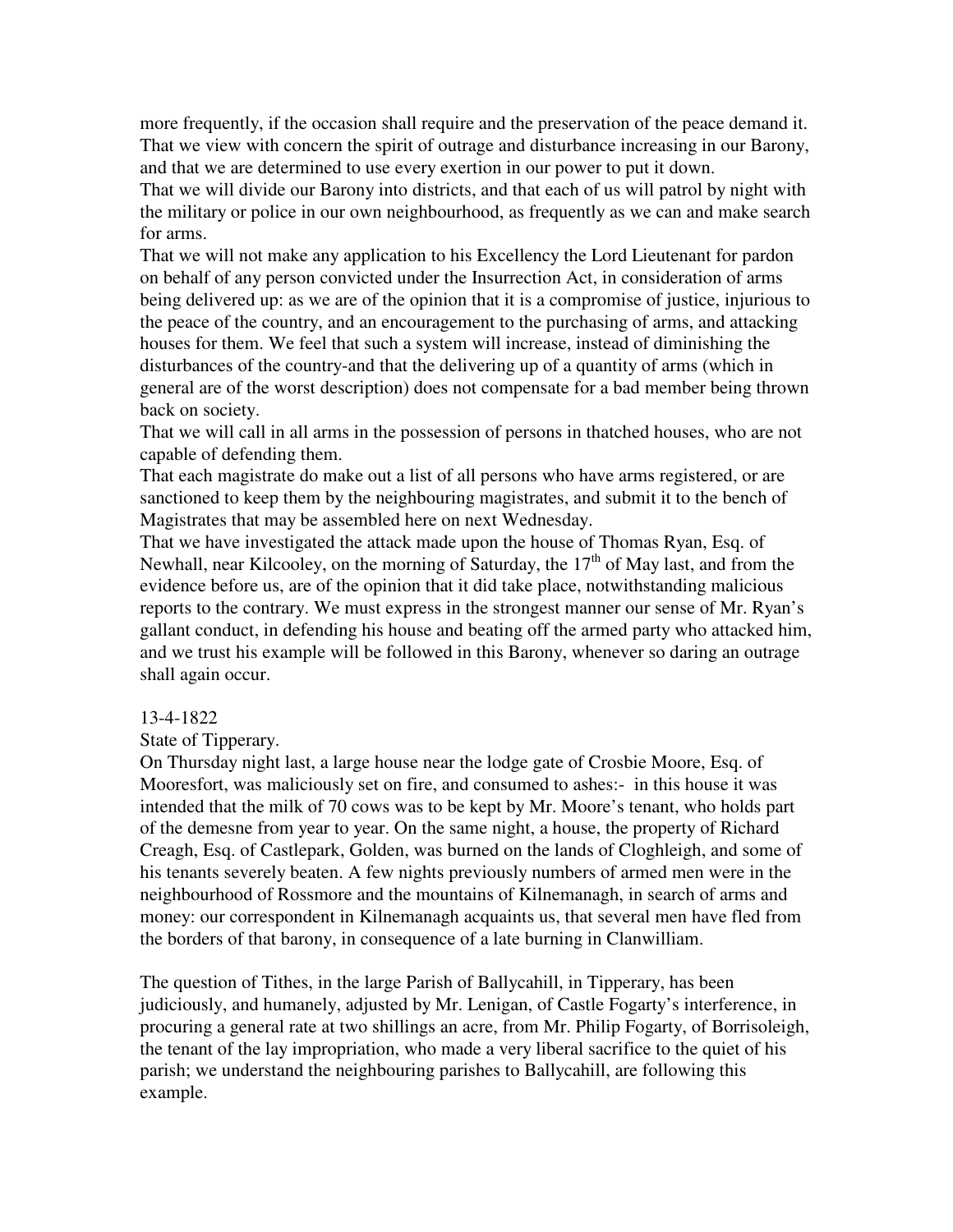## 13-1-1809

On Sunday morning last, Edward Deane, Esq. Surveyor of Cashel, assisted by Mr. Shackleton, and Mr. Roberts, his officers, detected a private distillery on the most extensive scale we have yet heard of. Accompanied by a number of the Sligo Militia, they proceeded to the town lands of Gorralla, near Killenaule, where they found at work two stills, one of 500 gallons, and another of 300 gallons, with a competent set of utensils, all quite new. The revenue officers destroyed a great quantity of Pot-ale and singlings, and brought the entire apparatus of the distillery to Cashel.

## 31-5-1831 Times.

Horrible attempt at Assassination.

We regret to have to record a most atrocious attempt which was made to murder Major Carter, Inspector General of the Police, at Thurles, on Tuesday evening last. We give the particulars from a letter written by Mr. Kelly, the active and intelligent superintendent of police in that district.

His letter is dated Thurles May  $25<sup>th</sup>$ : "Major Carter and his lady were walking together, about 200 yards from his residence, at Dovea, which is about 5 miles from this town, between 8 and 9 O'Clock last night, when he was punced upon by two armed assassins from the plantation immediately adjoining the avenue; one of them got in contact with the Major, and discharged a pistol at him, which was loaded with slugs. The contents passed through the abdomen over the hip bone from front to rear. The Major was only armed with a small sword cane which he tried to unsheath, but it was broken by one of the ruffians near the handle. The second fellow then fired, but it does not appear that the shor took effect. Mrs Carter ran screaming to the house, where Mr. Kelly happened to be at the time, and who, on hearing the shots, armed himself and ran to the place: he met Mrs. Carter half ways. On coming up there the Major lay, the ruffians had fled, not until, however, they had beaten the unfortunate object of their deadly malice most brutally about the head and face, leaving him for dead. Medical aid was procured as soon as possible, and the opinion is, that the wound is of a most serious nature, and near a mortal part.

31-5-1909 Freeman's Journal. Notice of Charitable Bequests. In the Goods of--- Richard Murphy, late of the Central Hotel, Clonmel, Co. Tipperary. Notice is given hereby, pursuant to the Statute 30 and 31, that Richard Murphy, who died on the  $8<sup>th</sup>$  April 1908, bequeathed the following charitable legacies.

£50 for Masses for the repose of Testator's soul and the souls of his wife, son, parents, brothers and sisters.

£100 to the Superioress of the Sisters of Charity, Clonmel, for the benefit of the Orphan Children under her charge.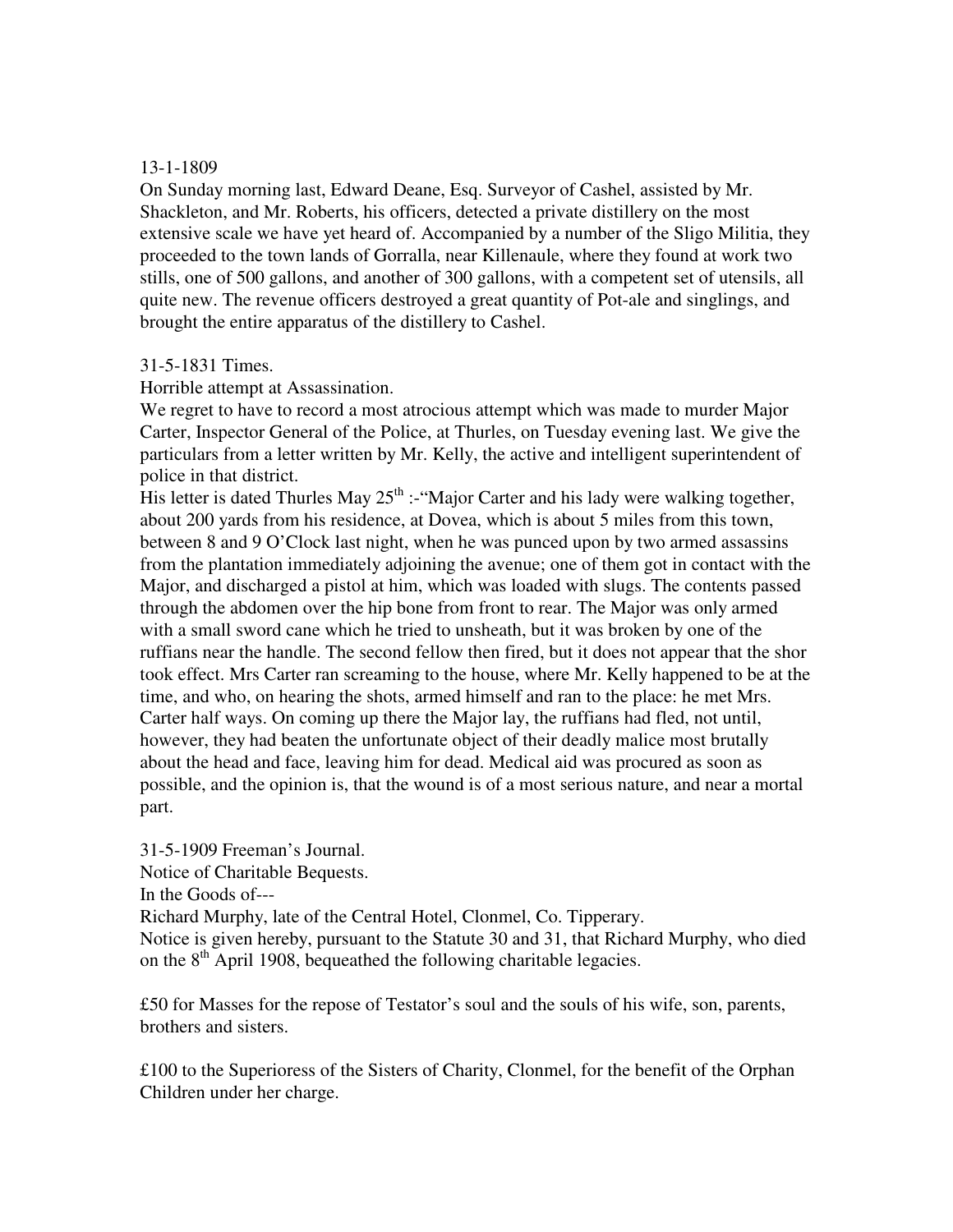£10 for the renovation of the graves of deceased parents and brothers.

Residue for the erection of a Marble Altar railing and Baptismal Font at St. Peter and Paul's Church, Clonmel, and after payment for same, should any residue be left Testator directed such residue to be applied towards the reduction of the Building Debt., on St. Peter and Paul's Church. Clonmel.

Testator also directed that an Office and High Mass should be celebrated in same Church for the repose of his soul.

Probate of the Will of said deceased, dated  $6<sup>th</sup>$  April 1908, was on the  $8<sup>th</sup>$  May 1909, granted forth of the Principal Registry in Dublin to the Rev. Nicholas Walsh and John Kane, the Executors named in the said Will.

Dated this  $17<sup>th</sup>$  May 1909.

Cussen and Kieran, Solicitors, 23 Suffolk Street. Dublin.

31st October 1857, John Ellis, land agent of Mr Trant, Dovea, was shot dead at a turn on the road, 200 yds from the Templemore-Thurles road, on the bye road leading to the Protestant church of Dovea. The Cormack Brothers aged 23 and 18 who lived near the said church and near Ellis's house — now that of George Ryan of Kilrush — were arrested and tried in Nenagh before the notorious Judge Keogh. As was expected they were sentenced to death and hanged on the evidence of 2 wretches — Spillane and Byrne. Byrne afterwards admitted that his evidence was perjured, and Spillane said in the witness-box that he would assassinate any number of men just for the asking. There were 11 Protestants and one Catholic on the jury: they deliberated for a whole night and into the afternoon next day before they brought in a verdict. The brothers were hanged in Nenagh Jail May 11th 1858. As if heaven disapproved, torrential rain poured down tearing up streets and roads, and never was seen and heard such lightning and thunder as on that day.

The bodies were buried in the jail enclosure and there they remained till the jail passed to the Co. Council and was handed by them to the Sisters of Mercy. The nuns took care of the graves till a movement started in 1909 and culminated on 11th May 1910 when the Cormacks' remains were disinterred and brought to their native Loughmore — Fr. Tom Hackett P.P. being one of the principal leaders in the project. Two hearses with four horses each carried the remains, and a multitude of people formed a procession 3 to 4 miles long. The remains were laid in a vault planned by Fr. Hackett and executed by James Maher of Thurles, paid for by public subscription. Fr. Hackett delivered a memorable discourse and also John Dillon M.P. Other clergy present were Frs Bannon and Maher of Thurles, Fr. Russell and Fr. Pat Quinn of Templemore, home on holidays from San Francisco.

12-8-1892 From the Times.

At Tipperary Petty Sessions today, before Colonel Tynte. R.M. the Rev. David Humphreys, C.C. and 33 others were charged by Police-Inspector Yates, with others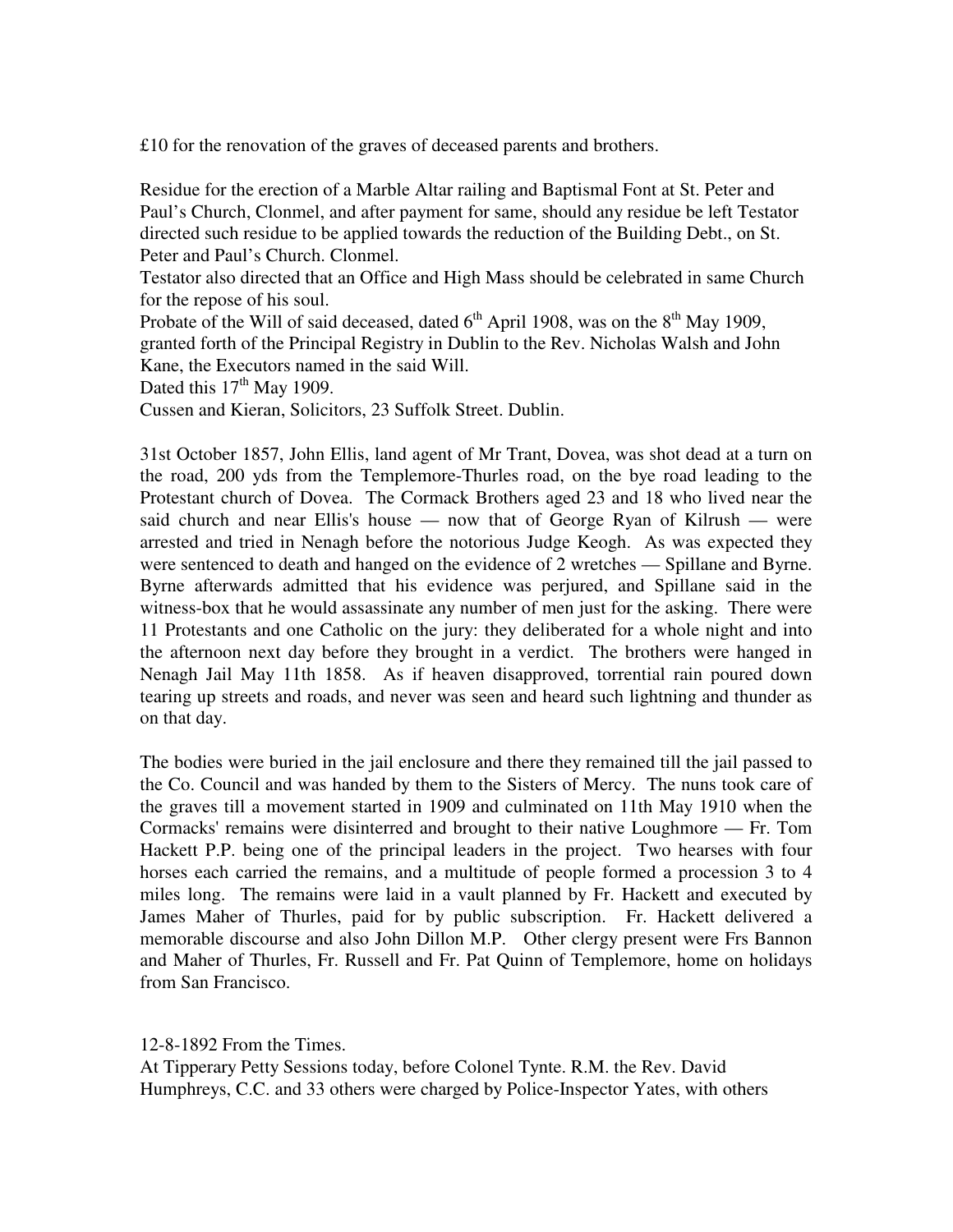unknown, "While armed with sticks, stones, and other offensive weapons, tumultuously assembled and did make a riot by yelling, shouting, and striking, throwing stones, and otherwise assaulting various persons and houses to the terror of her Majesty's Subjects". When the case was called it was found that 19 of the defendants, including the Rev. Father had disregarded the summons of the court. Bench warrants were issued for their arrest, and the hearing of the cases were adjourned until Monday.

The work od demolishing the now famous William O'Brien Arcade in New Tipperary, was begun today. Eight or nine men belonging, it is stated to the Property Defence Association, started the work of demolition this morning at 4 O'Clock, and by the afternoon the greater number of the 26 shops within the building had been levelled to the ground. A few weeks since the application was made in the Dublin Courts to compel Mr. William Hurley, on whose property the mart was erected, to take it down, and on that application an order was made directing that this should be done; but in the event of Mr. Hurley's refusal power was reserved to the Landlord, Mr. Smith-Barry. M.P. to get it removed at Mr. Hurley's expense. The latter having shown no inclination to obey this order, the Landlord proceeded to exercise the power vested in him, and the result was that the first practical steps were taken today to take down what was one of the most prominent landmarks of New Tipperary. During the day a force of Police were engaged in protecting the Landlord's men.

## 25-7-1833. Times.

County of Tipperary Assizes.

James Daniel and William M'Clean, his servant, were after a trial which lasted all day fridy, were acquitted of the murder of the late Rev. Irvine Whitty. One of the witnesses for the prosecution would have been killed by the mob but for the interference of Police Sergeant Malone.

Richard Burns was found guilty of the murder of Michael Egan of Ballingarry. He is to be hanged this day (Monday).

William Croake and John Dunn were tried for the same offence but were acquitted.

At the meeting of magistrates in Cashel, on Wed. the  $25<sup>th</sup>$  Sept. the following observations on the subject of intimidation of jurors and statement of crime in Tipperary in 1836,1837, and 1838, was delivered by the Right Hon. The Earl of Glengall. "I say it is impossible to prove, by documents, that 12 men, put into the jury box upon their oaths, are intimidated. How is it possible to tell what is acting in their minds?. But it is very easy for the persons hearing the trials, and then hearing the verdict, to form in their minds suppositions with regard to the feelings that actuated the jurors, or some of them, in their decision. I can lay before the meeting a document regarding homicide-for, as the Government only alluded to that crime. I have only directed my attention to it. As I said before nothing can be more difficult than to give proof of what is passing in the minds of the jurors. Many gentlemen here, perhaps, were at the trial of the men for the murder of the Widow Quirke, and recollect the conclusive evidence, nevertheless a verdict of acquittal was the result. J. Bourke for the murder of Bruton was also acquitted, and the learned Judge who presided asked the Clerk of the Crown, "Why, not guilty at all"? expressing astonishment that neither murder nor manslaughter was found-(hear)-and the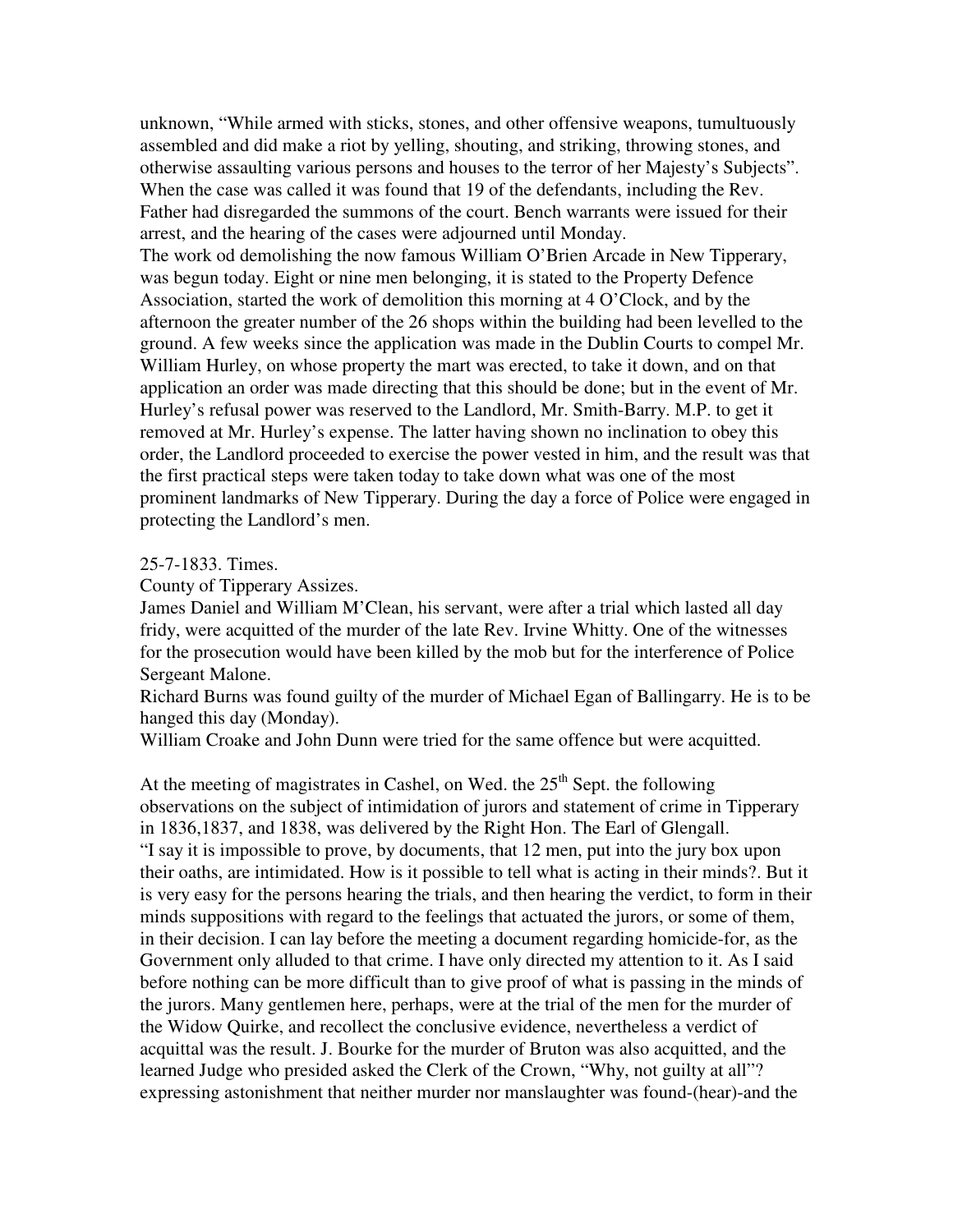public, I believe, were equally astonished-(Hear, hear,) –I shall, now gentlemen read for you the documents which I have obtained from the officers of the County. The first is a return of the number of persons committed for trial for murder and manslaughter in the County of Tipperary-number found guilty and acquitted for murder, number found guilty for manslaughter and acquitted for manslaughter-number discharged by proclamation, etc. in the years 1836, and 1837.

Number of persons committed for trial to the two assizes for murder and manslaughter. 1836-101 persons. 1837-124 persons.

Number of persons found guilty of murder. 1836-5 persons. 183710 persons.

Number of persons acquitted for murder. 1836-5 persons. 1837-10 persons.

Number of persons found guilty of manslaughter. 1836-39 persons. 1837-24 persons.

Number of persons acquitted for manslaughter. 1836-21 persons. 1837-26 persons.

Number of persons discharged by proclamation, bail, no bills found, or remanets for homicide charges. 1836-45 persons. 1837-53 persons.

Total number convicted for murder and manslaughter. 1836-44 1837-34.

Rewards offered by the Government for crimes generally committed. 1836-46 persons. 1837-29 persons.

Number of these rewards claimed. 1836-6 persons. 1837-1 person. The cases given in the Government reply gives only the number of cases brought to trial, without stating the number of persons-in this return the number of persons is stated.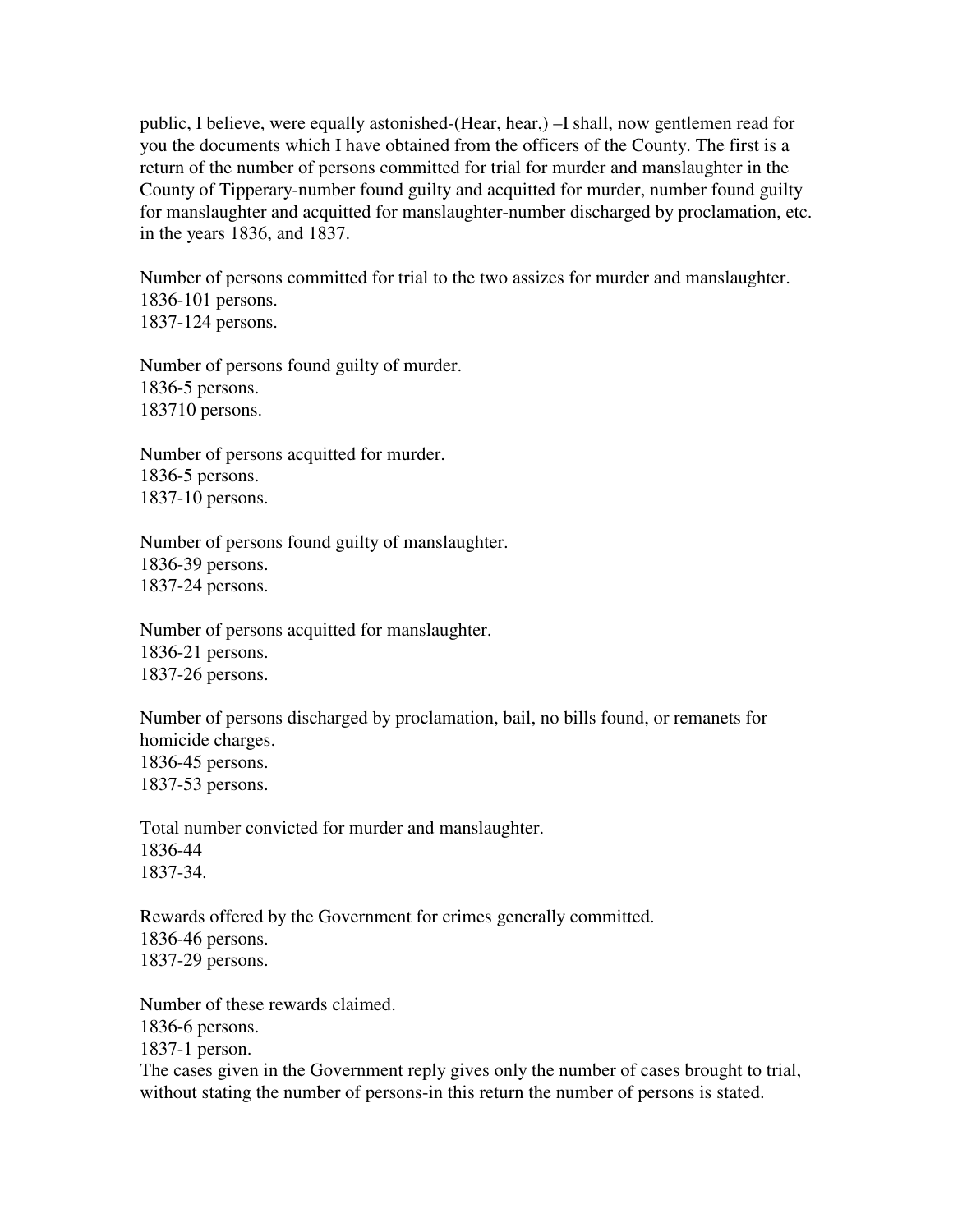Upon that I shall make no comment-whether or not justice has been obtained it is for the public to judge. By the Parliamentary documents it appears that, in 1836, forty-six rewards were offered for information respecting crimes, the numbers claimed were six- (hear, hear,). In 1837 twenty nine rewards were offered and only one was claimed. (Hear, hear).

Now. Gentlemen, what description of crimes were those that rewards were offered for and not claimed, they are;-

1836 Rewards

Murder of Mary Quirke,

Beating of James Daly, of which he died.

Firing into Thomas Kearney's home.

Firing at Landy and Lonergan.

Firing at and wounding James Ryan.

Murder of Jer Keogh.

Murder of James Egan.

Beating of Michael Quan, of which he died.

Murder of Daniel Ryan.

Murder of David Tobin.

Murder of Wm. Reed.

Firing at James Bourke.

Firing shots into the Rev. Mr. Bagnell's house.

Beating of Michael Brunnock, of which he died.

Beating of R. Kenny, of which he died.

Striking of Michael Connors, of which he died.

Firing shots into the house of Rev. Wm. Lloyd.

Homicide of R. Howard.

Murder of James Scanlan.

1837 Rewards.

Murder of Pat Guilfoyle. Supposed murder of Thomas Ryan. Beating J. Harrington, of which he died. Beating Michael Cormick, of which he died. Beating Thos. Gleeson, of which he died. Beating of R. Brereton, of which he died. Beating James Walsh of which he died. Attempt to shoot Major. Lidwell. Homicide of Daniel Ryan. Murder of James Ryan. Murder of Private Gahagan, 13<sup>th</sup> regt. Firing at James Hetherton. Murder of Sub-Constable Shea. Murder of Denis Murphy. Murder of John Mannix. Murder of William Delany.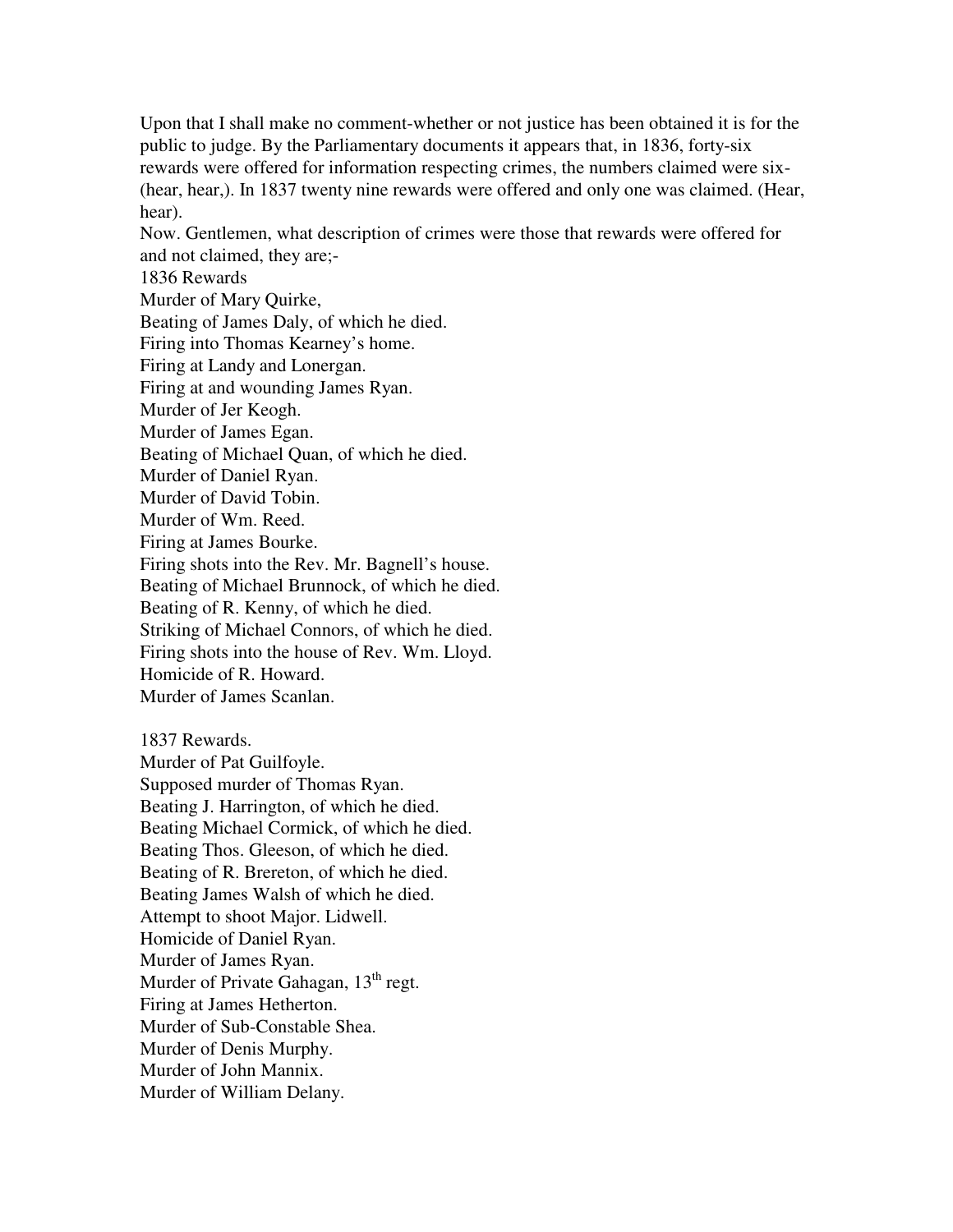These are some of the crimes for which Government rewards were offered, none of which have been claimed-consequently no one has been brought to justice for those dreadful and harrowing outrages.

The results for 1838 are not yet made up, and consequently cannot yet be had from Parliament, but I have applied to the country books and I find them agreeing with those in the Government reply, therefore they are correct.

The noble Earl then read the following;-

Return of the number of indictments for murder and manslaughter, the number of persons in those indictments, etc. for the year 1838.

Murder.

Indictments for murder-2.

(The copy of the Nenagh Guardian is very bad, so can't read the next couple of numbers.) M.

Persons in the several indictments-?.

Verdict of murder given-?.

Verdict of not guilty-?.

Guilty of manslaughter-7.

Indicted for murder but found guilty of manslaughter-20.

Indicted for murder and acquitted-2.

Where the jury disagreed-2.

Manslaughter.

Number of indictments for manslaughter-25.

Number of persons in the several indictments-57?.

Number of indictments in which a verdict of guilty was brought in-14.

Number of indictments in which the verdict of acquittal was brought in-12.

Number of persons in those indictments found guilty-38.

Number of persons acquitted-28?.

The next return is still more searching;-

Return of persons committed to gaol in the year 1838 for homicides, and the number convicted, acquitted, discharged by proclamation, etc.

Committed to gaol-178.

Convicted-58.

Acquitted-46.

Discharged by proclamation,-74, bailed, and ramanets -178.

Now, gentlemen, looking at the returns of indictments for murder and manslaughter in 1838, and finding that none of the parties indicted for murder were found guilty of murder, one of two things naturally strikes us-either the magistrates did not get the proper witnesses, or the jury did not choose to convict-one of the two must be the case, how otherwise will you account for the acquittals, for the persons must have been murdered?. (Hear, Hear). I leave it with those who are more conversant and habituated with the administration of justice than I am to say. I do not think it was an unnatural or unjustifiable conclusion for the magistrates to come to, that intimidation existed in this country, when such was the results of the assizes. (Hear, hear). That sympathy does exist is not astonishing. I have heard it frequently said that there are many persons, who when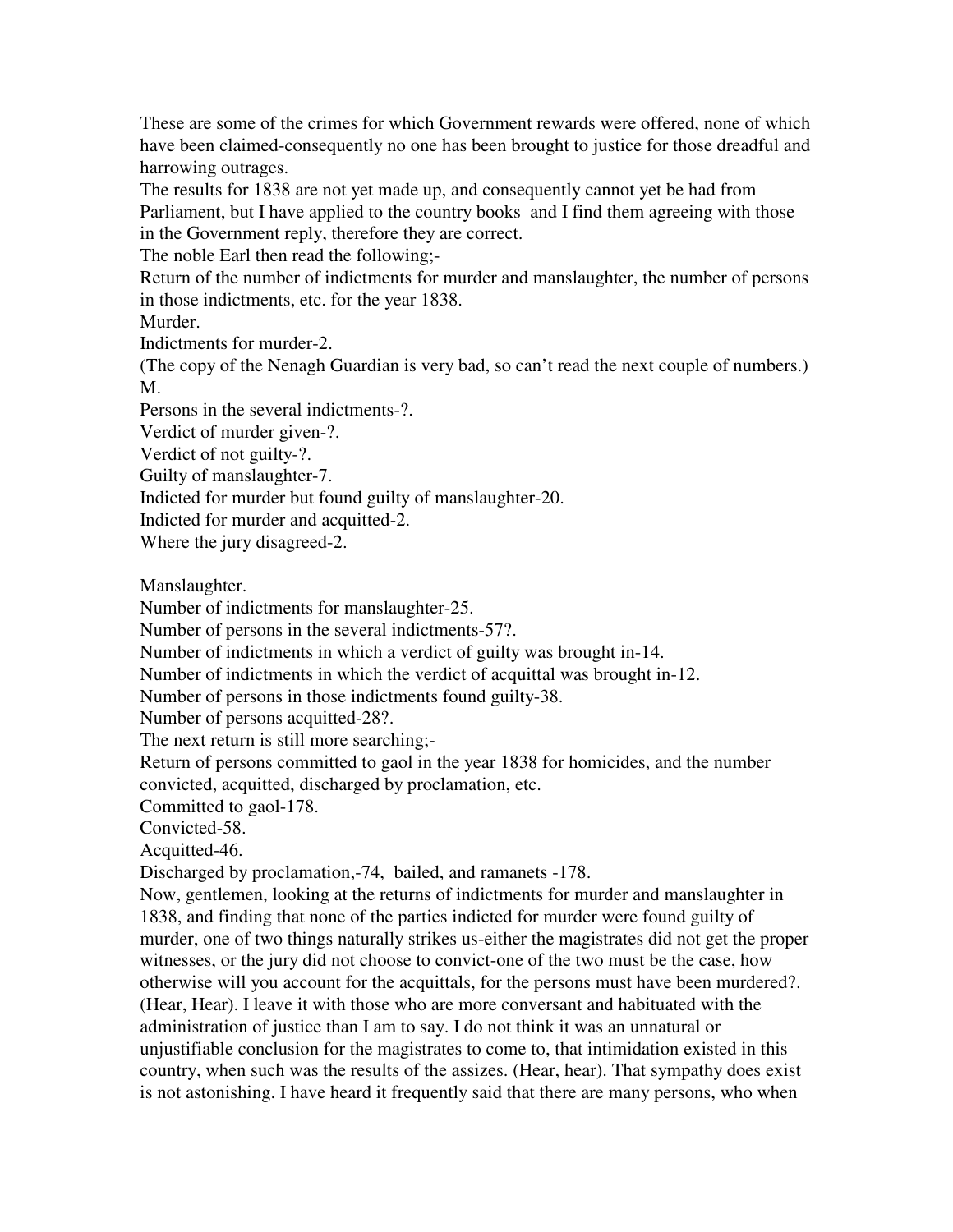placed in a jury box, are reluctant to find a verdict of guilty, either from intimidation or sympathy, when they know that the sentence would be expiating. These documents are now public property, and I shall be making no further comments on them-I leave it to a discerning public to conclude whether the Government are justified or not in their reply respecting the intimidation of juries- (Hear, hear)-.How is it that such heavy outrages should have been committed and the rewards have not been claimed.? Assume that intimidation does not exist in the jury box, it must then exist in the minds of the witnesses and prosecutors. If it did not exist in the minds of the witnesses, and prosecutors, why should there be such a difficulty in bringing the offenders to justice. (Hear, Hear.) Gentlemen, there are 713 outrages reported by the constabulary to Government in the year 1837. There is a difference between the manner in which the returns were made up in that year and in 1836. If they were made up similarly, that for the year 1837 would be double the number for 1836. That is explained by that very excellent and efficient officer, Colonel Shawe Kennedy, who, unfortunately for the Country, is no longer at the head of the Constabulary.

### 1887 Unknown Tipperary Newspaper.

At the meeting of the Tipperary Guardians on July 19<sup>th</sup> three eviction notices were laid on the table--two at the instance of Count Moore against Bridget and Patrick Conway, and against Malachi O'Neill of Kilross. The third was at the suit of Robert Roe Fry against Daniel Hanly, Killadriff. At the meeting of the Cashel Guardians on July  $21<sup>st</sup>$ , Relieving Officer Breen reported having been served with notices of evictions at the suit of Rev. Richard Toppin V Matthew Mittet (may be Millet) and others for lands of Buffana, and same V Michael Burke of same lands. He also reported having been served with a notice of eviction at the suit of Lord G. Quinn V John Burke (Walter), lands of Turraheen Upper.

On Nov.  $4<sup>th</sup>$ , the members of the Moycarkey Branch of the league and representative members from the adjoining branches of Thurles, Two-Mile-Borris, Holycross, Ballycahill, and thousands of others, the total amounting to over 5000, attended at Cabra, near Moycarkey, to build a hut for William Cahill, an evicted tenant from the estate of the "Hon" Bowes Daly. Sufficient stones were brought to build half a dozen huts, and as much straw and timber as such a number would require. The utmost enthusiasm prevailed. A large number of willing masons and other artificers got to work and very speedily put the hut in a fair way towards completion.

On Nov.  $15<sup>th</sup>$ , Mr. Fitzgerald, Sub. Sheriff, took his seat in the Record Court, Clonmel, attended by Mr. Quinn, Deputy Sheriff, to sell three farms under executions for rent and costs. The usual Police Escort was stationed in the building. J. Power, Ballydavid occupied the High Sheriff's box, and was greeted with derisive laughter. The holding of James Green, Killea (Landlord W. Hartigan) was bought in for the Landlord for £5. The farm of Thomas Millet, Ballyrichard, went for a £1 to his Landlord, John Palliser, and that of Michael Purcell, Glenagar, also went for a £1 to the Landlord, Richard R. Carew. Nobody bid but the Landlord's representatives, who were heartily groaned by a large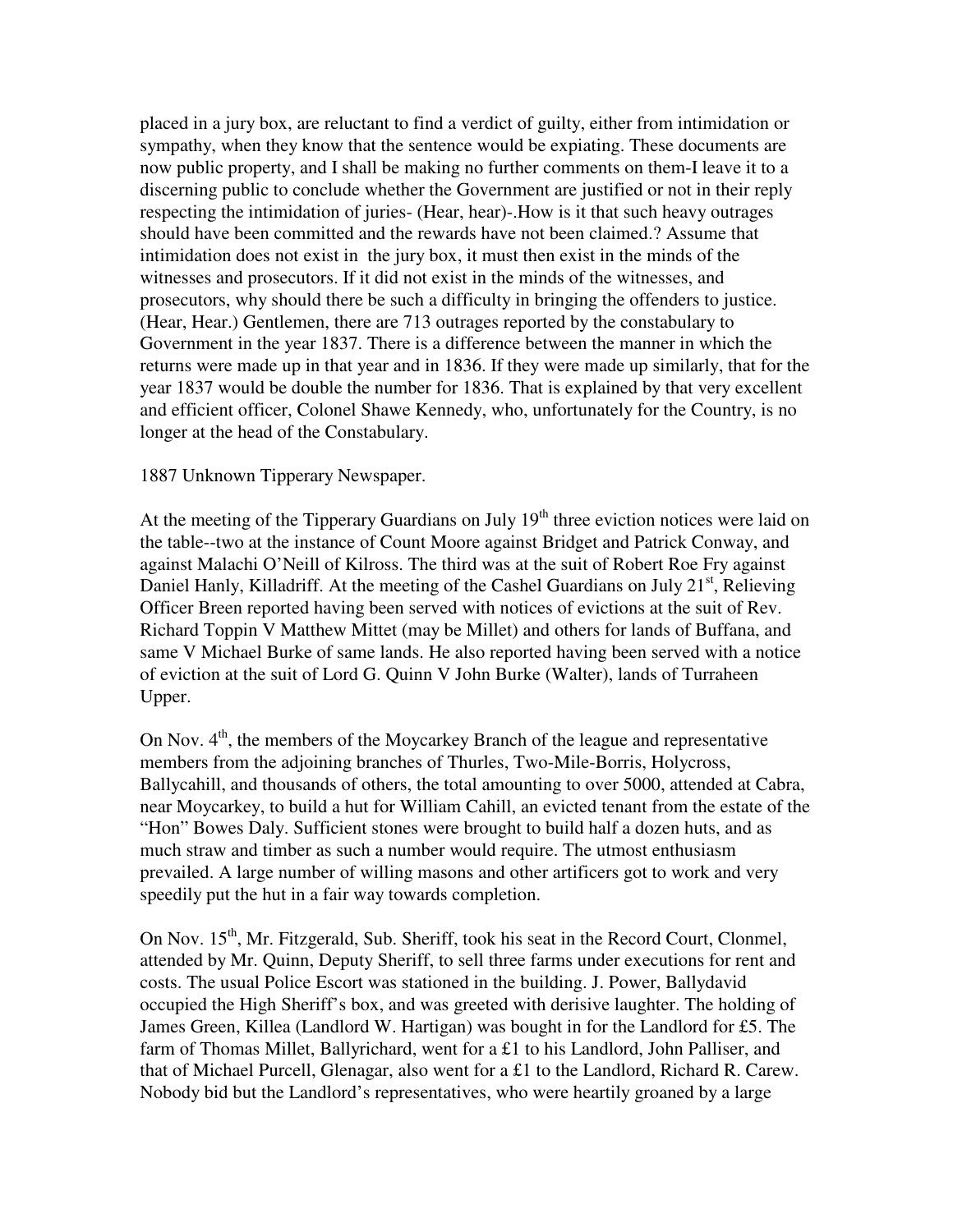## crowd.

On the night of August  $28<sup>th</sup>$  midway between the village of Emly and New Pallas, a meadow field from which a tenant named Ryan was evicted, and which was sold in lots to the surrounding farmers by the Landlord, William Breden, J.P. Castleguard, was pierced by iron spikes, and when the mowing machines were put to work next day they were broken at once. Head Constable O'Keeffe, Tipperary, visited the place and found a large number of iron pins stuck in the field, but could obtain no traces of the agriculturalists who planted such a singular crop.

John Needham's house attacked on Sunday night by an armed party near Borrisokane. On his examination before the Petit Sessions, he kissed his thumb instead of the Bible, and refused to identify any of the party.

 $24<sup>th</sup>$ . Johnston Stoney, Esq. J.P. was fired at near Lord Bloomfields gate, which fortunately missed him, the miscreants afterwards posted on his gate, an apology for the mistake, as he was not the person intended to be assassinated.

A man named Hanrahan was waylaid and cruelly beaten, he received five cuts in the head and face, and was a frightful spectacle.

The house of a man named Hannifin was broken into at Carrigatoher, by 8 armed men, with intent to shoot him. He was fortunately away from home, they fired several shots and promised to visit him again-also Mr. J. Baxter.

John Fogarty dangerously assaulted by Pat and Michael Moloney near Salsboro?, within two miles of this town (Nenagh). Bail refused by the resident magistrate, in consequence of Fogarty's life being in danger.

Two soldier's of the 58<sup>th</sup> were robbed of a firelock by one Country fellow, who met them between Fethard and Cashel.

John Dunn, of Roscrea, was beaten by Owen and Catherine Magan with stones. Dunn's head was fractured in a very dangerous manner.

Thomas Gleeson and Edmond Ryan were assaulted in the streets of Thurles by Michael Leahy and Josheph Brennan-the latter ruffian stabbed Gleeson in the chest and throat, and wounded Ryan severely in the face.

As Morgan and Matthew Maher were returning home a few night ago from Thurles, they were pursued by John and James Purcell, and assaulted with stones. Matthew Maher's skull was fractured, and his recovery is doubtful, Morgan Maher escaped by flight.

The windows in the houses of four men in the Parish of Kilbarrow, were smashed to pieces.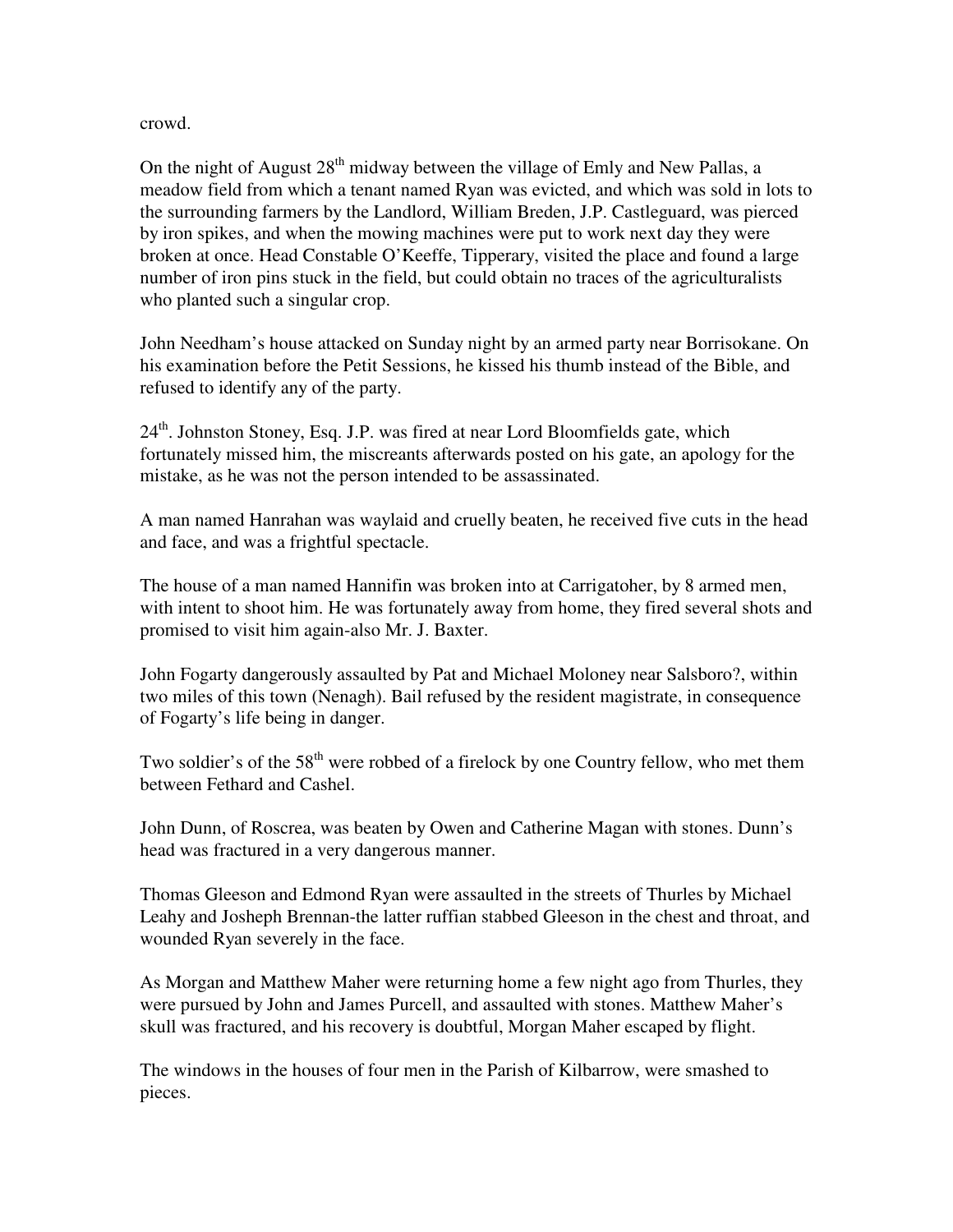$27<sup>th</sup>$ . On Tuesday last, at 5'30, Chas. O'Keeffe Esq. of Thurles, when on his way home to his residence, was fired at in the streets of Thurles, and shot in the spine, of which he almost instantly expired.

In the streets of Cashel, a Police Constable, was knocked down by a blow of a stone in the face, which injured him severely.

 $31<sup>st</sup>$  Bryan Evans, a nailer, living in Nenagh, whilst standing in the street was accosted by a man named Cantwell, of Rathnaleen, and without any provocation, seized him by the neck and stabbed him in the abdomen with a penknife, which entered the whole length of the blade-he then drew it out and stabbed the man in the thigh and the hand.

Oct.  $1<sup>st</sup>$ . A man named Toohey was waylaid by a party of men, who beat him severely. Three of the men have been identified by Toohey, their names are John Hogan, Wm. Brien and Edmond Quigley, against whom informations have been lodged.

At Kilcommon, near Newport, on the 19<sup>th</sup> inst, Judith, James and Winifred Kenneally, on going into a field to see some cattle, were attacked by a man named Patrick Leahy-he struck James a blow on the head with a stone and knocked him down;. Judith then threw herself on her brother to protect him, when Leahy beat her on the head with a stone he held in his hand inflicting 13 cuts on her head and fracturing her over the left eye.

A man named John Kennedy, on his way home from Parsonstown, was beaten on the head by a stone by William Walsh, who knocked him down, and when down again struck him with the stone.

The windows of the house of Thomas Gleeson of Finnoe, near Borrisokane, was smashed in by and large stone and 9 panes of glass broken.

Michael Birmingham, on his way home from Roscrea on the evening of the  $25<sup>th</sup>$  inst. Was assaulted by Patrick Comerford, who beat him on the head with a stick in such a manner as to cause his life to be despaired of.

Sixteen rioters apprehended at the fair of Templemore. Quarter Master Willis was assaulted in the streets, and knocked down.

Rody Hayes and his brother in law, also named Hayes, were apprehended at the Silver Mines, for assaulting and stabbing with a flesh fork a woman named Mary Hogan, and striking her on the head with a stone which fractured her skull.

On Sunday while a man named Bourke, of Kilbaigon?, and his family were at Mass, three armed men entered his house for the purpose of robbing it of money and arms. A little girl in care of the place was forced to turn her face to the wall under the threat of being shot, they however did not succeed in finding anything but an old pistol.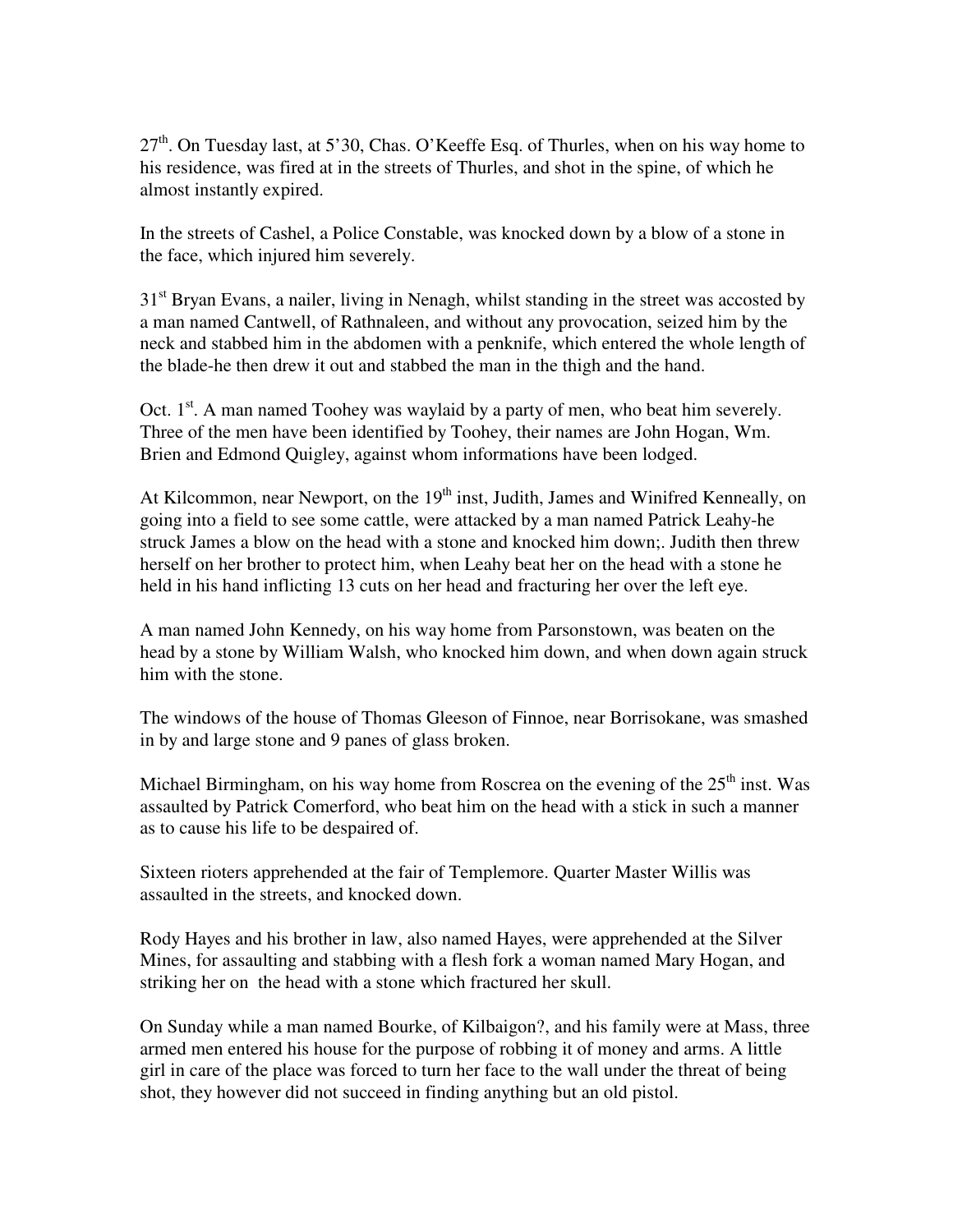# Dec.  $1<sup>st</sup>$ .

A threatening notice bearing the Nenagh Postmark, was send to Lord Bloomfield, at Laughton House. The Government offered £50 for information, as to the writer. The following is a verbatim copy of the notice;

Mr Lord, I write this to inform your Lordship, not to be out late on the roads, and to acquant your Lordship, the death of Tobin is not forgotten-revenge is still burning, day or night it will not be forgotten-let Dr. Kane beware, and I warn to tell the doctor, for his blood be at your door if you do not.

A Friend.

A few nights ago an armed party visited the house of Hodgins, of Tyone, near this town, Mr. Stephen Hill's care-taker, and after making an ineffectual attempt to force their entrance, they fired two shots, and put a threatening notice under the door. The contents of the notice, were death to Hodgins, if he did not quit-one of the balls perforated the door.

## Violent Assault.

A respectable lad named Mossop was met on the road near Borrisokane, on Sunday evening last, by two ruffians, who laid violent hands on him, asked him if he was not a bloody Brunswicker, they struck him and injured him in the neck and head.

# Burning.

Between the hours of 9 and 10 O'Clock on the night of Friday last, one or more ruffians set fire to and consumed a large range of outoffices consisting of a cider-house, a cowhouse, and extensive coach house, and a turf-house, in which were contained quantity of hay, turf and other articles, situate in the stable yard of Mount-Rivers, the residence of Richard Philips, Esq. This is the second outrage on Mr. Philips, during the present year, and the only reason that can be assigned for this hostility towards him appears to be, that his son is an active magistrate, and that he lately took a farm adjacent to Mount-Rivers, on which the old tenants were suffered to remain.

# Robbery of arms.

Dec.  $12^{th}$  4 Armed men entered the house of a care-taker of Mr. Prendergasts, at Fortmoy, within four miles of Borrisokane, and took a gun therefrom.

On Friday evening last, a party of men went to the house of Mr. Bruce-(Brewer to Mr. Kennedy)-demanded admittance, stating they were police in search of a murderer. On being admitted, the ransacked the house for fire-arms, but being unsuccessful, the held a consultation and departed. On the following night they came again, armed to the throat, took the same house by surprise, and searched for fire-arms, having got a gun, they departed.-They then returned, and presented a gun at Bruce, and swore they would blow his brains out unless he gave up a pistol which they said he had concealed. Bruce's reckless desperation saved his life, for he desired them to fire away, that he had no pistol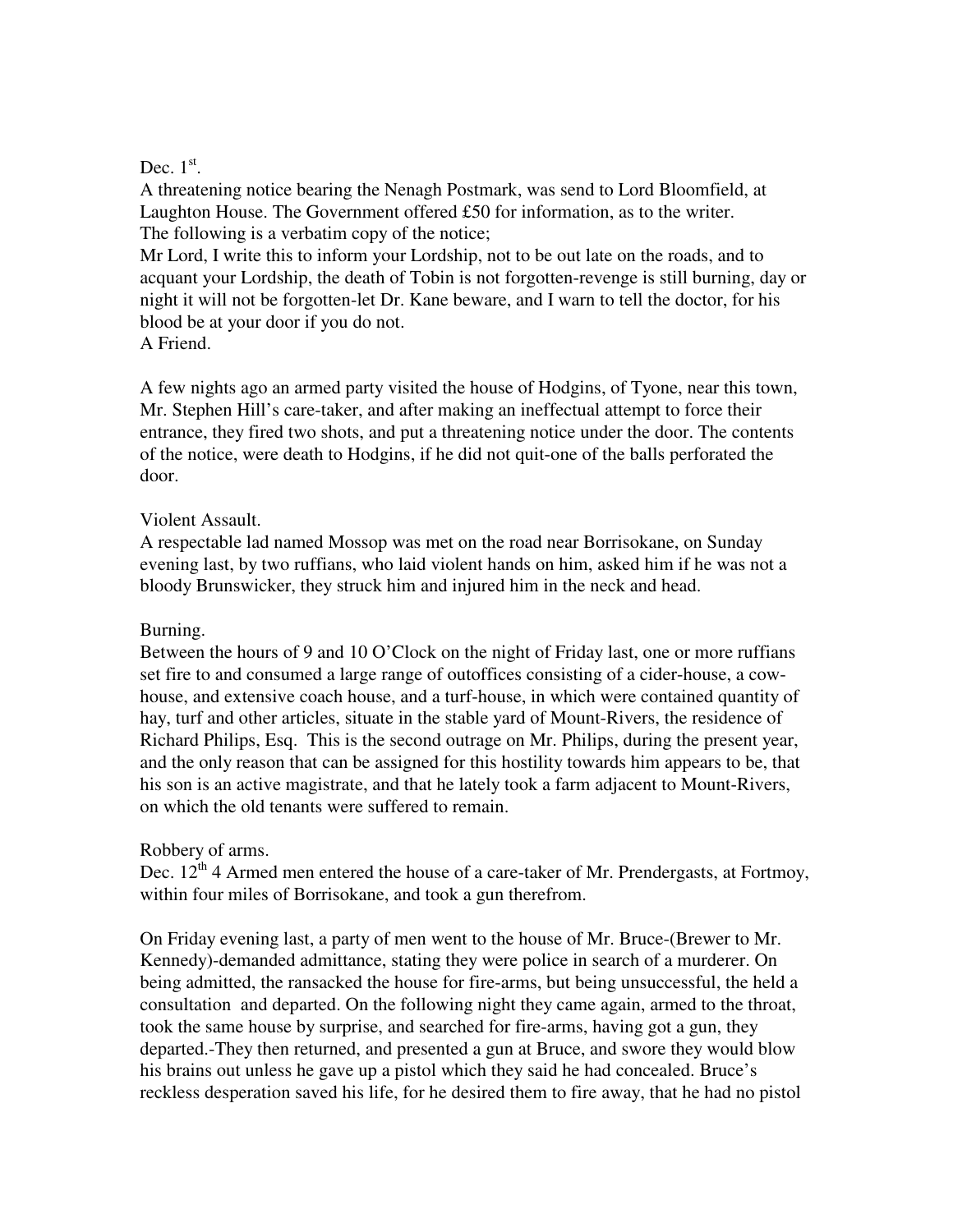or arms, but what they had got.

On Monday evening between 6 and 7 O'Clock, Robert Dudley and Malachy Carty were assailed by a party of men at Newbridge, near Borrisokane. They were violently beated, and a pistol taken from Carty, after which they made an attempt to throw their victims over the bridge into the river, but for the fortunate approach of two horsemen.

## Abduction.

Monday night week a body of men, well armed, came from the Tipperary side of the Shannon, landed near Douras, within two miles of Woodfort, whence they repaired to the house of the widow Lyons, at Cloncoose, which they broke open, and forcibly carried away her daughter, a girl of 16, for the purpose of being married to man named Tuohy.

 $15<sup>th</sup>$ . About 5 O'Clock on the morning of Thursday  $13<sup>th</sup>$ . a gross outrage was perpetrated near Moneygall, by a party of five men and a woman, on a poor man and his wife named Whelan (Dealers). It appears they were attacked by the coward gang, the husband knocked down and beaten violently, and robbed of £7.10. His wife was dragged to the side of the road and robbed of three shawls, and a purse containing a promissory note for a large amount. Mrs Whelan immediately proceeded to the barrack at Moneygall, and reported the outrage to Constable Moore, who with his party, proceeded to Nenagh and arrested four of the fellows concerned in this disgraceful scene, and lodged them safe in the Bridewell. Their names are Thomas, Dan, and Pat Fogarty, brothers from Spout Road, and Tim Baker.

 $19<sup>th</sup>$ . On Friday night as a young gentleman residing in this neighbourhood, was returning home, he observed an armed party of about 25 men, near Ballymackey,;, In a short time afterwards, five men (it is supposed of the same party) entered the home of a protestant named Hodgins, and presenting their firearms at him, made him submit, while they searched his house and succeeded in carrying off a gun. This is the way "the fighting men" whom Dan (Daniel O'Connell) may call on when it serves his purpose, possess themselves of the weapons with which so many scenes od blood and outrages are committed.

22<sup>nd</sup>. Wm. Brien, near Castle Otway, was pursued by three fellows, and assaulted, from the effects of which he died the following morning, a man named Collins was apprehended. The jury returned a verdict of wilful murder.

Michael Quin of Cashel, murdered by John Glasheen, with whom he had a dispute.

Meade Nesbitt Esq. was wantonly attacked near Borrisokane, by men returning from a funeral, he was much beaten about the body, and had a deep cut on his head. The Police followed the party, and would have overtaken them, but for them being provided with horses by the Country People.

25<sup>th</sup> Rody Moylan, a carman going with 12 other Carriers with corn to Limerick, being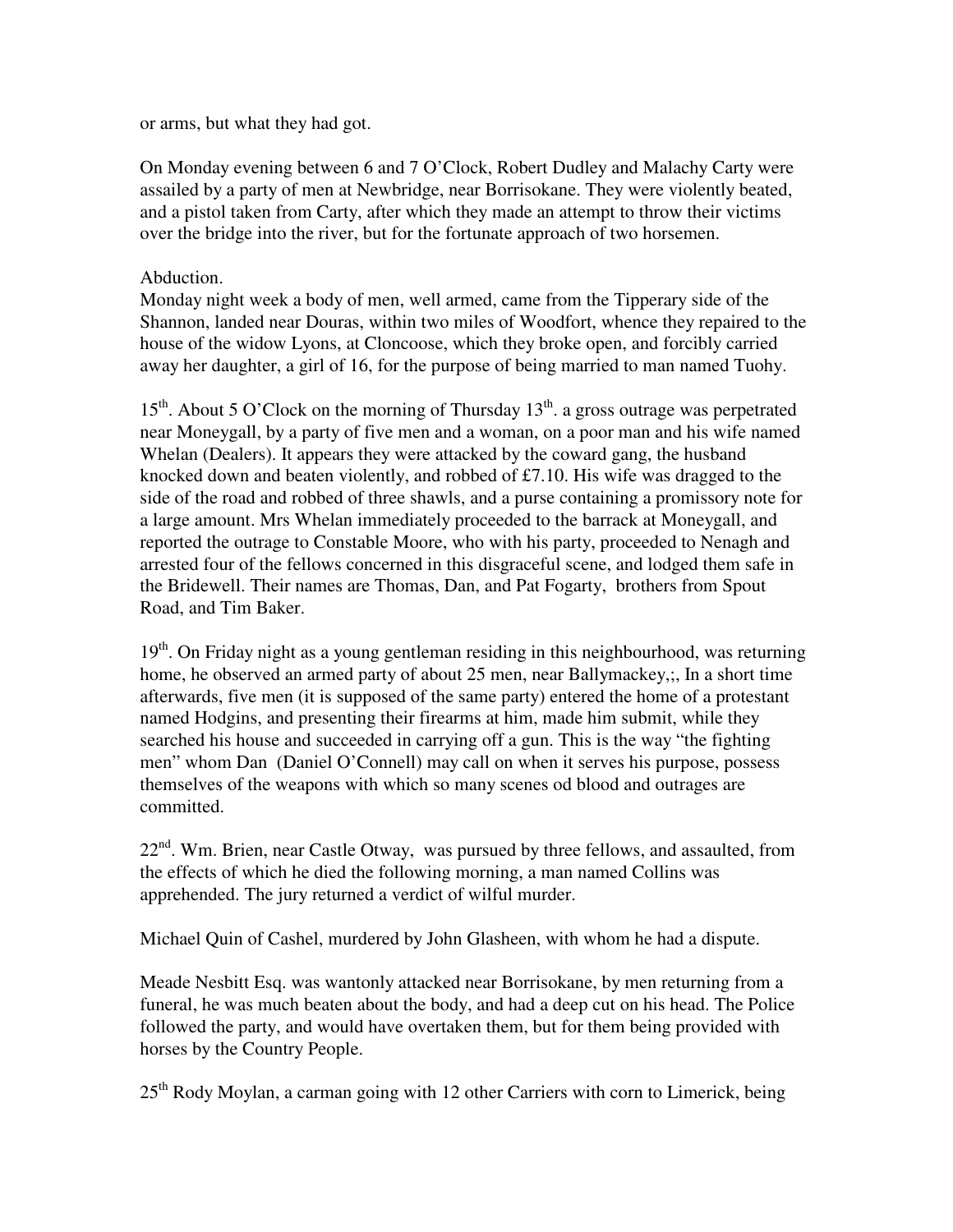the last of the train, was pounced on by two men, knocked down with stones, and his head badly fractured. He has since died.

Patrick Henbery, was murdered on the  $15<sup>th</sup>$  inst by Michael Shea, who knocked him down, and for which the government has offered £50.

Thomas Slattery's dwelling house on the lands of Loughernan, withing a few miles of this town, was maliciously burned to the ground. Two shots were fired into it previously. Slattery took a farm from which a previous tenant was evicted.

A stone was thrown into the Methodist Preaching house, at Cloughjordan, which struck a board behind the Pulpit.

Mr. Desmond's house in Nenagh, demolished for protecting a man from the vengeance of some combinators.

Patrick Cleary, stabbed with a pitchfork by John Phelan, of Peterfield.

A brass barrelled blunderbuss taken from the house of a man named M'Mahon of Bloomfield, (stewart to Mr. Scully) in the middle of the day-the man entered the house on pretence of lighting his pipe.

William and John Caplis, waylaid on returning from a funeral by five men, John, Thomas, and Michael Blake, Kennedy and McKeogh. William's skull was fractured by a blow of a stone, his life is despaired of.

(No wonder Tipp people are called "The Tipperary Stone Throwers) Mary.

A house belonging to John Going, Esq. of Newhill was maliciously burned.

Michael O'Shaughnessy, of Templemore, was waylaid and assaulted by two ruffians.

Inquest held on Quin, murdered in Cashel a short time since. Some witnesses were put out of the way and others would not identify. The prisones set at liberty.

 $29<sup>th</sup>$ , A house belonging to Mr. Joseph Clarke, on the lands of Dromineer, was maliciously burned.

The house of Thomas Ashbury, at Rodeen, was broken into, and robbed of two guns, a powder horn, and shot-bag.

Two Policemen near the town of Tipperary, on their return home were attacked, and severely beaten and robbed of their arms, by a party of fellows lat in wait for them.

Several farmers on the same evening, after selling their corn, were attacked in the same vicinity-assaulted and robbed of their money.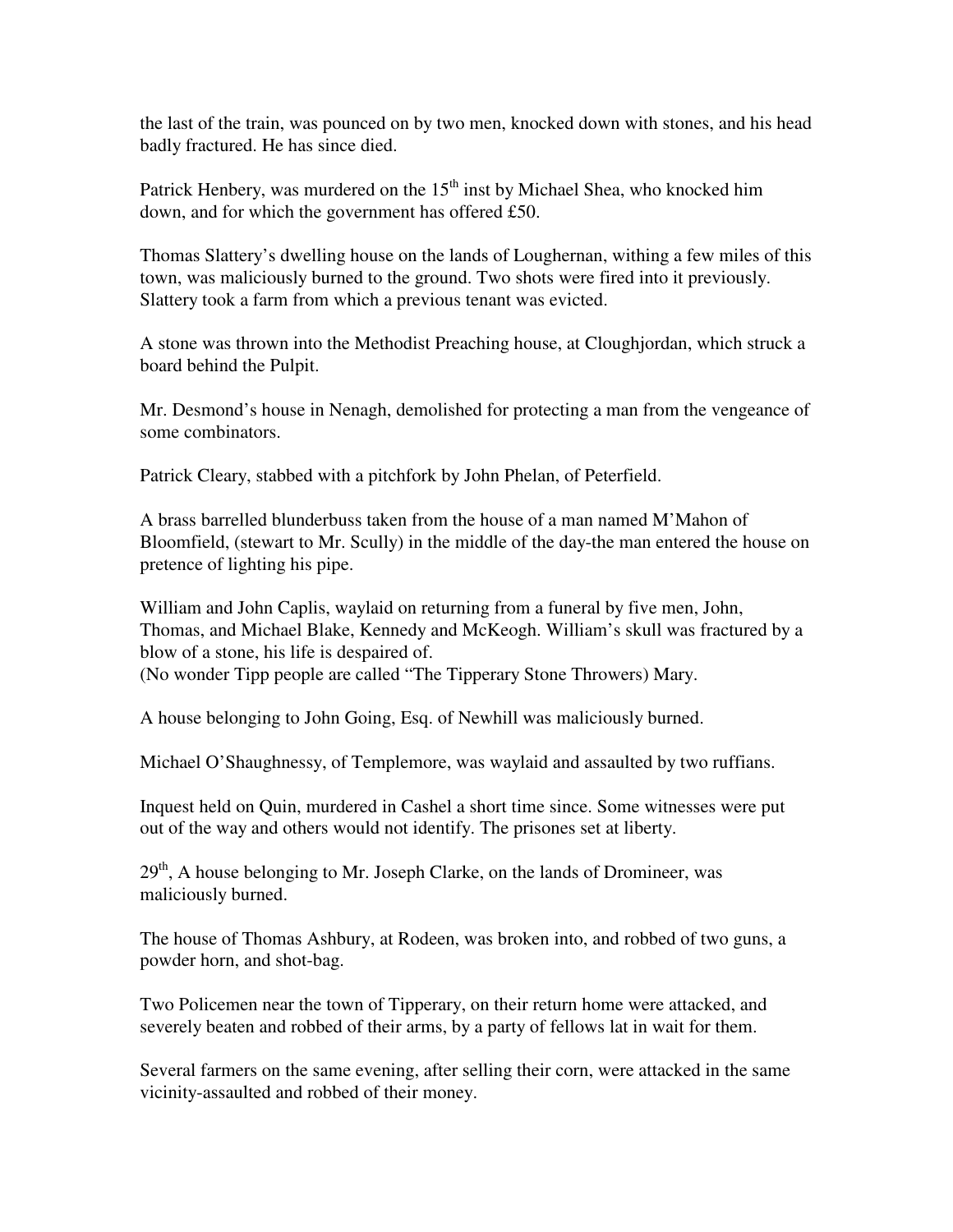$20<sup>th</sup>$ . The house of a man named Kelly, of Ourra, was entered by three armed men, who beat him severely and took away his gun.

 $23<sup>rd</sup>$ . A house in Lisbony, the property of Mr. John Spain, of Nenagh, was set on fire, and burned to the ground.

 $25<sup>th</sup>$ . A man named Conwey, from Kilmore, beaten in a public house in Nenagh, his skull was fractured.

A large quantity of turf was maliciously set on fire and consumed to ashes, on Greyfort Bog.

Nov.  $3<sup>rd</sup>$ . A man named Mera, returning from Thurles to his home was waylaid by two men named Purcell, who with stones fractured his skull.

An armed party robbed the house of a farmer named Cooney, near Clerihan, of a gun, when the family were at Mass.

The house of John Carey of Bantiss, near Nenagh, was attacked by two men, a shower of stones were thrown at the door. Carey in escaping received a blow of a stone.

The house of Thomas Ardill, of Cloughjordan, was attacked by two men, who with stones, smashed in two windows, and attempted to break down the door. Ardill made his escape though pursued hotly.

Harry Donnelly's house at Greyfort, was broken into with stones. Donnelly was struck in the leg. He is stewart to Henry Saunders, Esq.

Michael Ryan of Upperchurch was attacked by his two brothers who fractured his skull with the blow of a stone.

 $10<sup>th</sup>$ . A young man named Pierce Brazill, on Monday last in the town of Clonmel was set upon by four ruffians, who hit with a skull cracker, it was a death blow, from which he expired next morning. A coroners jury brought in a verdict of wilful murder against David Tobin, one of the murderers who was arrested on the spot.

John Glarheen? (Could be Glasheen, but Glarheen is whats on the paper) the man charged with the murder of Michael Quin, at Cashel, who was set at Liberty after the Coroners inquest, there being no evidence to convict was arrested on Monday last.

A party of five armed ruffians went to the herdsman's house at Ballinree, three entered and two stayed outside-they demanded the arms in his possession, and on receiving a gun and a pistol withdrew.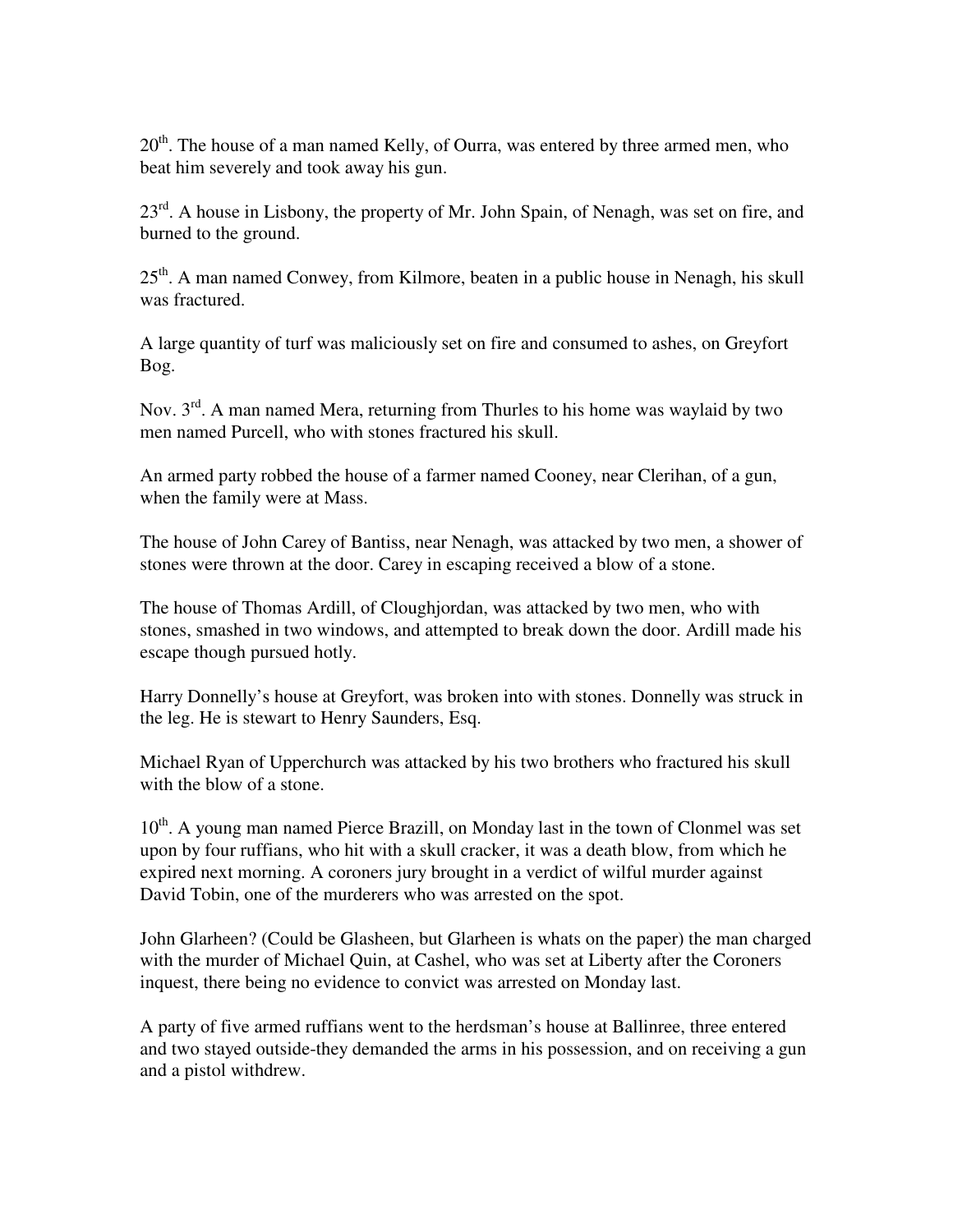$14<sup>th</sup>$ . Bryan Buckley, of Derrileigh, near Newport, was attacked on the 9<sup>th</sup> inst, in view of his own house, by four men named Collins, who were armed with spades and stones. They beat him severely, fracturing his skull, leaving him for dead. The Police in a few minutes after came by and followed the party, they arrested Maurice and Patrick Collins, father and son. The former in his bed, and under it two spades smeared with blood, he was only 6 months returned from 14 years transportation. The son was the person who fractured Buckly's skull.

A rockite notice served on John Lanigan, Esq. containing a threat similar to Mr. O'Keeffes, if he interfered with some land, the property of O. Cave, Esq. M.P. Mr. Lanigan is Cave's agent and son-in-law to the murdered Mr. Keeffe.

21<sup>st</sup>. On Friday last four men entered the house of Ed. Spillane of Shanbally, within three miles of Nenagh, and presented a gun and three pistols at him, ordering him to go down on his knees, which he did-they told him they were "Terry's" send there by Lady Clare, and if he attempted to go into a place of a man named Cleary, who was removed from his situation as herd to Geo. Atkinson, Esq. that he would get the death of the "Keeper", meaning Kennedy whose murder is recorded in the first number of out journal. On their departure they fired shots, and presented and snapped a pistol at a man named Gleeson who was in Spillane's house at the time.

On Sunday night last between 10 and 11 O'Clock, as that very efficient Constable Franklin, and the police under him, were patrolling the lands of Curraghneddy (A place now notorious in the annals of Blood stained Tipperary, for its murders and burnings) they observed a house in flames. On coming up they found its owner Roger Gleeson and his family asleep in bed, and unconscious of their alarming situation. By much ado the Police made them sensible of their danger and having dragged them of the house, after much exertion, succeeded in supressing the fire. Had it not been for the providential interference of the police, Gleeson and his family would have in all probability been burned to death, for, adjoining the house on fire, was the barn, in which one end of it was stored dry flax-while in the other end was three cows and a horse. There was some stacks of corn in the rear of the house that was set on fire, and the wind blew in an unfavourable direction.

 $24<sup>th</sup>$ . A man named Philip Ryan, of Kulleen, in Upper Ormond, standing in his own yard, was fired at by Daniel Kelly, with a pistol loaded with slugs. The powder burned Ryans face, the slugs missed him. He then went to the Police Station and gave the alarm. The police went to Kelly's house and arrested him, he was concealed under the bed. They found on his person a powder horn with a quantity of powder in it, and on searching;-they found a pistol loaded, at the bottom of a tub full of water.

A Compendium of Crime in the County of Tipperary, as recorded in the "Nenagh Guardian" from the 1st publication of that journal, the 21st July 1838 to the 13th. of March 1839, comprising a period of nearly 8 months. Continued.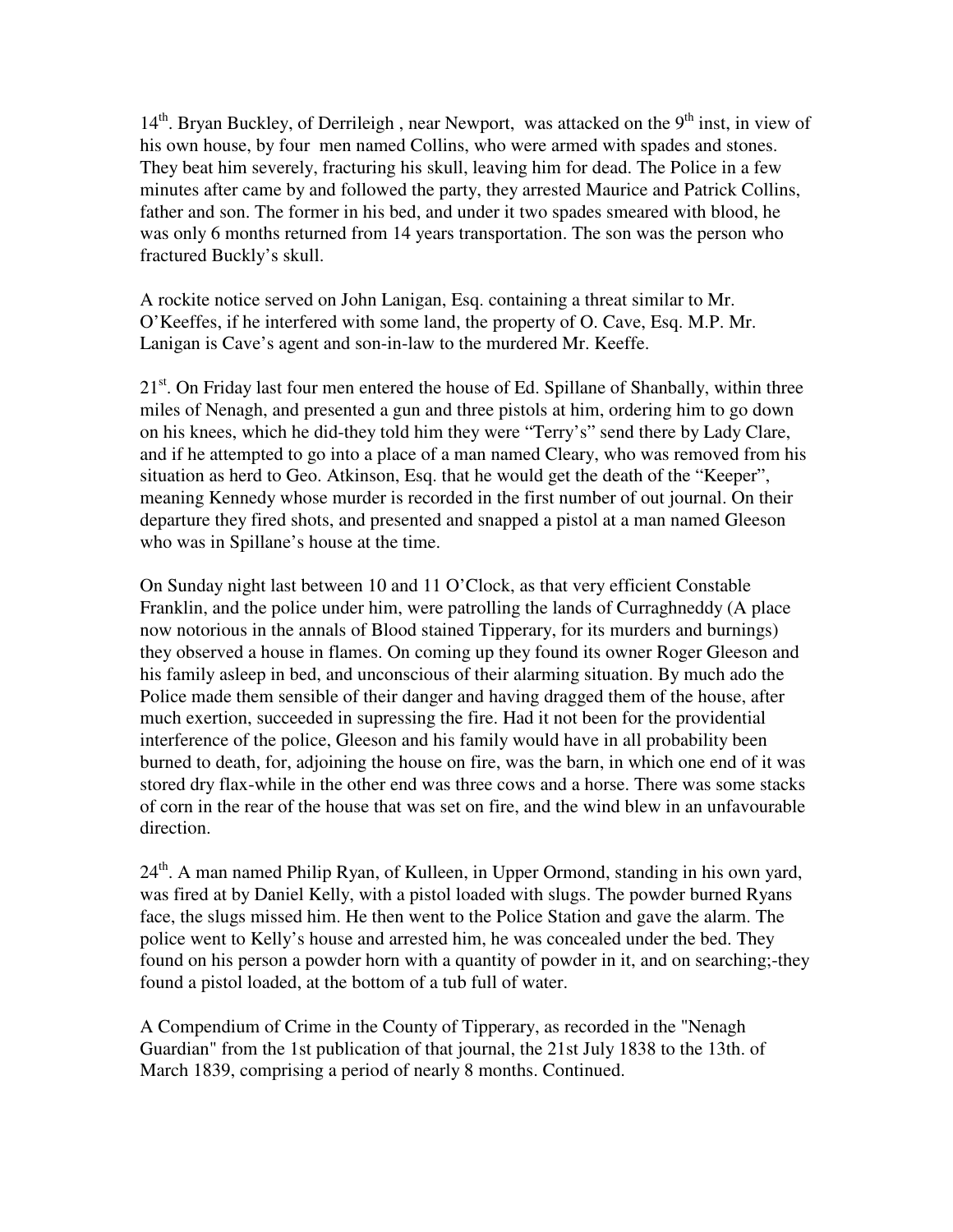Two Policemen near the town of Tipperary, on their return home were attacked, and severely beaten and robbed of their arms, by a party of fellows lat in wait for them. Rule of Court. Summer Assizes 1838.

Sentence of death recorded; John Donohue for assaulting a female child.

Several farmers on the same evening, after selling their corn, were attacked in the same vicinity-assaulted and robbed of their money.

To be transported for life; Patrick Ryan, manslaughter. Patrick Delahunty, manslaughter.

20<sup>th</sup>. The house of a man named Kelly, of Ourra, was entered by three armed men, who beat him severely and took away his gun.

To be transported for 14 years: Mary Dwyer for putting away a forged bank note. John Hennessy for manslaughter.

 $23<sup>rd</sup>$ . A house in Lisbony, the property of Mr. John Spain, of Nenagh, was set on fire, and burned to the ground.

To be transported for 12 years; Edmond Cahill, cow stealing.

25<sup>th</sup>. A man named Conwey, from Kilmore, beaten in a public house in Nenagh, his skull was fractured.

 To be transported for 7 years; Mary Ryan, stealing promissory notes. John Trassey, manslaughter. Alice Dwyer, stealing shoes. Michael Casey and Michael Bourke, for stealing pigs. John Cavanagh, manslaughter. John Kelly, Perjury.

A large quantity of turf was maliciously set on fire and consumed to ashes, on Greyfort Bog.

To be imprisoned for 18 months at hard labour: James Martin, cow stealing.

Nov.  $3<sup>rd</sup>$ . A man named Mera, returning from Thurles to his home was waylaid by two men named Purcell, who with stones fractured his skull.

To be imprisoned for 12 months at hard labour; John Kelly, demanding fire arms. Patrick Dwyer and Judith Dwyer, for felonious assault. Patrick Whelan and Michael Doran, for manslaughter. Michael Dunphy and John Corbet, grevious assault. John Sauce, Andrew Fox, Richard Dunn, and Thomas Finnane, for manslaughter.

An armed party robbed the house of a farmer named Cooney, near Clerihan, of a gun, when the family were at Mass.

To be imprisoned for 9 months at hard labour; Thomas Rochford, John Rochford, James Tobin, and Thomas Mooney, for manslaughter.

The house of John Carey of Bantiss, near Nenagh, was attacked by two men, a shower of stones were thrown at the door. Carey in escaping received a blow of a stone. To be imprisoned for 7 months; John Mara, assault.

The house of Thomas Ardill, of Cloughjordan, was attacked by two men, who with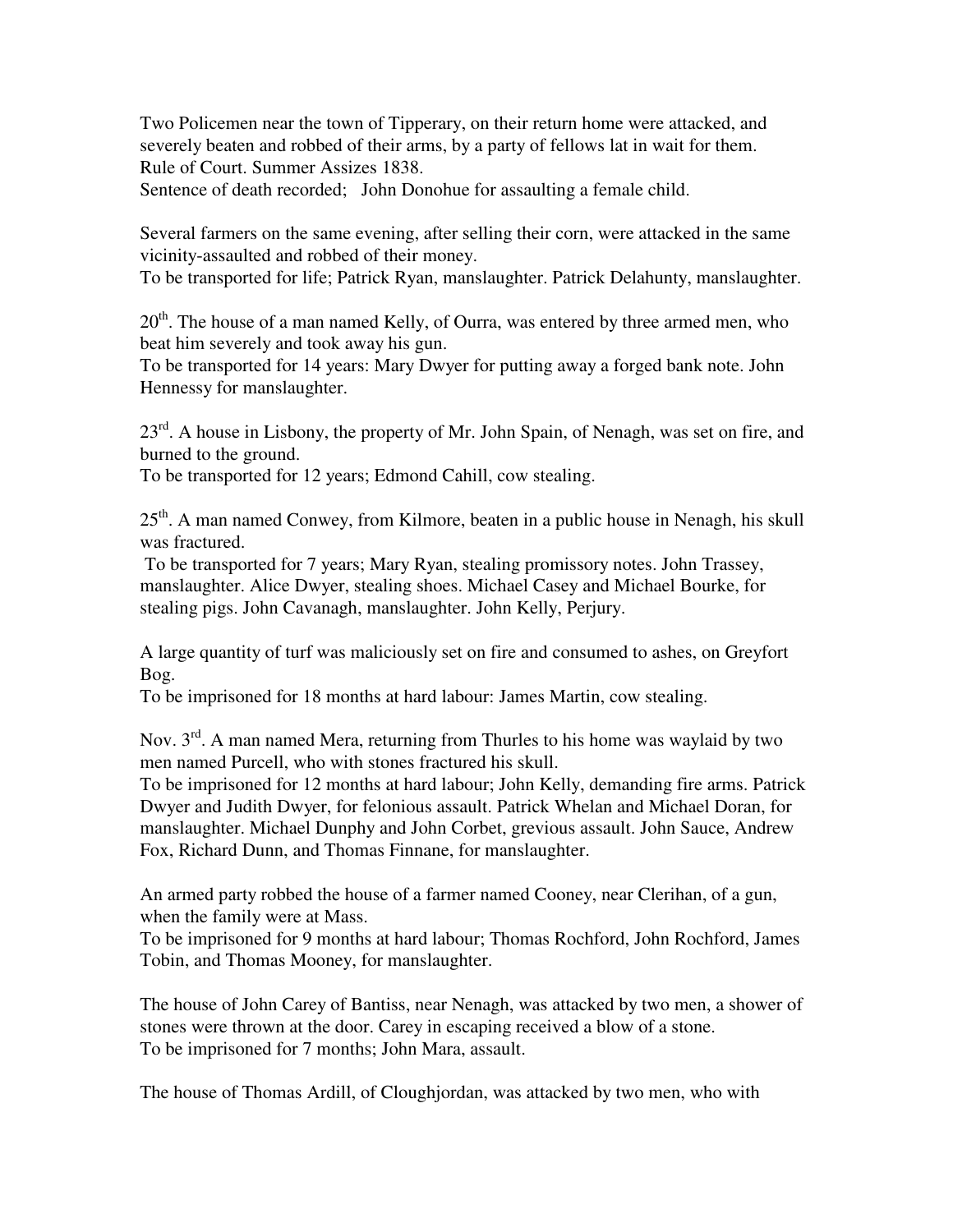stones, smashed in two windows, and attempted to break down the door. Ardill made his escape though pursued hotly.

To be imprisoned for 6 months; Patrick Clerk, Thomas Carbery, and Samuel Holmes, for assaulting a habitation. Julia Scully for procuring base coin.

Harry Donnelly's house at Greyfort, was broken into with stones. Donnelly was struck in the leg. He is stewart to Henry Saunders, Esq.

To be imprisoned for 4 months; Martin Ryan, Mary Cavenagh, snr, and Mary Cavenagh jnr, and William Cavenagh, manslaughter.

Michael Ryan of Upperchurch was attacked by his two brothers who fractured his skull with the blow of a stone.

To be imprisoned for 3 months with hard labour; John Hayes, manslaughter.

 $10<sup>th</sup>$ . A young man named Pierce Brazill, on Monday last in the town of Clonmel was set upon by four ruffians, who hit with a skull cracker, it was a death blow, from which he expired next morning. A coroners jury brought in a verdict of wilful murder against David Tobin, one of the murderers who was arrested on the spot.

To be imprisoned for 3 months; Michael Ryan, pig stealing, William Quinlan, Patrick Murnane, Edmond Fitzgerald, escaping from the house of correction, in addition to their former sentence.

John Glarheen? (Could be Glasheen, but Glarheen is whats on the paper) the man charged with the murder of Michael Quin, at Cashel, who was set at Liberty after the Coroners inquest, there being no evidence to convict was arrested on Monday last. To be imprisoned for two weeks; John Ryan, for manslaughter.

A party of five armed ruffians went to the herdsman's house at Ballinree, three entered and two stayed outside-they demanded the arms in his possession, and on receiving a gun and a pistol withdrew.

To give security to abide their trial at the next assizes; Thomas Luddy, embezzlement, Michael Tierney, Laurence Salmon, and Thomas Dwyer for murder. Maurice Cahill for grevious assault. Michael Ryan, for pig stealing. James Burke for murder. John Ryan, Patrick Madden, Richard Madden, John Flaherty, Thomas Carey, William Carey, Joseph McGready, Daniel Whelan, and Pat. Kennedy, for manslaughter.

 $14<sup>th</sup>$ . Bryan Buckley, of Derrileigh, near Newport, was attacked on the 9<sup>th</sup> inst, in view of his own house, by four men named Collins, who were armed with spades and stones. They beat him severely, fracturing his skull, leaving him for dead. The Police in a few minutes after came by and followed the party, they arrested Maurice and Patrick Collins, father and son. The former in his bed, and under it two spades smeared with blood, he was only 6 months returned from 14 years transportation. The son was the person who fractured Buckly's skull.

To remain to abide their trial at next assizes; John Maher for manslaughter, Edward Flannery, for threatening violence to the person, James Fogarty and Thomas Looby for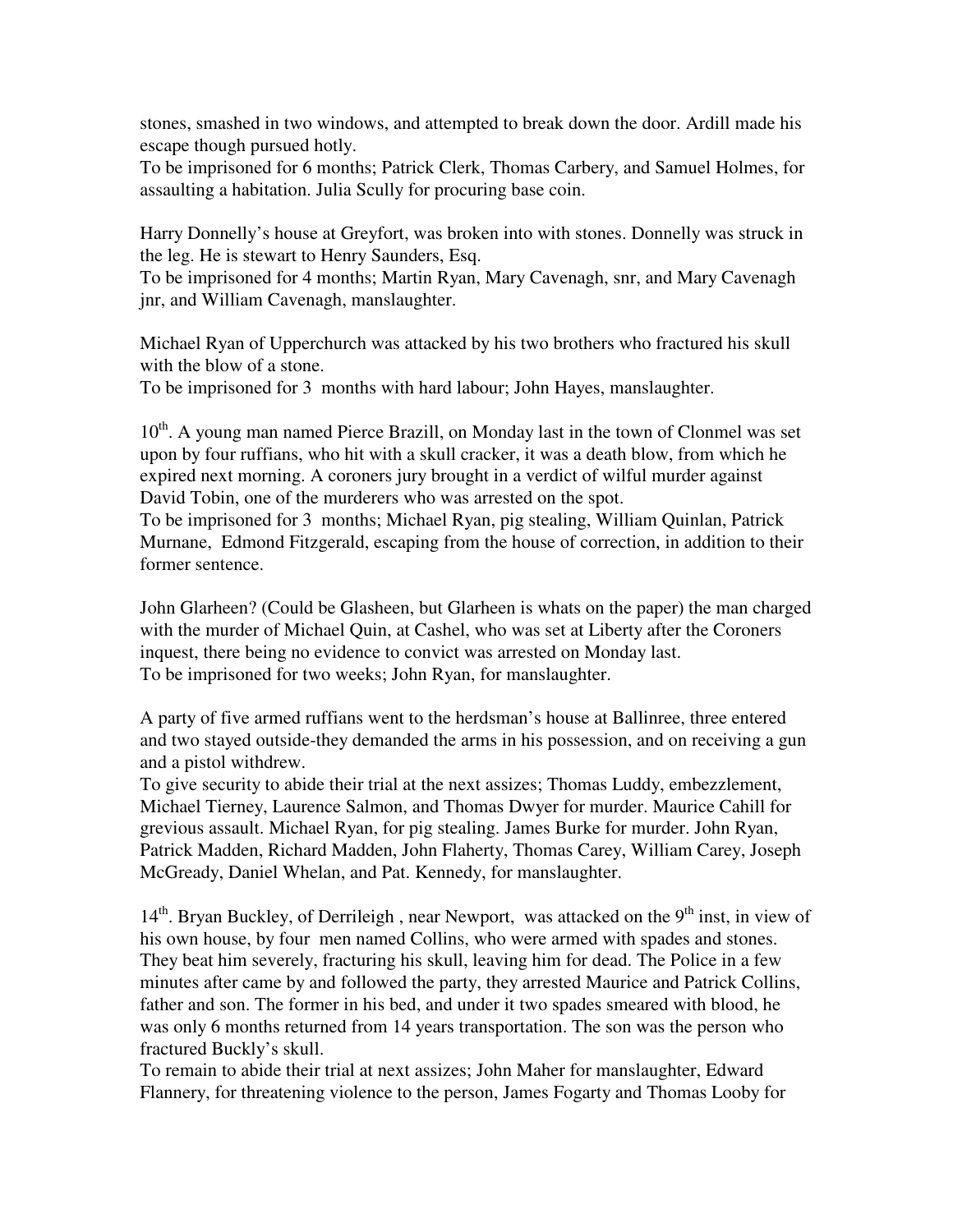rape.

A rockite notice served on John Lanigan, Esq. containing a threat similar to Mr. O'Keeffes, if he interfered with some land, the property of O. Cave, Esq. M.P. Mr. Lanigan is Cave's agent and son-in-law to the murdered Mr. Keeffe. To give security to abide their trial at the next assizes, on receiving due notice;-John Dwyer, Catherine Dwyer, James Russell, Wm. Brien, Jeremiah Ryan, Matthew Carey, Edmond McGrath, Richard Carey, Laurence Wade, Jeremiah Ryan, William Kennedy, Thomas Lee, Philip Hayes, John Ryan, Rhody Kennedy, John Carey, and Daniel McGrath, manslaughter. To pay the prosecutor £3 and give their own security to appear, for judgement, at the next assizes, if called upon.

 $21<sup>st</sup>$ . On Friday last four men entered the house of Ed. Spillane of Shanbally, within three miles of Nenagh, and presented a gun and three pistols at him, ordering him to go down on his knees, which he did-they told him they were "Terry's" send there by Lady Clare, and if he attempted to go into a place of a man named Cleary, who was removed from his situation as herd to Geo. Atkinson, Esq. that he would get the death of the "Keeper", meaning Kennedy whose murder is recorded in the first number of out journal. On their departure they fired shots, and presented and snapped a pistol at a man named Gleeson who was in Spillane's house at the time.

To give security to be of the peace;-John Hogan, Mary Hogan, and Martin Donohue, for breaking into a dwelling house. Wm. Pollard and Wm. Dwyer , for manslaughter.

On Sunday night last between 10 and 11 O'Clock, as that very efficient Constable Franklin, and the police under him, were patrolling the lands of Curraghneddy (A place now notorious in the annals of Blood stained Tipperary, for its murders and burnings) they observed a house in flames. On coming up they found its owner Roger Gleeson and his family asleep in bed, and unconscious of their alarming situation. By much ado the Police made them sensible of their danger and having dragged them of the house, after much exertion, succeeded in supressing the fire. Had it not been for the providential interference of the police, Gleeson and his family would have in all probability been burned to death, for, adjoining the house on fire, was the barn, in which one end of it was stored dry flax-while in the other end was three cows and a horse. There was some stacks of corn in the rear of the house that was set on fire, and the wind blew in an unfavourable direction.

Grievious assault;- James Coffee was grievously assaulted by Martin Roughan, within a quarter oa a mile of Nenagh.

 $24<sup>th</sup>$ . A man named Philip Ryan, of Kulleen, in Upper Ormond, standing in his own yard, was fired at by Daniel Kelly, with a pistol loaded with slugs. The powder burned Ryans face, the slugs missed him. He then went to the Police Station and gave the alarm. The police went to Kelly's house and arrested him, he was concealed under the bed. They found on his person a powder horn with a quantity of powder in it, and on searching;-they found a pistol loaded, at the bottom of a tub full of water.

MaryEdw. Woods, Thos. Grace, and John Grace, assaulted by John Kennedy, Pat, J. and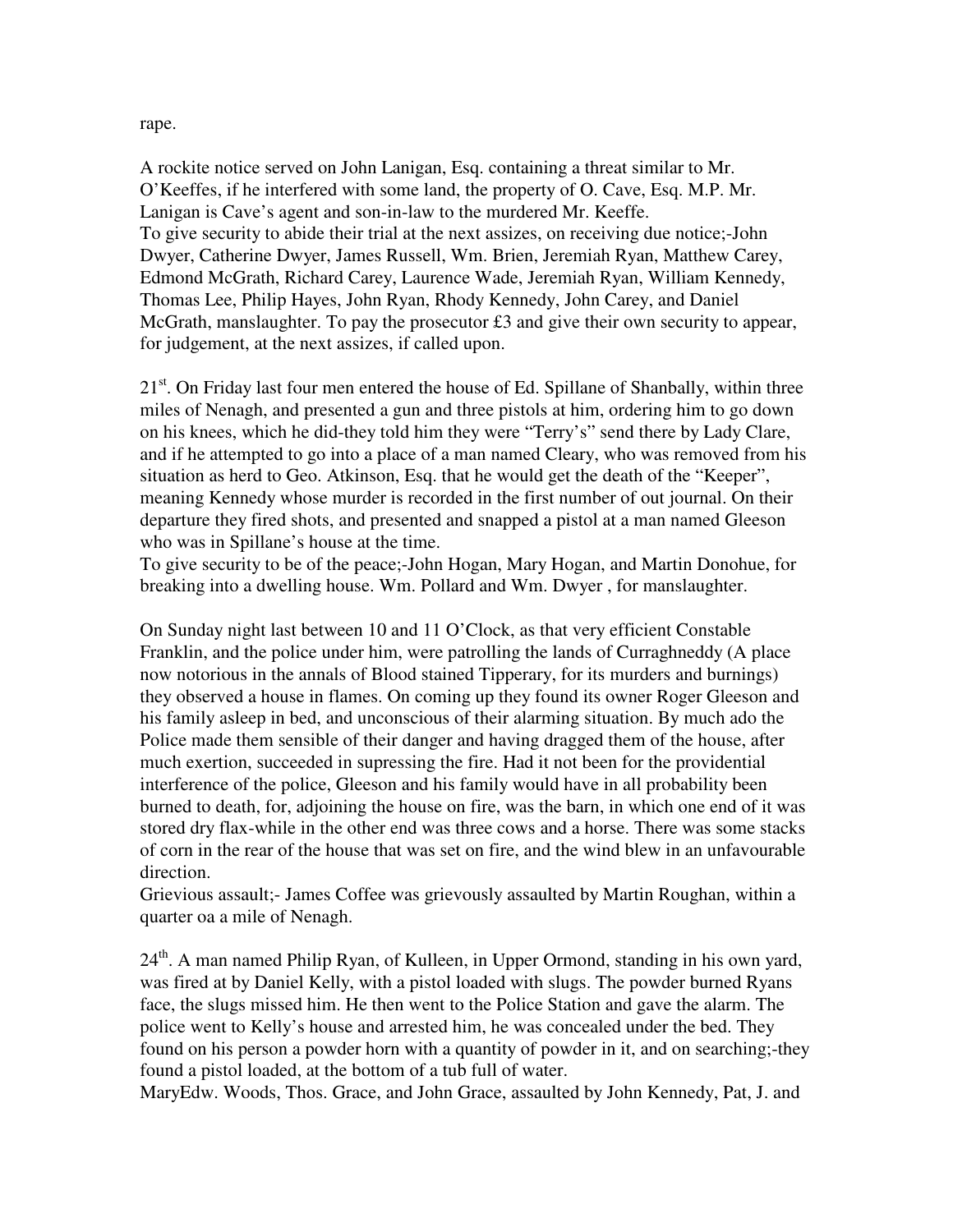Mal. Grace.

11<sup>th</sup>. –John Guilfoyle, dangerously wounded in the head by two men, named McNally and Brien, who threw large stones at him in his house in Roscrea.

Armed Gang;-Two men arrested by police-they were part of an armed gang of 8 who were on the road when the police hid behind a ditch until they passed, followed and captured two of them.

Grievious Assault and Waylaying: $-15<sup>th</sup>$ . Edw. Shea, grievously assaulted by two men named Gleeson and Quigley at Clanchilty.

Michael Meara, waylaid between Roscrea and Borrisoleigh, and dangerously wounded. Thomas Harrington of Glenkeen, assaulted and severely injured by Michal and Morgan Meagher, John Dwyer, P. Kenna and others-the three first are charged with the murder of Michael Kennedy last November.

John Meagher of Glankeen, assaulted with stones, by Pat Butler, and Bryan McCann, received two large wounds in the head.

Denis Ryan, beaten with a tongs by Tim. Hogan, his head is dangerously fractured. Pat Hogan, waylaid, assaulted, and his skull badly fractured by John Bourke, Jerry Ryan, and others.

The house of a man named Browne, at Ballymore, was violently attacked, and the windows broken by a large party.

Two houses on the lands of Bawnmore, entirely burned to the ground, they were recently let to a new tenant, but not occupied.

A man named Morony, found drowned at Poultrelagh, several bruises on his face and head.

A Stewart of George Walpole, Esq, of Brusna? Or Brosna?, served with a threatening notice to quit, or to prepare for a bloody death.

Murders;-Aug.  $18<sup>th</sup>$ . J. Toohy, of Cappanamuck, near Borrisokane, murdered by Delahay, Baskerville, and Herons, verdict of coroner's jury, wilful murder against the parties. A Coroner's jury brought in their verdict against Jeremiah Daniel, for the murder of a man named Morrissy in Irishtown, Clonmel.

Michael Flynn, assaulted, and his head severely fractured at the fair of Cloughjordan, by Michael Fogarty, John Keeffe, and William Meara, which ensued his death a few days after. The verdict of the jury was wilful murder.

 $19<sup>th</sup>$ . On Monday last, the  $10<sup>th</sup>$  inst. While Mr. Richard Holmes, of the Glen of Aherlow, was at the fair of Tipperary, a body of armed men went to his house, for the purpose of taking his fire arms. Sixteen fellows went to the front of the house, and endeavoured to force their way in, but were deterred by Mr. Holmes son, a lad of of thirteen years, by firing out amongst them. At the same time another party of seven, tried to force in through the rear, when this brave lad ran towards the assailed quarter abd again fired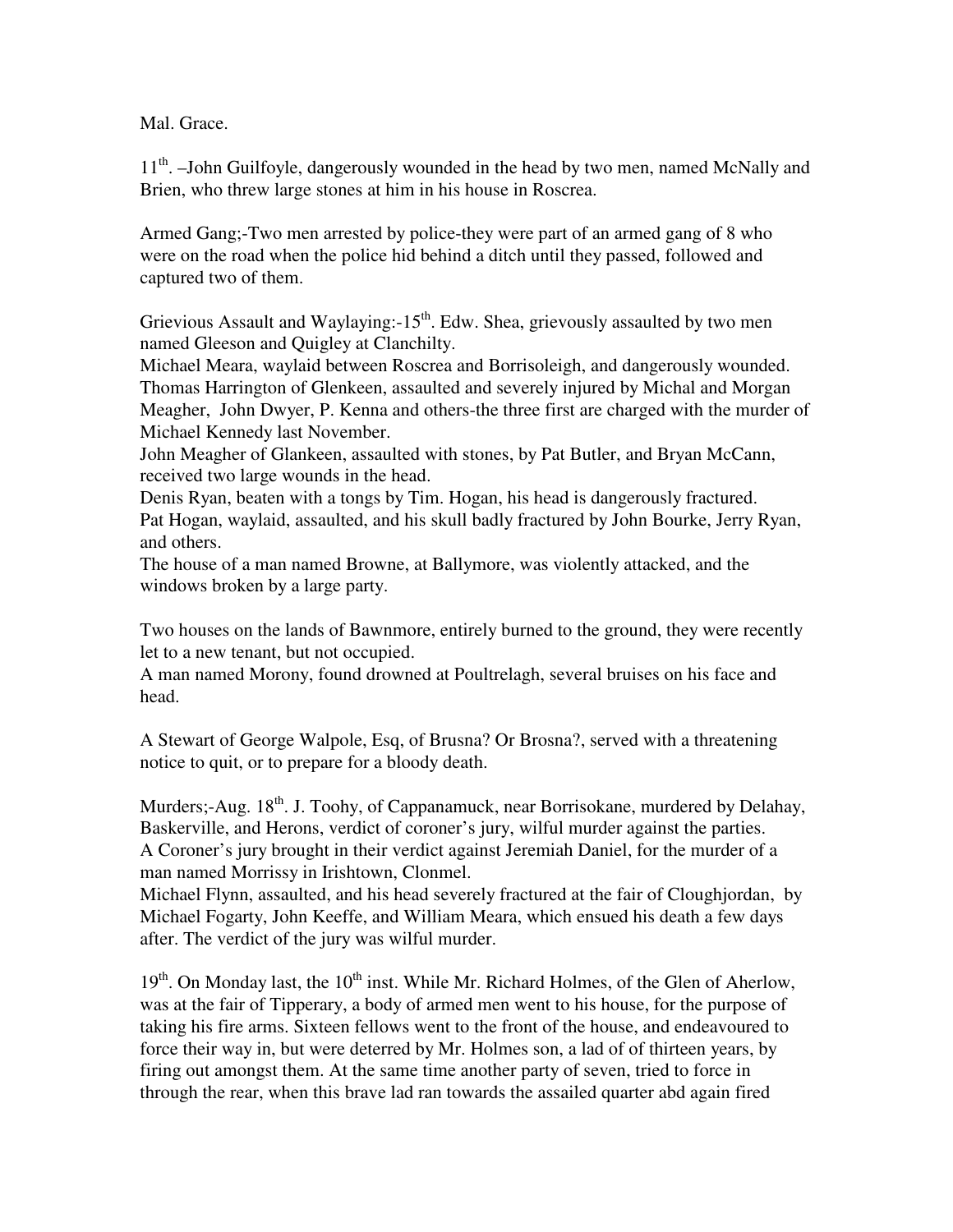amongst them, which had the effect of checking their progress. The firing was now kept up on both sides for a short time, when the patriots retreated, after discharging more then 20 shots into the house, and destroying all the glass at the rere and twenty panes in the front windows. We regret to add that this gallant young protestant was slightly wounded by some large shot. Master Holmes who came into Tipperary on the same evening, states that the men were all armed, and seven or eight of them had double barrelled guns-one man only had a pistol. After the flight of the precursors, young Holmes despatched a messenger to Tipperary, when a body of Police under Chief Constable Gannon, hastened to the place and made a diligent but ineffectual search for the men; the police were informed that some time before their arrival , twenty six armed men marched in a body towards the Galtee Mountains. Some months since, Mr. Holmes received private information that his house would be attacked upon a particular Sunday, when it was expected he and his family would be at Church, which proves this attack was long meditated.

On the night of the  $19<sup>th</sup>$  inst, the dwelling house of James Kennedy, of Garryglass, near Castle Otway, was attacked by a party of five men. They broke into the house, and after breaking the windows, one of them attempted to shoot Mr. Kennedy, and would have accomplished his bloody purpose but that the priming burned in the pan of his gun. The only cause that can be assigned for this outrage, it that Kennedy has taken some land from which a man named Ryan was ejected about 8 months ago. Constable Falvy and party of the Castle Otway station immediately proceeded to the scene of the outrage and succeeded in arresting Denis Ryan as one of the midnight legislators.

On Friday last, between 7 and 8 O'Clock the house of Wm. Prittie, of Boulteeney, on the estate of Col. Maberly, was attacked by some armed men, who fired a shot through the kitchen window, one of the slugs from which grazed the ear of a man named John Fitzpatrick, who was sitting at the fire with Prittie's wife, who also narrowly escaped being killed. This outrage was committed within two miles of this town (Nenagh) and not far from Kilboy, the residence of Lord Dunalley.

On Sunday evening a number of fellows were returning from a funeral, in a disorderly and boisterous manner, and on passing the New Park police station, near Cashel, one of the constables desired them to go peacefully home, upon which a ruffian felled him with a stone, fracturing his skull so severely, that his recovery is doubted. The assailant was followed, but it being dark, the pursuit was fruitless.

On Thursday night last, as a man named Hogan, was returning home from Parsonstown, he was rushed upon by three fellows armed with pitchforks, and narrowly escaped his life.

 A man named McGrath was stabbed by some of the precursors, while on his way to Borrisokane from the new Chapel, a few days ago. His life is despaired of.

Chief Constable Cox, stationed at Cashel, and a party of men under his command,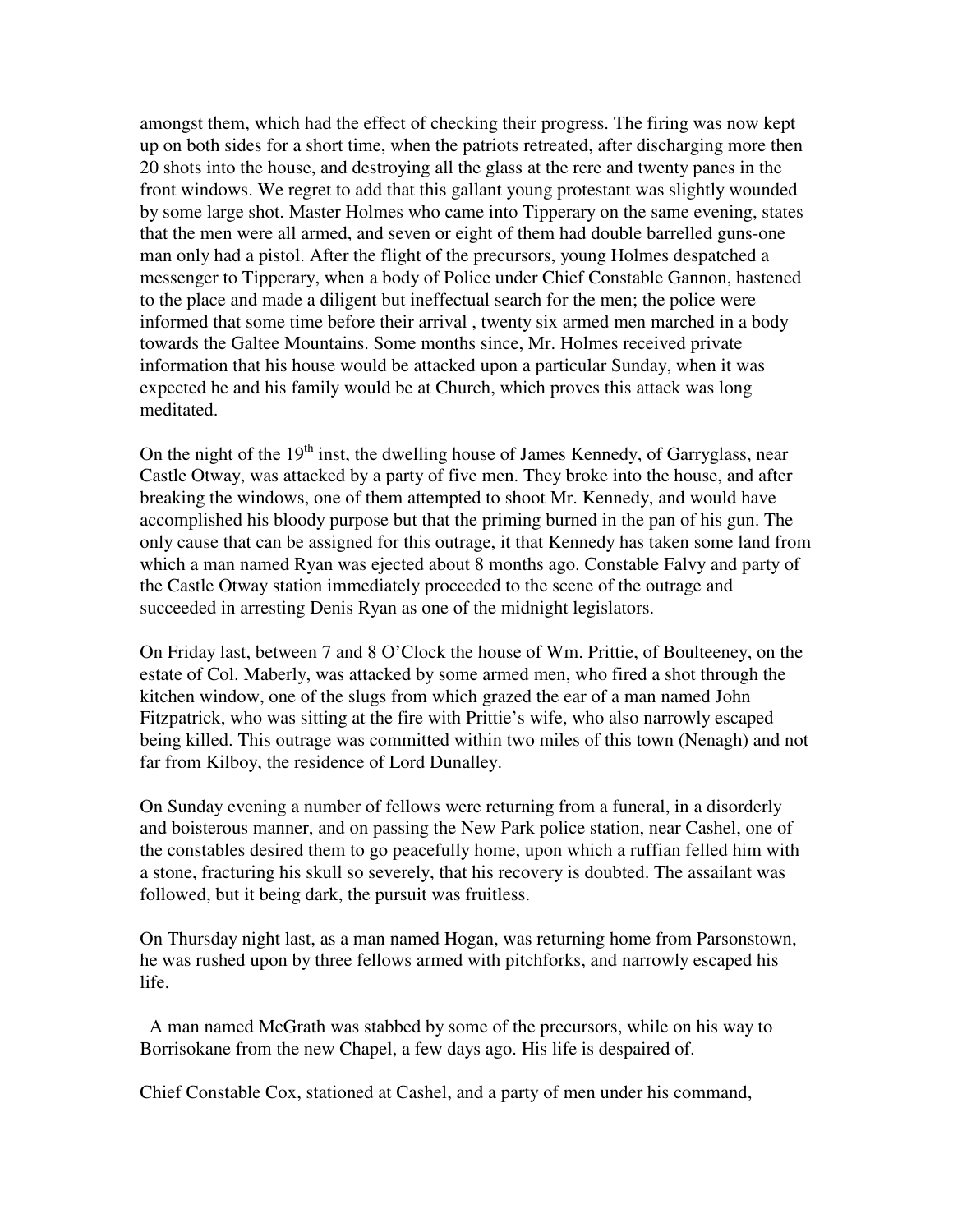apprehended another man named Hickey (whose brother is also in custody) charged with the murders of Messrs. Cooper and Wayland. Several others have been arrested within the last ten days, for being concerned in these murders, the conspiracy for the accomplishment of which seems to have been extensive. We understand that one of them has turned approver, and will be likely to furnish the scaffold with many criminals.

A man named Whelan was waylaid and brutally assaulted by a party of men, on his way home from Borrisokane. He is in a bad way.

 $29<sup>th</sup>$ . A few night ago, a blunderbuss was taken from a man residing on the estate of Capt. Jackson.

All the following from the Times.

11-7-1912

Crime in County Tipperary Dublin July  $10^{th}$  1912

The Lord Chief Justice, Lord O'Brien, addressing the grand jury for the North Riding of County Tipperary at Nenagh today, said that there had been a slight increase in the specially reported cases. One of the bills referred to a case in which a bomb was exploded near the dwelling of a farmer named Doheny. It exploded with a tremendous noise and set fire to a portion of a house. A second bomb had also been placed in position, but the fuse was extinguished before an explosion could occur. Several cases of fires, for which no one had been made amenable, were reported from Templemore and the surrounding districts, and there were also cases of firing into a house and of setting fire to a house.

11-9-1907

Cattle Driving in South Tipperary. Dublin Sept.  $10<sup>th</sup>$ .

The first cattle drive in South Tipperary took place on Saturday on a farm near Clogheen, occupied by a "planter" named Coakley. On Sunday morning the animals were missed, and the police in the surrounding stations received notice. After a long search Coakley found one of his cattle in a dying condition two miles away from the farm. It had evidently been unable to keep up with the others, and it died soon afterwards. Yesterday, all the police-stations in the district were notified by telegraph that the cattle were missing; but, up to the present, the constabulary have failed to discover them. Coakley has been in possession of Shanbally farm for the past 12 years, having been put in possession after the former tenant, William Galvin, had been evicted for non-payment of rent.

15-1-1910

Boycotting

To the Editor of the Times.

Sir-Mr. Birrell in a speech made at Bristol on Jan  $7<sup>th</sup>$  is reported to have said that he did not believe any person was boycotted in Ireland so that he could not get bread. I am so severely boycotted that I have to get bread from Dublin, 90 miles distant, and am obliged to send my horses ten miles away to be shod. In 1908 a conspiracy was started against me by some rich farmers to drive me out of the country, in order that they could get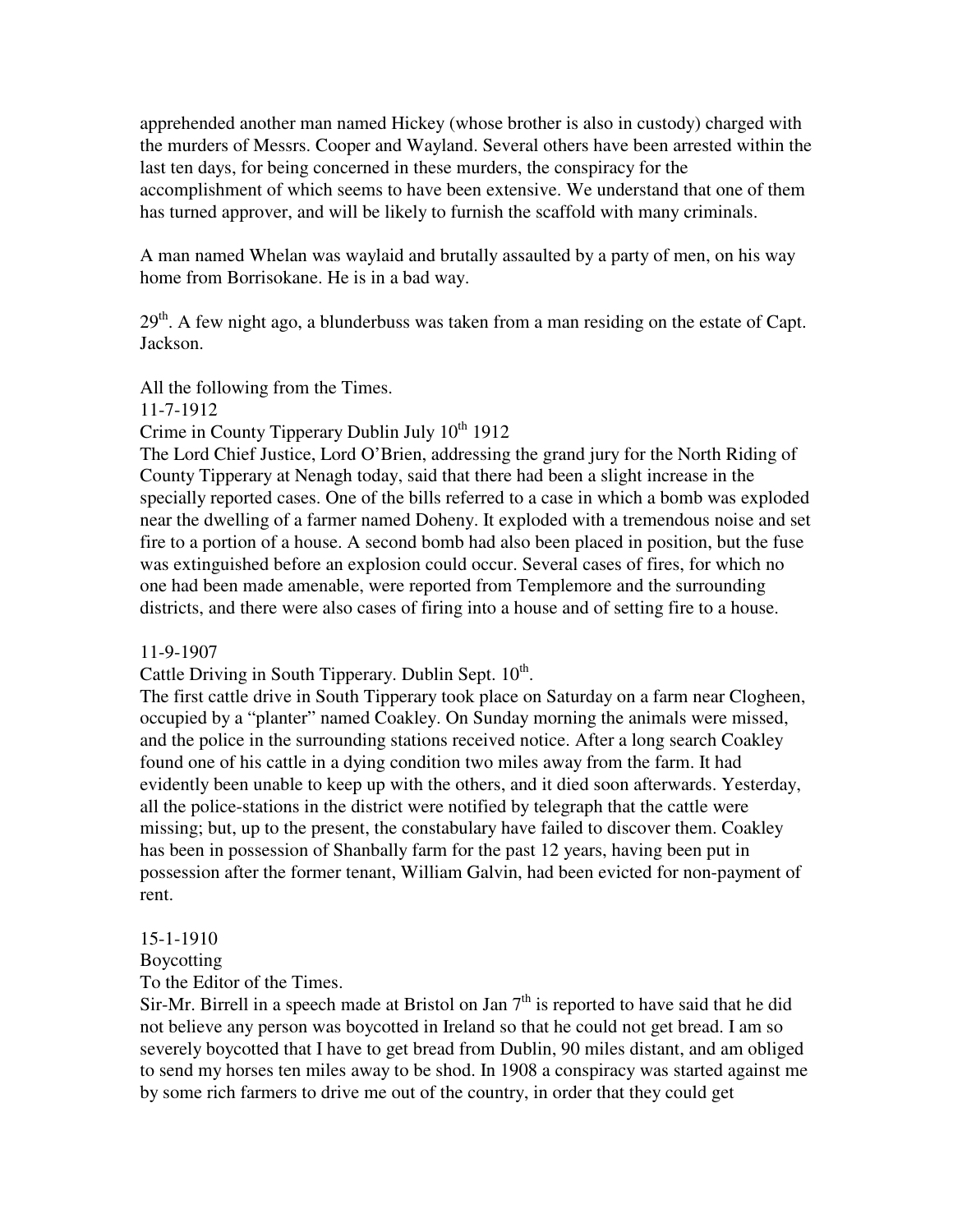possession of my house and home farm, which was the only property I have left. I am not a landlord as I sold to my tenants four years ago. I have not evicted any tenants, and my farm has never been let for grazing. In Nov. 1908 , a mob attacked my house and broke the windows. Ever since then I have been boycotted and under police protection. I am guarded by 20 police, seven of whom sleep in my house. This state of affairs has been going on for more than a year. Some of the men who attacked my house were tried at the Cork assizes and found guilty. They were, however, released without punishment and were given return tickets and refreshments at the expense of the Crown.

Last feb. attention was drawn to my case by questions asked in Parliament, and a leading article was published in The Times about it.

The Government then prosecuted some of the members of the Holycross United Irish League on the charge of conspiracy at the assizes last March, but the trial was adjourned and nothing has been done since. I have been obliged to attend as a Crown witness, three assizes, two petty sessions, and four special courts, without any result. I have therefore had plenty of experience of "ordinary law".

When questions were asked in Parliament about my affairs the answer was "Sub Judice". The case has now been "Sub Judice" for more than 10 months. I have never injured or interfered with my neighbours, and the sole reason for the attack on me is the selfish greed of some rich farmers. They have been encouraged by two Priests who have made violent speeches against me.

Charles N. Clarke.

Graiguenoe Park. Thurles. Co. Tipperary Jan.  $12<sup>th</sup>$ .

April  $4^{th}$  1817

On Thursday night last, in consequence of information given to Captain Wilson, one of his Police Constables, named Martin, proceeded to the house of one Anthony Banan, at Lisaroon, near Ballycahill, where he found concealed, and denied, a blunderbuss, a pistol, four flints, and sixteen newly cast bullets.

#### **Decrees**

Thomas Pleasants Esq. Plaintiff

Richard Roberts Esq, and other defendants.

Pursuant to an order of his Majesty's high Court of Chancery in Ireland, made in this cause and bearing the date of  $28<sup>th</sup>$ . of Feb. last, I will, on Thursday the  $27<sup>th</sup>$  of March inst, in my chambers on the Ann's Quay. Dublin at 1 O'clock in the afternoon of the said day, set up, in suitable divisions, and let my public cant to the highest and best bidder for three years from the  $25<sup>th</sup>$  March, inst., pending this cause, all parts and subdenominations of the lands of Kedragh, Rathard, Castlecoyne, Ballyalavoe, Shortcastle, Banamore, and Mortlestown, in the pleadings mentione, now or lately in the possesson of John Doherty and Richard Butler, esq. Daniel Mccarthy, John Gain, Edmond Prendergst and partners, James Duan, Pierce Lonergan, Richard O'Donnell, Michael Costigan and partners, Edmond and William Glasheen, Patrick and Michael Fitzgerald, James English and partners, Thomas Hickey and partners, James Toomey, Thomas and John Meehan, Michael M'Innery and son, Thomas M'Innery and partners, William Lonergan, Matthew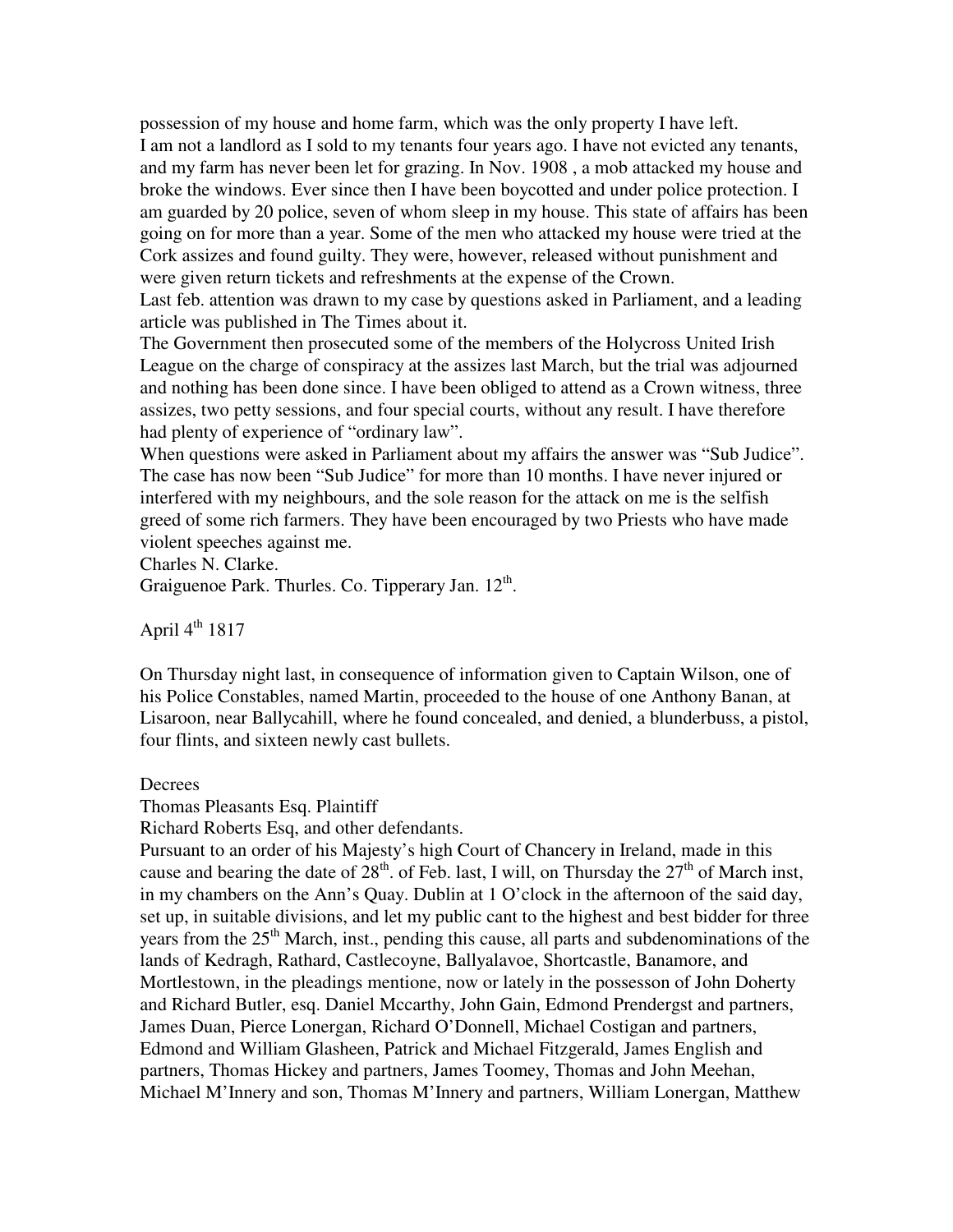Hill, Edmond and Thomas Buckley, Michael Lonergan, Thomas Costigan, and Patrick Daniel, Patrick and William Halloran, containing in the whole eight hundred and forty seven acres, two roods, and three perches, or thereabouts, situate in the Barony of Iffa and Offa, near Caher, in the County of Tipperary.

Dated the  $4<sup>th</sup>$  March 1817.

Steuart King.

 The tenants to take out leases and give security, by recognizance for payment of their rents immediately, on their being declared, otherwise they will be attached. Further particulars upon application to Mr. samuel Coates, Solicitor for the Plaintiff, No. 45, York St. Dublin. Mr. Usher Beere, Solicitor For defendant Roberts, at Thurles, or Richard eaton, Esq. Clonhilty, near Cashel.

The abpve letting is adjourned to Thursday, the  $3<sup>rd</sup>$ . April next, at 1 O'Clock. Dated the  $27<sup>th</sup>$ . March 1817 Stuart King.

April  $20<sup>th</sup>$  1867. Nenagh Guardian.

A party of eighteen prisoners, guarded by a strong escort of police, fully armed and equipped, under the command of Sub-Inspector Mullarkey, of Thurles, arrived in Nenagh by the 12 o'clock mail train on Tuesday, and were met at the station by a party of police under Head-Constable Long and Constable Moore of the Summerhill Station, and lodged in the County Jail, to await their trial at the special commission to be held for this county, on the charge of "having been of an armed party who marched and demanded arms from certain persons at Drombane and other places in said County, on the night of the  $5<sup>th</sup>$ March 1867 and marched for treasonable designs against her Majesty's Authority. The names of the prisoners are-

James Carney, Michael Moore, Patrick Brennan, Michael Hayes, Thomas Gleeson, Patrick Purcell, John Long, Edmond Burke, Patrick Hayes, William Fleming, Jeremiah Fogarty, Patrick Dwyer, Matthew Hayes, Denis Keeffe, Thomas Dwyer, Patrick Hayes, John Tobin, David Hayes. Some of these, I regret to say, are extremely respectable looking and able young men, their parents in some instances, being farmers in some instances.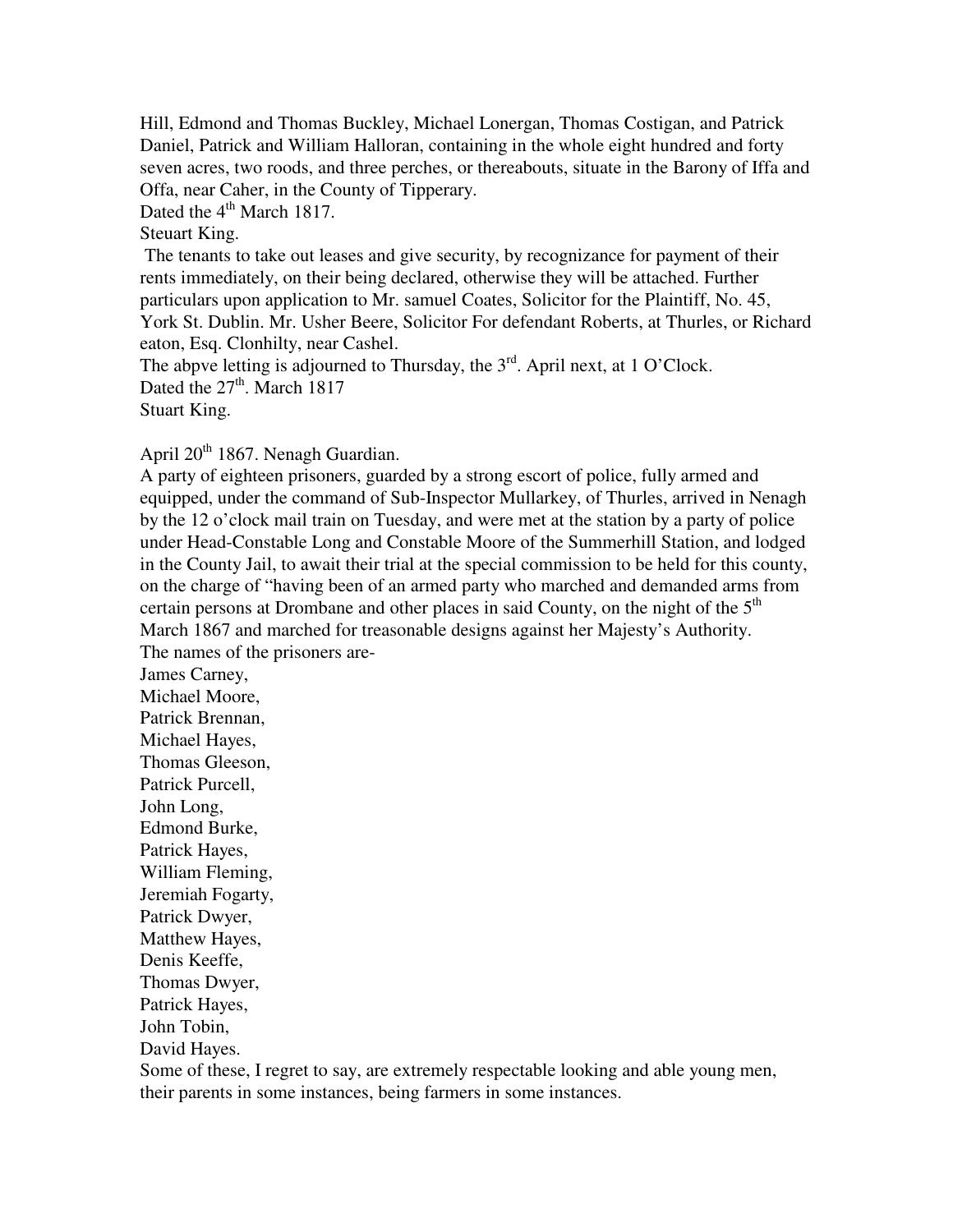Thurles Bridewell is still fully occupied by prisoners of this description, who are awaiting an investigation into their several cases, prior to their ultimate discharge or committal. I am informed on the best authority that the several districts from where the prisoners have been brought, Thurles, Holycross, Borrisoleigh, etc., are in a very backward state of cultivation, and that, in consequence of the unsettled state of these places and the numerous arrests that have been made, no preparations for farming purposes have been made.

#### April 1881 Freemans Journal.

Last Monday, the  $25<sup>th</sup>$  April, may be set down as an eventful day in the history of quiet little Cahir, on the lovely banks of the bright Suir. On the above day we had enacted on its borders one of the most stirring scenes now so common through the country, viz., a seizure for rent. Though everything was managed in the quietest possible manner by the authorities, yet the affair, by some inexplicable agency or other, got abroad, and the consequence was that the most ignominious failure of the "Landlord brigade" was the result. Various were the conjectures as to how the plans of the authorities became known. Some assert that the spy was in the very camp of the enemy; others put forward a different theory. Be this as it may, the full program was in their hands, and whether or not I know the source from which it came, I will not say. Some hour before noon, fifty or sixty of the  $18<sup>th</sup>$  Hussars, stationed at Cahir Barracks, could be observed crossing Cahir demesne, seemingly with the greatest caution and silence. Their route lay directly towards Major Hutchinson's house, that gentleman being the principal personage in the comic drama played with the greatest éclat a few hours afterwards.

Seventy or eight police, under the command of Sub. Inspector Bouchier and Colonel Carew R.M. also attended, and formed a living moving wall around the persons of the agent , the sub-sheriff, and three to four bailiffs. Immediately this little army proceeded to a Mr. Walshe's farm at Ballymacadam, on Lady M. Charteris's estate. Through her agent, Major Hutchinson, the present action was taken, because Mr. Walshe refused to pay his rent when a suitable and reasonable reduction was not forthcoming. Moreover he is rated enormously high, in fact he, with the other tenants on the estate (Who are standing together) are paying grinding rack-rents. Arriving on the farm the agent and his party proceeded on their seizing business. . Judge of their disappointment when their search was rewarded by finding on the whole premises only three bonhams. These disagreeable customers could not be easily carried without much noise, so they were left behind. The only other animal found on the farm was a specimen of the he goat, which was tastefully and elegantly decorated with green sprays of ivy and holly tied with green ribbons. On his large horns was a large pasteboard with the greeting "Welcome Major" in large letters. Great merriment was caused by this animal. Any person dared not approach him under pain of a good sound butting. A large crowd from the surrounding areas were there. A quick fire of bitter taunts and jeers was kept up at the agent by the crowd, accompanied by a continuous fire of rotten eggs. Being thus defeated the little cavalcade wended its way again, quick step, into Chair. The police, with their charge, proceeded by a back street to the barracks. Mr. Walsh addressed the assembled crowd at some length in the Square of the town in a most eloquent manner.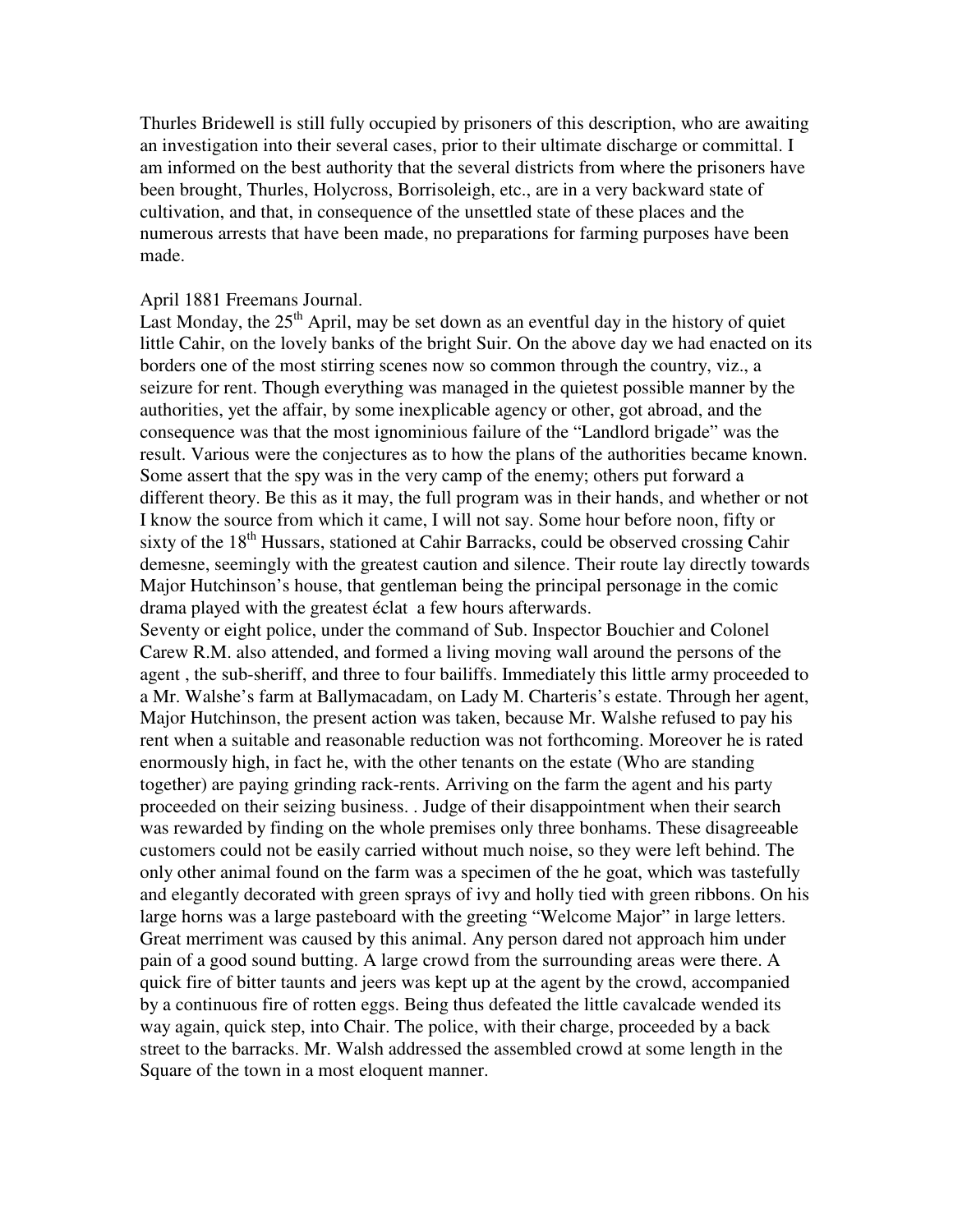3-9-1886 Tipperary Newspapers.

On August  $31<sup>st</sup>$  the Sheriff's assistant Quinn attended on the lands of Ballyvadin, Mobarne, and seized on the cattle of John Davin, Con Dwyer, and John Condon at the suit of James Heffernan. P.L.G. of the same place, who is middleman on that property, the Head Landlord being Mr. Grubb, grocer, Clonmel, and lodged them in Fethard Pound. This is Mr. Heffernan's second such advent to that property.

# 18-2-1887

A demonstration took place at Tipperary on the arrival home from gaol of an evicted tenant named Bridget Kelly, who is after undergoing a month's imprisonment for going back into the occupation of evicted lands at Donoghill near Limerick Junction. A procession of some 50 cars, in which men, women and children, headed by a band, started from Donoghill, and proceeded to Tipperary. The procession drove through the streets of the town to the railway station cheering vociferously. Passing the agent's office groans were given. Mrs. Kelly, having arrived on the platform, was cheered lustily.

# 10-6-1889

The members of Drangan League Branch met- June  $9<sup>th</sup>$ , E. Conney presiding. There were 180 members present. The Branch received £23 from the Central Office for evicted tenants. E. Dwyer, M. Scanlan, P. Keane, James O'Brien £2.16.0. each. W. Ryan, James Ryan, Mrs. Kennedy Mrs. Brien, Denny Maher, £2 each. Ed. Truncheon, T. Cleary, L. Noonan, £1. Each.

A letter from M. Scanlan, stating that he had been reinstated in his farm and thanking the branch for the efficient support he had received from Central Branch, etc., was read. Mr. Kennedy, evicted labourer, having got a cottage and half an acre, also thanked the Branch for the generous support he received while evicted. Resolved:-"That the best wishes of this branch be tendered to pure souled William O'Brien on his release from Balfour's prison hells, and we hope he will take the necessary rest which will enable him to return with health restored at an early date to carry on the glorious struggle for Irish Independence."

A general meeting was held on the same day, E. Tobin in the chair. A report relative to the parties from Crohane, Drangan, who have cattle on the Killen's derelict farm, was handed in. Several names of parties were mentioned, amongst them being one who gets grass for his cattle free by providing for grass-grabbers. The committee intend to take definite action about those parties next meeting.

### 12-9-1887.

There died on Sept.  $7<sup>th</sup>$ , at the workhouse, Tipperary, an old man named Jimmy Croke from the Glen of Aherlow, aged 106 years. Jimmy was in the workhouse a little more than a year, and up to recently was in the enjoyment of excellent health and spirits. Up to a month ago the centenarian stated he was never in his life a day sick. He never wore a collar of cravat, and could on no account be got to wear either, but he "gave his chest to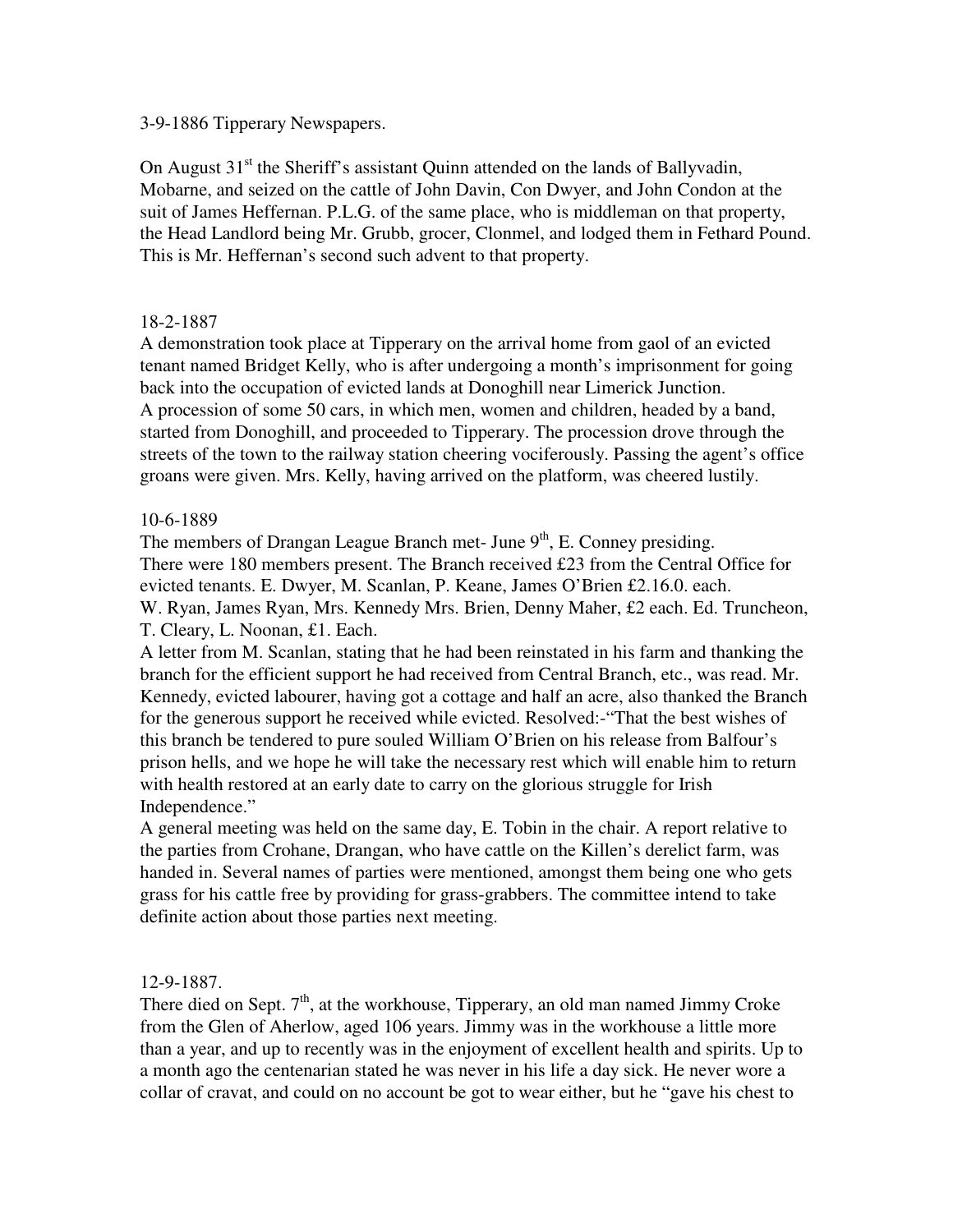the breeze" as he used to say, "and his lungs had always room to blow". About three weeks ago his appetite, generally good, began to fail and weakness set in. He had "no pain or ache" he said, but "a general weakness". Day by day he grew weaker, then unconscious, and falling as if into a tranquil slumber he died. In 1798 he was 17 years of age, and he used to relate with much interest and accuracy the political incidents of that eventful time. He was full of stories of the peasantry of the Glen of Aherlow in "the old times" and would conclude every narrative by saying "But the world is now changed entirely". He was buried by his relatives in Bansha.

#### 18-5-1844 Nenagh Guardian.

It is our painful duty this day again to place on record another murder--that of a man in the humbler walks of life,--one whose general character was good, one who, by being 'a driver of cars for hire' had no opportunity of becoming obnoxious to any class of persons. He drove a car for Mr. Tierney, of Barrack-Street, an innkeeper, and, because he dared to drive a car on which were the officers of the law, to execute a warrant under a civil bill decree, he was barbarously murdered. He knew not the object for which his master's car was engaged, but it was sufficient to cause his own destruction. Let our rulers think of this, let them dwell upon the state of Tipperary, and if they do relieve the country from this awful state of disorganization, by stringent, and powerful, and efficient means:--why, then, let thuggish praise them, and murderers shout and cry, 'They are our best protectors'!!!.

#### Assorted News.

### 3-9-1846 Tipperary Vindicator.

At the petty sessions of Nenagh, on Monday, informations were ordered to be taken against several persons on the lands of Loughorna, for an alleged riot and rescue of cattle destrained for rent by Mr. Blake Butler's keepers. The rescue consisted in the cattle, pigs, etc., being placed in the parish pound, and a riot consisted in a few boys shouting, and a few women joining in the chorus, and a stone thrown, the witness not knowing by whom. At the same sessions an order for an indictment was granted against a poor man named Cummins, for enclosing land on the mountains near Ballyhane. The witness in this case only heard that Cummins had enclosed the ground lately. Cummins swore, and offered to produce evidence, that the ground was enclosed for several years. We greatly doubt that these decisions will tend to tranquilise the country.

### 7-9-1846 Tipperary Vindicator.

Mr. Latouche, of Dublin, visited his property, near Toomevara, on Tuesday, where he has 500 acres of excellent land, and told his tenantry not to use the potatoes which he saw were rotting in the ground, and that he would not press them during this season of deep distress.

#### 8-6-1846 Nenagh Guardian

Sub-Inspector Enright, Head Constable Saunderson, and the Cappamore police, arrested on Wednesday night, near Cappawhite, Martin Flynn, charged with the murder of Maurice Doherty, in March last, near the town of Tipperary. He is fully committed to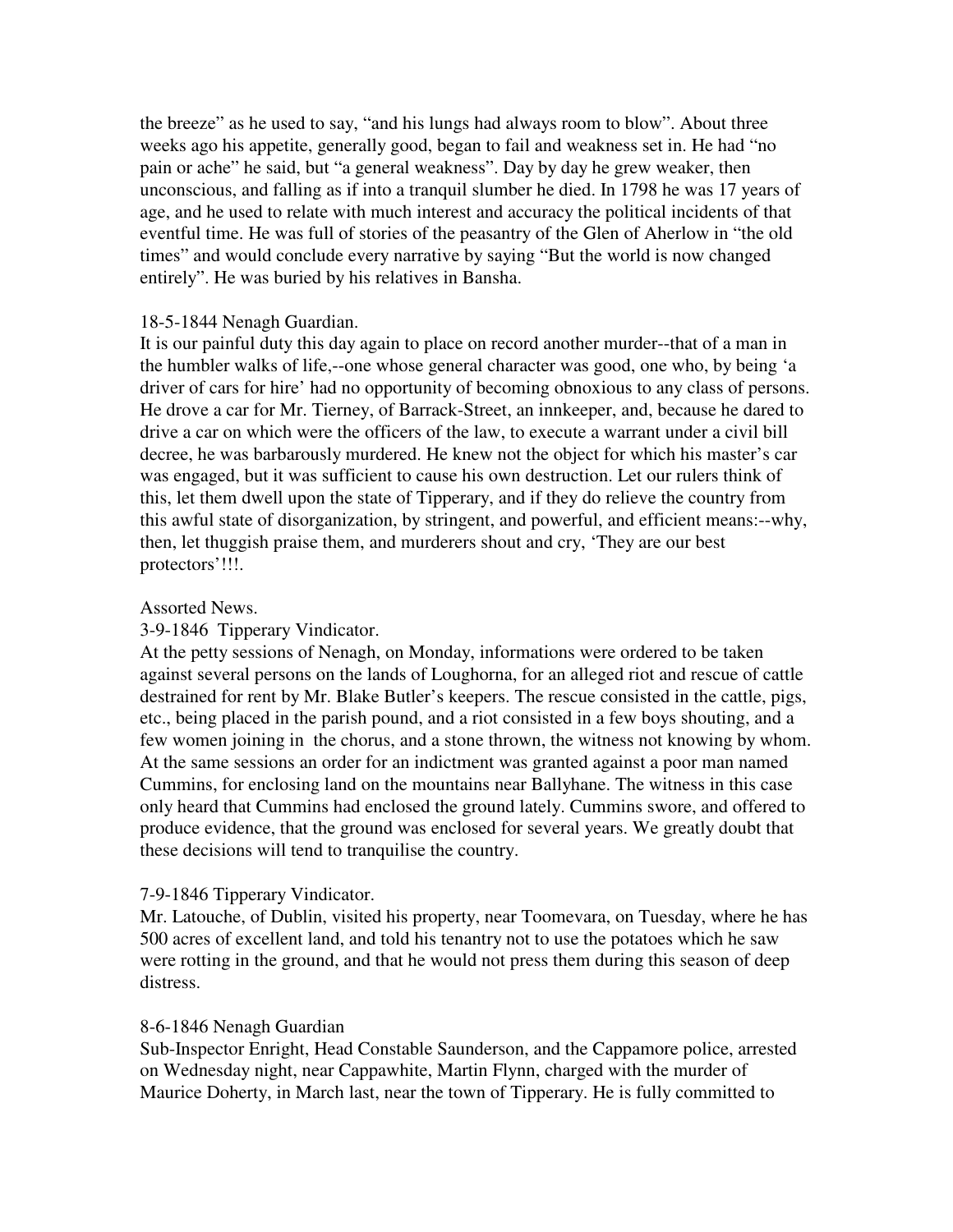Clonmel gaol for trial, by W.S.Tracy, Esq.

8-6-1846 Tipperary Vindicator.

Roscrea--Many of the tenants and cotters on Sir. C. Coote's estates in the parish of Kyle, have been applying here for meal and relief. They say that nothing has been done for their relief or employment in that district, yet Captain Sandes, Sir C. Coote's agent, stated some time ago that no person would be allowed to want on the estates.

# 16-11-1844 Tipperary Vindicator.

Another murder---Patrick M'Guinness was on his way home from the Quarter Sessions of Thurles, on Saturday last, when he was waylaid by two men and killed. The reason assigned is, that Mr. M'Guinness summoned his master to the petty sessions.

### 30-8-1851 Clonmel Chronicle

On Sunday morning week, a woman named Casey, a tenant of John Phillips, Esq. of Dublin, and residing on that part of his property, immediately adjoining Grenane, near Clonmel, assembled over a hundred persons together, for the purpose of cutting her field of corn, which they quickly accomplished. Before night she decamped with the corn, leaving her landlord minus one and a half years rent that she owed, and the land deprived of everything, leaving only a close cut field stubble.

# 1771. Assorted Newspapers.

5<sup>th</sup> Feb. At Graig, Harding Hay, Esq. of Raheen, Co. Wexford was married to Miss Mary Anne Rossiter.

2<sup>nd</sup> March, Died in Great Booter's Lane, Mr. McNally, Grocer.

21<sup>st</sup> March. John Lucas, Esq. Barrister at Law, married Miss Montgomery, daughter of Alderman Montgomery.

5<sup>th</sup> April Died in Cork, Fenton Addis, Esq. Barrister at Law.

23<sup>rd</sup> April. Married a few days ago, Morgan O'Connell, Esq., of Derrynane, Co. Kerry, to Miss Catherine O'Mullane, daughter of the late John O'Mullane, Esq.

24<sup>th</sup> Sept. Isaac Bikerstaff, Esq., Author of "Love in a Village", to Miss Dean, of Jermyn Street, London.

28<sup>th</sup> Sept. The Rev. Samuel Madden elected Portrieve of the ancient and loyal Corporation of Irishtown for the ensuing year.

29<sup>th</sup> Oct. Mr. John Giffard, of Fishamble Street, Apothecary, and Mr. Thos. Powell, were elected Wardens, being election day of the Corporation of Apothecaries.

5<sup>th</sup> Nov. Yesterday evening at 6 o'clock, departed this life Dr. Charles Lucas,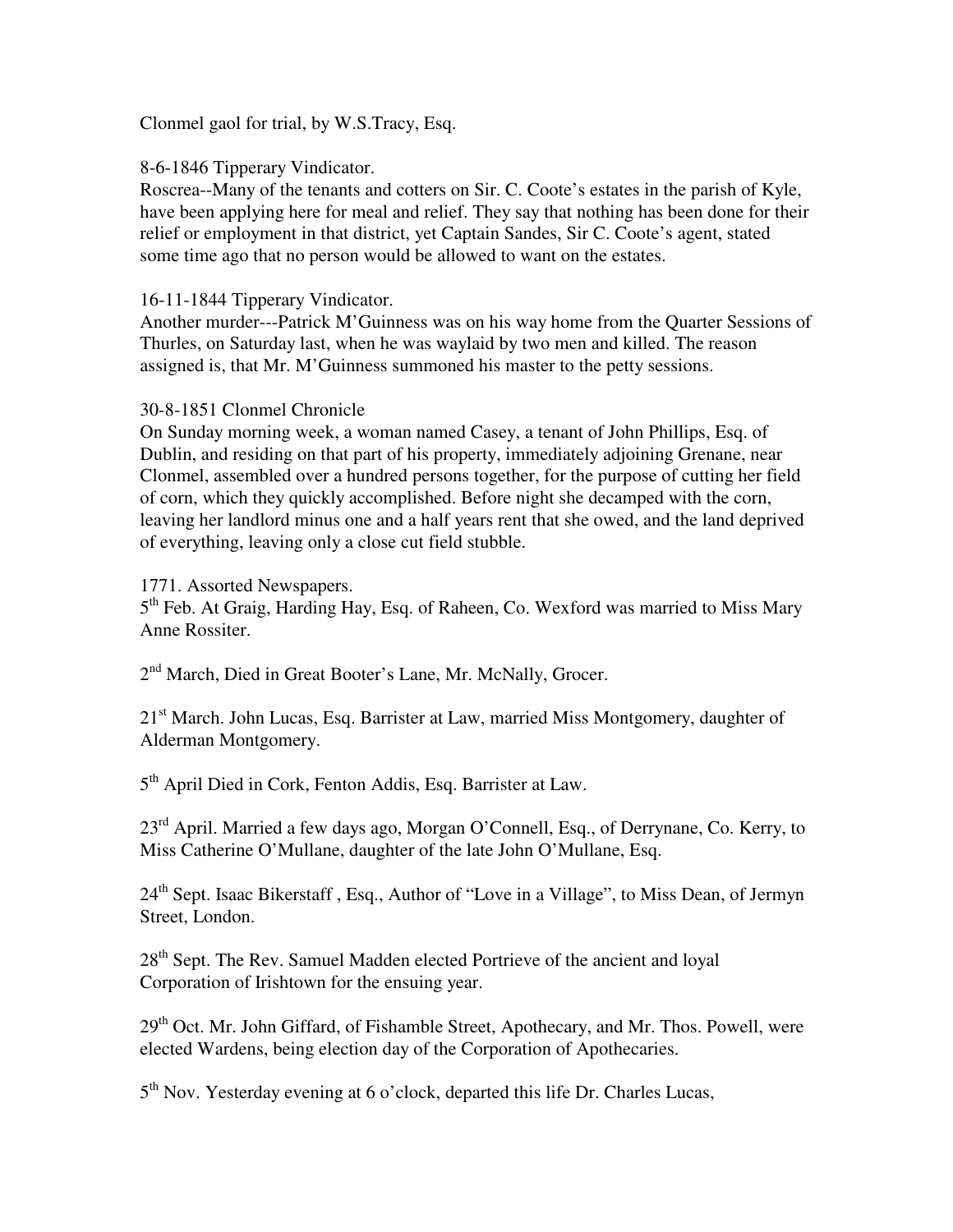Representative of the City of Dublin, a man who never had an enemy among the friends of Liberty, nor a friend among the enemies of Ireland.

From the Saunder's Newsletter for July  $15<sup>th</sup> 1800$ . Government Proclamation, offering rewards for the capture of persons, described as murderers, robbers, and deserters, the majority of whom have been implicated, or suspected of so being, in the late rebellion.

Amongst those named:-

Michael Dwyer, aged about 31 years, five feet nine to ten inches high, vary straight back, short neck, square shoulders, a little in-kneed, rather long legged, with a small rise on the on the shin bones, very long feet, black hair and complexion, broad across the eyes, which are black, short cocked nose, wide mouth, thin lips, even teeth, but separate, very long from nose to chin, full faced, born in Imale. Five hundred Guineas for taking him.

John Mernagh, (one of Dwyer's men), thirty years of age, born in or near Glen Malur. Two Hundred Guineas for taking him.

John Harmen (One of Dwyer's men), twenty two years of age. Two hundred Guineas for taking him.

John Porter, twenty two years of age, (One of Dwyer's men), born near the Seven Churches. Two hundred Guineas for taking him.

Andrew Thomas, twenty five years of age, (one of Dwyer's men), born near Anamoe, Two hundred Guineas for taking him.

Thomas Halpin, Thirty five years of age, (one of Dwyer's men), Two hundred Guineas for taking him.

Martin Burke, born in or near Imale (One of Dwyer's men), No reward or age mentioned.

Lawrence Harman, brother to John Harman, 34 years of age, (One of Dwyer's men). No reward mentioned.

Nicholas Harman, 29 years of age Brother of John and Lawrence Harman, (One of Dwyer's men). No reward mentioned.

James Kelly, son of Ned, 21 years of age, and James Kelly, son of Tom, 24 years of age. (Both Dwyer's men). No reward mentioned.

# 2-8-1856

The Militia Mutiny.----John Banon, Thomas Carr, Cornelius Ryan, William Cummins, and Edward Laffan, militiamen, having been convicted of shooting at the troops during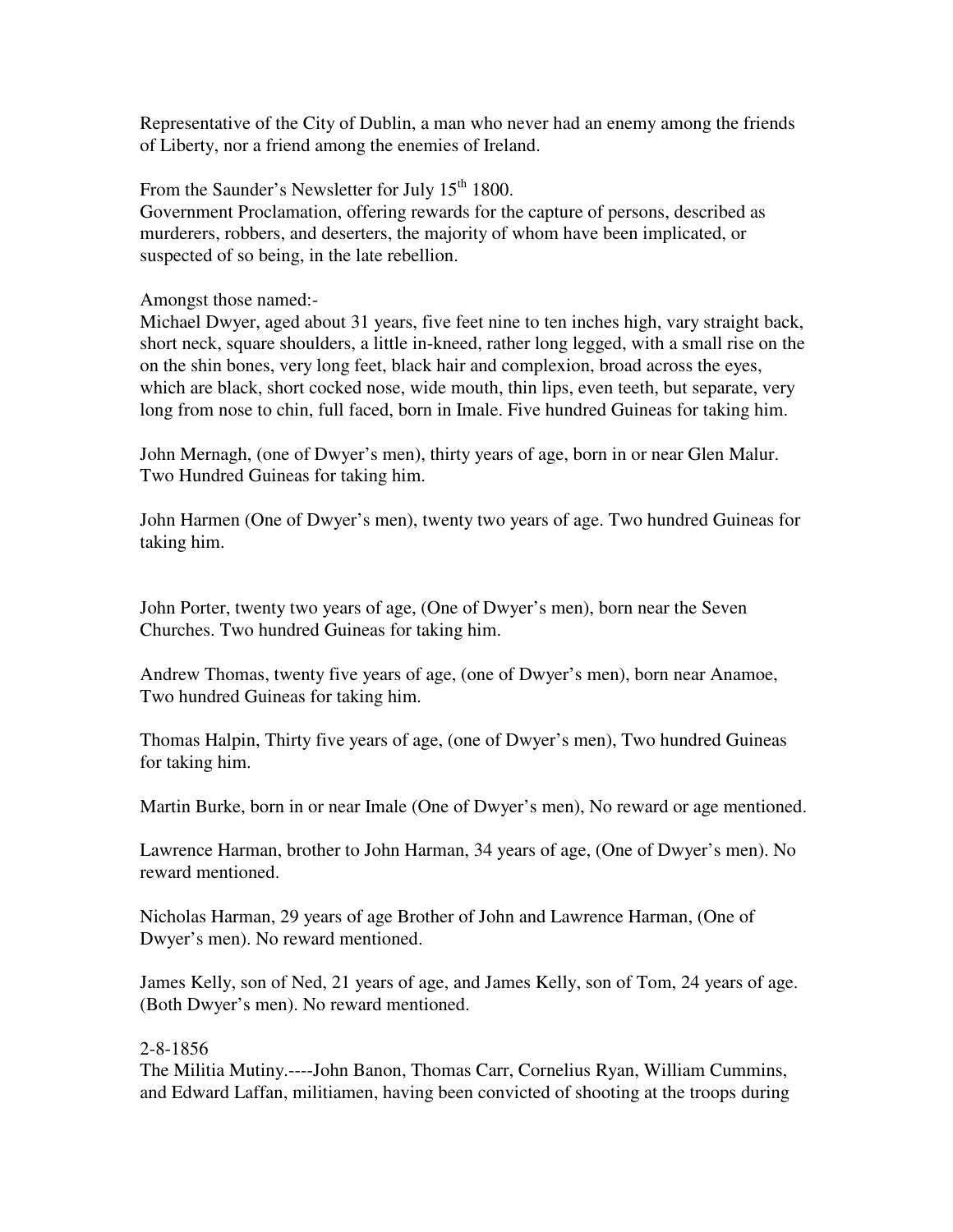the late disturbances, have been sentenced to transportation for fifteen years. Stephen Burns, also a militiaman, has been condemned to death for the murder of Patrick Curley, one of the regulars. The men found guilty of attacking the military near Templemore, at the races, were sentenced to ten months imprisonment. Judge Moore intimated that he had altered his opinion as to the validity of the three counts in the indictment, charging the Tipperary Militia rioters with firing generally at her Majesty's troops without naming the latter specifically, and that he would not reserve the case for the Court of Criminal Appeal, should his views after full consideration remain the same as at present.

### 9-7-1859.

A herd to Mr. Bradshaw, of Phillipstown House, named Edward Murphy, was brutally murdered last week, as he was returning from the fair at Templemore. The reason assigned for this dreadful outrage is that Murphy prosecuted at the petty sessions some parties charged with trespassing upon his master's land.

# 14-10-1843. From the Times.

Tipperary---The following is an extract of a letter received in town today:---On Thursday, the  $5<sup>th</sup>$  inst, Captain Irvine, accompanied by a surveyor and several of his tenants, went to the bog of Killavagan, near Templemore, for the purpose of marking and measuring portions of it for the use of the tenants by whom he was attended. They were met by a large body of the tenants of other parts of the land, apparently unarmed, when suddenly they produced bludgeons, pitchforks and stones, although they were no stones on the bog, and those which were used must have been brought by the assailants, concealed about their persons. Thus armed, they commenced a furious attack on their landlord and his party, and finally drove them from the bog. One of the ringleaders, named Fogarty, had the effrontery to come immediately after into the petty sessions court-house of Templemore, where the magistrates were then sitting, and where he was apprehended.

# 5-2-1838 Tipperary Constitution.

On Thursday last an inquest was held at Tipperary before Michael Cormick, Esq., Coroner, on the body of James Hayes, who was murdered near this town, when a verdict of wilful murder was returned against 11 men, who were arrested and committed to Clonmel jail.

A process server, of the name of Patrick Gooney, was murdered near Killenaule, and an inquest held on his body yesterday at the Four Roads. It appeared he went for the purpose of executing a civil decree, when he was knocked down, and beaten with a spade handle.

Cornelius Burke, Denis Gleeson, William Gleeson, Thomas Gleeson, Denis Gleeson, Jnr, John Batters, Jas. Crough, Laurence Burke, Robert Horan and William Gleeson, Jnr, were on Thursday committed to our county gaol, charged with aiding in the murder of James Hayes.

23-11-1850. Tipperary Vindicator.

Attempt at Assassination by a woman.

A young woman, named Dwyer, sister of William Dwyer, who was transported for sheep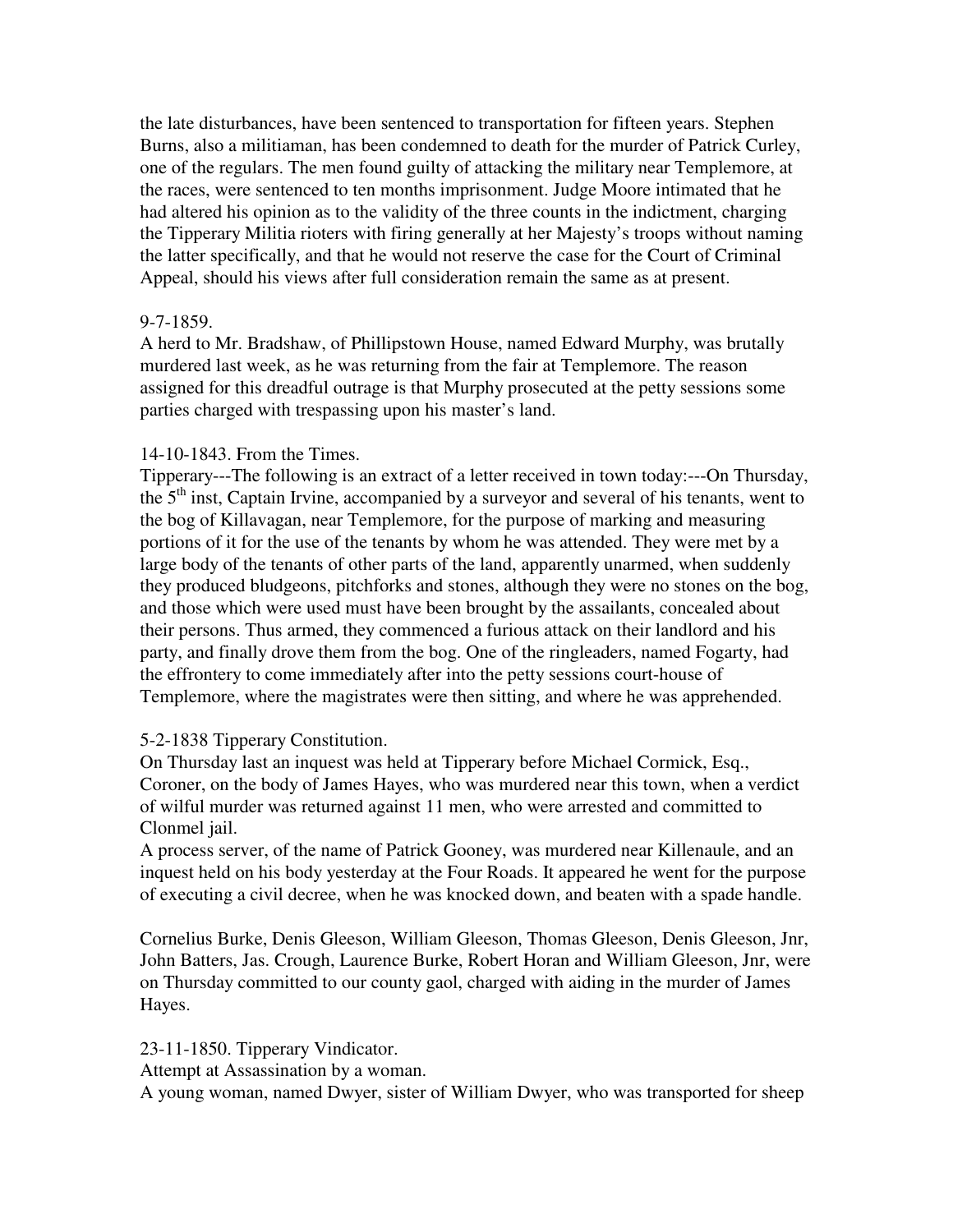stealing at Thurles Quarter Sessions, went on the  $8<sup>th</sup>$  inst, to the house of the principal witness on the trial, and on meeting him, pulled a pistol and fired. The shot fortunately only slightly grazed the arm of the amazon's intended victim, and she effected her escape. A search was made at her house by the Templemore police, on hearing of the outrage, but she had taken to the hills, and though a vigilant search was instituted, she succeeded in eluding all attempts to arrest her. On the  $11<sup>th</sup>$ , however, Sub-Inspector Nolan rode out to her brother's farm, and was fortunate enough to find the object of his search asleep (Having been out all night) and unarmed. She was taken prisoner, and in the course of the day was placed in the Bridewell of Templemore. Her brother was a comfortable farmer, and herself was the affianced bride of a young man in the neighbourhood to whom she was shortly to be married, her brother giving her a dowry of £100.

#### 31-10-1846 Tipperary Vindicator.

Tipperary-----We cannot possibly describe the fearful state of utter misery to which the people are reduced in this place, without a resident landlord, and depending wholly on chance for subsistence. We regret to add that the never-failing concomitants of famine and misery have begun to manifest their appearance: that outrages have been committed, and from what we learn we do not think it likely that they are not to be followed by others. A man by the name of Thomas Walsh, of Lackeragh, in this parish, was fired at and dangerously wounded in the jaw on Monday night. "Rumour" says our correspondent, "assign as the reason of this outrage, a suspicion that he represented to the Board of Works that the people of this locality were not in the state of misery and destitution represented, which caused, it is thought, the board to delay in imploying the starving poor". The Relief Committee having determined to give up the office altogether, having nothing to do but listen to the wailings and lamentations of starving crowds, without the means of relieving them, the government having absolutely refused to give either food or money.

# August  $10^{th}$  1816.

#### Hearths and Windows.

The Commissioners of the Inland Excise and Taxes in Ireland hereby give Notice, that by an act of Parliament passed on the  $20<sup>th</sup>$  of June last, for consolidating and amending the Laws relating to the Taxes on Fire Hearths, Windows, Male Servants, Carriages, Horses and Dogs, every Officer is authorised, at any time in the day time, between Eight in the morning and Sun set, to enter into any House, and every Out-house, Office or Edifice appertaining thereto, and into the several Apartments therein, and survey the Hearths, and other places for firing and Stoves and Windows, and Lights therein, and if he shall not obtain Admittance, the occupier forfeits 20/., but admittance may be refused into any Room or Apartment (except a kitchen or a room in an outhouse) upon a consent that the tax be charged for one Hearth and three windows for such Room or Apartments, which shall be charged accordingly, unless it can be ascertained by the Officer without entering therein, that the same contained a greater Number, in which case the Tax is to be paid accordingly.

And the Occupier of every House, when required by the Officer shall make an immediate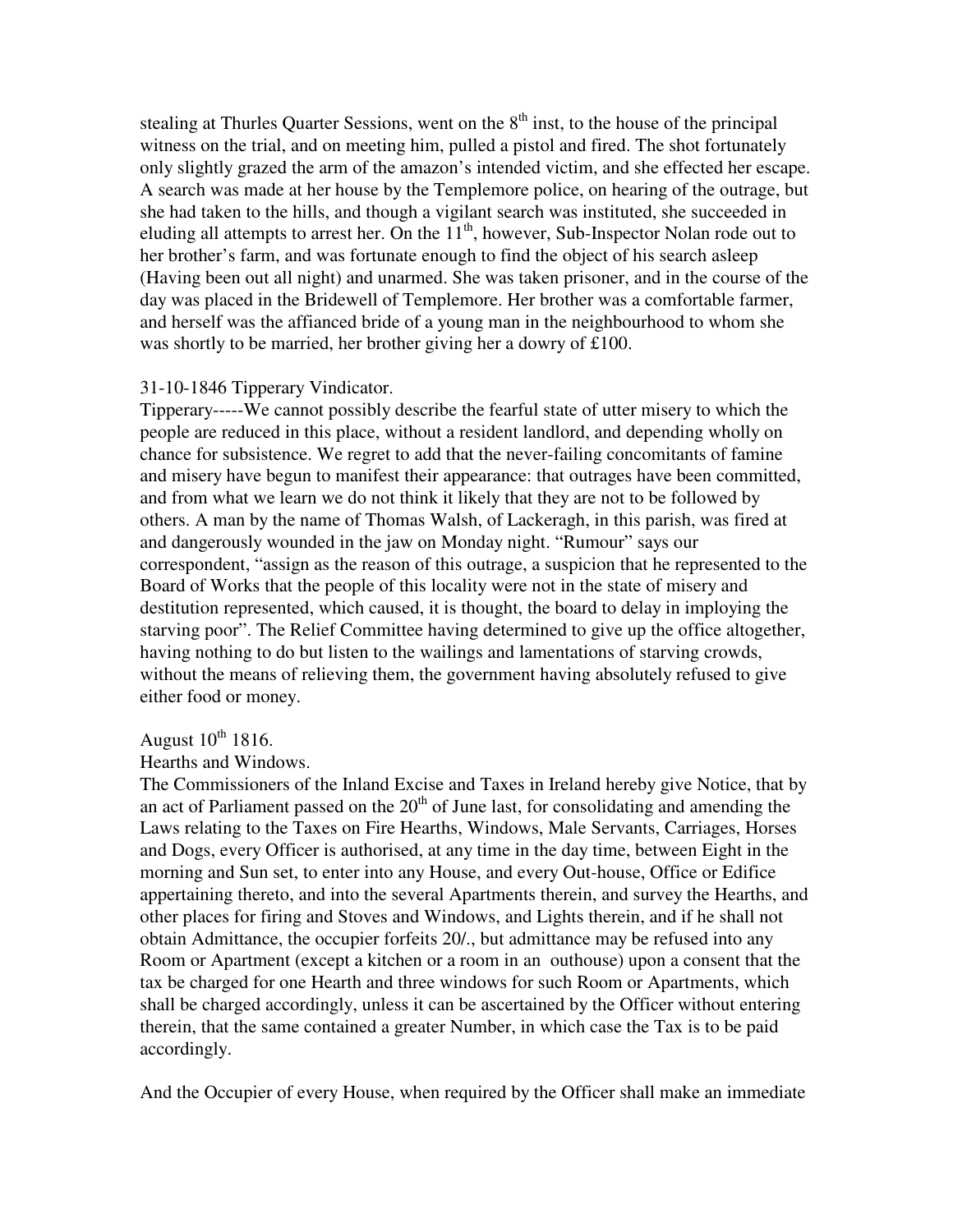return of the greatest number of Hearths, Fire Places or Stoves, and of Windows or lights, which were in such house, with every Out-house Office, or other Edifice appertaining or belonging thereto, on the  $6<sup>th</sup>$  Jan., then next preceding, or between said Day and the Time of making such a return, and shall within 14 days next after any additional Hearth, Fire Place or Stove, or Window or Light, shall be made or opened, cause to be delivered to such Officer, or in his absence, to the Collector of Excise of the district, a true list thereof, or in default, or in case of any undue return or list, such occupier forfeit's the sum of 10/., together with double tax, and it is sufficient proof of an untrue return or list, if at any time any greater number of Hearths, Fire places and Stoves, or windows or lights, shall be discovered than shall be expressed therein, unless due proof be made by the Occupier that the Hearth, Fire place or Stove, or window or light so exceeding, was made or opened within fourteen days next previous to such discovery.

And the said Commissioners having reason to believe it frequently happens that hearths and windows are made or opened after the Officer's survey, hereby give further notice, that repeated Surveys of Houses will be made in the course of each year, and that in all cases where any greater number of Hearths and Windows shall be found than the number charged, the Occupiers will be proceeded against for the penalties, which they may in consequence thereof have incurred.

The taxes are chargeable for the whole year, commencing on the  $6<sup>th</sup>$  Jan.

Carriages, Servants, Horses and Dogs.

The taxes are chargeable for the whole number of Male Servants, Clerks, Bookkeepers or Shopmen, Carriages, Horses, Mares, Geldings and Dogs, which any person, shall or may have, had, kept, used, retained or employed, or shall or may have, keep, use, retain or employ, at any place or places in Ireland, at any time after the  $5<sup>th</sup>$  Jan, in any year, and from time to time, as often as any person shall begin to keep any carriage, or to retain or employ any Servant, or other male person, or to keep or use any horse, mare, gelding or dog, and also, from time to time.

In case the officer shall not obtain admittance into any house, for the purpose of levying the taxes due, such officer is authorized, upon a Warrant of the excise collector or inspector of taxes to break open and enter in the day time every such house, and levy the taxes due by distress.

The commissioners further give notice that the Inspectors of Taxes or any other Officer authorized to collect or superintend the collection thereof, are by the Act empowered to demand and require from every person who shall use or keep any Dog, Gun, or other engine for the taking or destruction of game, to produce and show to such officer the proper certificate to such person for Liberty to kill game, and in default of producing such certificate such person forfeits 20/.

By order of the commissioners.

#### 26-3-1895 The Times

A shocking occurrence, recalling the barbarities practised in the Middle Ages upon prisoners charged with witchcraft, has taken place at Ballyvadhen, a village situated on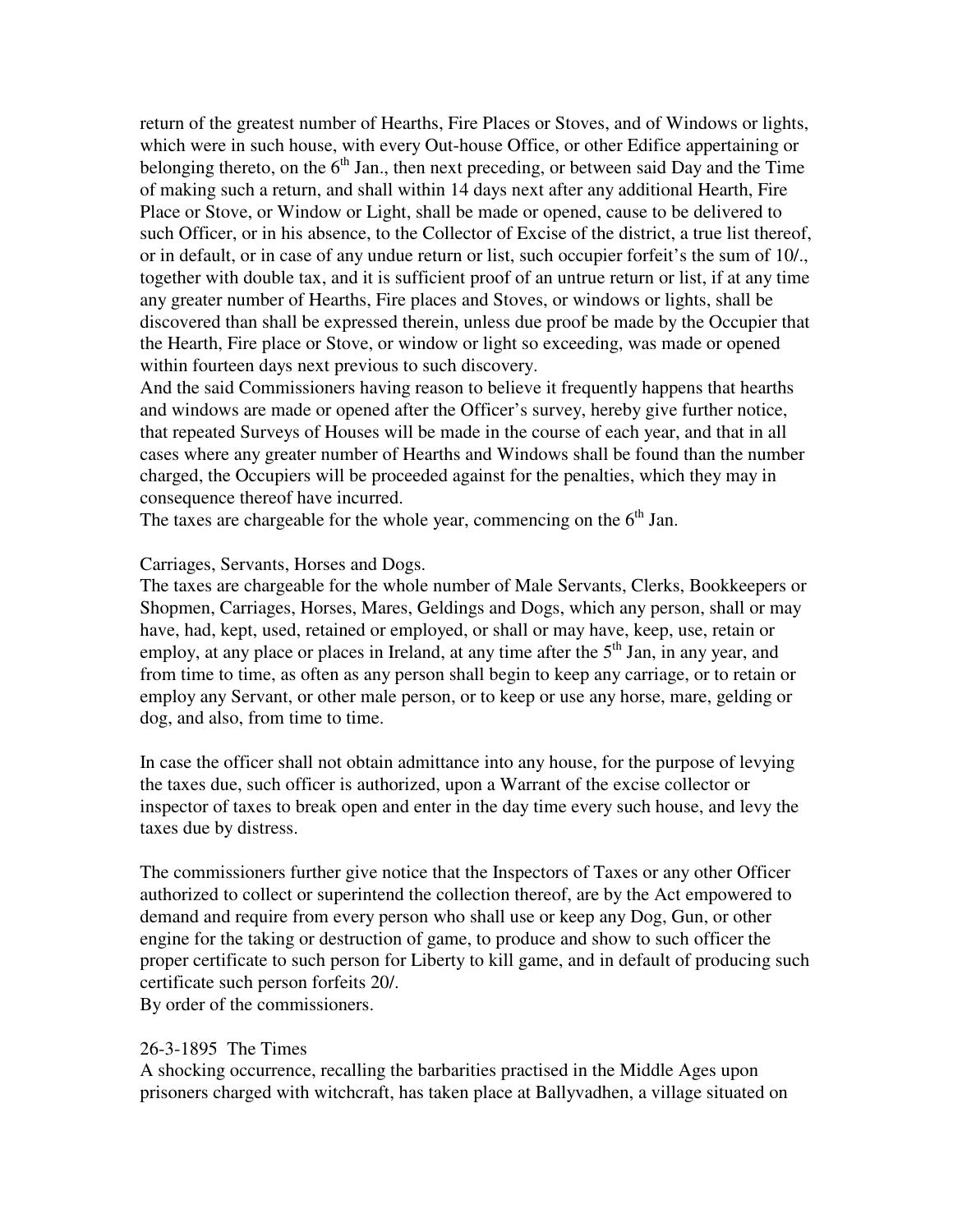the slopes of Slievenamon, in the County of Tipperary. It would be incredible if the account were not substantiated by the sworn evidence of witnesses. Two men and a woman are charged with the death of a woman of 27 years of age, named Bridget Cleary, wife of a cooper, by forcing her, as she lay ill of influenza, to drink noxious potions prepared for her by a herbalist and then seizing her and putting her on a fire under the supposition that she was a witch. During the process of the tortures described by a witness as having been inflicted on the unfortunate woman, some of the party repeated the words, "Come home Bridget Boland" (the maiden name of the victim) in the belief, apparently, that they were doing what was necessary to bring back the real Bridget Boland who had been carried off by the "Good People", the fairies, and that it was superstitious counterfeit they were cruelly killing. The savage orgies were performed in the house of Bridget Boland's father, while her husband stood by and aided the working of the spell. The dead body was found in a ditch a week later. The Doctors at the inquest on Saturday deposed that she must have died in the fire. Her attack of influenza was not severe, and she was a healthy young woman. And her organs, so far as they had not been burned, were sound. By direction of the coroner the jury found a verdict only as to the cause of death, but a full magisterial inquiry will be held. The prisoners including the medicine man, have been remanded without bail.

#### 29-3-1895 Funeral of Bridget Boland Cleary.

The funeral of Bridget Cleary, who was burned to death near Cloneen, in the Co. Tipperary, in the belief that she had been carried off by the fairies, and an evil spirit put into possession of her body, took place at Cloneen yesterday, and was boycotted by all her family and neighbours. Not one civilian attended the burial, and the rites of sepulture were performed by four Police Constables. There was no hearse and the coffin was borne by a common car from Fethard. The significance of this will be understood when it is remembered that the Irish peasantry regard a funeral not only as an expression of respect for the deceased and of sympathy for the family, but as invested with a certain degree of sanctity. The fact is, however, that the people believe-or, perhaps, with a view to the defence of the prisoners, affect to believe- that the real Bridget Cleary will come back, riding on a white horse sent by the fairies, and that if they can succeed in cutting the reins of the horse they will secure her. With this object there are persons on the watch on the mountains, one of whom is specially provided with a sharp knife to cut the reins. The magisterial inquiry into the occurrence is still proceeding. In addition to the evidence previously given. A daughter of the principal witness, an intelligent child named Kate Bourke, who was an eye-witness at the scene, was examined and corrobrated in every detail the statements of her mother. The prisoners declined to ask the witness any questions, but most of them said that she was quite right in what she had stated. They were again remanded.

# Chronicle June  $24<sup>th</sup> 1865$

#### **A man beaten by 12 women.**

On Monday last, being the fair of Rathkeale, a scene of the most extraordinary character took place in one of the streets of that town.

It appears that a farmer from the neighbourhood endeavoured to enter the house of a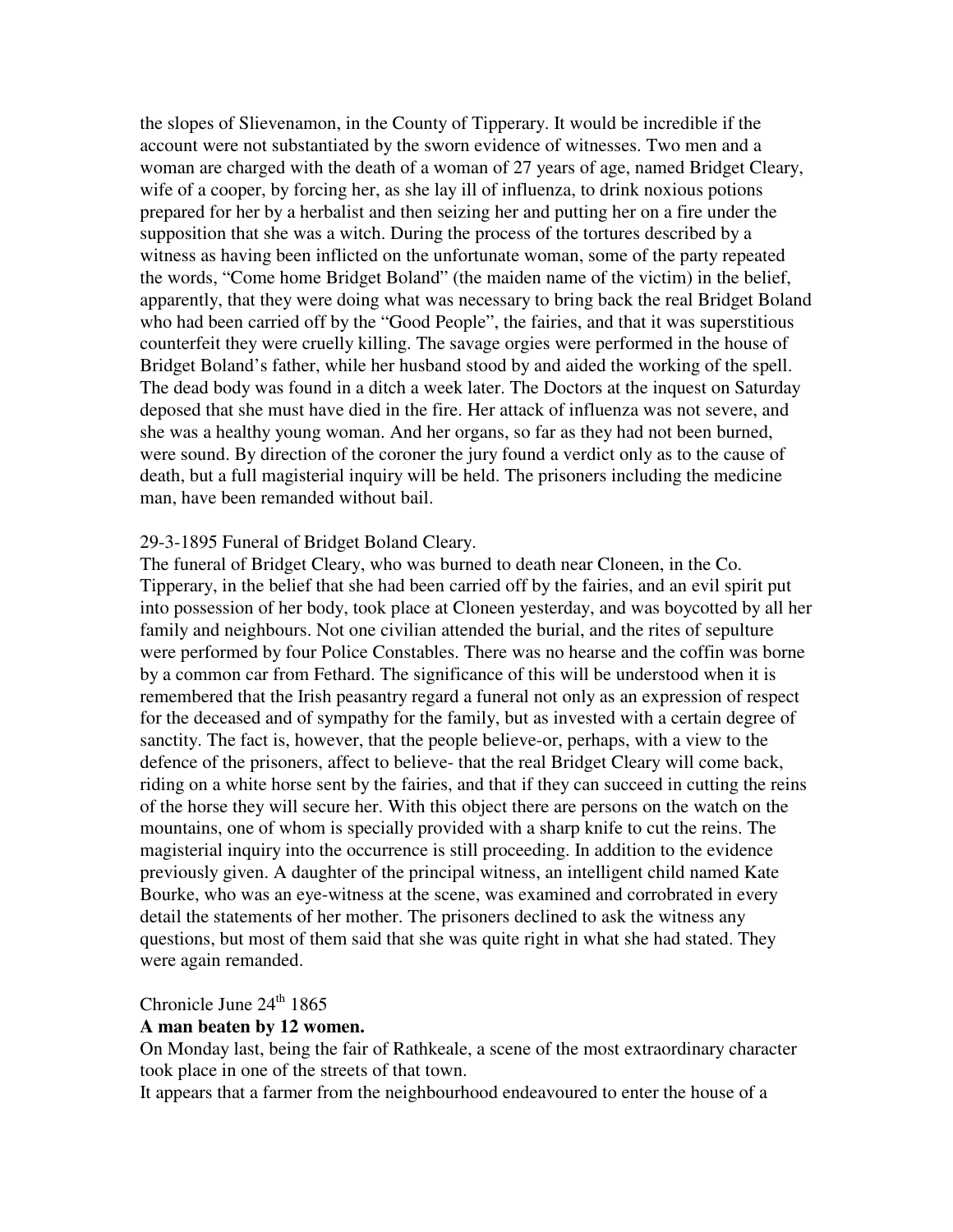woman, and in doing so was rudely expelled. He made another affort to gain his purpose, but was met with a few well directed blows. He then commenced to abuse the woman, and the result of this course was that her feminine neighbours to the number of 12 gathered around him, and almost flayed him alive. He was untimately removed from the neighbourhood of his adventure a sadder if not a wiser man.

### Frrom the Same Paper.

### Taking a Dandy to pieces.

A story is related in Paris, of a certain elderly Dandy who continues to pass himself off for younger than he is, by the aid of some complicated appliances, and who had recently engaged, as *valet de chambre,* a young fellow, freshly imported from his vative village. The Valet who is much impressed by the grace of his new master's person, and who had no suspicion of their artificial nature, was greatly amazed on assisting him to undress, on the night of his entrance in his new job, at the work of the demolition in which he was called to assist. The coat and vest carried with them the beautifully rounded outlines that had showed to such advantage the moment before, and at the unbuckling of the corset the jaunty uprightness of the Dandy underwent a equally sudden collapse. The removal of the lustrous brown wig revealed a perfectly bare scalp, the white teeth followed the wig, and were gracefully placed in a glass of water. The pair of Gutta Percha "Plumpers" so skillfully placed between the the gums and the cheeks, were carefully taken out, betraying the hollows they had so effectually distended, and an artifical eye was next rmoved from an empty socket. The amazement of the unsophisticated servant had been at last deepening into horror as he witnessed these successive transformations; and when the Dandy; stooping towards his lower extremities, proceeded to unfasten a pair of false calves, the valet, imagining that his master was going to take himself completely to pieces, exclaimed in a tone of mingled anxiety and terror, "Oh, Monsiur Marquis, pray do leave enough of you for me to put to bed".

### 6-9-1833 From the Clonmel Advertiser.

On Saturday last an inquest was held in Clogher, by Mr. Thompson, on the body of Mary Gorman. It appeared in the course of the investigation that the deceased lived in the capacity of a servant with Mr. Edward Rice, a respectable shopkeeper. She being about to leave his service, a dispute took place between them-the deceased seized a boot of her master's and slapped him on the face with it--he forced the boot from her, and put her outside the back door; she took a broom which was near the door, and struck him a second blow on the face with it. Mr Rice then hit her with the heel of the boot, and fractured her skull in three places. This unfortunate occurrence happened on Monday, the 8<sup>th</sup> July last, since which time she languished until Saturday, the 30<sup>th</sup> August and died. The jury found that the deceased came by her death from the effects of wounds inflicted by Mr. Rice, he being provoked by her.

#### 18-9-1833 Clonmel Advertiser.

On Thursday night last, as Mt. Thomas Butler, of Keylong, about two miles from Caher, on the Cashel road, was returning home from the former town where he had dined, he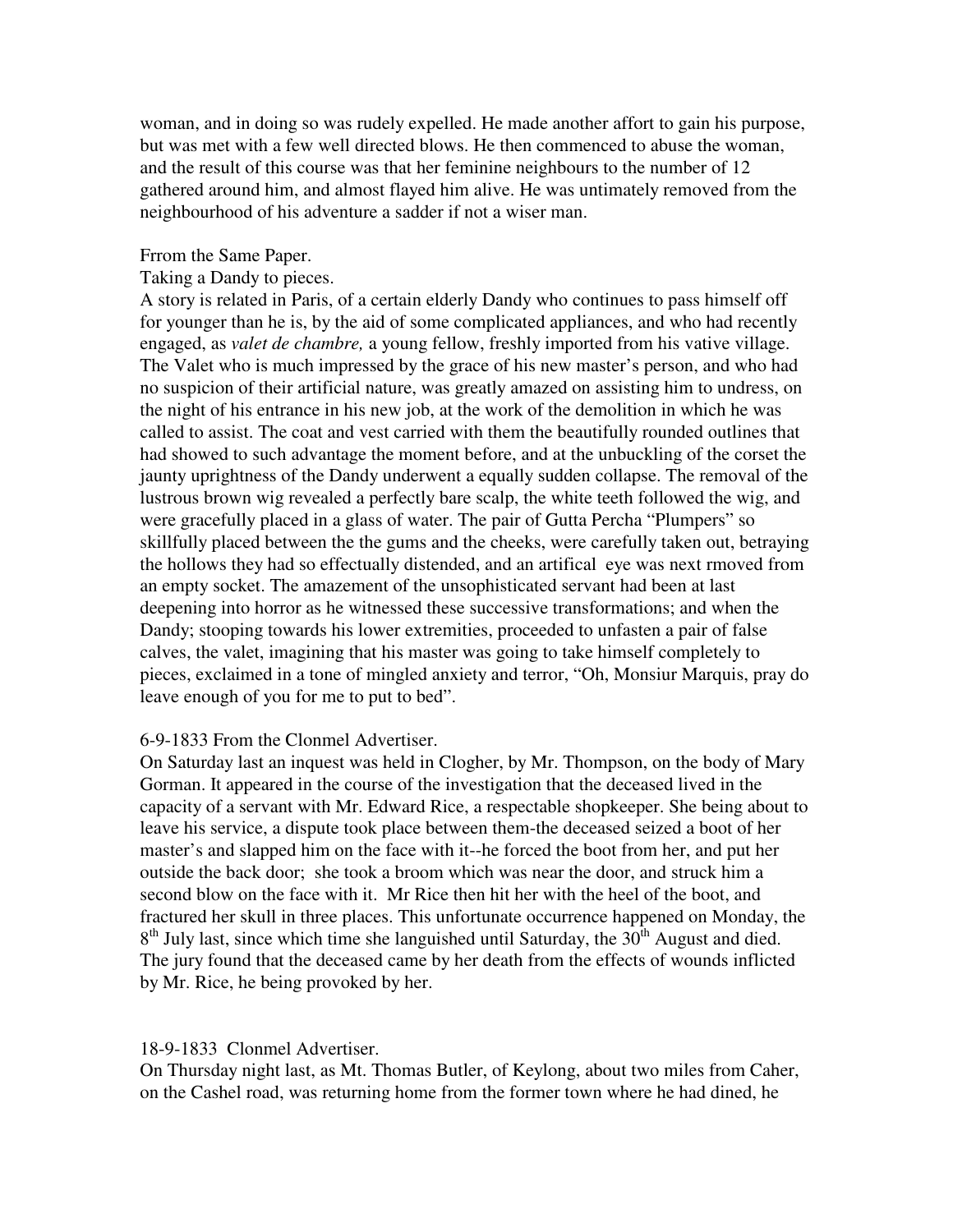unfortunately fell into a deep ditch by the road side and was drowned. An inquest was held on the body yesterday, when the jury returned a verdict of accidental death.

#### 31-8-1833 Clonmel Advertiser.

On Tuesday last, Lieutenants Barry and Bradshaw, of the Revenue Police, accompanied by a party of their men, proceeded to the neighbourhood of Anacarthy and Dundrum, between Tipperary and Cappaghwhite, and succeeded in seizing a quantity of unlicensed malt. They made several seizures during the day, but the distillers of the mountain dew having been apprised of the approach of the revenue officers, by emissaries dispatched from places where the captures had been made, removed some stills; if the revenue party had been sufficiently strong they would have carried away several of them. On their march to a place called Tureen, the police were fired at by the Country people, and notwithstanding the efforts made to oppose them, they reached their place of destination, and not being able to remove it, they destroyed an immense quantity of malt; the police were out two days and nights on this harassing duty.

### 26-4-1834 Clonmel Advertiser.

On Friday the  $15<sup>th</sup>$  inst, when the magistrates were engaged at the petit sessions of Ballinonty, a riotous mob assembled outside the court house. Constable Feely having arrested one of them, was immediately attacked-he received a blow of a large stone near the temple which knocked him down, and while down the mob struck him violently, that the blood gushed from his head. John Langley, Esq., of Coalbrook, made an effort to save Feely, but was assailed with stones from all directions. At length, the magistrates found it necessary to read "The Riot Act", and were about to give orders to the Police to fire, when the mob fled in all directions. The magistrates pursued them for about a mile, and during the chase Constable Barber and Sub-Constable Lible arrested a man of notoriety in that neighbourhood, named Denis Carew, who had been identified as the person who struck Constable Feely. When Carew had been taken the mob appeared to be collecting again and evincing a strong disposition to rescue him-Captain Jacob instantly rode into Killenaule, and in about 15 minutes returned with forty of the  $95<sup>th</sup>$ . Carew was then brought under military escort into Killenaule, when informations having been sworn, he was forthwith transmitted to our County Gaol, to abide his trial at our next assizes.

### Clonmel Advertiser 7-4-1836

On Thursday last a wealthy farmer, named Andrew Ryan, was arrested in the town of Nenagh, under a writ of rebellion from the Court of Exchequer. He protested most vehemently against the proceedings, and offered to give security to the amount of 700/. To pay the amount of his Tithe. On being asked why he sought to give bail, his replied that his object was to see how his neighbours similary circumstanced were disposed to the act, and also to await the decision of Parliament on the Irish Tithe Bill. He was committed to prison.

Last week a Tithe collector, with a party of Police from Nenagh, went amongst the hills of Castle Otway, to serve writs of rebellion. The first writ was a man named Kennedy, whose house was surrounded by the police whilst the tithe-cillector and his Bailiffs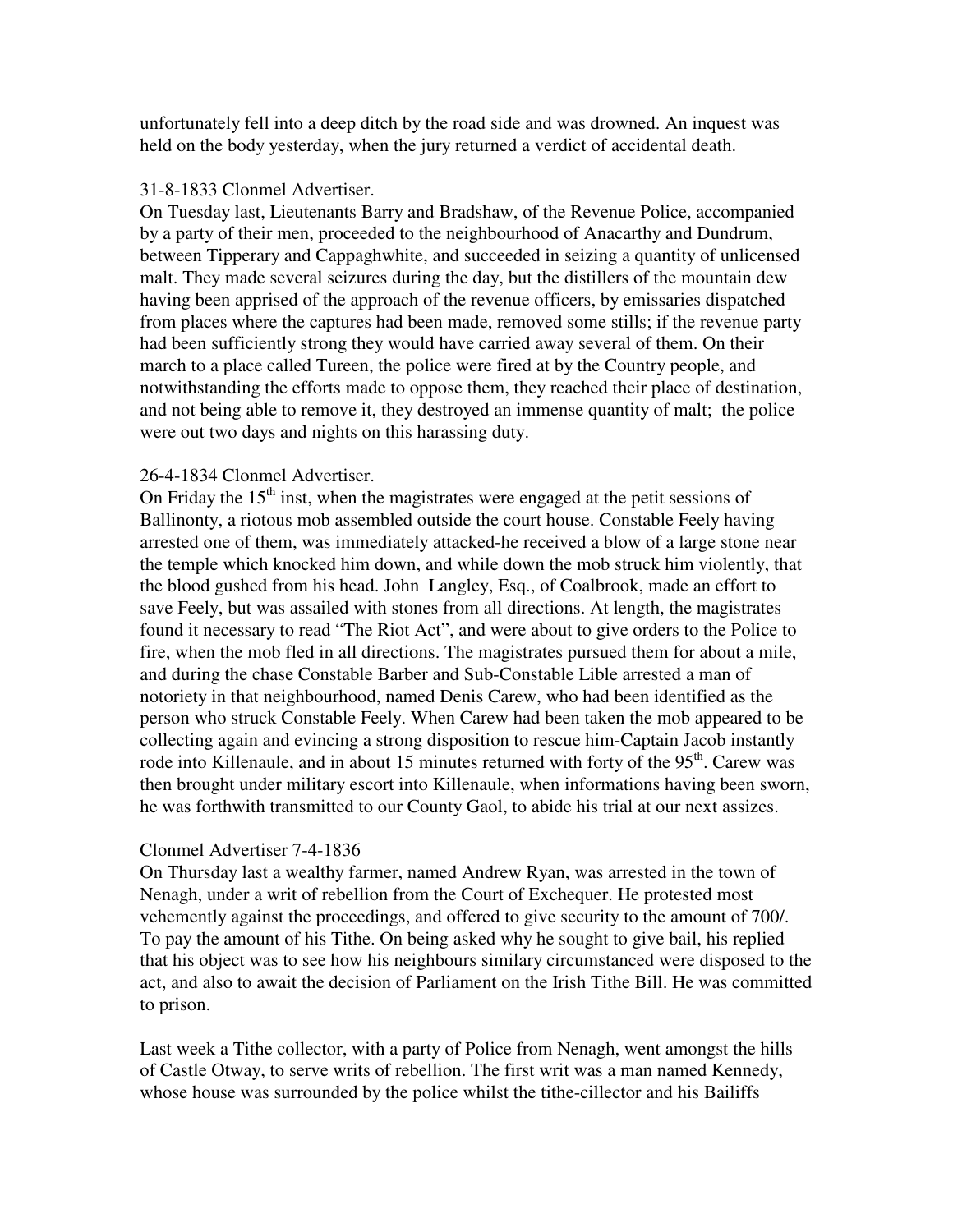searched within, but "The bird had flown". On the return of the party, some cattle belonging to an extensive landholder, named Short, were distrained for non payment of Tithes, and impounded.

An idvididual described as "John O'Brien, Esq. of Hogan's Pass" was last week arrested on a writ of rebellion. In order to avoid going to gaol, he paid the amount of his tithes, with costs. The debt was 33/. The costs 17/.

#### Clonmel Advertiser 2-2-1835

Our Cashel corrrspondent informs us, that Constable Lawler, of the Golden Station, and his party, have apprehended a noted and daring character, named Patrick Keating, charged with having been a principal in the inhuman murder of the late lamented Captain Maguire;, he was conveyed to Cashel Bridewell, and has been fully identified and committed for trial at our next assizes.

### Clonmel Advertiser; 3-2-1837

Conservative Prospects:- We have been credibly informed that the canvassing success of Mr. Stephen Moore, of Barn, and Mr. John Carden of Barnane, the Conservative gentlemen who are to be put in nomination at the next general election for our County, has been most cheering. In the neighbourhood of Templemore, Mr.Carden scarcely met with an unfavourable reception. This is pleasant news for little "Dicky the Raven" and the *Empty Cave.* "Oh for a raven's voice to croak it in their ears".

### Clonmel Advertiser 3-10-1836

On Wed. night, a party of ten men, some who were armed with guns, attacked the house of Mr. Wall, at Mainstown, within two miles of Carrick, broke his windows, fired a shot into and threatened to burn his house if he did not hand out to them his gun, which he was compelled to do.

Same night a party went to Potter's house, demanded shot; they said they had powder enough, and they were going on an expedition.

Friday night two men, supposed to be armed, made an attempt to stop and rob the Carrick mail to Dublin, midway between Carrick and Glenbower.

On Friday night last, three armed ruffians came to the house of a tenant on the lands of Kilmoyler, where Captain M'Guire was lately murdered, and inquired for the man of the house, who being absent, in consequence of having received intimation of the intention of the visitors, they wrecked their vengeance on the servant boy, and after beating him they departed. The Kilmoyler police immediately set off in quest of the legislators; and surprised them in a haggard, but it being yet dark, they effected their escape, leaving behind a coat and a bottle of whiskey, with which they had been priming themselves. This property is greatly disturbed, five armed men were observed in the neighbourhood on the Sunday evening previous.

On Friday night last, a man named Purtill, of Mayfield, near Killenaule, was on his way to this town with a load of corn, when within a short distance of Rosegreen, where there is a police station, he was attacked by an armed party, consisting of six ruffians, who pounced on him from the shelter of a ditch and gave him a severe beating. They then went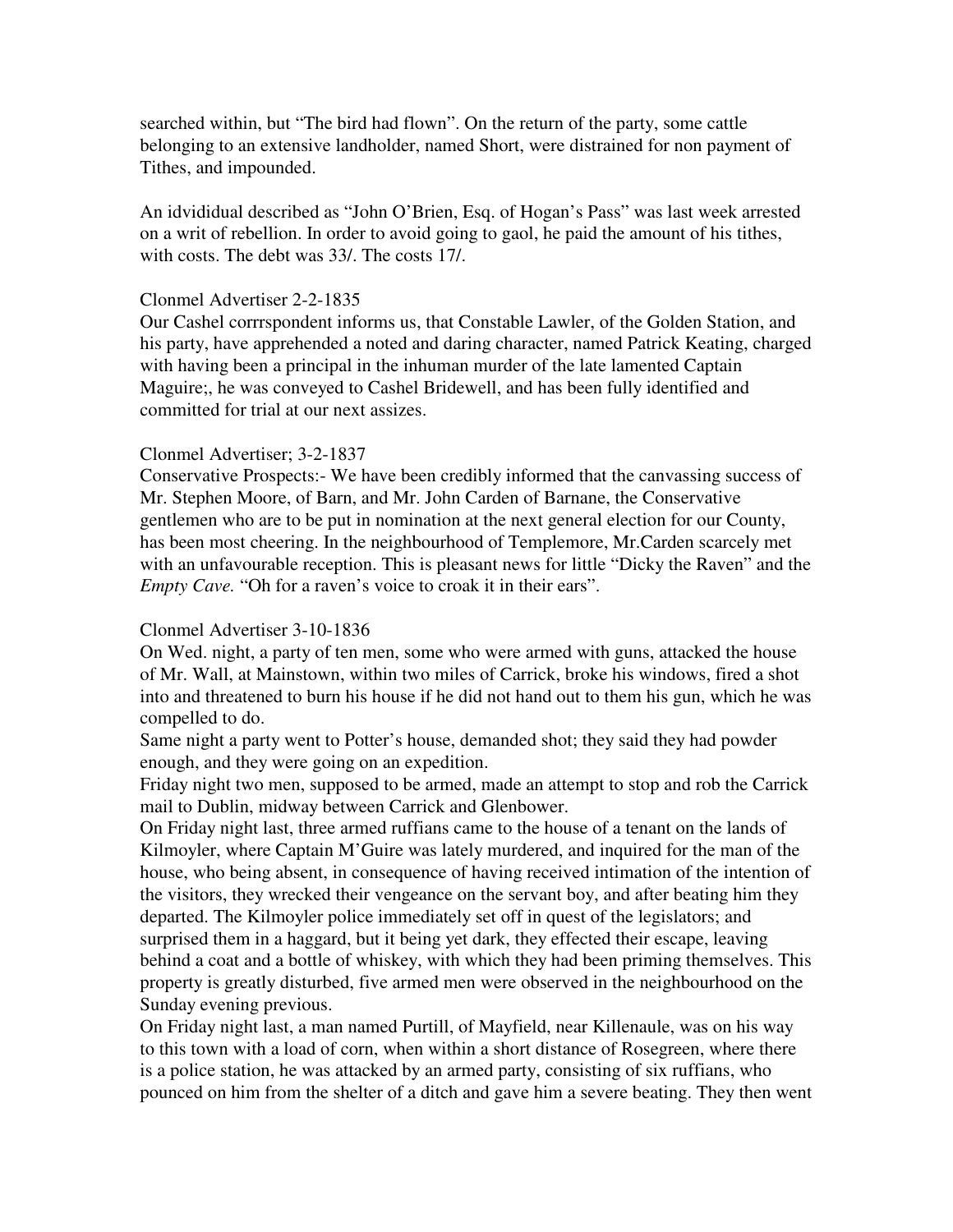to the house of their victim, and after smashing all the windows, left a notice with his wife, threatening Purtill with death, if he did not give up the stewartship he had for some time, under Br. George Evans of Cashel.Constable Hollon of the Rosegreen station, having heard of the outrage, proceeded in the direction the party had taken, and after a diligent search arrested three men were subsequently discharged for want of sufficient identification.

On Sunday last, the police party, stationed in the Glen of Aherlow, being on patrol on the Galtee mountains, came in view of five armed men who were descending from the mountain . On perceiving the police, Dan's Patrol immediately fled. A close pursuit commenced, and continued for some time, when three other fellows started up, as if by magic, from the mountain, and, taking a deliberate aim, fired three shots at the police, happily without effect. The police, notwithstanding, continued the pursuit, but as they had to ascend, the mountaineers, we are sorry to state, soon left them far behind-it is, however, a satisfaction to reflect, that their presence was the means of saving that part of the county from being the scene of some dreadful outrage, as it is evident those fellows were determined on carrying some of their sanguinary laws into execution. On Wed. night last, the dwelling house of Mr. Davan, on the lands of Deerpark, within a mile of Carrick-on-Suir, was wickedly and maliciously set on fire. Three helpless and unoffending children had a miraculous escape from being burned to death; the poor mother, Mrs Davan, rushed into the room where they were in bed, and succeeded in rescuing them them from the flames, in doing so her face, hair and limbs were severely burned; she cried to her servant man to assist her to save her children, but he refused, the room being in a blaze, the entire of the dwelling house, together with the stable, barn, a large quantity of furniture, 70 barrels of wheat, and 10 tons of straw were totally consumed, and even at the moment our correspondent wrote, the premises and wheat were burning. The only cause assigned for this dreadful conflagration is, that Davin was a short time ago appointed receiver to some lands, and lately served notice on some of the refractory tenants not to dispose of their crops without insuring the Landlord's rent who resides near Dublin.

#### Clonmel Advertiser 4-9-1829

Execution of four brothers:Perhaps in the annals of crime no instance will be found on record similar to that which occurred yesterday in this town-namely, the *execution of four brothers, convicted of the murder of their brother in law.* Their names were Thomas, Edmund, Nicholas, and Pierce Wallace. At an early hour the population from the surrounding countryside began to assemble, and towards noon the crowds of people opposite and adjoining the goal were very considerable. A few minutes before 1 O'Clock a party of the Queens Bays arrived, and were soon succeeded by a strong detachment of the 77<sup>th</sup> depot. They had not taken their station more than a few minutes, when it was perceived that the wretched culprits had left their cells, and were on wheir way to the scaffold , erected on the open space of ground at the Northern side of the goal, the iron trap, the usual place of execution, being insufficient in width. Pierce Wallace wearing a white flannel waistcoat, accompanied by his brother Nicholas, first came forward, attended by the Rev. Mr. Brennan. They appeared absorbed in prayer, constantly saying, "Lord have mercy on me". The other two brothers next came forward, attended by the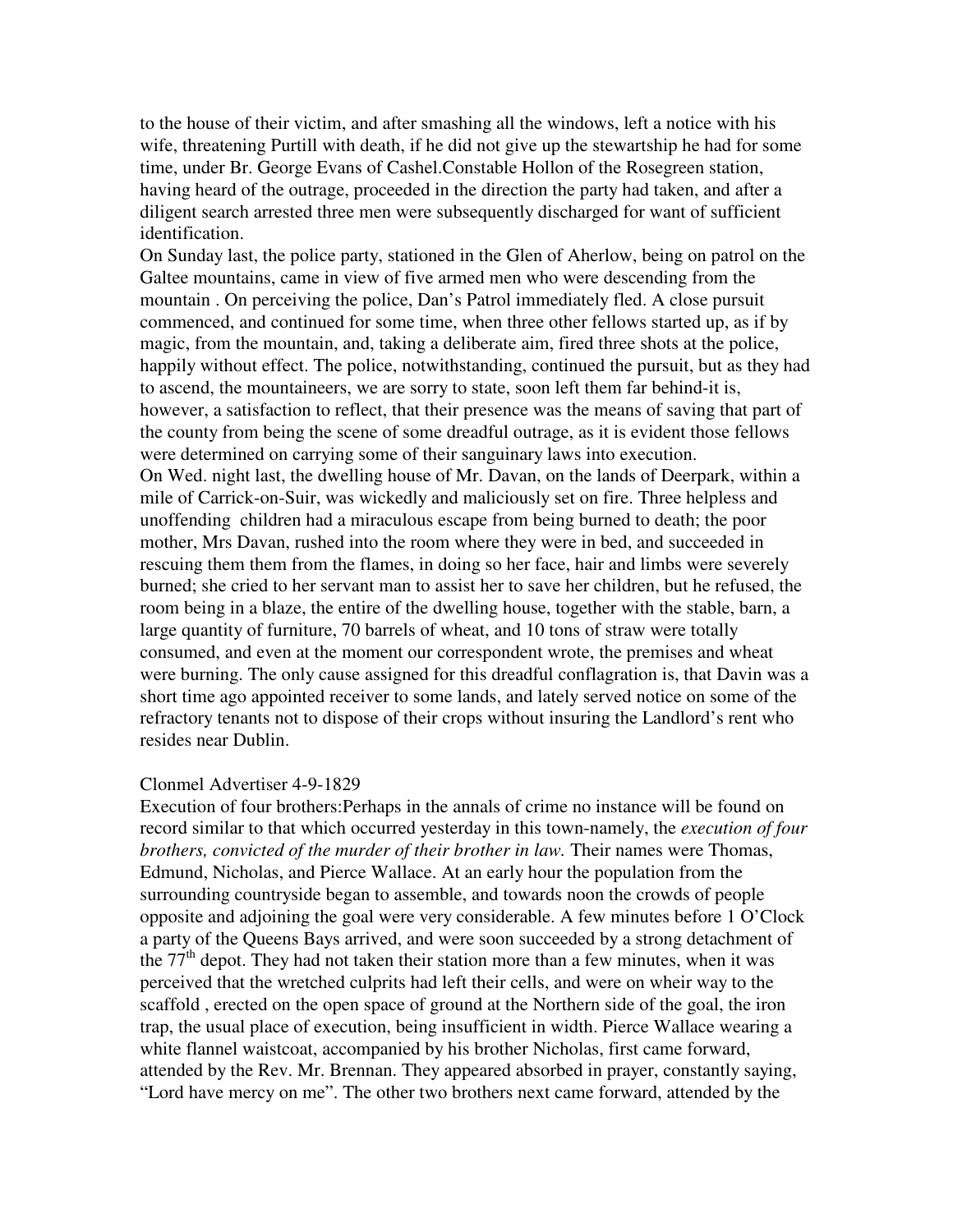Rev. Mr. Baldwin, and wore the same clothes in which they appeared at their trial. Arriving at the fatal platform, all ascended with a steady step, and continued in prayer for some time. The necessary preperations having been concuded, the executioners placed the caps over their eyes, and almost in an instant this world, with all its bitterness and sorrows, closed on them forever, with the Sacred name of Jesus on their lips, as their immortal spirits ascended to the Judgement seat of the Most High. They died without a struggle. After being suspended the usual time, their bodies were cut down and conveyed, under a strong escort to the County Infirmary for dissection. They made no declaration at the place of execution of their guilt or innocence.

### Clonmel Advertiser 4-12-1837

Such is the tranquility that reigns "throughout this purpled land, where law secures no life", that it this day becomes our duty to record another murder, the seventh committed in this county during the last three weeks:-. Early on the evening of Friday last, a large party of armed ruffians came to the house of the Widow Ryan of Ballahurst, near Tipperary, and demanded admittance. The widow and three females were seated at the kitchen fire,, and on hearing the noise, inquired- "Who is there"?. To which they received an answer- "Captain Fearnought". The women naturally became alarmed, and all rushed to an inner apartment; but as one of them, a servant girl, was passing to her supposed place of refuge, a ball, fired in through one of the windows, lodged in her breast, and left her a lifeless corpse, over which her affrighted companions stumbled in their flight from danger. The assassins then desisted in their attempt to enter the house; but before they left the place, nothing daunted or appalled by the human blood they had spilled, they shot a cow, the poor widow's property. Mrs Ryan's son is a comfortable and respectable farmer, and this bloody ferine? outrage was committed because he had the temerity to bid for a farm, the property of James Scully, Esq. of Kilfeacle.

### Clonmel Advertiser 6-5-1833

Clonmel assizes. On Thursday last, as the Greenfield and Cappaghwhite police were returning from the petty sessions of Tipperary, they met with a man (who immediately fled) named Toohy, who is charged with the murder of Timothy Quirke at the fair of Cappaghwhite, on the  $16<sup>th</sup>$ . November last; Constable Thomas Brennan and Sub-Constables Corcoran and O'Leary pursued him for upwards of two miles through the townlands of Curtanerrig and would have succeeded in arresting him, but for being followed by a mob of peasantry armed with shovels and spades, shouting out "Kill the police2 and ultimately by their procuring a horse for the fugitive he escaped. Too much praise cannot be given to Sub-Constable Corcoran and O'Leary for their activity on this occasion, and we are sorry to learn that Constable T. Brennan has been seriously hurt by a blow from a stone which knocked him down. He offender is in the Tipperary Bridewell.

On Saturday night last the  $27<sup>th</sup>$ , the dwelling house of George Parker of Monslatt, near Killenaule, late sub-constable of the old county police, was attacked by some of our nocturnal marauders, who broke his windows to pieces. And on Sunday night, the  $28<sup>th</sup>$  ult. The dwelling house of Thomas and John Holmes of Ballinastuck, on the estate of Pointstown, within two miles of New Birmingham, was attacked by a party of ruffians,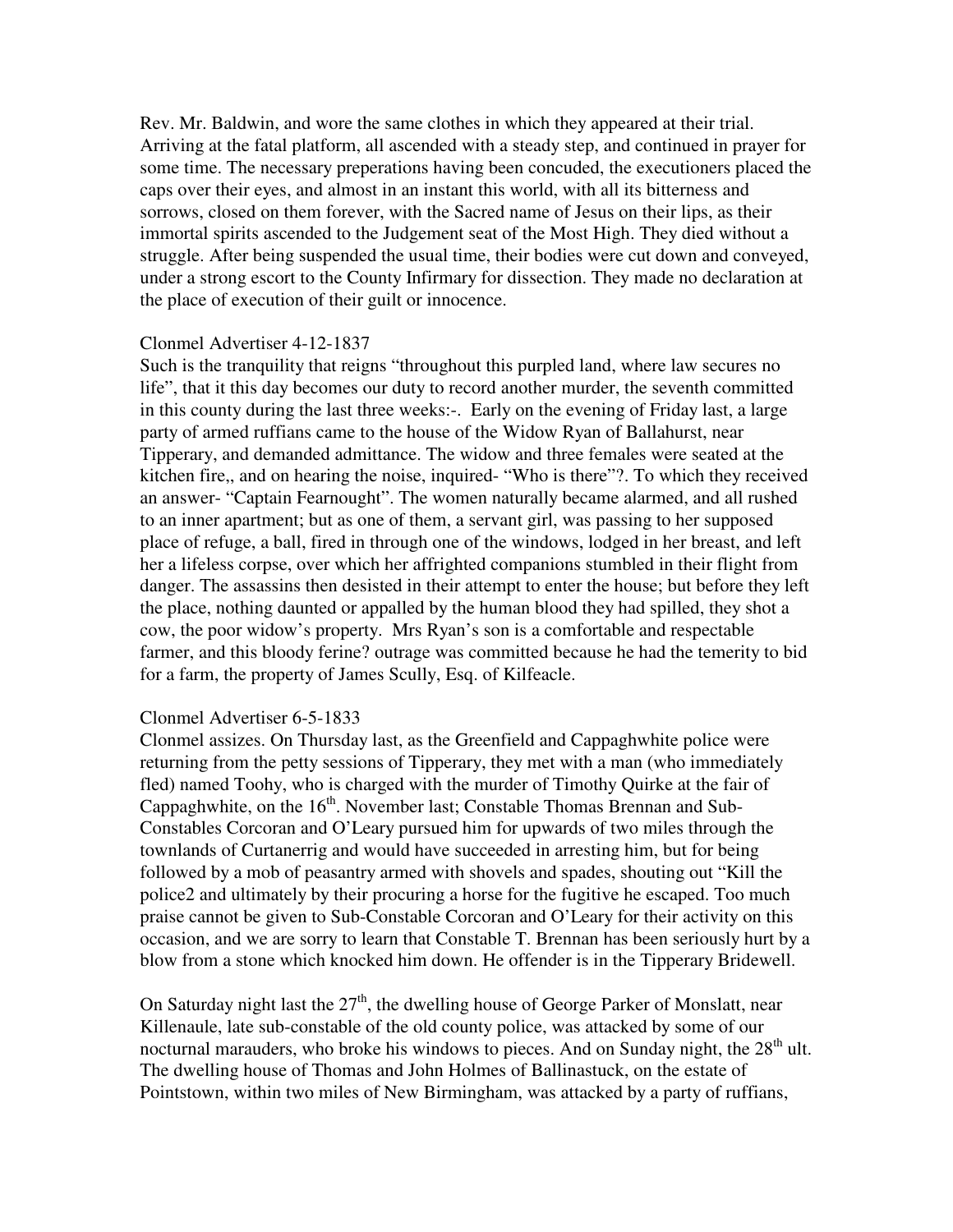who broke all the windows; the two Holmes with a few friends, immediately went in pursuit, but were unsuccessful in overtaking them.

Clonmel Advertiser.Jan. 17<sup>th</sup>. 1877

Clonmel Borough Petty Sessions.

Before Ald. Edmond Woods, Mayor, in the chair. Ald. Cantwell, Crean, and D. H. Higgins, Esq.

The business to be disposed of was unusually light and trivial.

The first case called on for hearing was at the suit of a country woman named Johanna Meara against Honoria Keane, Glendaloughin, for using abusive and scandalous language towards her on the public street of Clonmel on the 6<sup>th</sup> inst. Mr. O'Donoghue appeared for the complainant, Mr. Vowell for the defendant.

Complainant, on being sworn, stated that on the day in question she was at Mr. Phelan's bakery in Bagwell Street, when the defendant, without cause, abused her; on a second occasion, on the same day, the defendant met her at Mr. McEniry's establishment in Richmond Street, and abused her a second time, a woman named Mary Tobin was present, and heard all that had been said to her. Mary Tobin, on being sworn, stated that she never heard "an angry word" pass between the two parties. The case was dismissed.

The case at the suit of Constable Hanan against John Rockett was, on application, adjourned till next sessions, Mr. Moriarty, who was concerned for the defendant, being absent.

A Private in the  $18<sup>th</sup>$  regiment named Mahony, who was home on furlough,, was charged by Sub. Constable Griffin with unlawfully assaulting an old woman named Ellen Brown on the  $13<sup>th</sup>$  inst. Complainant swore that on the day in question, Mahony was under the influence of drink, and two young lads, who were with him, were endeavouring to get him home; he met on the street the old woman referred to, and assaulted her by hitting her on the face with his fist. Witness and sub-constable Egan took him into custody, when he offered all the resistance in his power before being brought to the barracks, at one time being so violent they were going to handcuff him. Two witnesses swore that Mrs. Brown, a fortune teller, was also drunk on the occasion, and that she gave annoyance to the defendant. Alderman Crean said that did not justify the assault upon her. Defendant was fined 5/. And costs or 7 days in prison.

Sarah Cronin was charged by Sub-Constable Egan with being riotous, on the public street, on the  $3<sup>rd</sup>$  inst. It appeared from the evidence that the woman's husband had been taken into custody for drunkenness on the occasion, and that she interfered on his behalf. The Mayor said that there was no justification for the interference , but the women being excited at the time in consequence of her husband being in custody, the bench would only impose on her the small sum of 6d. and costs.

Mary Meagher was summoned, at the suit of Mr. Brunicardi, for obstructing the public thoroughfare in Main Street by placing thereon, a quantity of vegatables for sale. Defendant submitted to the offence.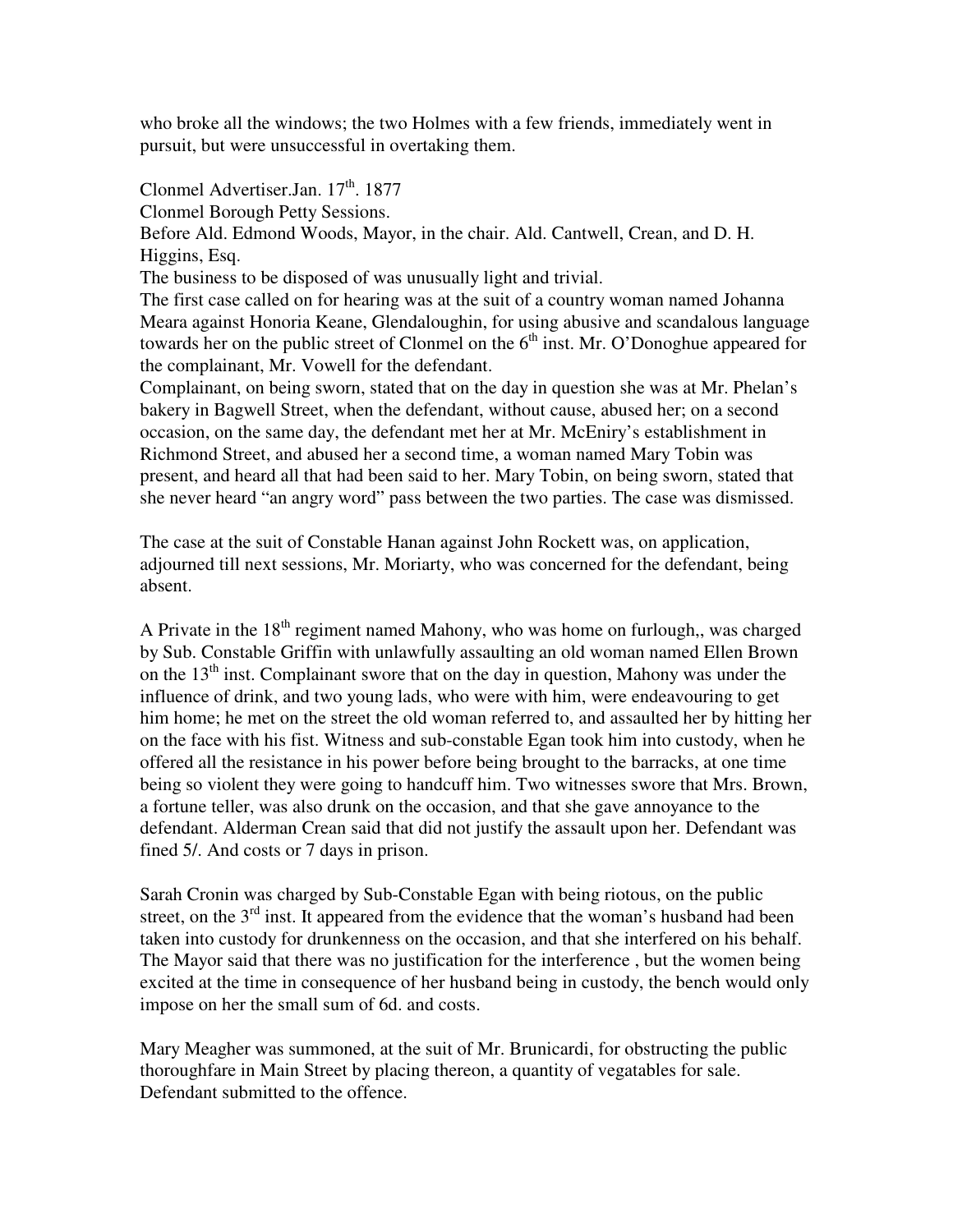Mr.Higgins, while giving credit to Mr. Brunicardi for discharging his duty in the best possible manner, thought parties selling butter and eggs at the Main Guard, or milk at the corner of Mary Street, might just as well be summoned as the defendant.

Mr. Brunicardi-well it appears to be always customary to have those markets held. Mr. Higgins-You are quite right in summoning in the present case, but the obstructions in the places mentioned are notorious.

Ald. Crean-Market Street has always been used as a vegetable market, and parties should be compelled to go there.

Mr. Higgins-Yes, but why not have the milk sold in the milk market.? The defendant was fined 1/. and costs, the Mayor adding that he would bring the subject alluded to by Mr.Higgins before the next meeting.

### 5th October 1864

Some fourteen months ago, a woman named Mary Doheny, the wife of a blind man, appeared in the town of Carrick-on-Suir, professing to be able to reveal to the living the forms of those supposed to be long ago dead, and among her dupes were two policemen. It is stated that she has "drugged" her victims, but, this as it may, they are now entirely under her influence, and so completely so, that she had but to command the most ridiculous services, for obedience to follow. The Sub-Inspector deemed it necessary, from what transpired, to place the woman under arrest, and to obtain the sworn informations of her constabulary dupes. One man Hayes, a Sub-constable, resigned, being convinced that he is to come in for an extensive estate in the neighbourhood of Carrick. The other policeman, Reeves, is a married man, and lived with his wife and family out of the Barracks. There are quite a number of persons in the town, who have been converted by the so-called witch, and who really believe that she has power to communicate with the dead.

# 23-11-1864

Mary Doheny, the woman who created such a great stir in Carrick and throughout the whole County of Tipperary, by exercising her so-called "witchcraft" was convicted at the Clonmel Quarter sessions, and sentenced to twelve months imprisonment.

### 7th Sept. 1864

The Rev. Mr. Lane of Philadelphia, who has for some time been sojourning in Clogheen, has set out again for America. He came to fulfil a long cherished and most ardent wish of his heart-to revisit the land of his birth and the home of his fore-fathers-to renew his acquaintance with those friends whose lot is still cast in the Emerald Isle, and above all, to prostrate himself in fervent prayers over the graves of his beloved parents at old Shanrahan. Having carried out these sacred intentions, he now departs to his home on the American Continent, accompanied by the good wishes and heartfelt regrets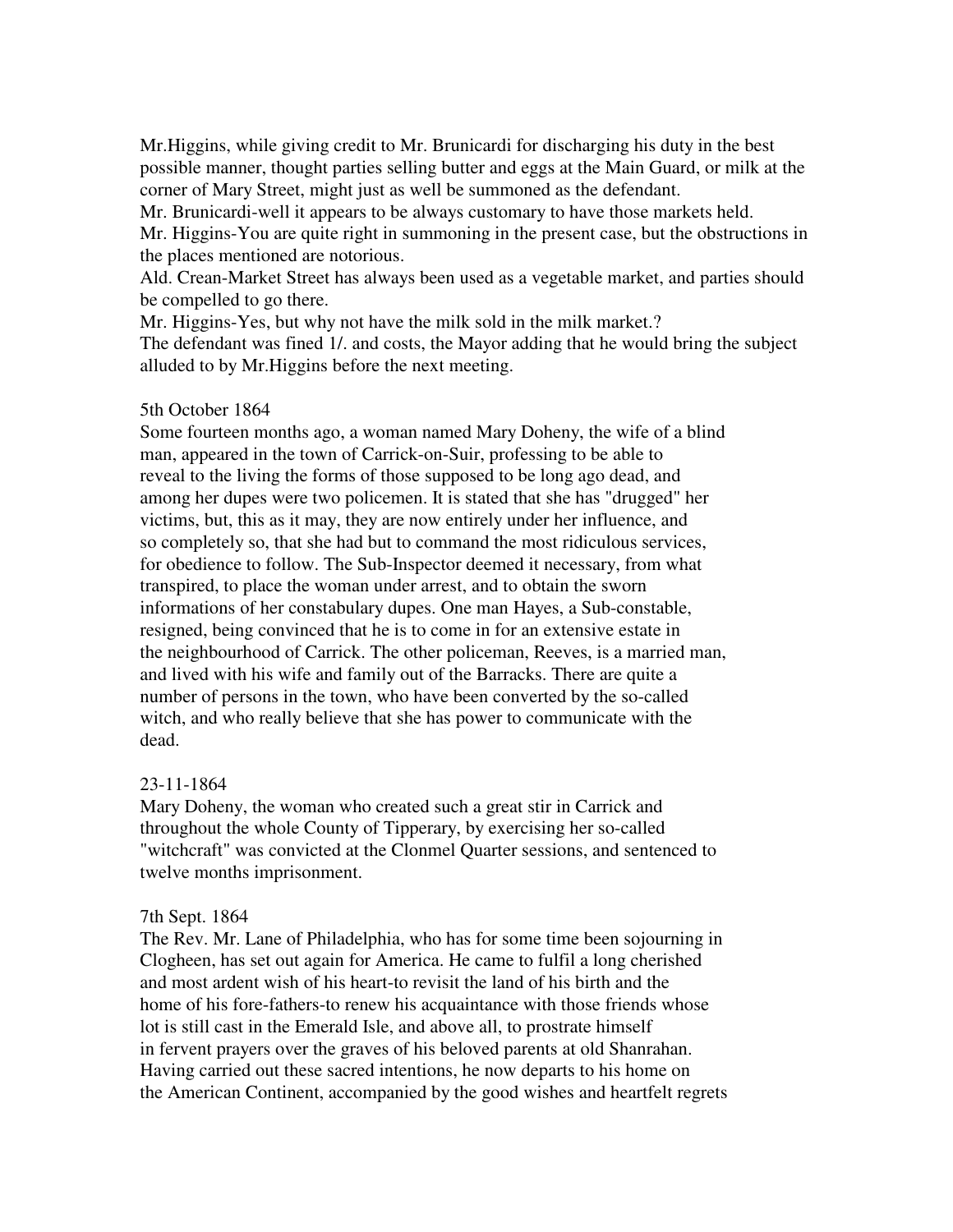of all who knew him-by the blessings of the poor, to whom he often ministered, and by the sincere regards of all the numerous friends to whom he was deeply endeared.

#### 29th June 1864.

Information is wanted of Patrick Meagher, a native of Marlfield, Clonmel, Co. Tipperary, who, when last heard of, was serving in Co. G.1st United States Infantry, Vicksburg, Mississippi, Grant's Army, South West. Address his father, Denis Meagher, Marlfield, Clonmel, Co. Tipperary.

#### 1-6-1864. A Tipperary Turk.

During the operations of the allies in the Crimea, it was resolved to carry the water in from a beautiful spring in the finest Croton of the camp. Leather hose or pipe was employed, which was laid on the ground. One morning, while the water was being supplied, the minaret sounded to prayers, and one of the Turkish soldiers immediately went on his knees to praise Allah. Unfortunately he went down upon the hose, and his weight suddenly stopped the current of that "first of elements" as Pindar calls water. "Get up" cried and English soldier.

"Vowlez vous avez la bonte, mon cher Monsieur La Turgue," cried a Frenchman, with his native politeness, "to get up".

"That ain't the way to make a turk move" cried another. "This is the dodge",. So saying he knocked the Turban off. Still the pious Mussulman went on with his devotion.

"I'll make him stir his stumps" said the other Englishman, giving the Turk a remarkably hard kick. To the wonder of all, still the unturbaned, well kicked follower of the prophet went on praying as though he was a forty-horse parson.

"Hoot, awa, mon-I'll show how we serve obstinate folks at auld Reekie", quietly observed a Scotchman-he was, however, prevented, for the Turk, having finished his "Allah ven en Allah", rose and began to take off his coat-then to roll up his sleeves, and then to put himself in the most approved boxing attitude, a la Yankee Sullivan, He then advanced in the true Tom Hyer style to the Englishman who had kicked him in the lumber region. "A ring, a ring!", shouted the soldiers and sailors, perfectly astonished to see a Turk such an adept in the fistic art.

The Englishman, nothing loth to having a bit of fun with the Turk of such a John Bull turn of mind, set to work, but found that he had met his master. In five minutes he had received his Quantum sufficit. As the Turk coolly replaced his coat and turban, he turned around and said to the admiring bystanders, in the purest brogue.

"Bad luck to ye, ye spalpeens!, when ye're after kicking a Turk, I'd advise ye, the next time, to make sure he's not an Irishman.

The mystery was solved-the Turk was a Tipperary man.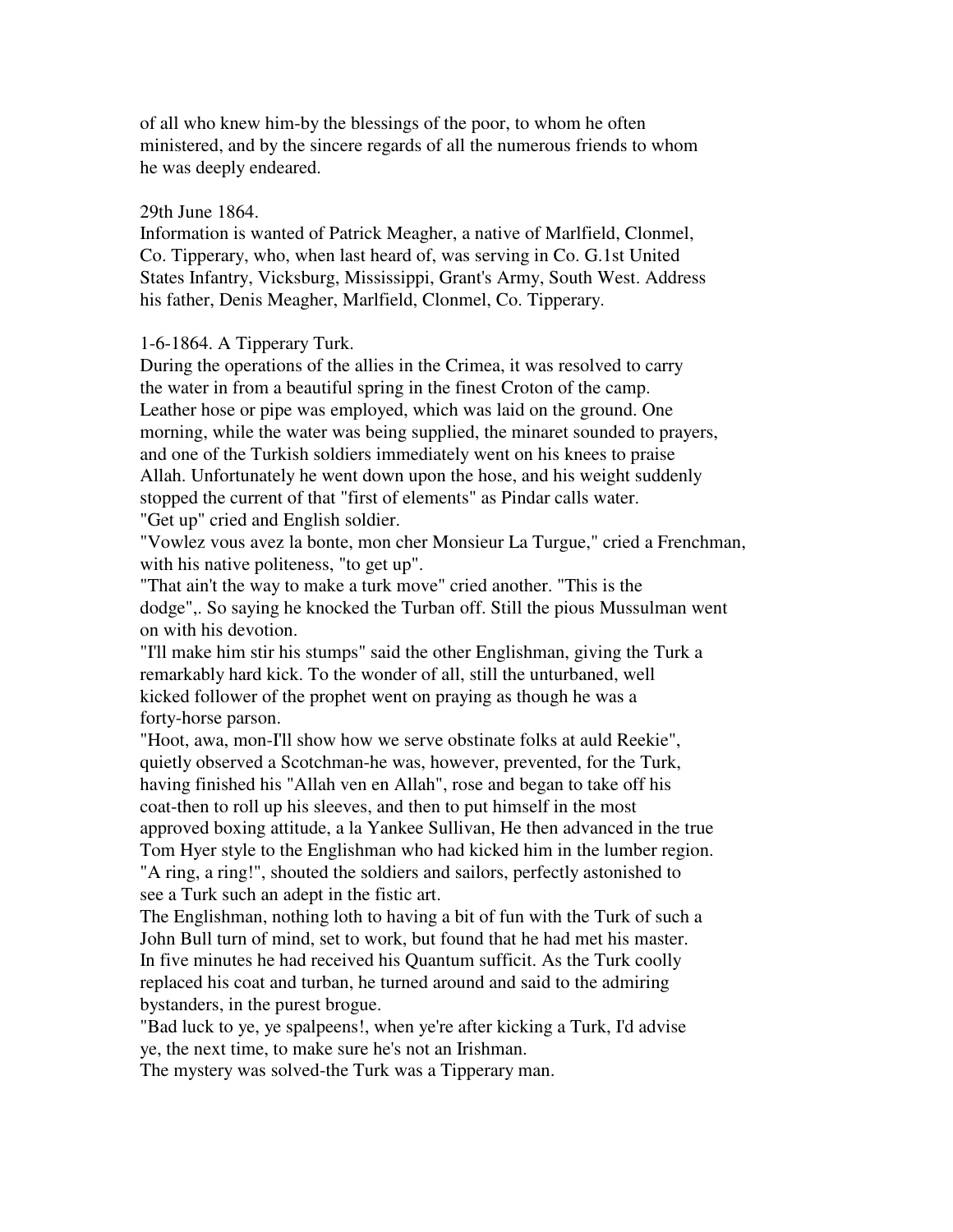### 23-3-1864

Information is wanted of Mrs James Scott, who emigrated to America in 1848. When last heard of was Secor, Woodford County, State of Illinois. Any information respecting her will be thankfully received by her son, Malach Doran, Earlshill, near Killenaule, Co. Tipperary, ireland.

#### Jan. 25th 1865.

Information is wanted by the Nation of Martin O'Gorman, Annfield, Borrisoleigh, Co. Tipperary who emigrated to America in 1854. He lived in Globe Village, Mass, to 1858, was subsequently in Cincinnati, Louisville and Memphis, and when last heard from, in January 1860, was in Trenton, Arkansas. Any information of him would be thankfully received from his friends in Globe Village, or through the Nation, by his brother, James O'Gorman, Mount Moria, Geelong, Australia.

Unknown Newspaper. (Could be the Tipperary Advocate.)

7-3-1866

Patrick Rooney, an itinerant auctioneer, hailing from Thurles, was brought before the Mayor of Waterford, lately, charged with causing an obstruction by collecting a crowd in Broad St. while trying to sell his wares. He was fined £1.6.0., costs or a weeks imprisonment, under the town's Improvement Act.

The money was paid with a threat that an action would ensue, on the grounds that he was a licensed auctioneer, and that he could sell on market days where ever he liked, as had been decided before.

18-4-1866.

At the late assizes an action was brought by a girl named Mary Quilinane, daughter of a small farmer, against Godfrey Adams, a retired solicitor, residing in Tipperary, for assault and battery, after inducing her to drink whiskey-the girl having gone to his house to sell eggs. The jury found for the plaintiff, £100 damages and costs.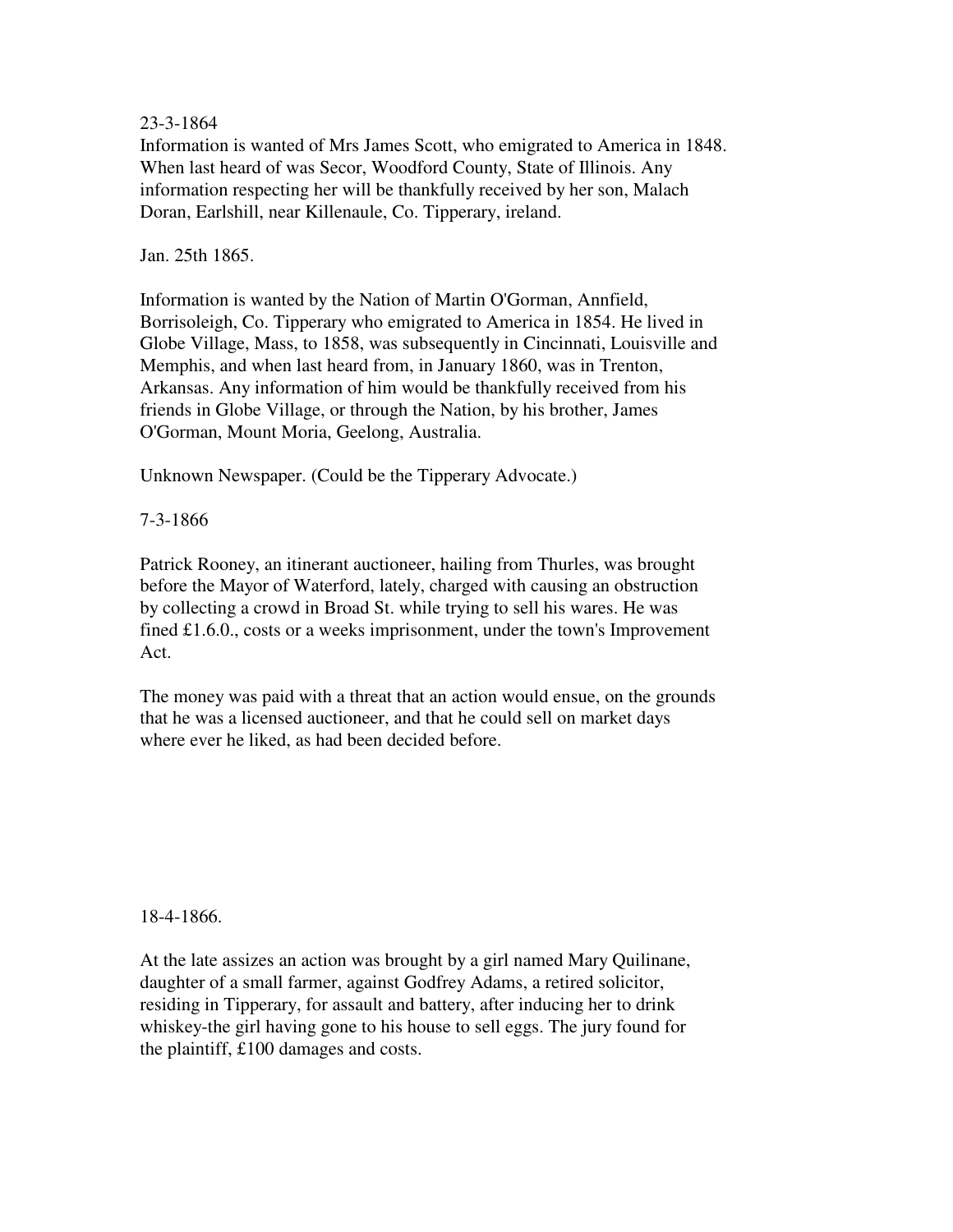#### 16-5-1866

Tom Rourke, of Holy ford, who was arrested by Sub-Inspector Rams bottom last October, was let out on his own recognizance. Thaddeus Tremayne (Roughen) of Tipperary, who was arrested on the 27th of last Sept. (in consequence of a letter written by him which was found in the Irish People office, in which were words to the effect---"Allow me to use my pen until such time as I can use a pike in the noble cause for which Emmett died"), was let out on giving two solvent sureties and himself in a very heavy amount.

#### 22-11-1769 Freeman's Journal.

A few days ago Mary Booholy, Dennis Costnody, and Richard Fitzgerald, all of Fethard, in the County of Tipperary, read their Recantation from the errors of the Church of Rome, and embraced the Protestant Religion in the Parish Church of Killenaule.

### 24-3-1832 From the Clonmel Advertiser.

Clonmel Court.

Cody V. Fox and others.

From the great length of the proceedings in this case, which occupied the court throughout the whole of Saturday and Monday, up to a quarter past two o'clock yesterday, we are unable to enter on even a sketch of its complicated details, and can only state, briefly, that its object was to ascertain whether the plaintiff, James Cody (A poor Carpenter) was, as he represented himself to be, the nearest of kin and heir at law to the late Mr. Terence O'Donnell, of Sackville Street, Dublin, boot and shoe maker, (a native of Carrick-on-Suir), who died intestate and without issue in 1827, leaving a large property in cash, bank stock, and other personal effects, for which eleven other claimants (the defendants in this trial) have appeared. The case had been previously tried at the last Summer Assizes for this County, but upon a different issue, on which occasion nine of the present defendants were plaintiffs, and obtained a verdict against the then defendant, the present plaintiff. This verdict having been set aside by the Master of the Rolls, the case now came on under a new issue, reversing the relative position of the parties, and, after a trial which (already stated), lasted the greater part of three days, the jury brought in a verdict in favour of the plaintiff, Cody---thus establishing his claims to the large fortune in dispute, as the first cousin and heir at law of the deceased Terence O'Donnell, to the exclusion of all the defendants, who claimed to be related to the deceased in the degree of second cousins.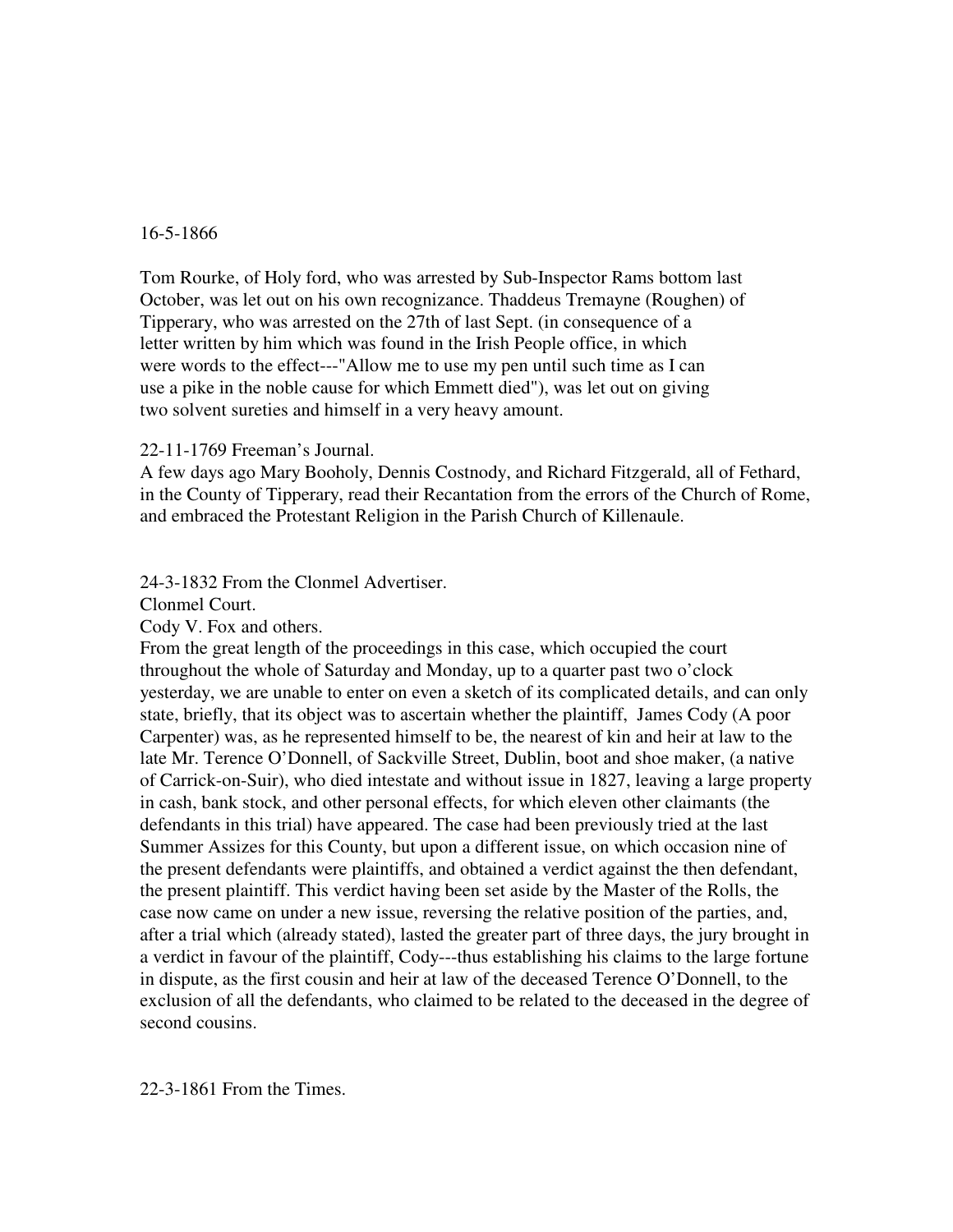# Record Court.

Burnett V. Maher.

This was an action for mesue rates, for over holding possession of a farm near Thurles, containing 94 acres. It appeared that the defendant had been tenant to the plaintiff from the month of August, 1859. Though he had been in occupation only one year, he had paid two and a half years rent, and had been served with a notice to quit that possession, under a habere, in November 1860, and Maher, the defendant was left in possession, as a caretaker, and continued as caretaker until December 1860, when he refused to give up possession, and this action was brought for the mesue rates, between the  $11<sup>th</sup>$  December and the  $1<sup>st</sup>$  of Feb. The jury found a verdict of one farthing damages for the Plaintiff. Sergeant Armstrong and Mr. Lover for the Plaintiff . Mr. William Ryan for the defendant.

### 5-12-1770 Freeman's Journal.

About 7 O'Clock last Sunday night as William Cody, of Ballyrichard, near Carrick, and his daughter, were returning home from Carrick, they were way-laid by a party of fellows on horseback, who knocked the father of his horse, and forcibly carried off his daughter, but as they were passing through the village of Oning, the girl's cries alarmed some gentlemen who had spend the evening with the Rev.Mr. Lanigan, who with great humanity mounted their horses, pursued the villains about two miles up the mountains, rescued the girl from the hands of her ravishers, and secured one of them, named John Dalton, whom the gentlemen conducted to a Magistrate, to be dealt with according to his deserts.

# 15-9-1770 Freeman's Journal.

On Thursday the  $6<sup>th</sup>$  inst, a man was executed at Philipstown for murder, during the execution the Mob (which was very great) were remarkably quiet, but as soon as the execution was over, they stoned the hangman to death, and the body lay for two or three days under the gallows. This poor unfortunate creature was the person that hung Sheedy the Priest, which is supposed to be the reason for this outrage.

### 29-7-1861 Times.

Assault. Nenagh, Tipperary

The Queen V. Patrick Hough, Jeremiah Hough, Michael Darcy, John Darcy, and Malachi Hough.

The prisoners were indicted for that they, on the  $16<sup>th</sup>$  June last, at Ballyneavin, in this County, did inflict grevious bodily harm on one Patrick Walsh.

It appeared that all the parties were at a dance on that day (Sunday) when the prisoners beat the prosecutor with a loaded butt of a whip, struck him with stones, and kicked him, whereby he was severely injured.

On cross examination it appeared that the prosecutor had knocked down on of the prisoners some days before, and had given some great provocation.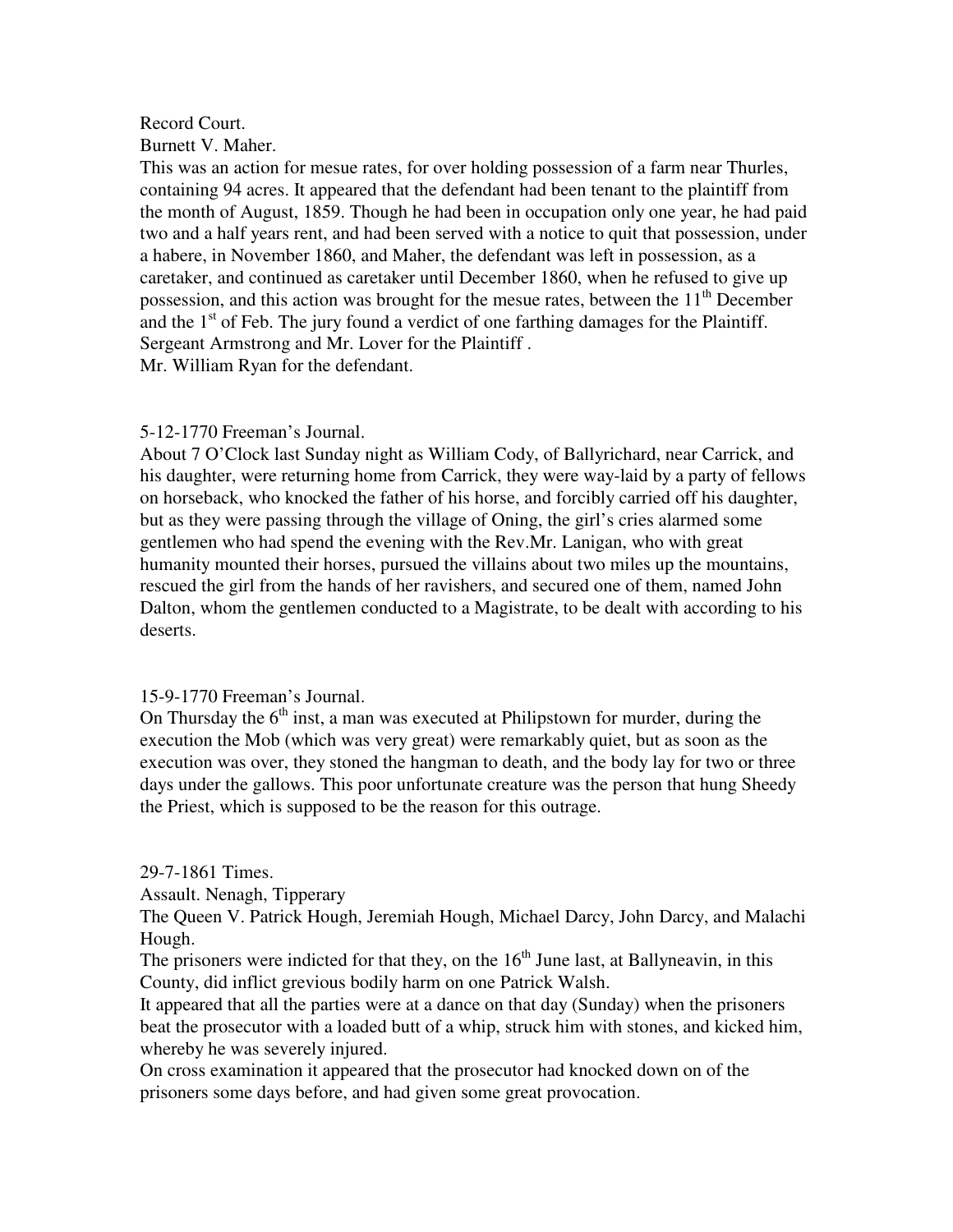The jury found the prisoners guilty of a common assault.

The Queen V. the same prisoners. This was an assault on the last prosecutor's brother. Found guilty of causing grevious bodily harm.

17-8-1769 Freeman's Journal.

Marriage at Rahealty, Thurles, Co. Tipp between Mr. Pierce Byrne, of Ballyshellan, to Miss Kitty Kennedy.

16-8-1862 From the Times.

The Bansha Poisoning case.

The woman, Ellen O'Donnell, who, as stated in a previous number of the Irish Times, was arrested on charge of having administered poison to her aged mother, Catherine Doran, at Cappauniacke, Bansha, on June last, has been discharged by Mr. P.C. Howley.R.M.

22-3-1861 From the Times.

Richard Maher, John Bergin, Martin Bergin, and John Maher, were indicted for a grevious assault on Timothy Walshe; D. Maher for a like offence on Laurence Walsh, and Patrick Bergin and Denis Maher Snr., for a like offence upon William Bergin, Timothy Walshe and Malachi Fogarty for a like offence on John Maher, William Bergin for an assault on Daniel Maher, and William Quinlan for an assault. The prisoners had a faction fight in Roscrea, on the  $28<sup>th</sup>$  of Jan. last when going to a funeral. Mr. W. Ryan defended some of the prisoners, and Mr. Edward Johnstone the rest of them. Mr. Ryan and Mr. Johnstone each addressed his Lordship, and remarking that as this fight had arisen without any premeditation, they thought that the ends of justice would be fully satisfied by the prisoners pleading guilty.

Accordingly the pleaded guilty.

They were bound over in their own recognizances to keep the peace for six months.

John Kennanney was indicted for an assault upon Daniel Ryan, endangering his life, also for a grevious assault. The prosecutor's wife swore that she was coming after her husband from Templemore, and saw the prisoner striking her husbands head with a stone, that she endeavoured to take the stone out of the prisoner's hand but was unable to do so. Other witnesses were produced, who proved that they saw the prosecutor lying on the ground, and the prisoner giving him a kick. It was suggested for the prisoner that the prosecutor had fallen on the road, and thereby sustained the injuries which he had received. Dr. Pinchin, of Templemore, proved that the prosecutor's injuries were very serious, and that, at the time he first saw him, he (Dr. Pinchin) thought the prosecutor's life was in danger. The jury convicted the prisoner of an assault inflicting grevious bodily harm.

19-1-1797 Freeman's Journal.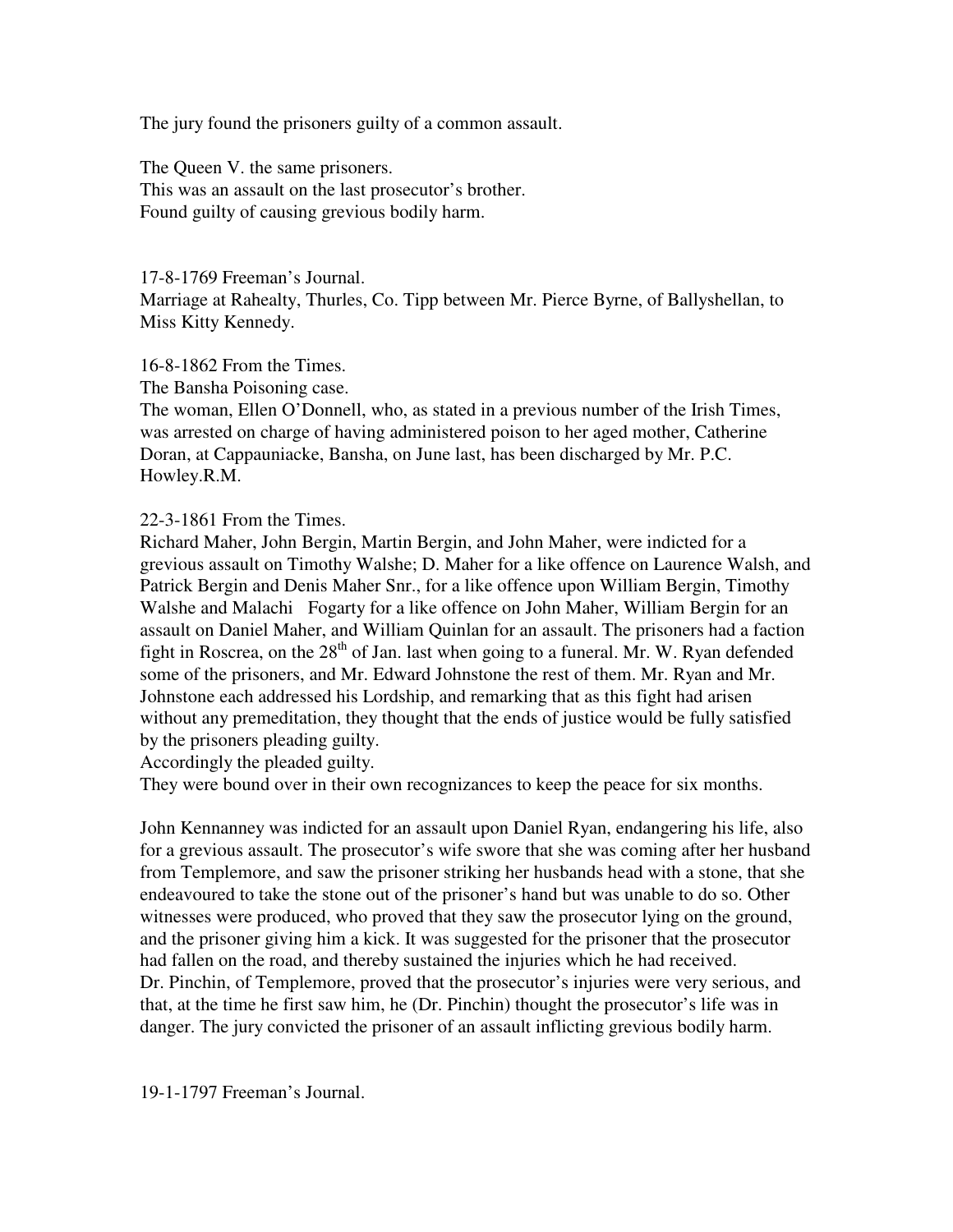In the matter of Richard Elliott, Esq. a lunatick.

Pursuant to an order made in this case, bearing the date of the  $31<sup>st</sup>$  Dec. last whereby it was referred to me in the absence or illness of William Henn, esq., I will on Wed. the  $8<sup>th</sup>$ day of Feb. next, at two o'clock in the afternoon, at the Chancery Chamber of the Four Courts on the Inns Quay, proceed to set to the highest bidder, the House and Demense Lands of Southlodge in the County of Tipperary, being the estate of the said lunatick, containing 180 acres, for the term of three years. Dated this day, the  $10<sup>th</sup>$  of Jan. 1797. Edward Westby. Further particulars available from George Shaw, Attorney, Peter Street, Dublin.

### 16-8-1862 Times.

At the last Fethard Petty Sessions a man named Denis Maher, was returned for trial for having in his possession, within a proclaimed district, a quantity of powder, for which he had no licence. It seems that an outrage was committed at the residence of a farmer named Moynan, living at Lismoynon, by some persons, who fired several shots, dug a grave in a field opposite to the house, and placed a threatening notice on the hall door. The powder was found on the dresser in Maher's house, who is supposed to be one of the party implicated in the attack referred to. A similar charge was preferred against a person of the name of Fitzgerald, for having some shot and arms in his possession, contrary to the provisions of the 12<sup>th</sup> section of the Crime and Outrage Act,  $11<sup>th</sup>$  and  $12<sup>th</sup>$  Vic., which case was also send for trial at the ensuing quarter sessions.

### 5-7-1856 Freeman's Journal.

A respectable farmer named William Curran was shot dead in his own house, about a mile from Roscrea, on Monday evening, while sitting down to supper. The shot was fired through the parlour window, and the gun was loaded with slugs. An inquest was held on the body the following day, and a verdict of wilful murder against some person or persons unknown was returned. It is not supposed that the murder has arisen out of any quarrel concerning land. The deceased married a few months since a second wife, his first wife and her mother having been drowned so recently as last December. The second marriage did not please his former wife's friends, and caused an unfriendly feeling. The deceased, who was a tenant on the estate of Colonel Lloyd Gloster, was in the prime of his life and in very comfortable circumstances. An Inquest was held by B. Toy Midgeley, Esq. Coroner, when the jury returned the above verdict.

### 4-10-1856

Incumbered Estates Court.

County Tipperary.

In the matter of-The estate of Christopher Hume Lawder, assignee of Patrick Dwyer, an insolvent, continued in the name of Joseph Macan, Edward Fox,

And Christopher Hume Lawder, Provisional Assignee of Patrick Dwyer.

Owner.

Petitioner--George King Staunton Massy Dawson.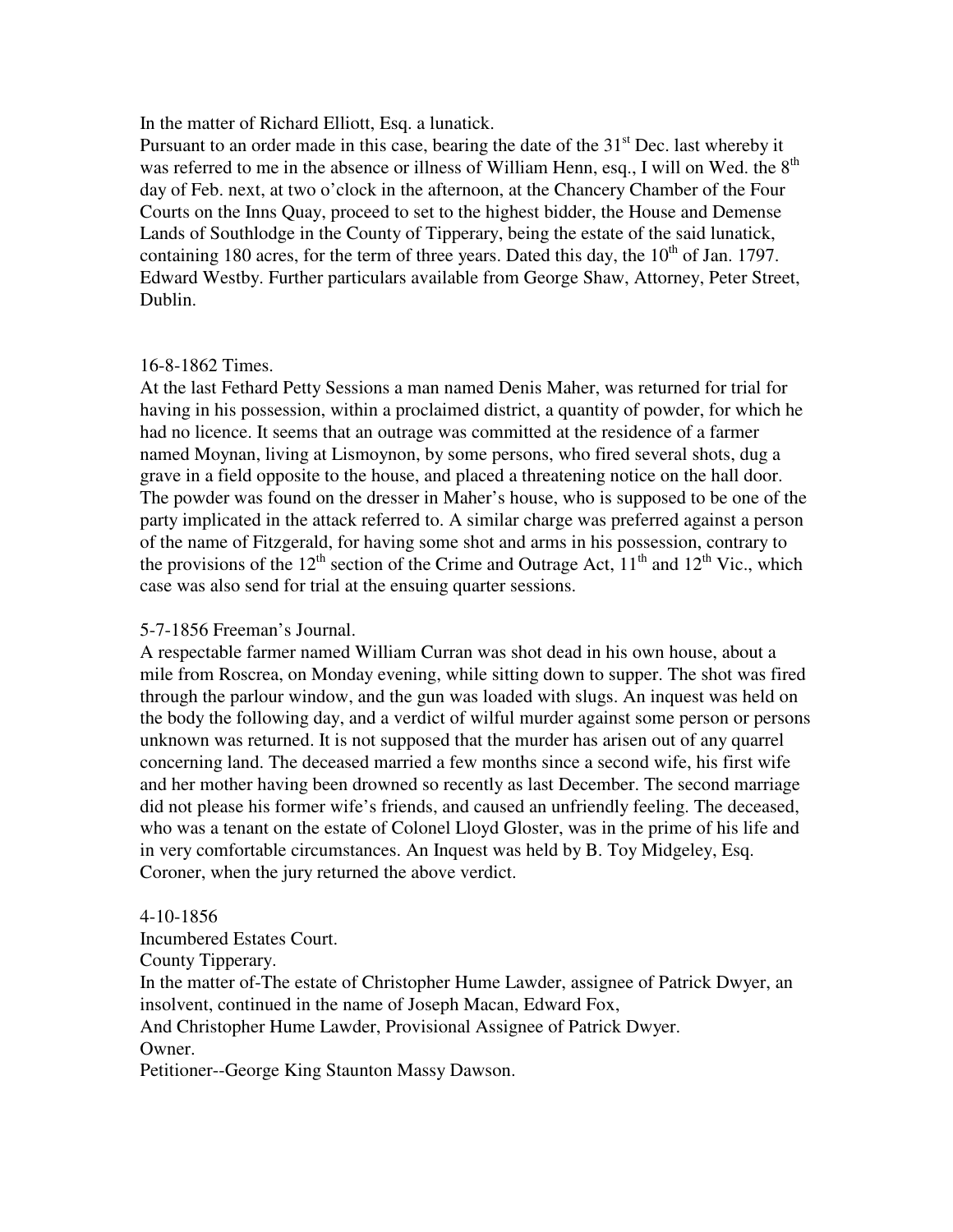Sale on Thursday, the  $23<sup>rd</sup>$  Oct 1856 at Thurles, in the County of Tipperary, at the hour of 1 O'Clock in the afternoon.

By order of the Commissioners for Sale of Incumbered Estates in Ireland, Michael Crofts will, on Thursday, the 23<sup>rd</sup> Oct 1856 at Boyton's Hotel, in the town of Thurles, in the County of Tipperary, sell by Public Auction, that part of the lands of Lisnaganogue, situate in the Barony of Eliogarty, containing 122 acres, statute measure, held under Lease of Lives renewable for ever, subject to the yearly rent of £53.14.4., now of the estimated Annual Value of £100. Dated this day  $28<sup>th</sup>$  July 1856. John Locke, Auction Clerk.

Messrs Lewis and Howe, Solicitors, 22 Nassau Street. Dublin.

Michael Crofts, Auctioneer, Thurles.

# 25-9-1847.

William Scully, Esq. of Kilfeacle, though aided by a score of armed bailiffs, was repulsed on Monday, by his tenants, at Forgetown, near Holycross, after a violent contest, in which several shots were exchanged, while he endeavoured to make a seizure of farming stock for non-payment of rent. The attempt was renewed, when the police from the surrounding stations arrived, and Mr. Scully eventually succeeded. (Forgetown may be Forgestown).

# Mullinahone. Letter to the paper. 15-9-1847

I have to inform you that about the hour of 12 O'Clock last night a party of between 60 and 100 men armed with guns and pistols, came to two bailiffs whom I, as sequestrator appointed under the Court of Chancery, had occasion to place as keepers on some corn belonging to tenants on the lands of Mullinadobride, near this town. The midnight legislators placed them on their knees to be shot, but some of the party said it was better to put the two men in a house. They then marched them to one of the tenants named Fitzpatrick, where they locked them up, leaving a party at the door to keep them in, who frequently fired shots, while others were carrying off the corn in cars' How long will this state of things be allowed to continue.? Every man is armed with a gun; and when a landlord or agent makes a distress, the property is certain to be carried off by night, or cut and removed on Sunday's, to avoid a distress.

About 1 O'Clock on Thursday morning last a party of men, numbering 20, armed with guns, pitchforks, scythes, and bludgeons, and firing shots, entered the lands of Park, near Moneygall with horses and carts, and carried away the produce of two acres of wheat, seized by George Cornwall, esq., of Dublin, for non payment of rent.

And Finally from Today's Paper.

An article in today's paper which gives some ideas of how to be 158% happier by next weekend includes this:---

Draw your Family Tree.

It sounds like an unlikely happiness booster, but knowing your family history is important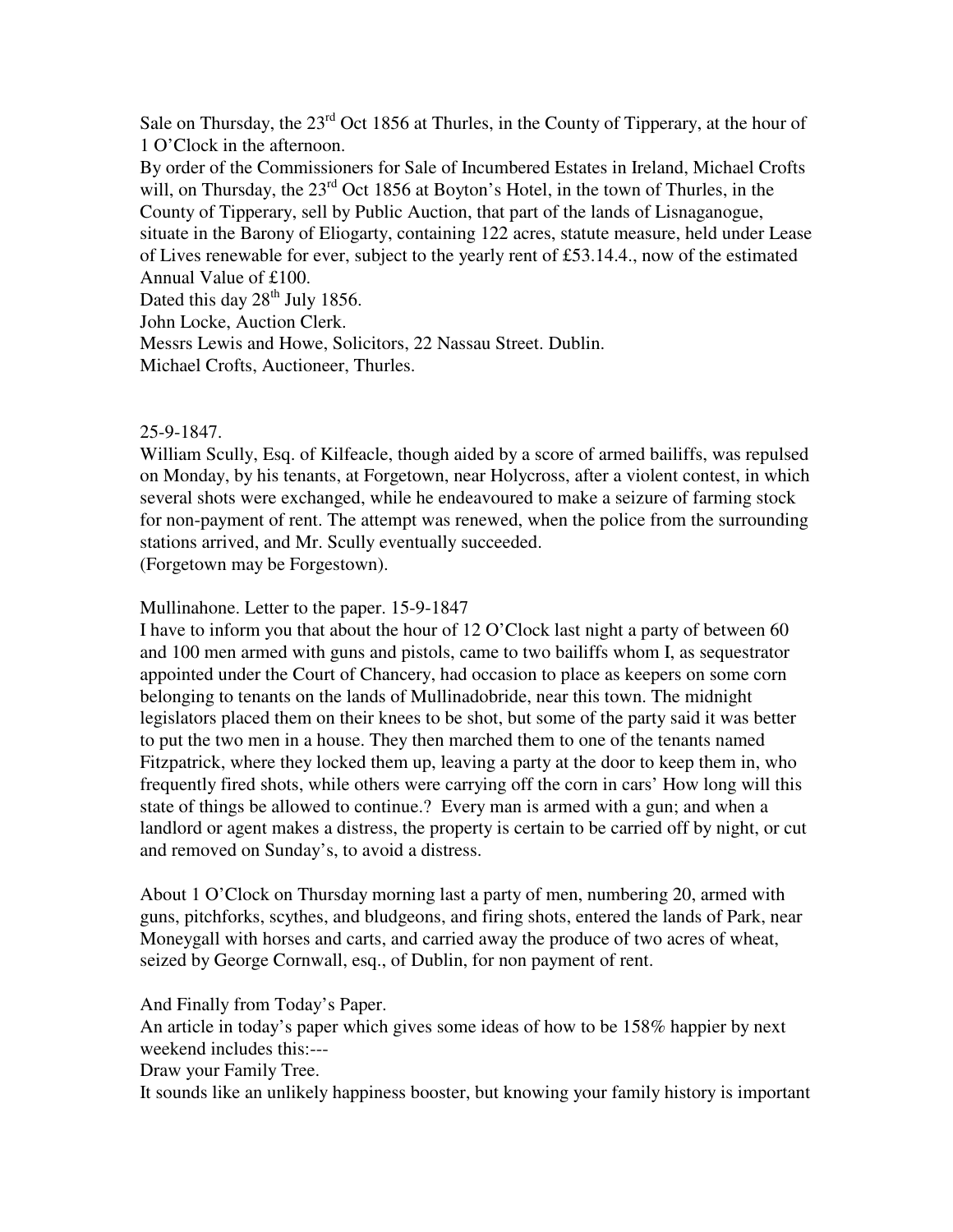to your sense of well being, according to scientists. They found that knowing where you came from boosts life satisfaction by 10%.

Unknown Newspaper. (Could be the Tipperary Advocate.) 7-3-1866

Patrick Rooney, an itinerant auctioneer, hailing from Thurles, was brought before the Mayor of Waterford, lately, charged with causing an obstruction by collecting a crowd in Broad St. while trying to sell his wares. He was fined £1.6.0., costs or a weeks imprisonment, under the town's Improvement Act.

The money was paid with a threat that an action would ensue, on the grounds that he was a licensed auctioneer, and that he could sell on market days where ever he liked, as had been decided before.

# 18-4-1866.

At the late assizes an action was brought by a girl named Mary Quilinane, daughter of a small farmer, against Godfrey Adams, a retired solicitor, residing in Tipperary, for assault and battery, after inducing her to drink whiskey-the girl having gone to his house to sell eggs. The jury found for the plaintiff, £100 damages and costs.

# 16-5-1866

Tom Rourke, of Holy ford, who was arrested by Sub-Inspector Rams bottom last October, was let out on his own recognizance. Thaddeus Tremayne (Roughen) of Tipperary, who was arrested on the 27th of last Sept. (in consequence of a letter written by him which was found in the Irish People office, in which were words to the effect---"Allow me to use my pen until such time as I can use a pike in the noble cause for which Emmett died"), was let out on giving two solvent sureties and himself in a very heavy amount.

### Tipperary Free Press 24-8-1835

It gives us pain to be obliged to state, that Clonmel was on Saturday last a scene of the greatest drunkenness and disorder. A number of intoxicated fellows infested the streets the entire day, and during the night the town was disturbed by a gang of ruffians, whose 'black eyes and painted noses' when taken into custody by the watchmen, showed how warmly they had engaged in the melee.

On the last fair day of Borrisoleigh, in this county, two persons were killed in a fight between the disgraceful and sanguinary factions called the Pallets and the Bawns.

Tipperary Free Press Clonmel March  $21<sup>st</sup> 1838$ . County Tipp Assizes. Thomas Conway was given in charge to the jury for the manslaughter of Wm. Guilfoyle. Mary Guilfoyle, mother of the deceased, deposed that her son was struck at the fair of Borrisoleigh on the  $9<sup>th</sup>$  of June last, and that when he was brought home he stated that he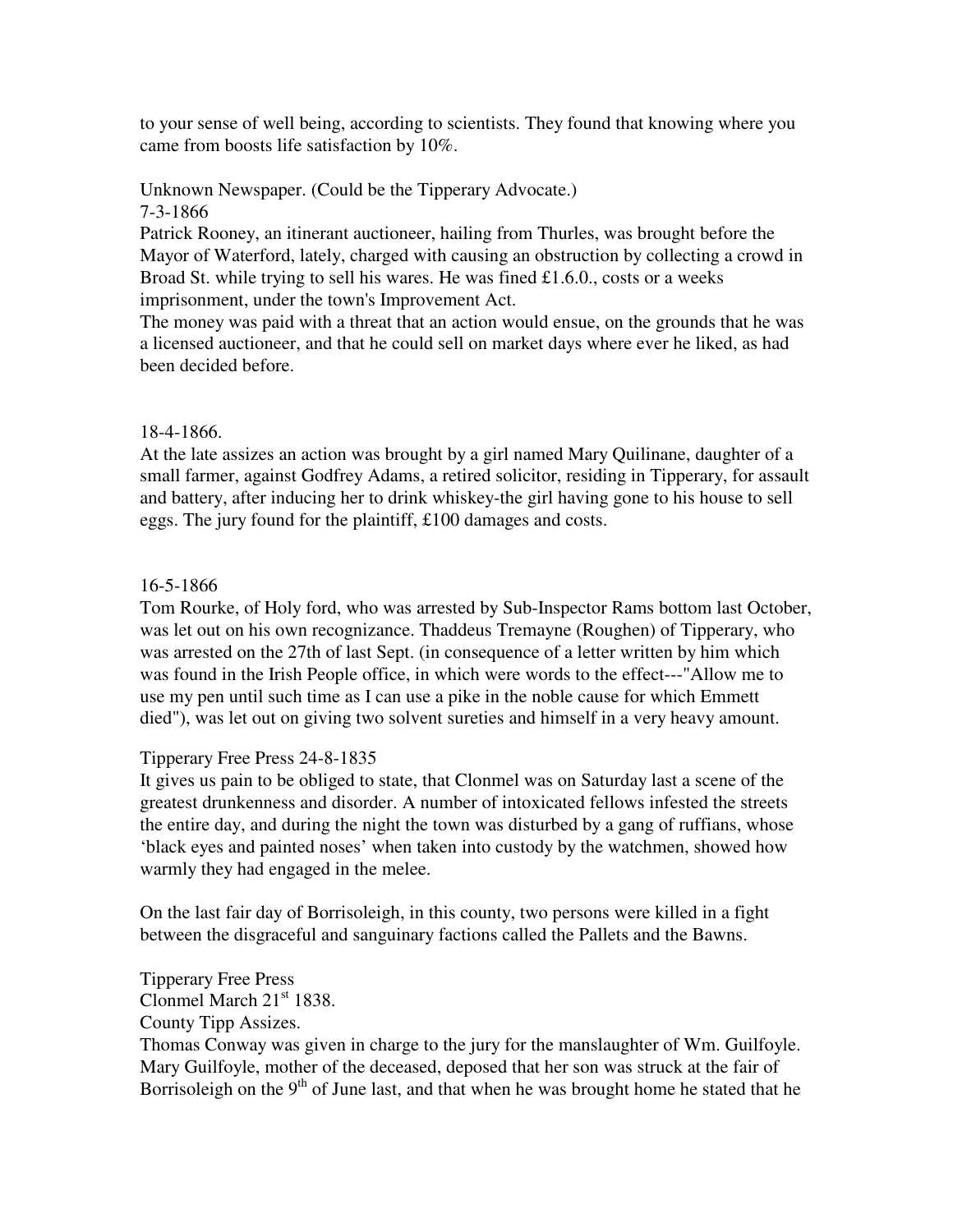did not think he was dying. Acquitted.

Roger Mara and Timothy Dunne, for stealing two guns and a shot pouch from Thomas Ashbury, near Borrisokane, on the 2<sup>nd</sup>. of Jan last. Thomas Ashbury, lodge keeper to Mr. Falkner, identified the prisoners as having entered his house, one of whom, Mara, put a pistol to his breast, while Dunne and another, not in custody, took the gun and pouch. Mr. Costello cross-examined him but elicited nothing material. His Lordship expressed his surprise at Mr. Falkner allowing a man of Ashbury's station in life to have such a quantity of arms and ammunition in his possession as 60 balls and 15 or 16 charges of swan drops, and in a county where searching for arms is so common. Why the Marquis of Waterford's gamekeeper couldn't require more. What did you want two guns and so much ammunition for?.

Witness-To protect myself.

Court-Against what-was it rebels?.

Ashbury's wife was examined, and differed considerably from her husband. James Bracken C.C. was about to be examined in support of Ashburys testimony, when Mr. Costello objected unless there was an Imputation of his testimony, and quoted Roscoe in support of his position, with which his Lordship agreed. Mr. Scott. Q.C. denied that he called Mr. Bracken for that purpose. Here the case closed. The Learned Judge told the jury that the question they had to try was one of identity. Prisoners found not guilty.

Nest Day.

Mr. Justice Moore entered the court this day at 10 O'Clock. After considerable delay, the following jury was sworn.-

Edward Prendergast. John Egan. Thomas Heffernan. Wm. Manning. George Ryall. Wm. Dalton. John Sturdy. Wm. Hudson. Patrick Scully. James Carew. David Clancy. George Smithwick, Esqrs.

Mr. O'Brien of Nenagh, made application to his Lordship for the discharge of Mara and Dunn, who were acquitted on Thursday of the charge of robbing arms. His Lordship said they would be discharged at the proper time, viz., at the close of the commission, before which time it would be improper to discharge any prisoner, though acquitted, in order to give any opportunity, by the Queen's proclamation, to the public of saying whether there was or was not any other offence to be alleged to them.

William Elworth pleaded guilty to the manslaughter of Wm. Bishop, near Cashel. A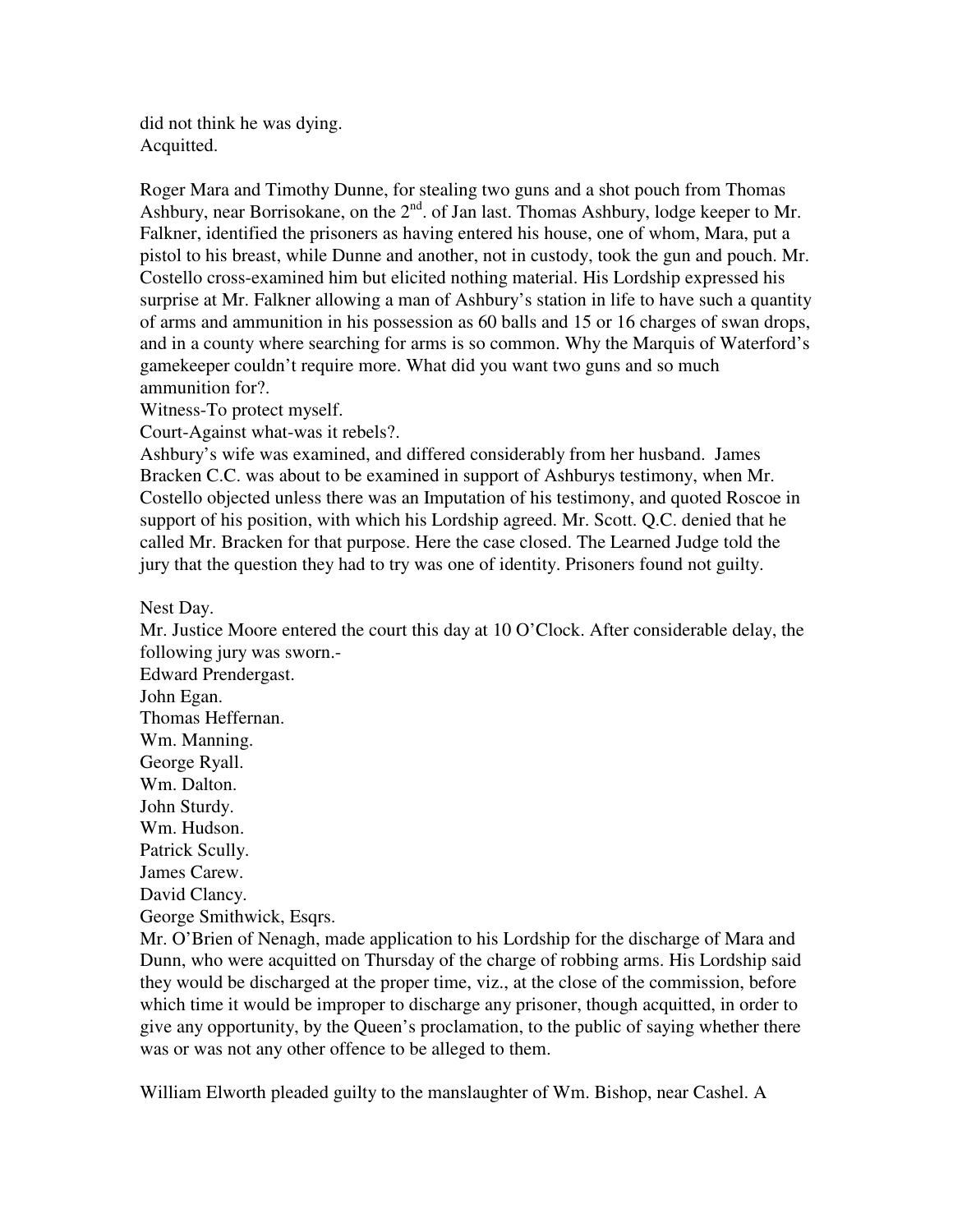gentleman gave the prisoner a good character, which his Lordship said he would attend to.

The following Jury was sworn,- Robert Maher. Wm.J.Harvey, Benjamin Thompson, Robert Collins, J.P.Roberts, Richard Holmes, Henry Saunders, J.J.Shanahan, Wm. Byrne, John O'Leary, Denis Walsh, Wm. O'Callaghan, Esqrs.

Daniel Becken? Was given in charge for giving threatening notices to Matthew Burkem in his house at Ardbane, near Bansha, on the  $22<sup>nd</sup>$  of November last.

Matthew Burke sworn;-Was in his house on the above day, when four men entered, one of whom pushed him towards the fireplace, and handed him the notice, but told him not to fear, that they would do him no harm there, but that he should give up the ground he had taken-is sure the prisoner at the bar is the man who pushed him, and gave him the paper-the whole party was armed-the face of the prisoner was partially blackened-went to Mr. Gannon, Chief Constable, next day, and described the men. Mr. Gannon said, that when Burke came to him, he gave him descriptions of six persons, who came to his house, all of whom he described minutely, as to their dress, height, etc.

Court-You described six persons to Mr. Gannon, though you swore in your information only three went into your house, how long were they in your house?.

Witness-About a half hour. Court-At 4 O'Clock on a day in November.

Witness-Yes, My Lord.

Court-Now, Mr. Gannon, I ask you as military man, could you, in half an hour, and under the same circumstances, give so minute a description, of six persons, noting what each man wore, his height, and the colour of the different parts of his dress, such as you have just read.

Mr. Gannon-Indeed my Lord, I could not.

Catherine Roche, wife of the witness, sworn,-Deposed that four men came into the house, but could not say that the prisoner was one of them. After some hesitation on the part of some of the jury, they returned a verdict of not guilty. His Lordship expressed his approbation of the verdict, and said that if any other were returned, he would, nevertheless, turn the prisoners out of the dock the next moment.

John Burke and James Corbett, were placed at the bar, for stealing a gun, the property of Joseph Holway, and for assaulting him on the  $22<sup>nd</sup>$  November last and also for a riot. Joseph Holway sworn-Was driving a car, in which he had a gun, over the Bridge in Tipperary, when Burke, one of the prisoners, stopped witness, and said, he should get a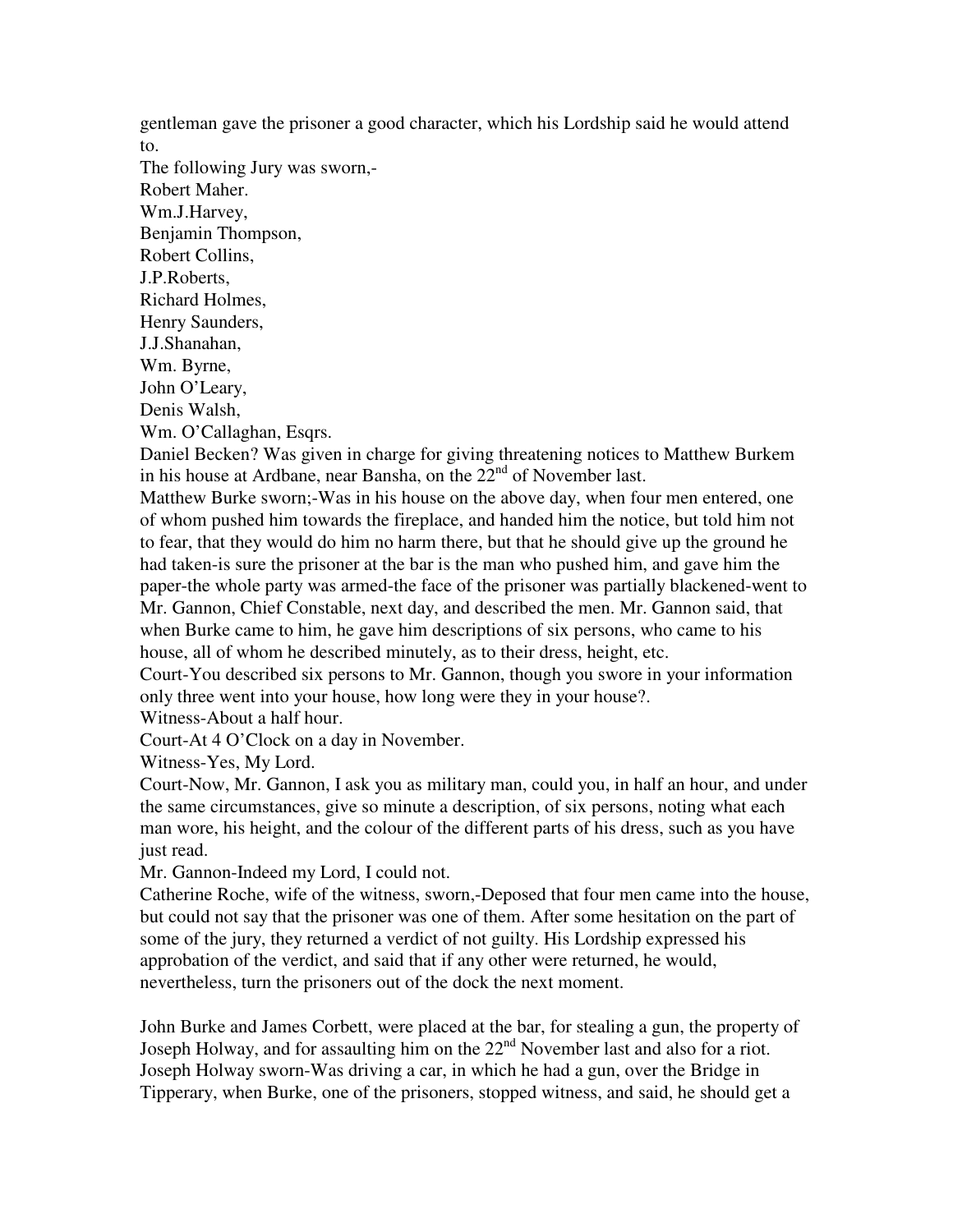seat on the car-witness agreed-they both drank punch in a public house, and then drove on-a man passed on the road, whom Burke invited to a seat on the car, witness did not object-when they got to Burke's gate, he asked witness to go in-witness objected, when several men got over the ditch, and forced the horse in the gate-Burke wanted witness to drink more-witness declined-Burke dragged witness in , and offered him more drinkwitness got out-and was knocked down-heard Burke say," now for the guns, boys"-Burke then gave witness a kick in the cheek-when he got up he went to his car, and his gun was missing.

He was Cross-Examined by Mr. Hatchell, Q.C. who caused considerable laughter by the answers he elicited.

James Jennings sworn-Was in Mrs. Slattery's employment of Ballyglass in November last, was asked by the prisoner James Corbet who is also in his employment to assist Mr. Burke to take the gun from Mr. Holway, was afterwards in the yard of Mr. Slattery's house, and saw the prisoner, Burke, drag Holway, and saw others knock him down; saw the gun concealed in the hay loft.

Cross examined by Mr. Brewster Q.C. lived as servant to Mr. Slattery's, and several other places, spent some time in Dublin, lodged in Leeson Street on his wifes earnings.

Counsel-What brought you to Dublin-was it to attend the Levee? (Laughter). Witness-No, indeed.

Counsel-Did you wait on the Lord Lieutenant, or call at the Castle. Witness-No.

Court-You don't go there yourself, Mr. Brewster.? (Laughter).

Was examined in Kildare Street, at Mr. Kemmis's office about this, it was after Holway missed the gun that witness heard the prisoner Burke say "Now for the gun, boys," – Heard there was an investigation of this case in Tipperary, attended it, but gave no information.

Mr. Blake, Q.C., sworn-Got a warrant in January last to search Mr. Slattery's house for a gun, did not find it, got directions to give the last witness in the box to a policeman when he should arrive in Clonmel.

In answer to a question from the Judge, Mr. Blake said he heard that Mr. Burke, the prisoner had a gang in his pay.

Mr. Hatchell-Mr. Blake, I dare say you are a very efficient Chief Constable, and a very respectable gentleman, but allow me to give you a bit of advice, branch of the law though you be, when ever you are called to give evidence against a prisoner charged with felony, don't attempt to tell the court and jury what you heard.

Mr. Blake-I would be very sorry to say anything prejudicial to the prisoner inconsistent with my duty, if I have said anything wrong, I am sorry for it.

Mr. H.-Well then, alloow me to tell you that you are wrong-there is my opinion for you for nothing, and I don't often do that. (Laughter)

His Lordship recapitulated the evidence for the jury, who returned a verdict of guilty of the riot, not guilty of the other two counts.

Saturday.

Judge Moore entered the court at 10 O'Clock, at which time the attendance of the jurors was so thin that his Lordship said, that however reluctant he may be to fine, yet he should do in consequence of the bad attendance. "Mr. Carmichael, call over the long panel and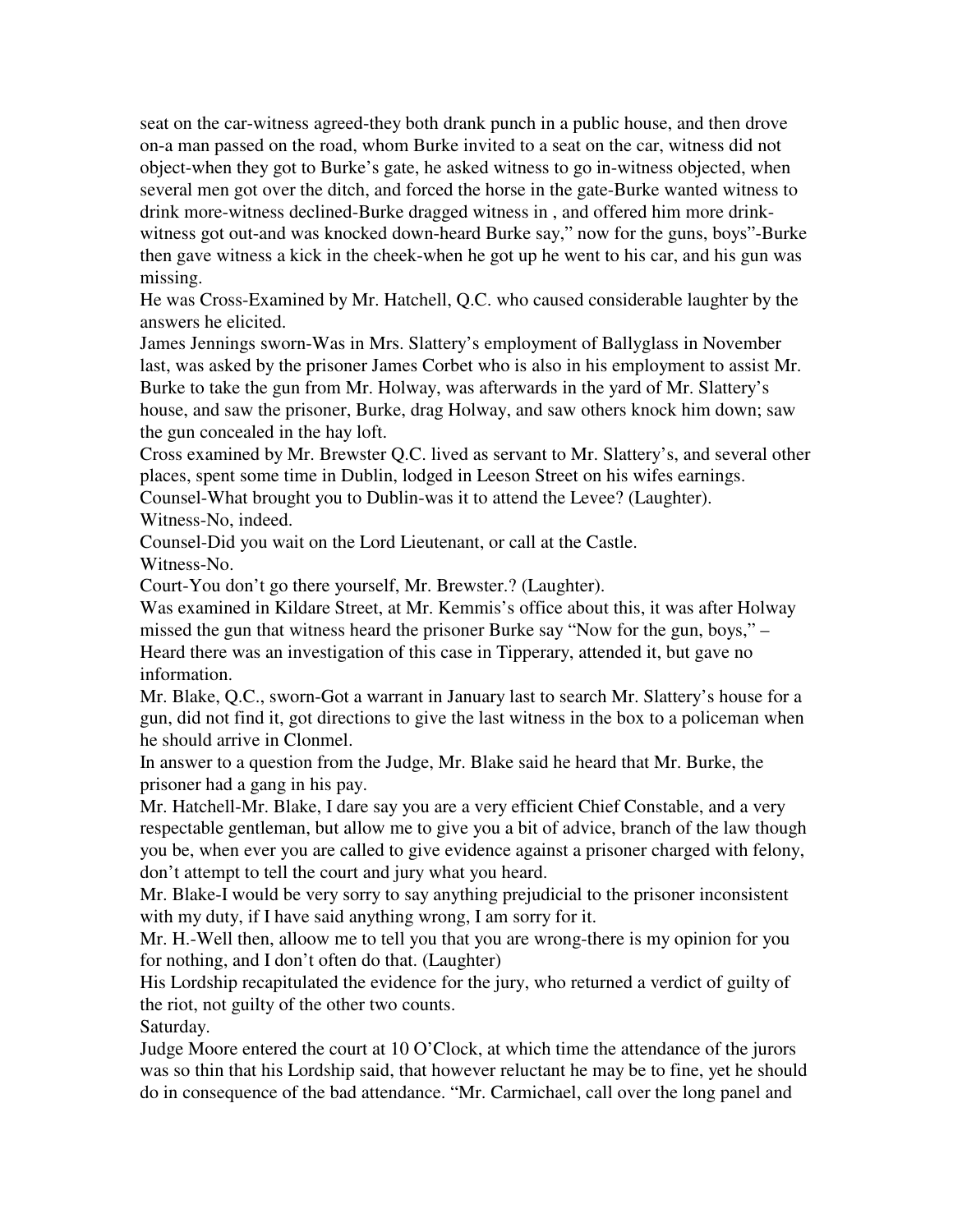fine every man who does not answer to his name £5. After this announcement the answering was better and the following jury was sworn. Robert Collins, George Fennell, John Greene, Henry Saunders, J.F.O'Leary, Thomas Cotter, Wm. Wade, J.V.Hyland, Denis O'Brien, Wm.J.Harvey, Denis Walshe, John Egan.

Roger Phelan Snr. Roger Phelan, jnr. and Thomas Tracy were given in charge for the manslaughter of John Hennessy at Ballinerine, near Roscrea on the 9<sup>th</sup> of Oct. last. John Hennessy sworn, examined by Mr. Scott. Is son of the deceased, lives in Ballinerine, was at the fair day in Roscrea on the above date with his father, when they got home, witness went to tie up a cow, saw deceased come towards witness, deceased said he was going to pay his rent to Mr. Welland, witness heard some men coming down the road, deceased told witness to stand back, and let them pass, witness saw Red Thomas Tracy, who is one of the prisoners, amongst the party, his coat and hat were off, he had two stones in his hand, he hit witness with one, deceased ran to the prisoner and caught him and caught him, and asked him why he hit his son,-Roger Phelan, another prisoner, struck deceased with a stick on the head, another man, not in custody, struck deceased with a stone on the head, which knocked him down, Roger Phelan kicked deceased while down, did not see the third prisoner, Roger Phelan jnr, in the crowd. Deceased died on the  $24<sup>th</sup>$ Jan. following.

Cross examined by Mr. Hassard-was hiding with deceased when stone was thrown, prisoners and witnesses family always on good terms.

To the Court-Can't say prisoners knew witness and his father were hiding. Another witness called, who identified Phelan jnr, as one of the party. Doctor Powell deposed that he saw deceased the day after he received the injury, and occasionally after before he died, thinks the injuries on his head were sufficient to cause his death, in consequence of an abcess having formed from depression of the brain. All found guilty.

Connor Hayes, a lad of about 14 years of age, was charged with burglariously entering the shop of Thomas Toomy, at Thurles, on the  $20<sup>th</sup>$  of Feb. last and stealing some articles. Catherine Toomy proved the robbery, and identified a gold ring and seal shown to her by a policeman, and said she did not discover the robbery until 6 O'Clock in the morning. A policeman proved that from a conversation he heard between the prisoner and a boy named Crow, that the prisoner committed the offence between 1 and 2 O'Clock at night. Guilty.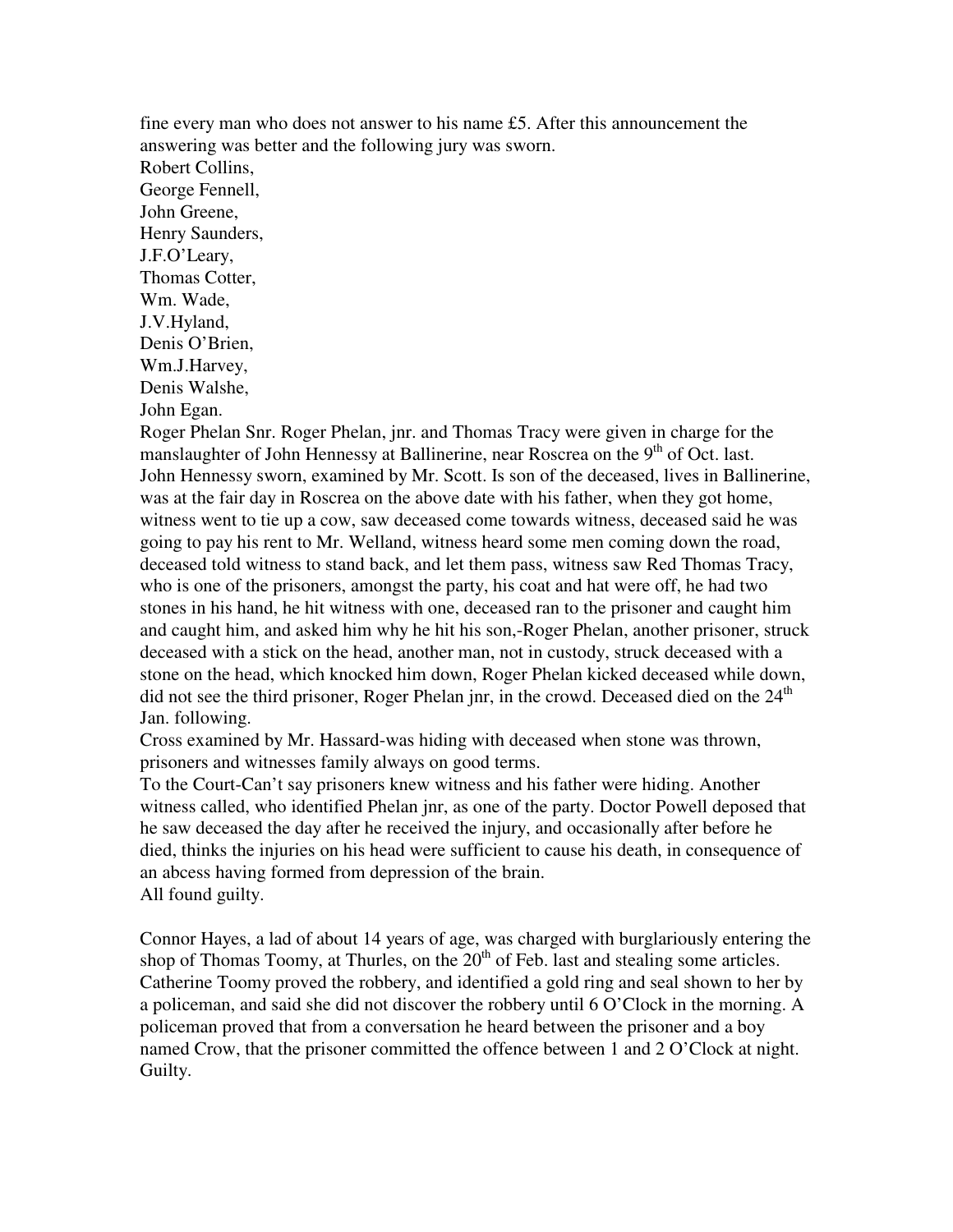John Mulloy was given in charge for shooting at Andrew Ryan, with an intent to kill him, and also for an assault.

Andrew Ryan sworn-Was in the service of Major Bloomfield, at Redwood, on the  $13<sup>th</sup>$ Nov. last , was passing by the lodge door, in company with his son and a man named Hugh Kelly, when prisoner fired at witness with a gun-the shot took effect in his shoulder-there was another man with prisoner who fired a pistol at witness-witness's son caught the second man and said "Father, step in on that man or you are a dead man"- Witness rushed on prisoner-struck the gun up, which prevented the charge being lodged in his chest,-witness wrestled with prisoner until his son came to his assistance-kept the gun and pistol, prisoners ran off;-the only reason he can assign for the attack is, that he now holds the situation of under-agent to Mr. Bloomfield, which was held before by the prisoners uncle.

Cross-examined by Mr. Costello-When the attack was over, and while witness and Kelly were going to the Police Barrack, Kelly said he knew the fellows who attacked witness, and that they were "Melekers", Melek is in the County of Galway, is from the County, never had a quarrel with anyone in that County, the prisoner is not a Galway man.

Mr. Costello here begged the pardon of the Court for delaying it while he would read the informations as he understood, that witness gave a different description in them to that which he gave to the Police. Mr. Scott interupted Mr. Costello, and said he had no right to assert that, unless he had at first ascertained that it was the fact.

The court said that these sort of interruptions were very unpleasant and uncalled for-That Mr. Scott had no right to do so, as Mr. Costello merely apologised for the delay, in such case it was for the Judge to decide.

John Ryan sworn-Is son of the witness, he corroborated his father.

Mr. Costello-Was in court during his fathers examination, and heard some of it, is satisfied that the man in the dock is the man that presented the gun at his father, could not identify the man who fired the pistol at himself, though they both grappled and rolled over on the ground, it was while the fight was going on that Kelly said, "I know you are Melekers" and not going to the Police Barracks.

To the Court-It was between 2 and 3 O'Clock in the day.

Witness-My Lord, I boord you for the pistol. (Laughter).

Court-What.?

Witness-I boord you for the pistol, My Lord. (Loud laughter).

Court-Oh!. I dare say you are a very gallant fellow, but I can't do that.

Hugh Kelly sworn-Did not know either of the fellows who attacked Ryan?.

Cross Examined by Mr. Costello-Told the Ryans that the men who attacked them were from County Galway.

Mr. Scott applied to the court for an order to commit Kelly for Perjury, as his evidence was contrary to his sworn informations.

Constable Foley sworn, and was about to be examined, when, in consequence of some conversation Mr. Riall the Mayor, had with his Lordship, a man named James Kelly came up on the table, whose face was most shockingly disfigured from swellings and blood-he said he had been out the night before with the band, when he was taken to the watchhouse, and there treated in that way by the watchmen. His Lordship ordered his informations to be taken.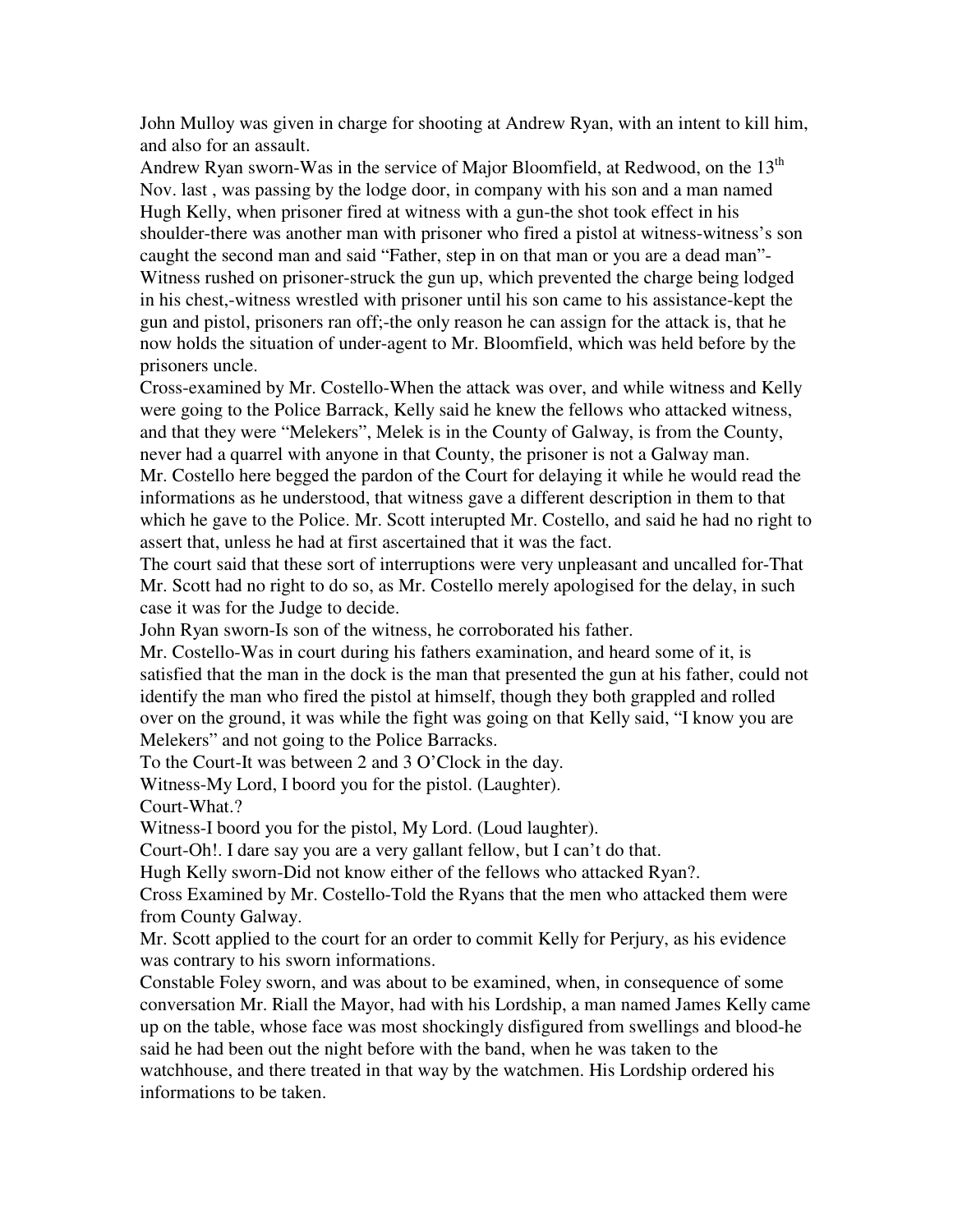Constable Foley then deposed that he arrested prisoner and that he gave a different name to the one he pleaded by.

Mr. Costello contended that there was no evidence to support the indictment which stated "shooting with intent to kill", as there was no evidence to prove that the gun had been presented. John Mooney, step brother of the prisoner, proved an alibi, as did also John Manning and Michael Hoctor.

The case then closed.

His Lordship in addressing the jury, told them that an act of Parliament was now in force since Sept last, which did not make the crime of "shooting at" punishable by death, unless the persons so fired at received bodily harm "sufficient to endanger life". The offence which they had just tried came within the provisions of this act, as it took place in November last. The offence with which the prisoners stood charged, was the same Act, punishable with transportation for any period not less than 15 years, at the discretion of the court.

The jury after a few minutes brought in a verdict of guilty.

Wm. Ryan, charged with being one a party who attacked Major Lidwell, applied to the court to have his trial postponed to the next assizes, in consequence of his being arrested the day before the assizes, and not being prepared-he put in an affidavit to that effect. The court granted the application.

Mary Scally was indicted for having two bad half crowns in her possession. Found Guilty.

James Perkins, for the violation of Mary Murphy, pleaded guilty.

Patrick Wood was given in charge for the violation of Anne Molony, at Ballywilliam, near Nenagh on the  $8<sup>th</sup>$  August last.

Anne Molony sworn-Was living with her father and mother when this happened, prisoner is her cousin, he never courted prosecutriz, or wanted her to marry him, was coming from her sister's house through the fields alone when she was met by prisoner, he asked her where she was, and the he began to drag her, she resisted him, half a mile from her house prisoner threw her down, (here she described the violation)-swears positively it was against her consent, she went to her brother-in-law that night and told him what happened, told her mother the next day, swore informations the following Monday, prisoner took a liberty with her about a month before.

Cross examined by Mr. Hatchell-Is sure that she was never willing to marry him, live a half mile from her sister, prisoner lives the same distance from her, lived in prisoners fathers house in August 1835, prisoners father died in Nenagh gaol, where he was put in for not paying his tithes, it was after she was violated that old Wood died, she left prisoners house about five weeks before he violated her, prisoners sister ran off with a man named McGrath, before prosecutrix went to live in prisoners fathers house, there was no house nearer than three fields from where this took place ;-it was the Wednesday before the fair day of Tyone, prosecutrix didn't bite prisoners chin, nor shirt, nor didn't screech, was in an old house at Gurtnakilkee, on a farm of Wood's , Paddy was there too,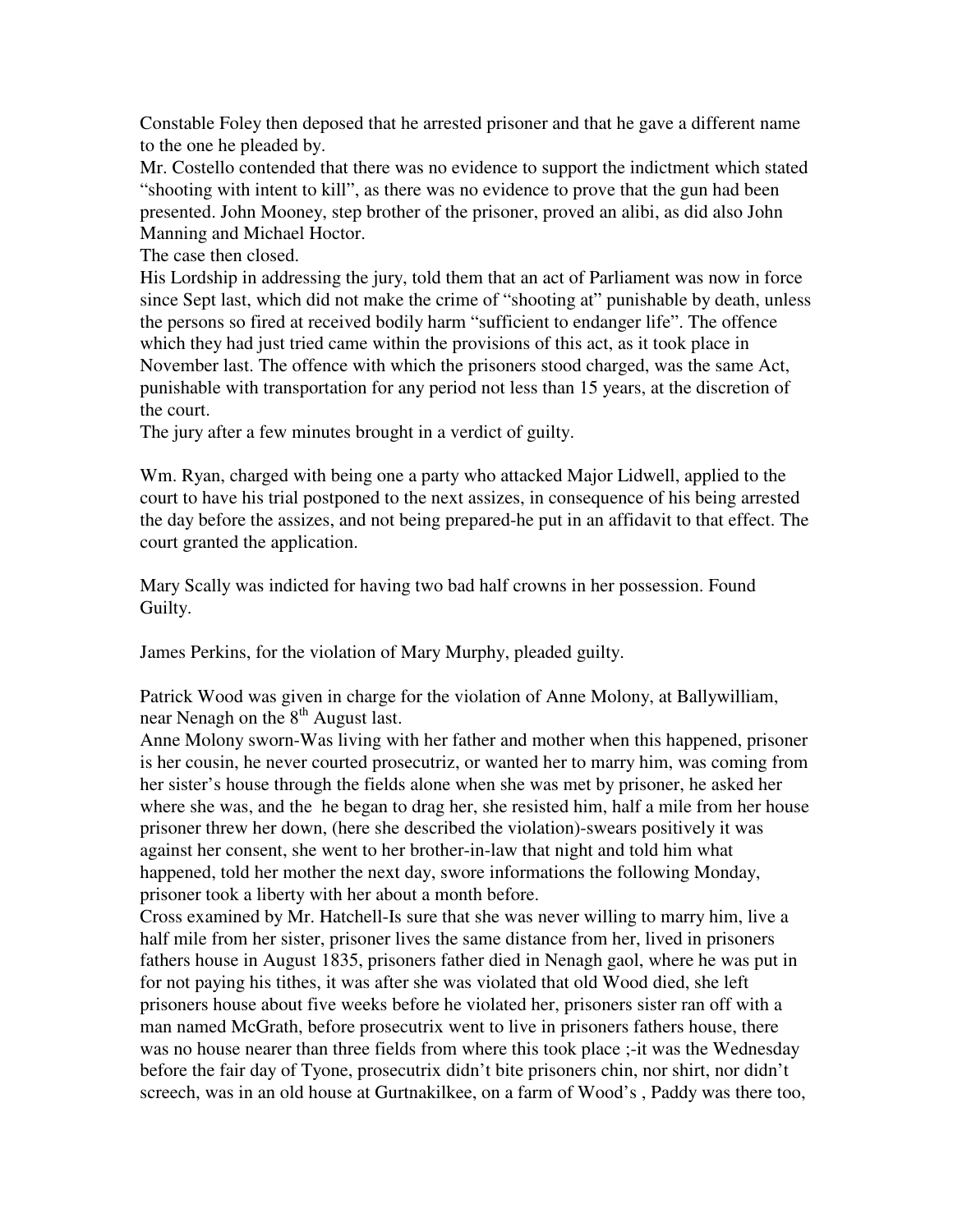prisoner went about the country after this happened, gave himself up for trial when he heard the police were looking for him.

Michael Purcell sworn-Is brother in law to prosecutrix, went to see prisoner when he was arrested, prisoner was sulky to witness, and asked him what satisfaction did he want, and why didn't prosecutrix mind herself.

Margaret Molony mother of the prosecutrix was next examined.

To the Court-A marriage between the prisoner and prosecutrix was never contemplated. Mr.Hatchell Q.C. begged to point out that an inconsistency between the sworn informations and the evidence, prosecutrix and her mother sworn positively that the assault took place before the fair day of Tyone, which, it is well known, was held on the 1<sup>st</sup> of August, and the informations were sworn on the 11<sup>th</sup> of August, which prosecutrix sworn was only three days after she was violated.

Mat Mcgrath sworn- Was at the fair of Tyone which was on the  $1<sup>st</sup>$  of August, 1836, met Purcell, prosecutrix's brother in law, who told witness he had a warrant against prisoner. Cross examined-Is sure that Purcell said it was for rape on prosecutrix that he had the warrant.

Edward Woods sworn-Is brother to the prisoner, his father made his will in May 1836, in Nenagh-witness on his way home called into the house of the mother of prosecutrix, and told her what his brother, the prisoner, was left by his father's will; Margaret Molony then said that he could, if he wished, get prosecutrix married to witness.

Margaret Molony was again called, and in a solemn manner denied that any such conversation ever took place.

Mr. Hatchell elicted from her that she heard of old Woods having made his will. Here the case closed.

His Lordship briefly summed up.

The jury retired at 5'30 and at 7'30 brought in verdict of guilty with a strong recommendation to mercy.

The Court then adjourned.

Subscriptions to the O'Connell Monument. Tipperary Town Subscribers, October 26<sup>th</sup> 1862. Very Rev. Dr. Howley, P.P. Rev. W. Quirke. C.C. Rev. M. Ryan. C.C. Tobias Morrissy. Farrel Bowes. John Massy. J.P. Kingswell. P.C. Howley. Michael Coleman, Chairman of Town Commissioners. Michael Greene. T.C. James T. Morrissy. T.C. John Ryan. M.D. Richard Bradshaw, Solicitor. T.P. Morrissy. M.D. William King. T.C.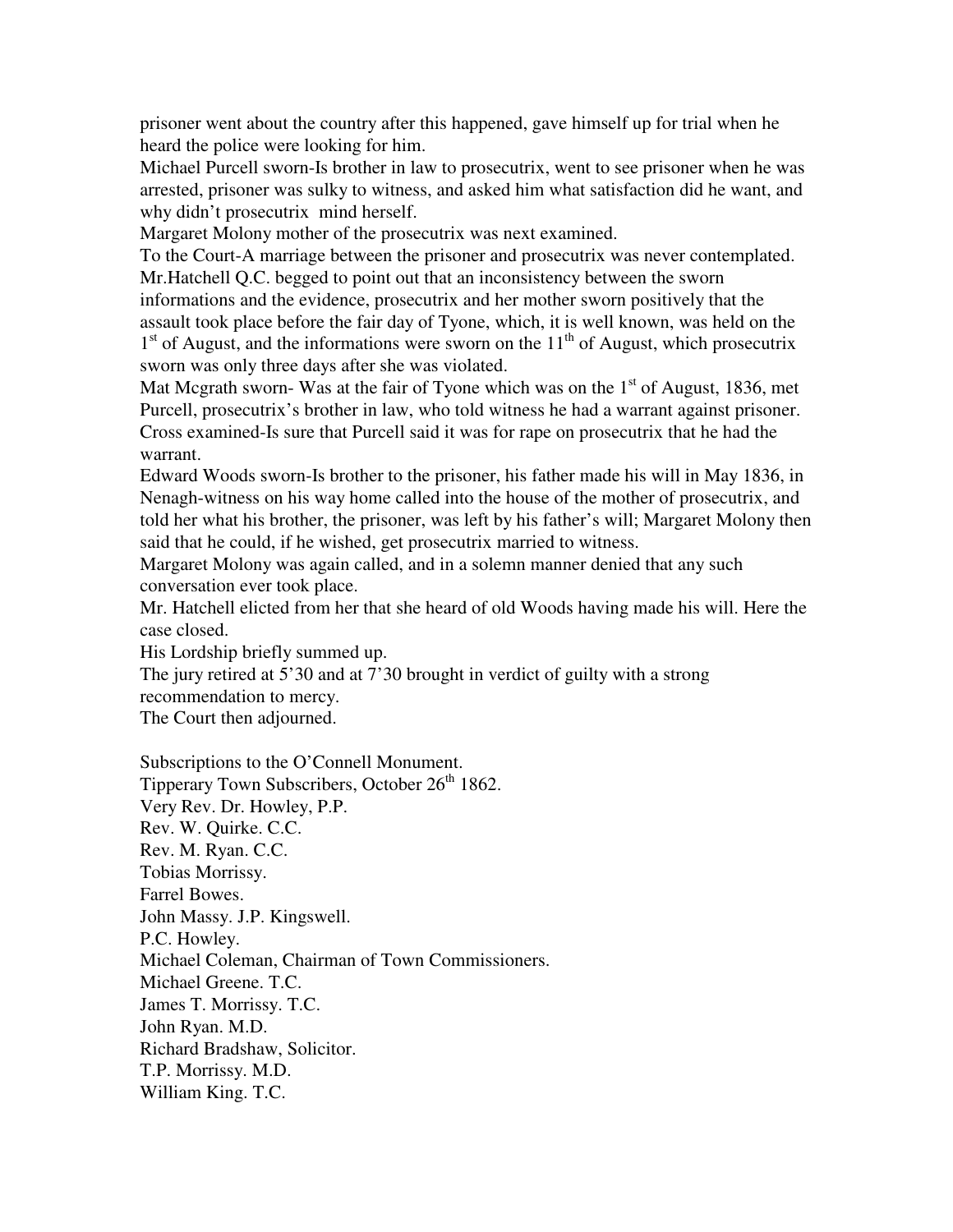Michael Ryan. Rathnavane. Thomas B. Ryan. M.D. James Hayes. William O'Leary. T.C. Michael Hanly John Corrigan. Patrick Hayes. T.C. Thomas M'Hugh, T.C. Jeremiah Cotter. Patrick Fitzgerald. Thomas Harney Edward O'Dell Jeremiah Carew. Simon Armstrong. Edmond Trevers, Barronstown. James Lanigan. T.C. Thomas Hewitt. M.D. Edward Kerwick. James Cranley. John Frewen. John Dunn Patrick Bourke. T.C. David Cotter. William Mockler. Mrs Ryan, Bohercrow. James England. Thomas Bourke. Christopher Russell, Roseborough. Patrick Clifford. Patrick Clifford, Greenane. Henry Tullock. Michael Moloney. T.C. Mr. M'Donnell. Miss Mason. Mrs M'Grath. Robert O'Neill. Michael Quirke. Patrick Shanahan. T.C. Matthew S. Kennedy. M.D. James Carew. Thomas Devereux Patrick Pierse. Mr. Toomey. Thomas Sheehy, Patrick Driscoll.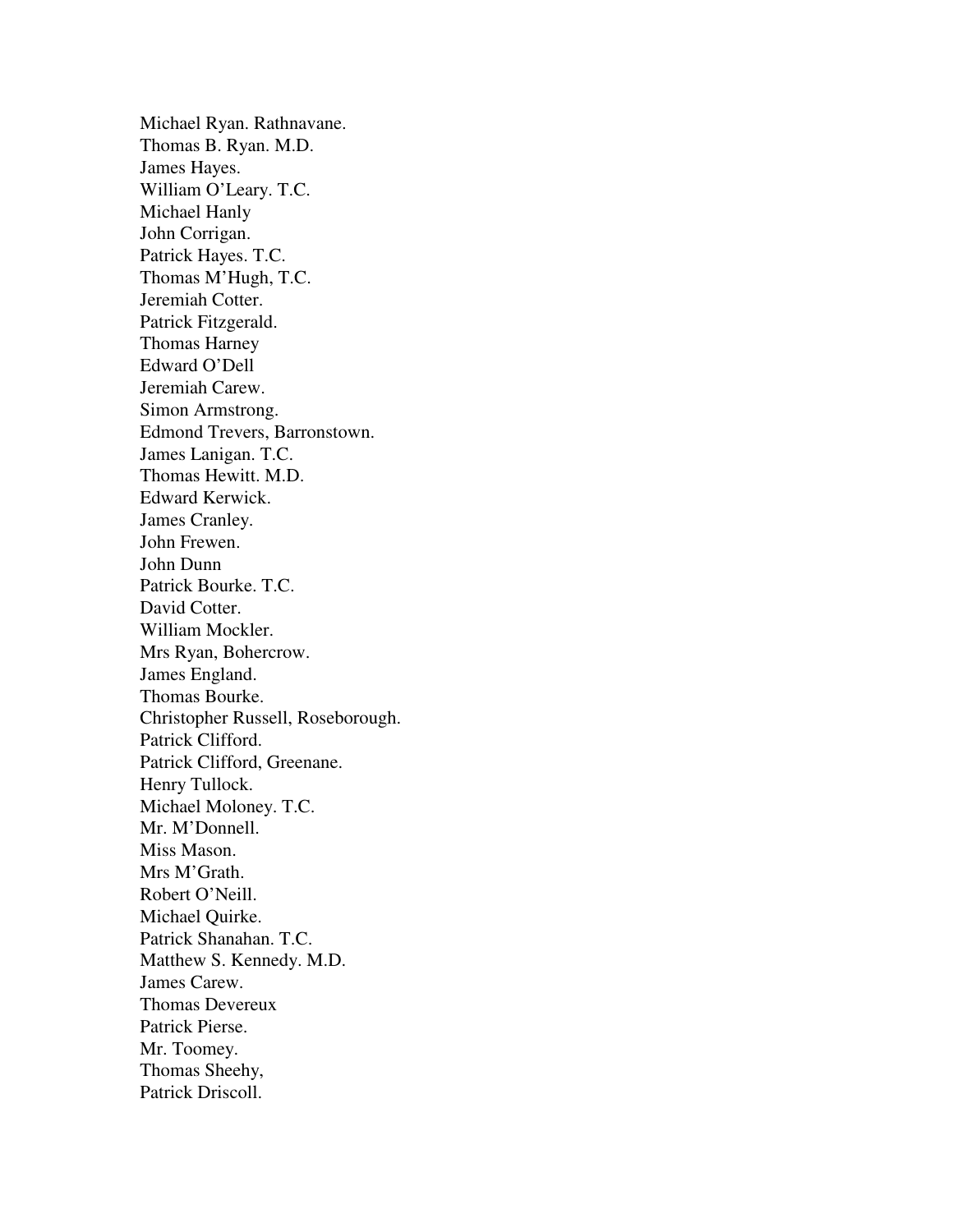John Ryan. T.C. Thomas Williams. T.C. Mr. Kelly. James Dobbyn. John England. T.C. Mrs. Hanley. John Ryan. Thomas Hayes. Michael Ryan. John Burke. Patrick Dwyer. James Ryan, Bohercrow. Michael Mullally. Michael Davern. Mrs. Walsh. Timothy English. T.C. Thomas Nagle William Hurley. Matthew Keenan. John Anderson. Tobias English. Edmond Frewen Carron. Mrs. Bowes. Jeremiah Hayes. Richard Walsh. Mrs. Power. B. O'Rourke. William Hayes. Edmond Ryan. Thomas M'Grath Maurice Cronin William Ryan. James Cormick. Eugene O'Meara. T. Hayes. Denis Bourke. William Cotter. Patrick Hayes. David Teehy. John Farrell. James Nagle. Patrick Dwyer. Joseph Bradshaw. Miss Yard. Michael Brien.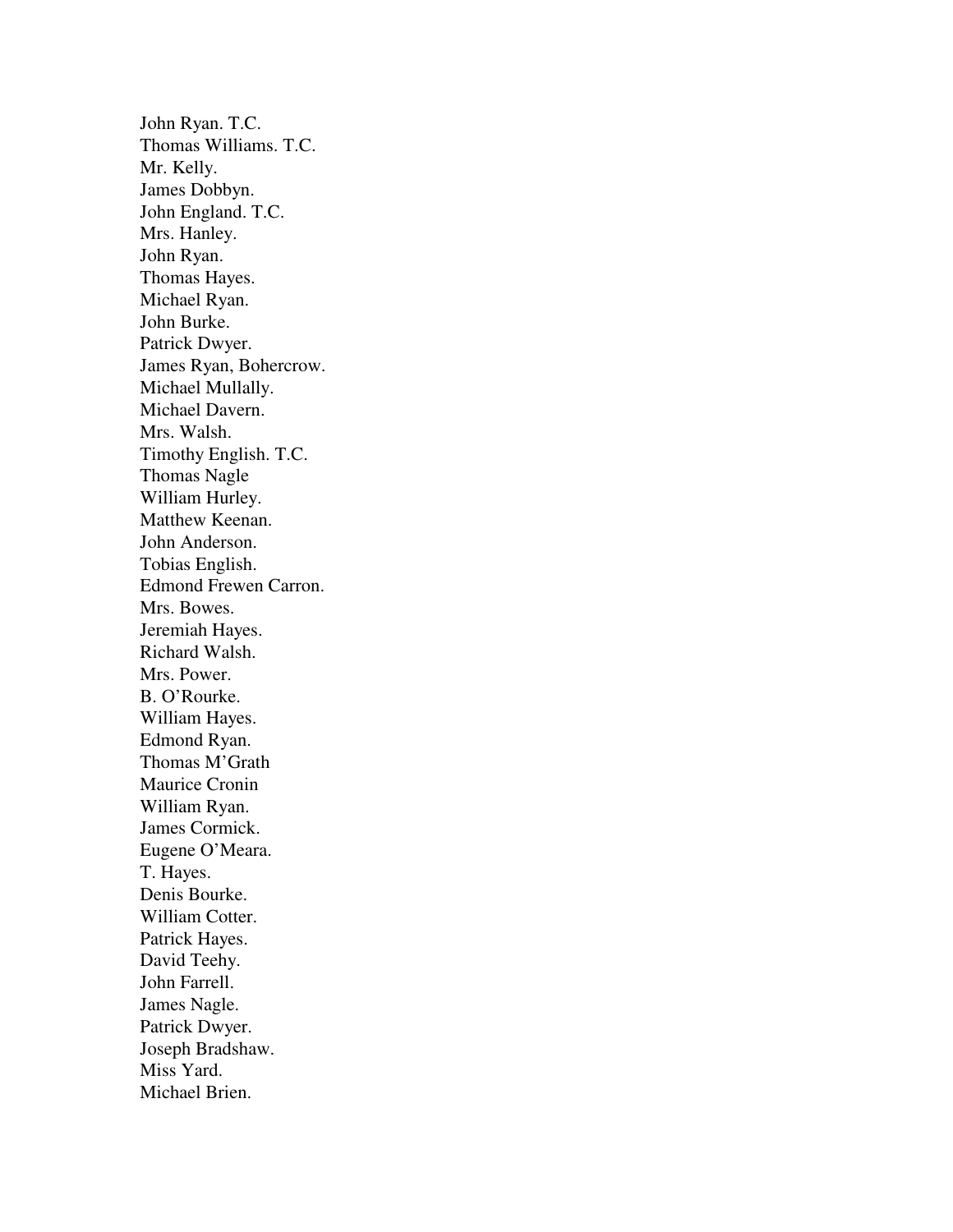Charles Curtain. The following subscribed sums under 1s. Miss Costello, Thady Ryan, William Quinlan, Patrick Cotter. Thomas Quirke. Maurice Healy. Patrick Hennessy. Richard Doherty. James Rahilly. Denis Ryan. Patrick Merrigan. Mr. Rutherford. John Sheehy. Robert Brenock. William Heffernan. R. Fahy. James Glasheen. Jeremiah Keely. Michael M'Craith. Timothy Maher, Daniel Casey. Michael Hogan. Daniel Kerr. Thomas Ryan. James Doherty. Michael Carew. John Finn. Richard Merrick. E. Launder. Richard Dalton. John Bradshaw. John Ryan. James Dalton. Thomas M'Grath. E. Hayes. Maurice Walsh. Mrs Gravin. Martin Dillon. Timothy Hayes. Daniel Ryan. Laurence Daniel. Denis Kirby. P. Dwyer.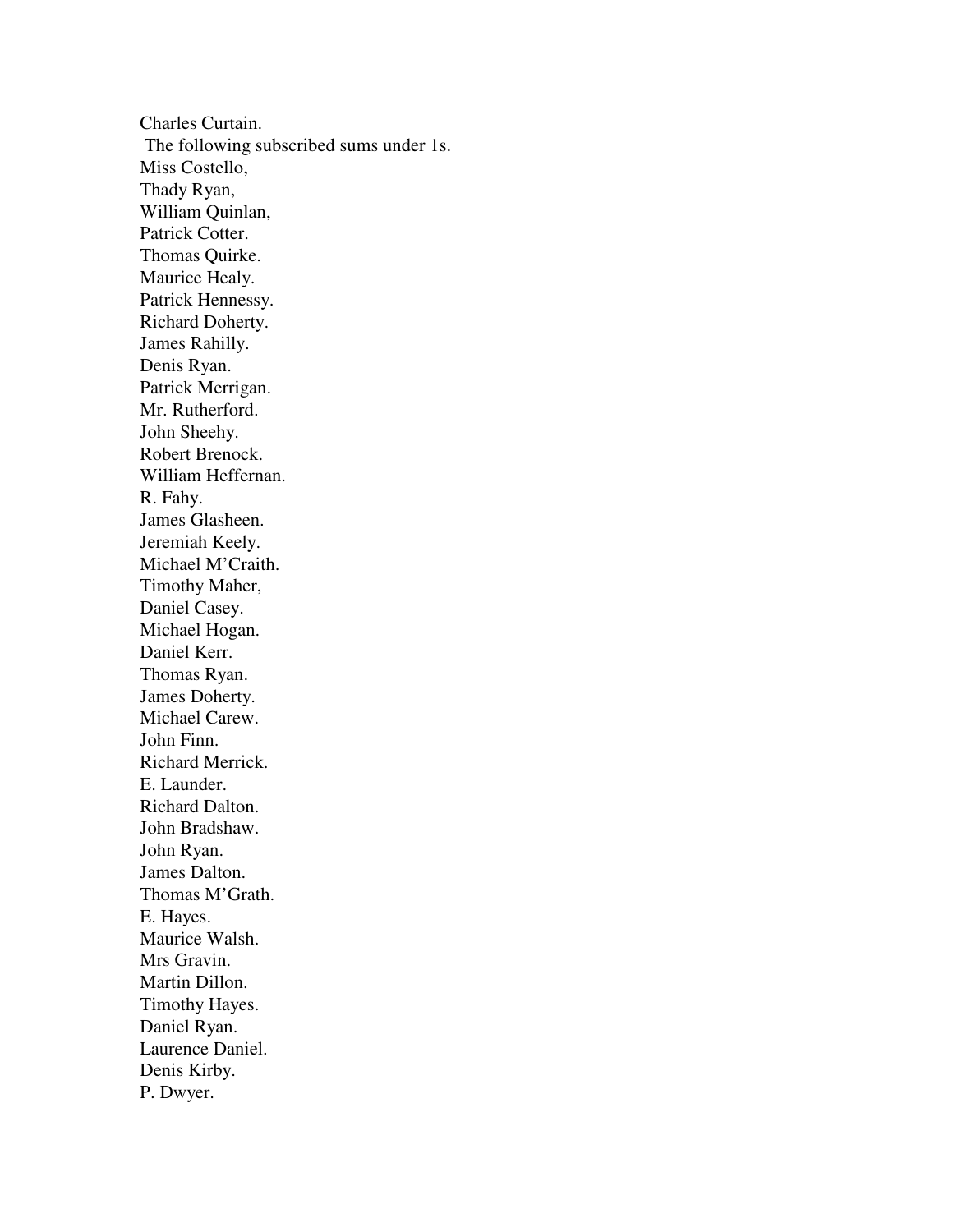Mrs Fitzpatrick. Edward Cusack. Mrs Dwyer. John Cummins. Mr. Walsh. Patrick Piggot. William Bergin. Mr.Casey. Patrick Kennedy. Jeremiah M'Grath. Edmond Navan. P. Sweeny. Mr. Brohan. Owen Ryan James Godfrey. James Dwyer. Jeremiah Doherty. Michael Kavanagh. James Kennedy. John Ryan. William Ryan. Martin Kennedy. Edmond Hanley. John Heffernan. John Doherty. John Hogan. William Casey. Pat Dalton.

Tipperary Vindicator 1-5-1846 Notice to Quit. Served on 48 families.

Take notice, that we hereby require you to deliver up to us, or to our agent, or bailiff, thereunto lawfully authorized, on the 1st November next ensuing the date hereof, the quiet and peaceable possession of all that and those on part of the townsland of Ralpa, situate in the Barony of Upper Ormond, and County Tipperary, and all other lands and tenements, and hereditaments, and premises, which you hold from or occupy under us, together with all and singular the appurtenances thereunto belonging, provided your tenancy concludes at that time of the year; and if otherwise, that you quit and deliver up to us, our agent, or bailiff, as aforesaid, the possession of all said premises at the end of the year of your tenancy, which shall expire next after the end of half a year from the time of your being served with this notice.

"And take notice, that in case you shall refuse or neglect to deliver up to us, or our said agent or bailiff lawfully authorized, the quiet and peaceable possession of said premises, we will sue for double the yearly value of said premises, and all costs and expenses attending such proceedings, pursuant to the statue in such case made and provided, or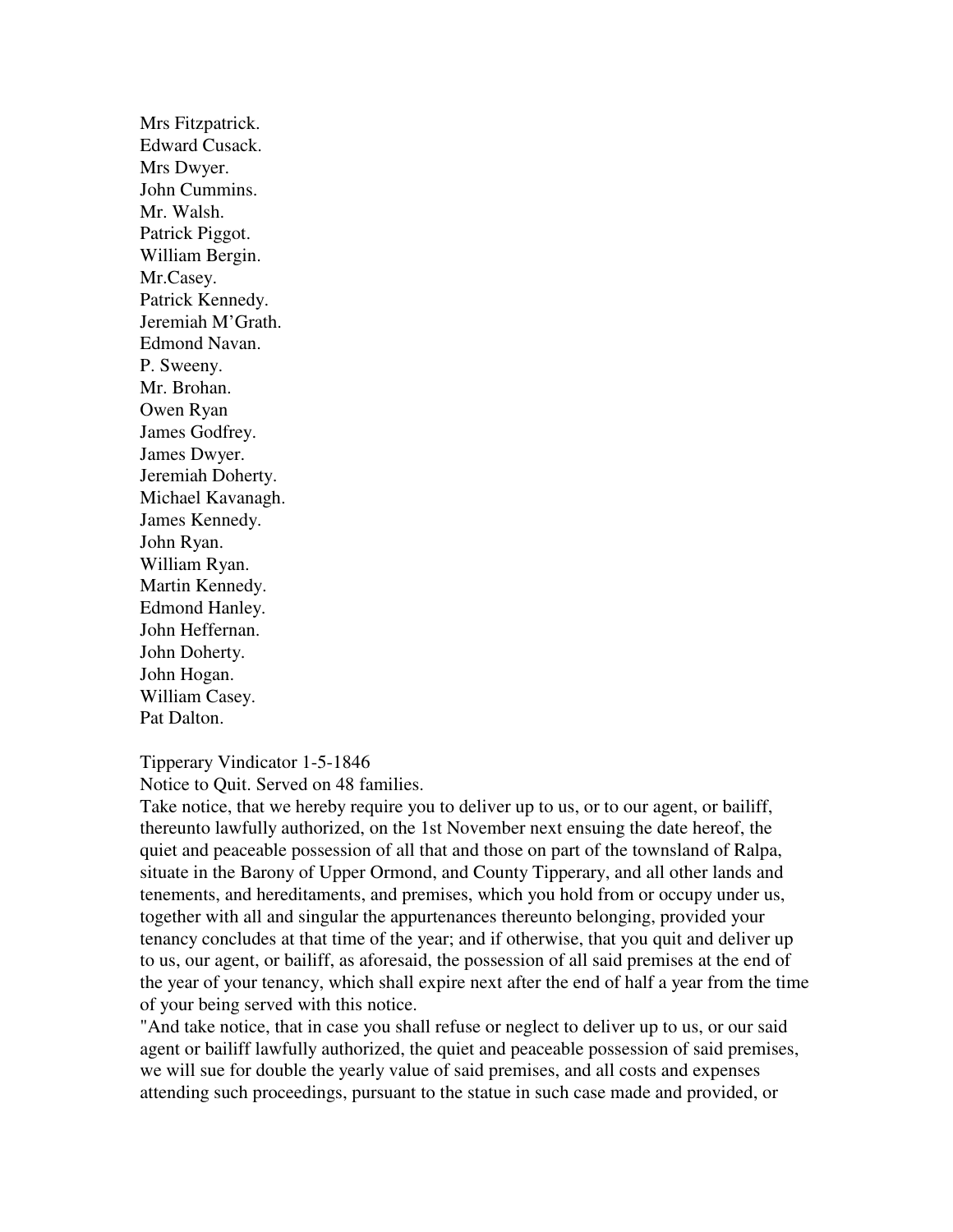take such proceedings against you as we may be advised. Witness our hands this 8th day of April 1846. John Vincent. R.H.Vincent, William Roe, Elizabeth H. Roe, Mary H. Clarke.

Each of these families consists on an average, of six persons, and at the present moment they are not we understand, six barrels of potatoes among the entire number. These houses, if indeed huts-huts too of such such a description that an Englishman would not breed his dogs in them-can be called habitations for human beings, present an appearance of squalid misery not to be surpassed in any Country. Still these creatures were contentnay almost happy. It does not appear they owe any rent, nor has such been claimed from them.

8-1-1830 Freeman's Journal. O'Connell Fund. A meeting of numerous collectors took place yesterday at the New Office, No. 26, Lower Stephen Street. Richard Scott, (Sec.) in chair. Mr. O'Dwyer acknowledged the following Subscriptions;- Per Charles O'Keeffe, Thurles. The Most Rev. Dr. Laffan 10/. Val Maher, Esq. 50/. Charles O'Keeffe, Esq. 30/. Hugh Mulcahy, 20/. \*Thomas Kirwan, Philip Kirwan, Luke Bray, William Ryan, Thomas Ryan, Esqrs. 10/. Each.\* \*Patrick Kirwan, Michael Laffan, Patrick Fogarty, Doctor Ryan, James Fogarty, Esqrs. 4/. Each\* \*John Cahill, William Maher, M.D. James Butler, M.D. 3/. Each\* Thomas Maher Esq. £2.10. \*Rev. Wm. Byrne, Rev. Thomas O'Connor, Nicholas Maher, D. Mullaney. William Nagle, 2/. Each. \*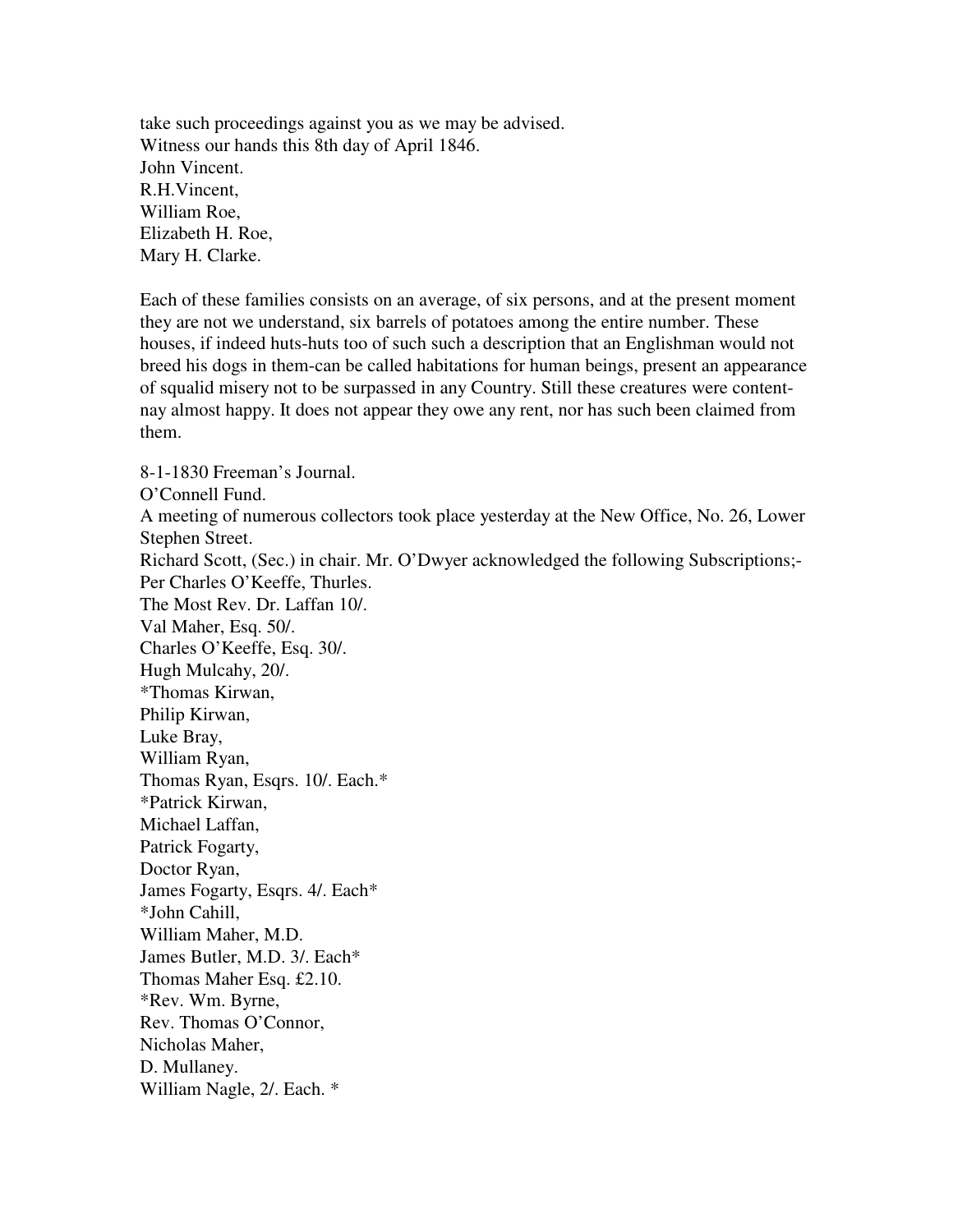James Armstrong William Rohan, £1.10 each. \*Rev. Mr. O'Brien, Rev. John O'Connor. Rev. Wm. Walsh, P.P. Kilcommon. William Ryan The Pike, Thurles. Patrick Phelan, Holycross. Patrick Bourke, Holycross, John Cormick, Holycross. John Ryan, Holycross. Benjamin Langley, A Liberal Protestant. Malachy Kirwan, Benjamin Russell, A Liberal Protestant. William Crowe, Richard Molomby, Matthew Quinlan, Timothy Hickey, Thomas Molony, Patrick Cahill, George Rea, John Meighan, Thomas Butler, Martin Quinlan, £1. Each.\* Mrs Ryan, gate. Mrs Quinlan, 1/. Each. \*James Dacre, Edmond Burke, Patrick Fanning, Patrick Hickey, Joshua Lyster, A Liberal Protestant. Patrick Toohy, Adam Cooke, Protestant. Michael Hicky, Thomas Burke, Mrs Mathew. Richard Dalton, 10/. Each\* \*John Walsh, Stephen Ryan, Richard Ryan, Patrick Mullony, Edmund Bray, James Heffernan, William Mulcahy, Edmond Ryan, Patrick Maher,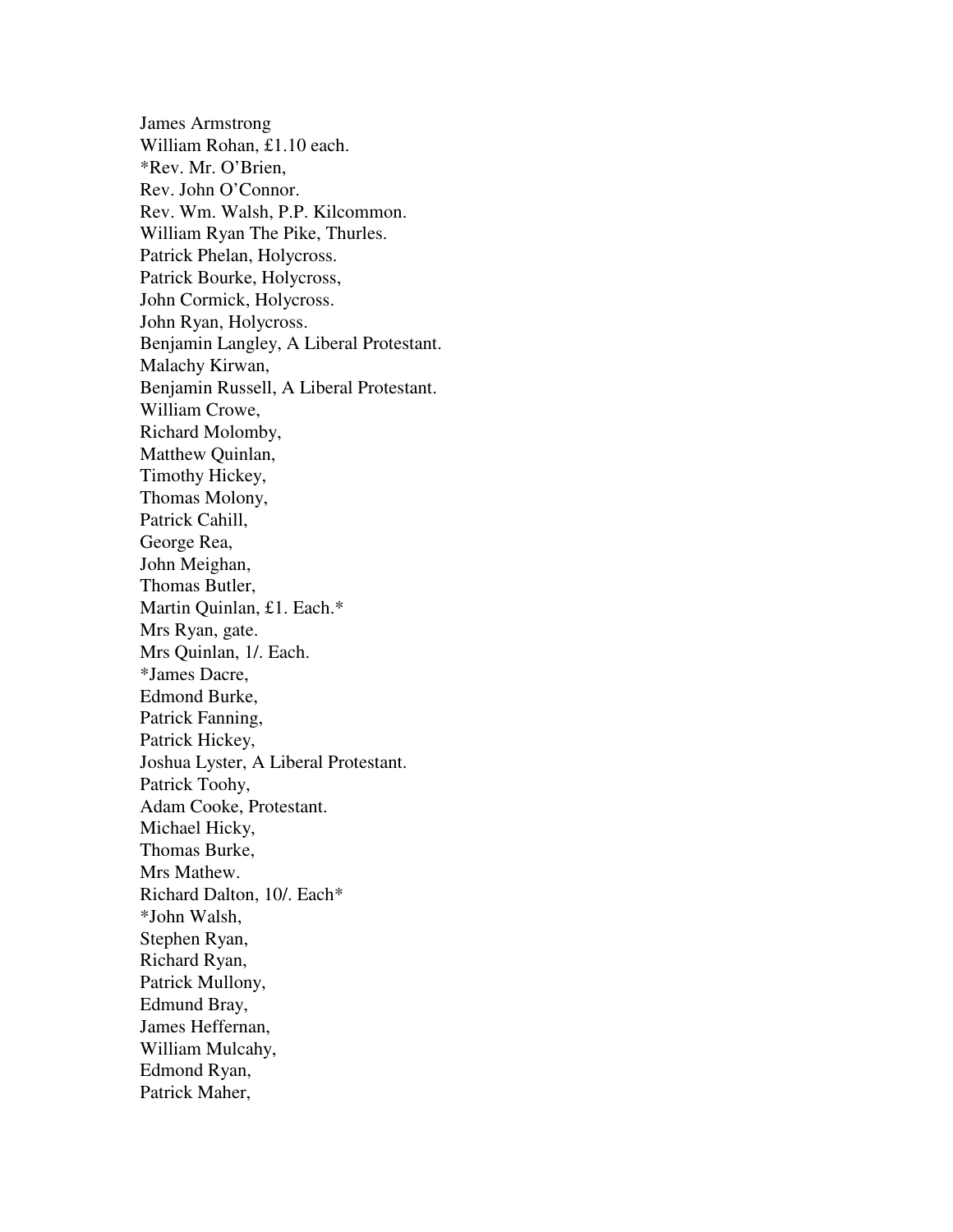James Ryan, Thomas O'Brien, Edward Shanahan, John Dunphy, Michael Quin, Mrs Shaw. Mrs Dwyer. James Mockler, 5/. Each.\* James Sullivan 7/6.

### 11-3-1799

Clonmel Feb.  $20<sup>th</sup>$ .

We are sorry to have to state, the following depredations have been committed in the course of last week;-

On Tuesday night last, the house of James Looby, of Kilfeacle, was broke open and robbed of 40 guineas. On Wednesday night, the house of John Kennedy of Meugh, was broke open by an armed banditti and robbed of 215/. In cash and bank notes, the earnings of many years honest industry, they treated the poor man, who is near 80 years of age, in the most cruel manner, to make him discover where his money was hidden, and on Thursday night the houses of Hickey and Kierwick, Farmers, were robbed and plundered, all the above are in the same neighbourhood, between Golden and Cappagh, the parties were never concerned in tythes.

On Friday night, the house of John Rickham, at Grange turnpike, near Cashel, tythe proctor, was robbed of papers, a gun and two swords.

25-7-1820

Clonmel Assizes.

On Thursday evening, Baron M'Clelland and Sergeant Burton arrived here from Waterford, and yesterday at 10 O'Clock, proceed to business.

The following convictions have taken place;-

Eleanor Sheehy, for robbery, to be confined for 6 months.

Mary Warren and Eleanor Bateman, for stealing Bank Notes value, 90/. --to be transported for 7 years.

Redmond Connors, for robbery, to be transported for 7 years.

Daniel Campion, for conspiring to cheat, by circulating ten penny pieces, to be transported for 7 years.

18-7-1826 Clonmel Advertiser.

At the fair of Kilfeacle on Monday, no business was done, on account of a tremendous riot between two factions under the titles of the Hickey's and the Hogan's, each party consisting of between three to four hundred men, armed with muskets, pistols, bayonets, scythes, etc. They had been making preparations for this affray a month before. It appears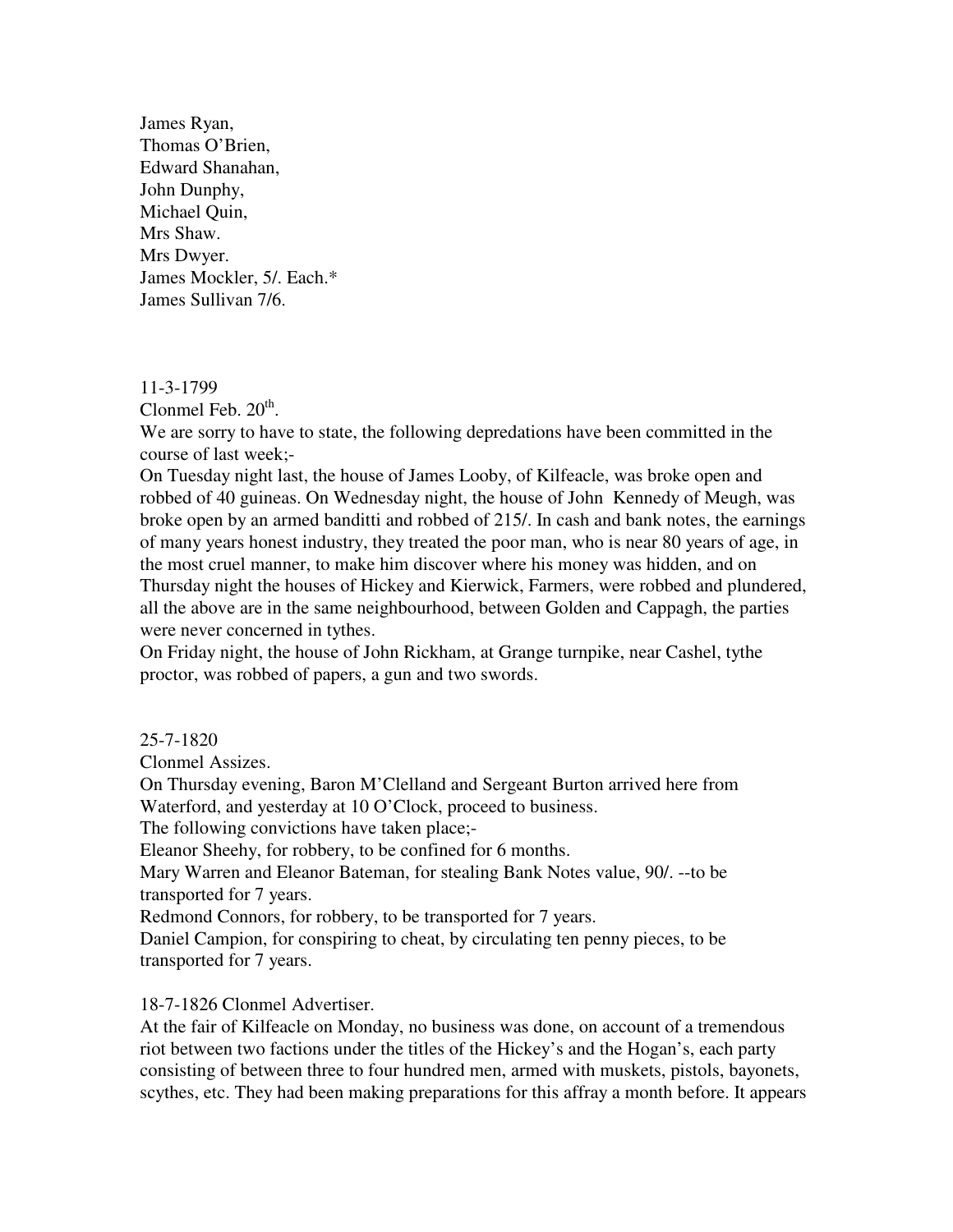two men were killed, one a desperate character of the name of Duggan, who had been a corporal in the  $34<sup>th</sup>$  foot, the one who suffered two years confinement in Clonmel Gaol for an felonious assault on a female child, and who deserted from that regiment since his liberation from prison. Mr. Thompson held an inquest on the body in Tipperary on Monday evening. Another man by the name of Trehy was also killed in the affray at Kilfeacle, and two men, of the names of Carey and Peters (the last named was lately arraigned under a charge of murder, at Clonmel Assizes), were wounded. The military from Tipperary, and the police from different stations, were on the spot in the morning, under the direction of Magistrates, who also attended the fair, to prevent the disorder; but as these went home early, the opposite factions came in contact, and battle and death ensued between the deluded wretches. Several wounded were supposed to have scrambled into the surrounding corn fields, and their numbers or condition were not known at the time our correspondents closed their letters.

From the Times. February 20th 1865. Copied from the Wicklow News Letter. A Well-Fed Pauper.

There is at present in the Rathdrum Workhouse, a pauper inmate named Curran, he is a young man and rather delicate looking, his appetite can scarcely be satisfied, the following being his allowance per day, viz:--Six pounds of white bread, six pounds of meat and vegetables in proportion, six bottles of porter, one gallon of new milk, and an unlimited quantity of stirabout made of patent oatmeal and rice, he also drinks in addition to the above, two gallons of water. He is under hospital treatment, and on the Avoca electoral division.

### July 17th 1863. Limerick Southern Chronicle

A Good Landlord---We have much pleasure in noticing the abatement made to his tenantry in kind consideration of their recent severe losses, by their good and indulgent Landlord, William Bradshaw, Esq. of Phillipstown House, Cappawhite. The abatement varied according to the circumstances of the tenants, they ranged from 25% to 40%. A very considerable reduced rents leases for 31 years were also given to those who held land at will. This is practical sympathy, and well worthy of the attention of other landowners.

July 17th 1863. Nenagh Guardian.

Emigration-Emigration continues from this part of the County on a vast scale. No less than 63 people left the single Parish of Glankeen in one day last week.

27-6-1859 From the Times. Landed Estates Court June. Judge Longfield sat at 12 O'Clock for the sale of the following estates. Co. Tipperary.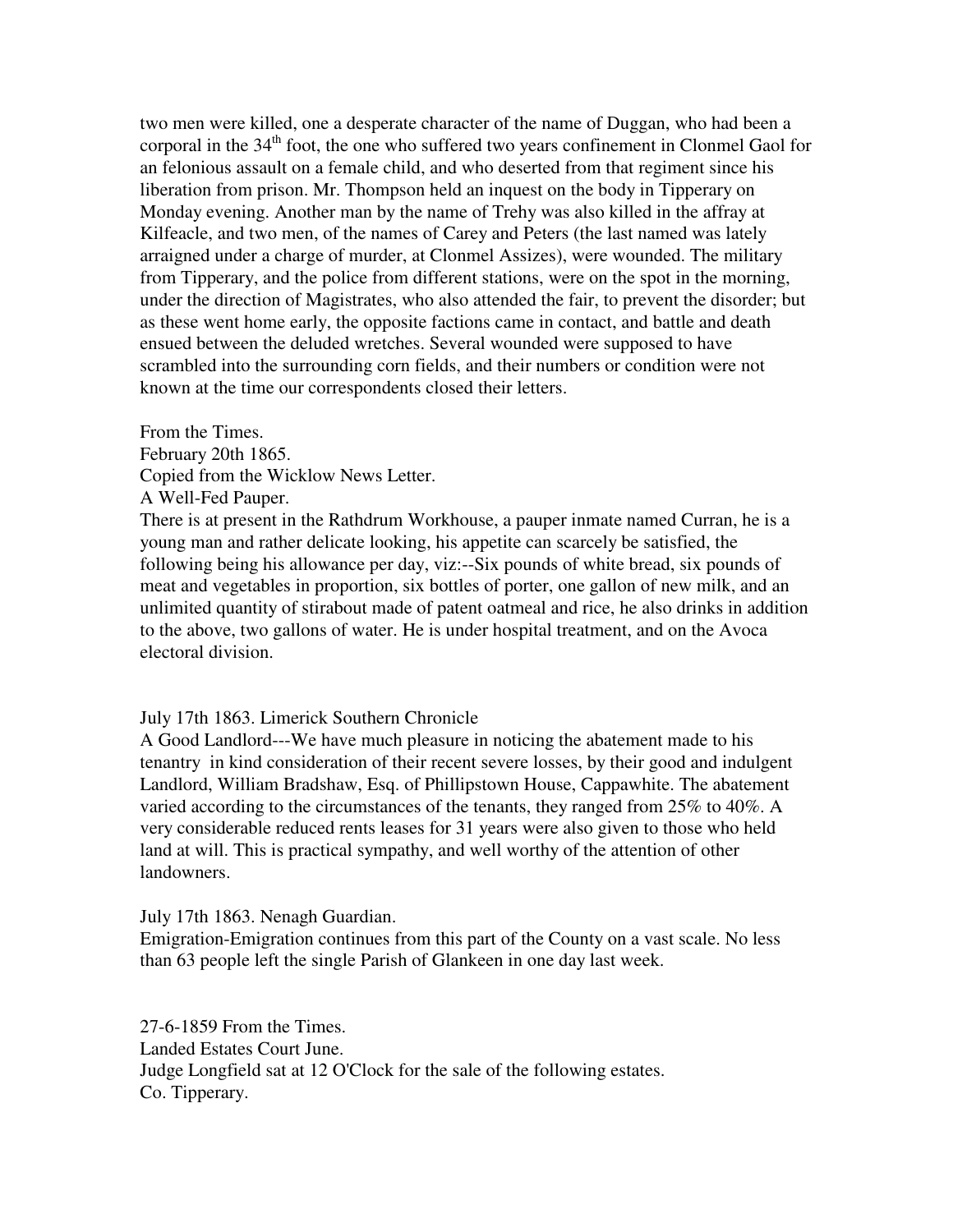In the matter of the estate of Richard Roxborough Moore, owner and petitioner. The lands of Carrigatery, part of Tullamelan, and a piece of ground called Ballybeg, all now called Roxborough, in the Barony of Iffa and Offa, the lands of Chancellorstown in the Barony of Iffa and Offa, and the lands of Graystown, Burnchurch, and Scronane, otherwise Manseragh's Hill, in the Barony of Slievardagh.

Lot 1---The lands of Carrigatery, containing 218 acres, and over, producing a nett rent of £161.3.11. was purchased in trust by Mr. Hackett for £3000.

Lot 2----The lands of Chancellorstown, 274 acres and over, nett rent, £220.0.9.. The sale of this lot was adjourned.

Lot 3----The lands of Graystown, 322 acres and over, yearly profit rent, £204.6.6.. Brought by Mr. Hemphill for £4110. Mr. Pierce Power 63 Blessington Street, had the carriage of the sale.

# From the Times, 2/4/1863.

Marriage by Purchase-A system of marriage by purchase is not without its convenience, particularly when managed by men remarkable for sharpness in bargaining, and with very undeveloped ideas as to the obligations of honesty. The sale of a daughter afforded an admirable field, both to the match making mamma's and cash loving papas, for a display of auctioneering talent. It was their interest to puff up the young lady's charms, and they did this with so much success that the law came to the assistance of over persuaded bachelors. It was declared that if a man bought a maiden with cattle, and the father misrepresented his daughter's attractions, the husband should be at liberty to return her, and receive back his money.

### From the Nenagh Guardian.

## 22/4/1864

So great is the demand for passages to America from this neighbourhood that the local emigration agents have been compelled to decline booking any more passengers for the present, all the berths in the outgoing vessels have been already engaged up to the middle of next month.

### 21/8/1863.

Another murder in Tipperary-On Sunday night about 10 O'Clock, a servant boy named Michael Nowlan was stabbed in the thigh at the upper end of Pound Street, Nenagh. he died the next morning at 6 O'Clock. Had he been attended to an hour earlier than he was by a medical gentleman, it is considered he would have survived the injury, for he had almost bled to death when found lying in the street. The doctor being immediately send for, did all that medical skill could devise. When Nowlan found there was no hope of his recovery, he declared that he had been stabbed with a knife by a baker named Michael Flannery, who lived in the house next to where he was discovered. There was a quantity of blood outside the door of the accused. Flannery has been remanded to the County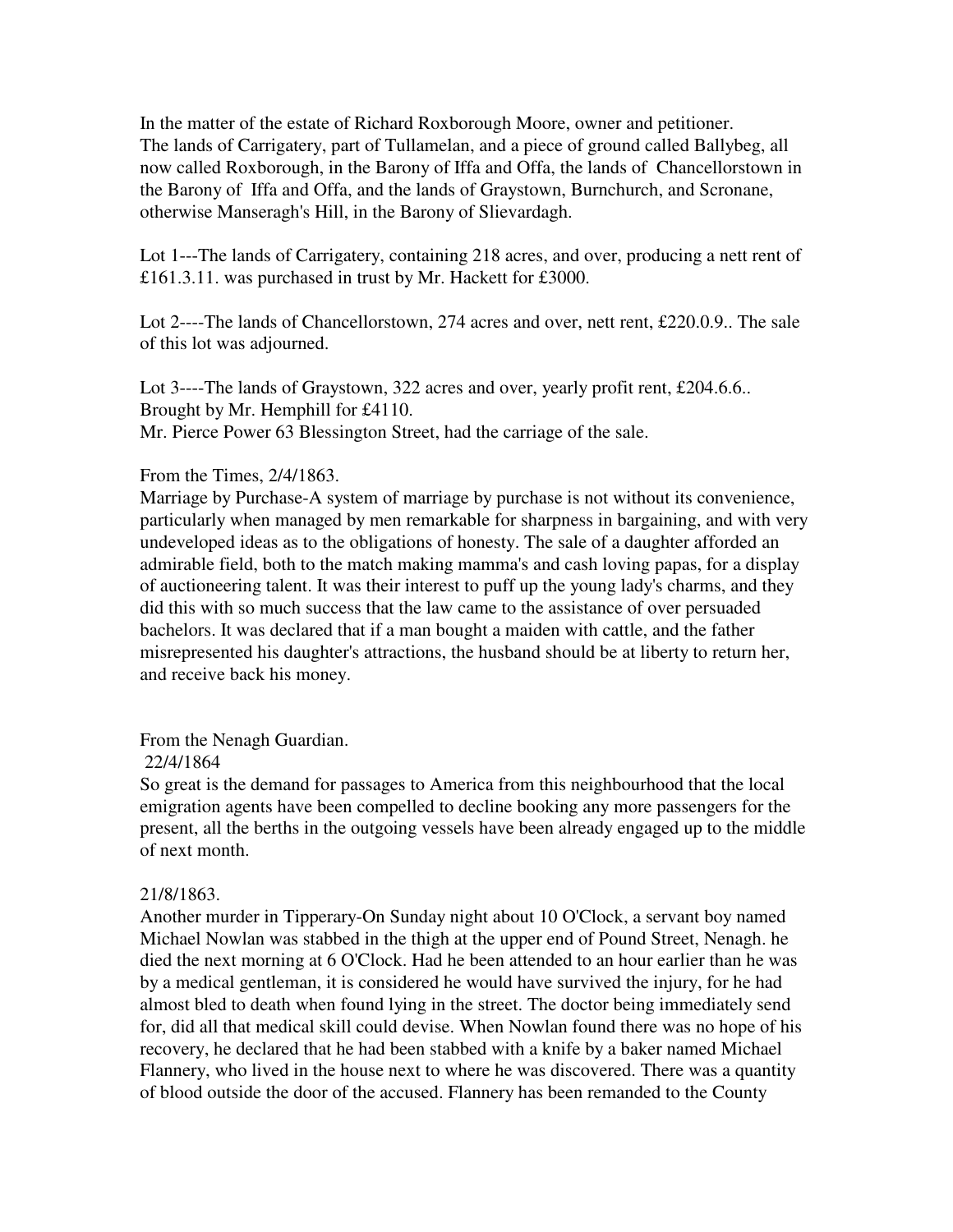prison for further examination by Mr. Fleming. R.M. Flannery bears an excellent character as an inoffensive and industrious man. It is surmised if it was he dealt the fatal blow that he must have got great provocation.

17/1/1861 A rich Pauper;-At the last meeting of the Cashel Board of Guardians, it was stated that a woman named Mary Shanahan, who was seeking admission that day, had a bank receipt in her possession for about £20. Mary was searched, when a sum of £3 odd was found on her person, and seeing that there was little likelihood of her getting free quarters at the expense of the public, she fled, and was not heard of afterwards that day by the board.

# 20/1/1862

Daring Outrage-On the night of the 14th inst. two ,men armed, with their faces blackened, entered the house of Glengoole, on the estate of Robert L. Hunt, Esq. ordered his caretaker, John Kearny, on his knees telling him they would shoot him if he did not leave the place the following morning, which he did, and that they would treat any other man his employer would send there in the same way. They then left the place, firing shots as they departed. The son of one of the tenants on the estate, named Patrick Kelly, was discharged by Mr. Hunt a few days previous to this occurrence, for carrying arms without a licence, and having made use of them in the discharge of his duty as caretaker on Mr. Hunts land, whereupon Mr. Hunt employed Mr. Kearney. This outrage has occurred within a quarter of a mile of the village of Newbirmingham, and a half mile of the Ballynonty Police station, where there are a large party of police and their Sub-Inspectors. This is not the first threat Mr. Hunt has received from the ill-disposed persons of this district.

# 27/1/1862

The Late floods-The recent inundations have done a great deal of damage to the corn fields and other grounds under tillage along the banks of the Suir, and the roads adjacent to it. Kilganey, Two-Mile-Bridge, and other environs, are at present impassable, being all under water. The overflowing of the Nore and the Anner has also been productive of great loss to the farming classes, vast quantities of hay, turf, and in some instances even cattle and sheep-having swept away by the rapid mountain torrents. The houses along the quays have been submerged, and all traffic on the river Suir has been suspended, in consequence of the late inundations.

# 21-7-1863

Attack of a horse on his groom-The celebrated race horse Mont Blanc, the property of J.H.Moore, Esq. attacked his groom on Friday morning, and but for the timely interferances of some people who were haymaking in the adjoining field would certainly have killed him. The groom whose name is John Kennedy, was "ringing" the animal, when it ran in on him, threw him down, breaking one of his arms, and tearing the skin of the other with his teeth. The mans cries brought the people abovementioned to his assistance.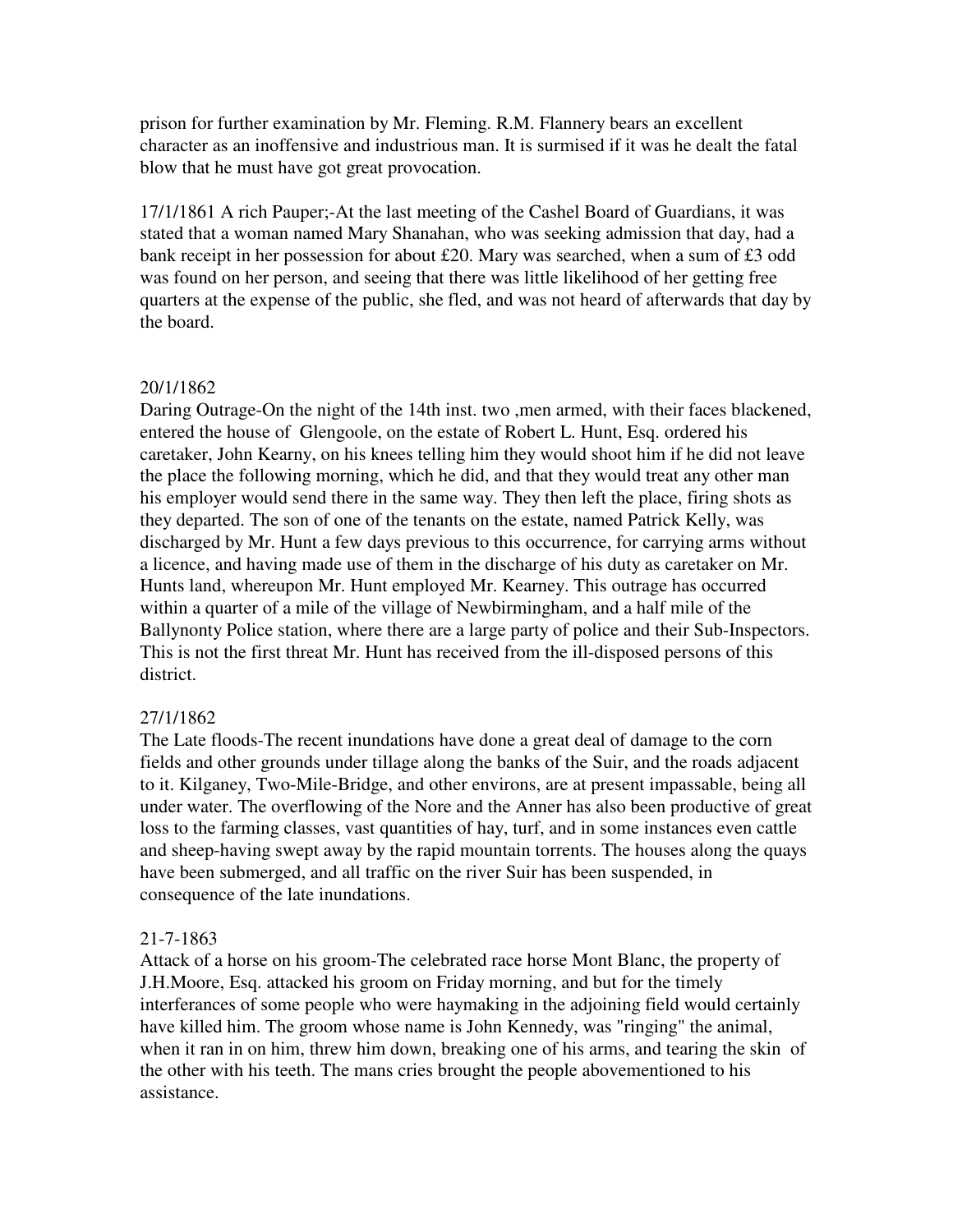Times August 22nd 1881. Legal Notice. Irish Court of Justi ce in Ireland Chancery Division. In the matter of the Tipperary Joint Stock Bank and the Winding Up Acts. Notice to Creditors of unclaimed dividends. Whereas dividends have from time to time been declared on the claims of several

persons interested in said Joint Stock Company, whose names are set forth in the schedule hereto, and such persons have not hitherto made application therefore, nor such dividends been paid;-Now notice is hereby given to such persons or their legal representative that on application to Richard Seymour Guinness, the official manager in this matter, at 5 College Green, Dublin, accompanied when necessary with the proper evidence of identity, such dividends to which such persons or their representatives are entitled will be paid by said official manager, who on inquiry will supply particulars and all information respecting such dividends to any party interested. And notice is also given that in the event of such persons or their representatives not claiming such dividends on or before the 11th Jan. 1882 such unclaimed dividends will be lodged in the Chancery Division of the High Court of Justice to the credit of this matter, and any application in respect thereof must be made to the said court, and at the expense of the party so applying.

Dated this day 12th August 1881. Richard Seymour Guinness, Official Manager, Tipperary Joint Stock Bank. Meldon and Company, Solicitors, 14 Upper Ormond Quay.

Schedule above referred to.

Athy Branch.

Alexander, James. Alexander, James. Jnr. Bury, Mrs E.A. Byrne, J. Billing, Archd. Bulyor, W.R. Brennan, Daniel. Brennan, William Beard, Richard Bagot, Rev. John Bagot, Rev. R.W. Corss, Eliza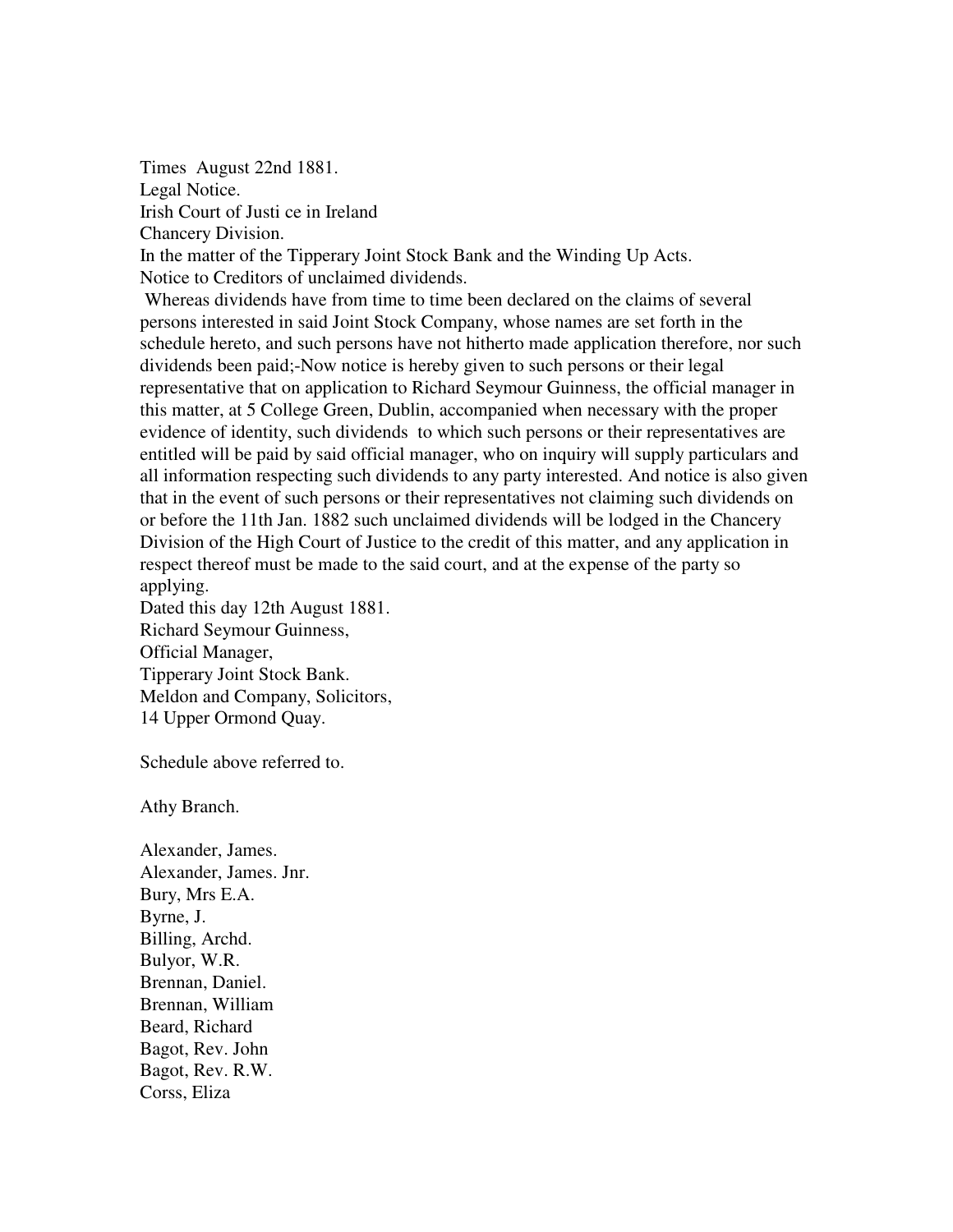Carmichael, George Coogan, Thomas Cullen, Rev. Thomas McMahon, Rev. L. Cremmin, Rev. L. Connolly, William. Cassidy, James A. Clayton, W.B. Deaue?, Joseph W. Dowling, Denis. Daly, Anne. Duen?, John Doran, Patrick Charles Elliott, Rev. Charles Gleeson, Timothy. Hawkoshaw, Hugh Hayden, James Hickie, James Handron, William Judge, A.E. Lyons, Joseph McDonald, Alexander Maher, Patrick. M'Cullagh, S Young. Oxford, John Percival, Mary Reeves, Mary Scott, Alice Taylor, George. Taylor, Joseph Tomlinson, Mary Twainley, Rev. John Turner, John J. Walsh, John Weir, Duff Weir, james Walsh, Thomas.

August 1st 1861 County Tipperary North Riding Assizes Nenagh, Tuesday, July 30th. Mr. Justice O'Brien took his seat this morning at ten O'clock and proceeded with the trial of Lizzie Eugenie Whittaker versus James Whittaker.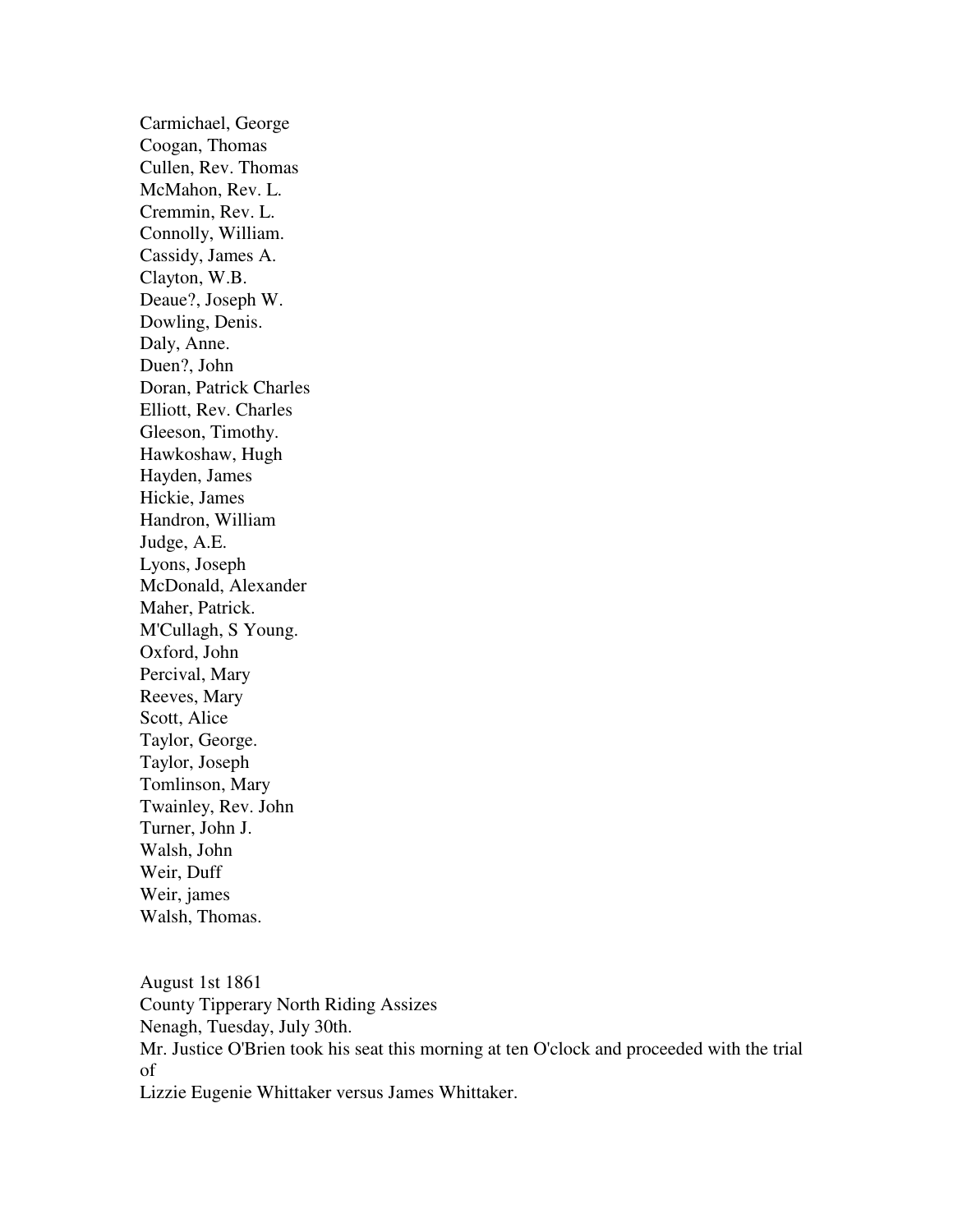This was an action of trespass and trover.

The plaintiff is a widow, and is sister in law of the defendant. The plaintiff's husband, previous to his marriage live with his sister in Palmerstown Place, in the city of Dublin, and on his sister being appointed to be teacher in the National School in Birr, she left with her brother her furniture, which he subsequently, on his marriage, brought to a house he had taken in Terenure, in the County of Dublin, upon his death the defendant, with his sister, went to the Plaintiff's house and took away the goods, which she (the sister) maintained were her property, and not that of the husband of the plaintiff, and on that occasion the alleged assault took place.

The case is still at hearing.

Extracted from the Principal Registry of her Majesty's Court of Probate, Ireland. August 22nd 1865.

# Abstract of Citation.

To Kate Crowley, widow, Mary Anne Crowley, Kate Crowley, the younger,.Jane Crowley, Agnes Crowley, and James Crowley, all of 85 Fulton Street, Brooklyn, New York, USA, the widow and children, and only next of kin of James Crowley, late of Templemore, in the County of Tipperary, deceased.

Take notice that a citation has issued under seal of her Majesty's Court of Probate, dated the 11th day of August, 1865, whereby you are cited to appear, within 30 days after the publication of this notice, and to accept or refuse letters of Administration of the personal Estate and Effects of the said James Crowley late of Templemore, in the County of Tipperary, deceased, your late husband, and father respectively, or show cause why the same should not be granted to Thomas Drury, who claims to have an interest in the goods of the said deceased, with an intimation that in default of your appearance the said letters of Administration will be granted to the said Thomas Drury, or his substitute. Dated this 12th day of August 1865.

Wm. Wiley, Register.

Times August 22nd 1881. Legal Notice. Irish Court of Justi ce in Ireland

Chancery Division.

In the matter of the Tipperary Joint Stock Bank and the Winding Up Acts. Notice to Creditors of unclaimed dividends.

 Whereas dividends have from time to time been declared on the claims of several persons interested in said Joint Stock Company, whose names are set forth in the schedule hereto, and such persons have not hitherto made application therefore, nor such dividends been paid;-Now notice is hereby given to such persons or their legal representative that on application to Richard Seymour Guinness, the official manager in this matter, at 5 College Green, Dublin, accompanied when necessary with the proper evidence of identity, such dividends to which such persons or their representatives are entitled will be paid by said official manager, who on inquiry will supply particulars and all information respecting such dividends to any party interested. And notice is also given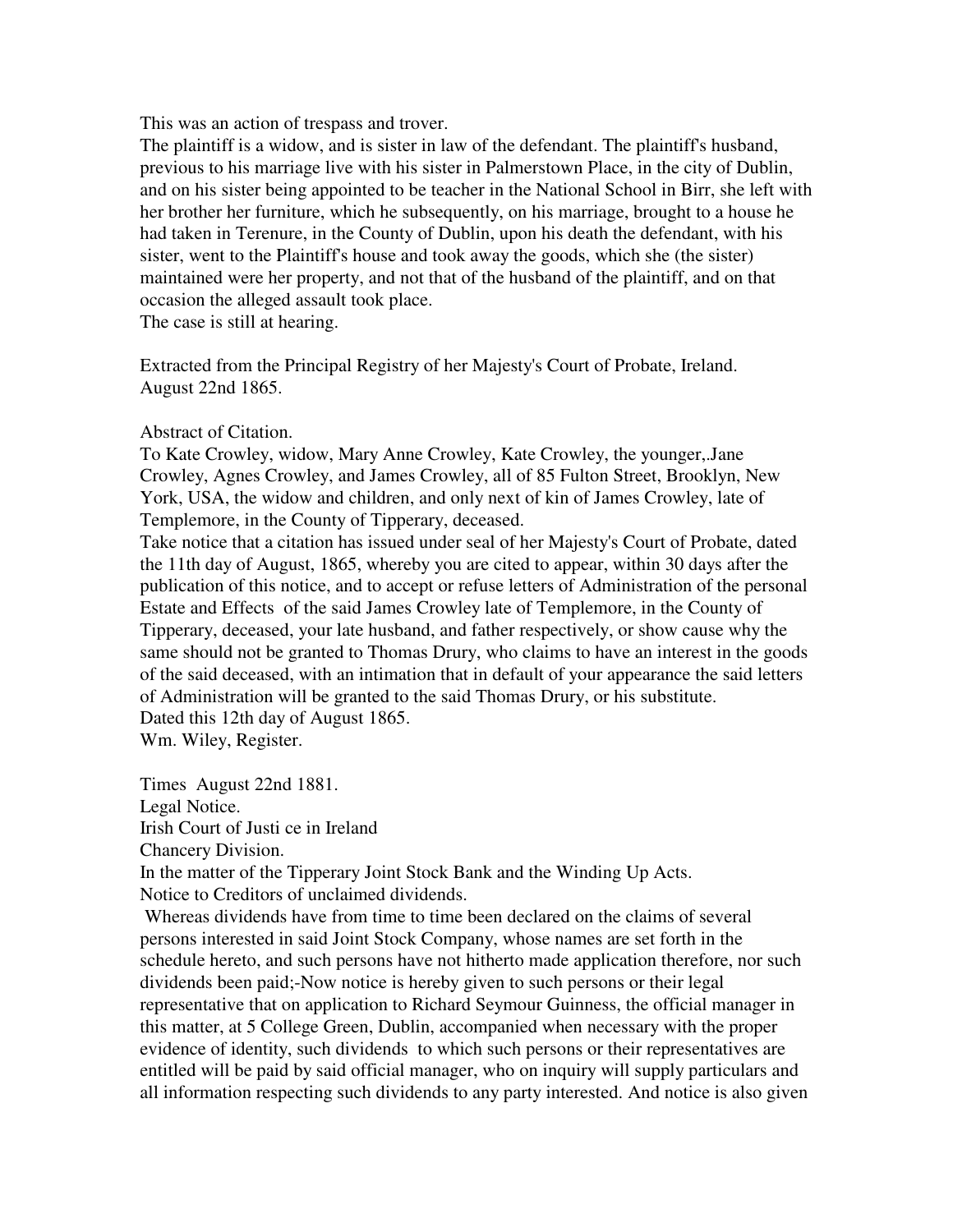that in the event of such persons or their representatives not claiming such dividends on or before the 11th Jan. 1882 such unclaimed dividends will be lodged in the Chancery Division of the High Court of Justice to the credit of this matter, and any application in respect thereof must be made to the said court, and at the expense of the party so applying. Dated this day 12th August 1881.

Richard Seymour Guinness, Official Manager, Tipperary Joint Stock Bank. Meldon and Company, Solicitors, 14 Upper Ormond Quay.

Schedule above referred to.

Carlow Branch.

Byrne, Nancy and Charles Browne, Henry Byrne, Hugh Browne, John George Cleary, Walter Cummins, James Coffey, Ellen Curry, John Cooke, Robert D Dillon, John Edge, William Kelly, James Kerwan, John Kinsella, Rev. W. Kenna, Thomas Leonard, T.S. Lawlor, William Lindsay, Mrs. E. M'Cormick, Anastatia M'Donald, Augustus M'Wey, Thomas Malcomson, F.R. Nolan, James Nolan, Bernard Nolan, Eliza Nolan, James Newton and Singleton. Timmins, John Taylor, W.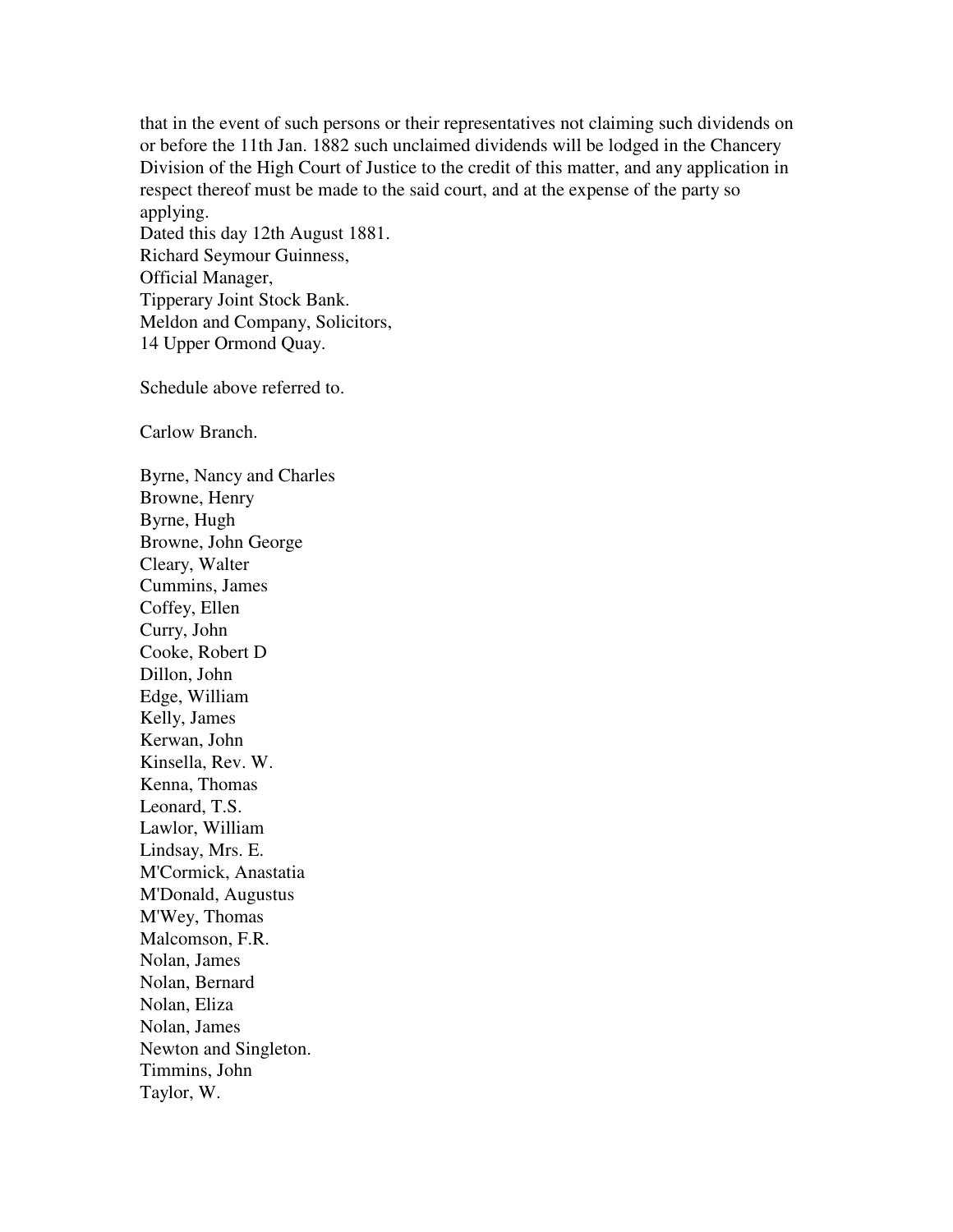Taylor. W Whelan, John Walsh, Very Rev, James Ward William.

Times August 22nd 1881. Legal Notice. Irish Court of Justi ce in Ireland Chancery Division. In the matter of the Tipperary Joint Stock Bank and the Winding Up Acts. Notice to Creditors of unclaimed dividends.

 Whereas dividends have from time to time been declared on the claims of several persons interested in said Joint Stock Company, whose names are set forth in the schedule hereto, and such persons have not hitherto made application therefore, nor such dividends been paid;-Now notice is hereby given to such persons or their legal representative that on application to Richard Seymour Guinness, the official manager in this matter, at 5 College Green, Dublin, accompanied when necessary with the proper evidence of identity, such dividends to which such persons or their representatives are entitled will be paid by said official manager, who on inquiry will supply particulars and all information respecting such dividends to any party interested. And notice is also given that in the event of such persons or their representatives not claiming such dividends on or before the 11th Jan. 1882 such unclaimed dividends will be lodged in the Chancery Division of the High Court of Justice to the credit of this matter, and any application in respect thereof must be made to the said court, and at the expense of the party so applying.

Dated this day 12th August 1881. Richard Seymour Guinness, Official Manager, Tipperary Joint Stock Bank. Meldon and Company, Solicitors, 14 Upper Ormond Quay.

Schedule above referred to. Clonmel Branch. Byrne, Catherine. Butler, John. Brennan, Richard. Butler, Standish, Brien, Andrew. Birmingham Bank. Burge, George. Banfield, Peter R. Carney, Mary. Brennan, Richard.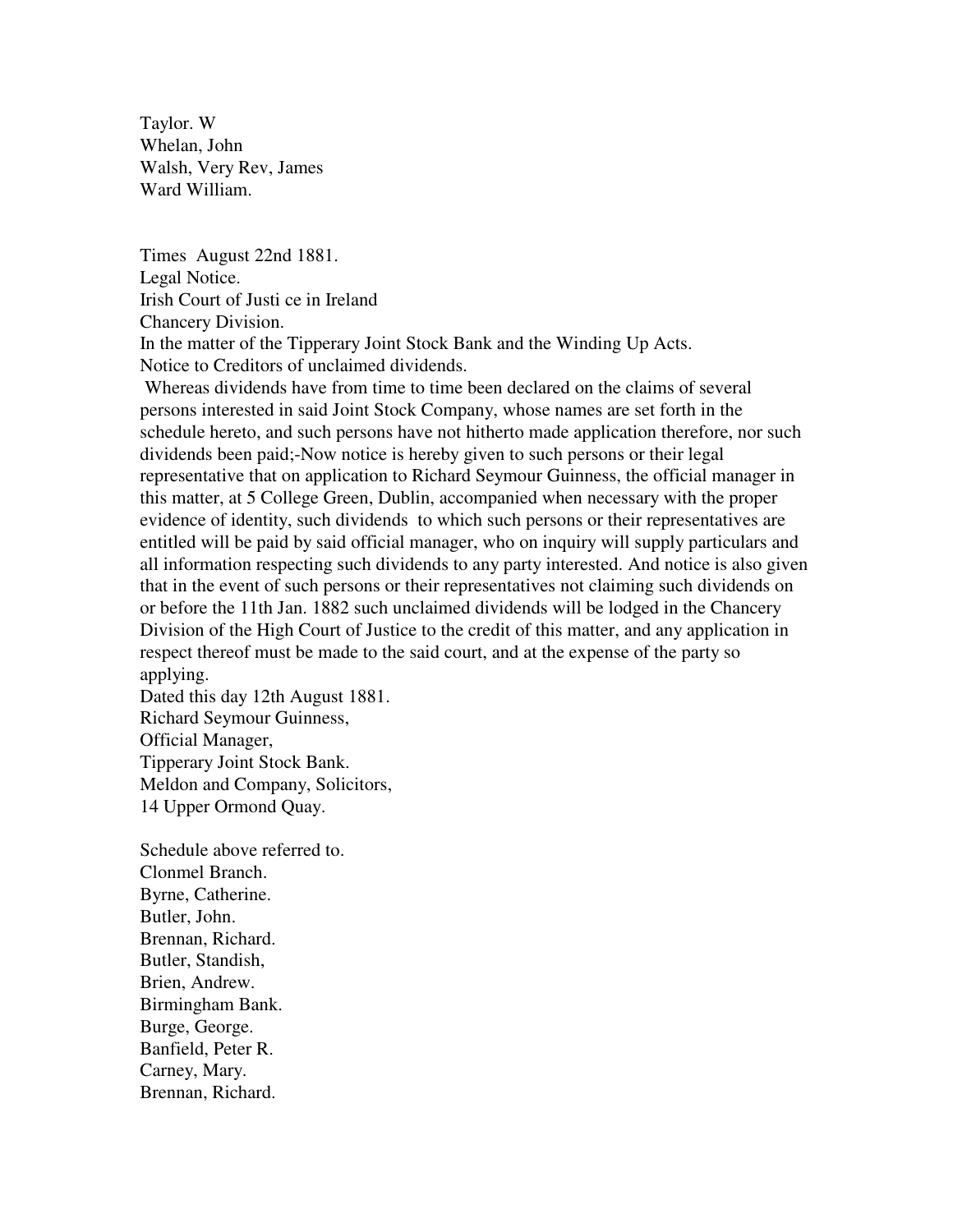Connolly, Maurice. Condon, Patrick. Cleary, James. Copeland, Charles, Yorkshire Bank. Clench, Edmund. Cherry, R.W. Daniel, Catherine. Deady, Patrick. Everard, Richard. Fosberry, Wm. Fitzhenry, Edward. Higginson, Chas. Harvey. Wm. J. Harney, James, deceased. Hurley, Margaret. Hickie, Thomas. Hodge, Wm. C. Hoghton, A.A. Kendrick, Pierce. Kelly, Thomas Kelly William. Laffan, Archibald. Landy, Philip. Lermitte, J.H. Mulcahy, Thomas. Mullally, Ellen, Mackey, Catherine. Mullens, Ellen. Nael. Con. Newton, Deborah. O'Neill, James O'Donnell, Pat. Phelan, Patrick. Power, Rev. James. Ryan, Ellen, Ryan, darby. Ryan, Edmund. Sullivan, Cornelius. Slattery, Michael. Shea, Edmond. Swayne, John. Sadlier, Emma Sweeney, Edward. Sichel, J.F. Thornton and Sons.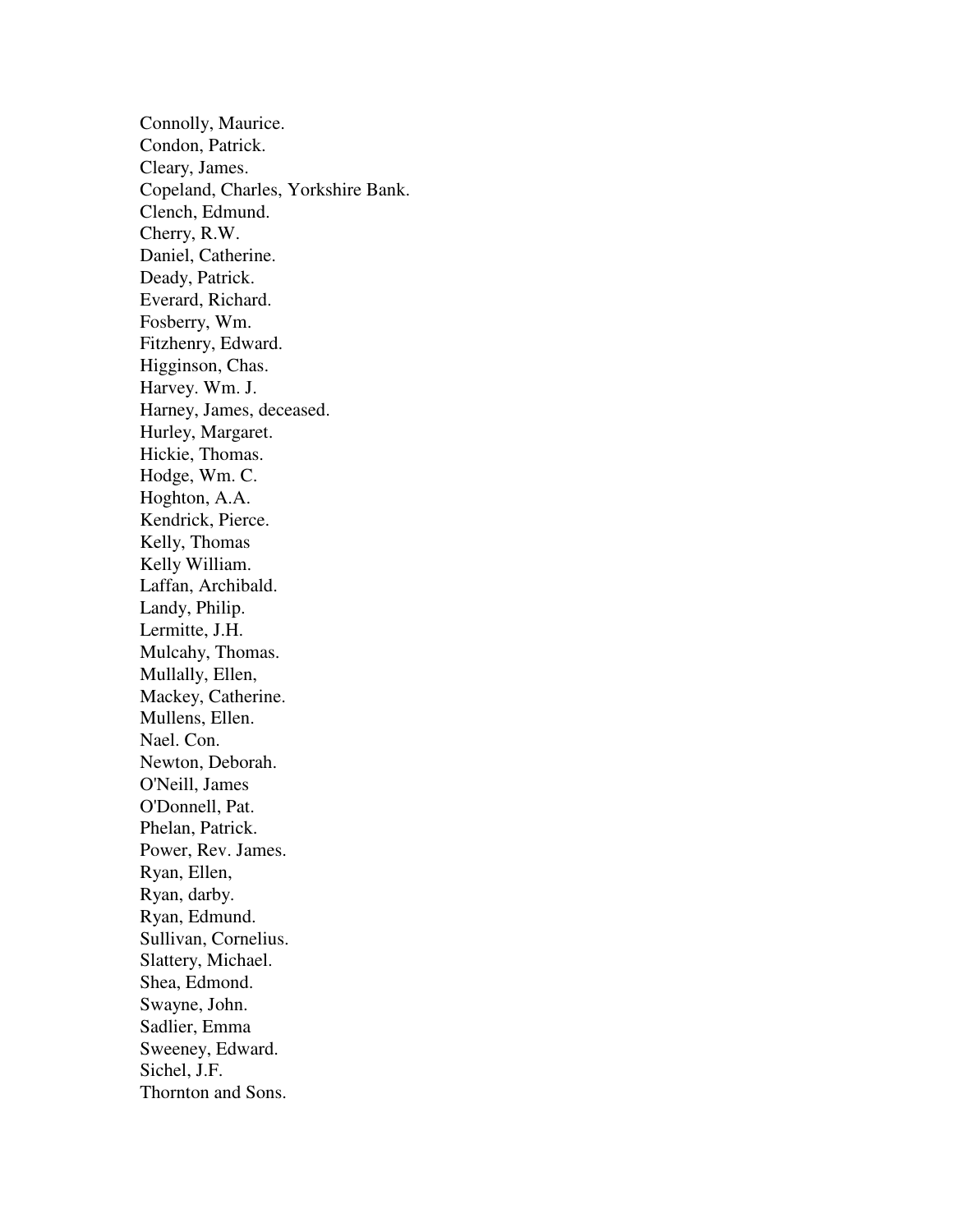Wall, Mary. Wall, Johanna. Wall, Edmond. Wall, Patrick. Whelan, Mary Carrick-on-Suir. Bryan, William Butler, James Broders, Thomas Brien, Nicholas Briscoe, George Cummins, Michael Cox, Hon Mrs Cahill, Patrick Connolly, Johanna Dunne, Patk. Dee, Bridget and John Dowley, Michael Dunphy, Bridget Drohan, Catherine Foley, Michael Fitzpatrick, Anne Flynn, John Fox, John Frazer, John Fogarty, Julia Forrestal, Margaret Hurley, Patrick Howley, Anthony Heneberry, James. Jordan, Benjamin Kerly, Jno and Ellen Leech, Eliza Maher, Catherine Morris, William Mullally, John Mandeville, J.H. Nugent, Catherine O'Donnell, Catherine O'Farrell, R.J.

Tobin, John. Toomey, David. Walsh, Michael.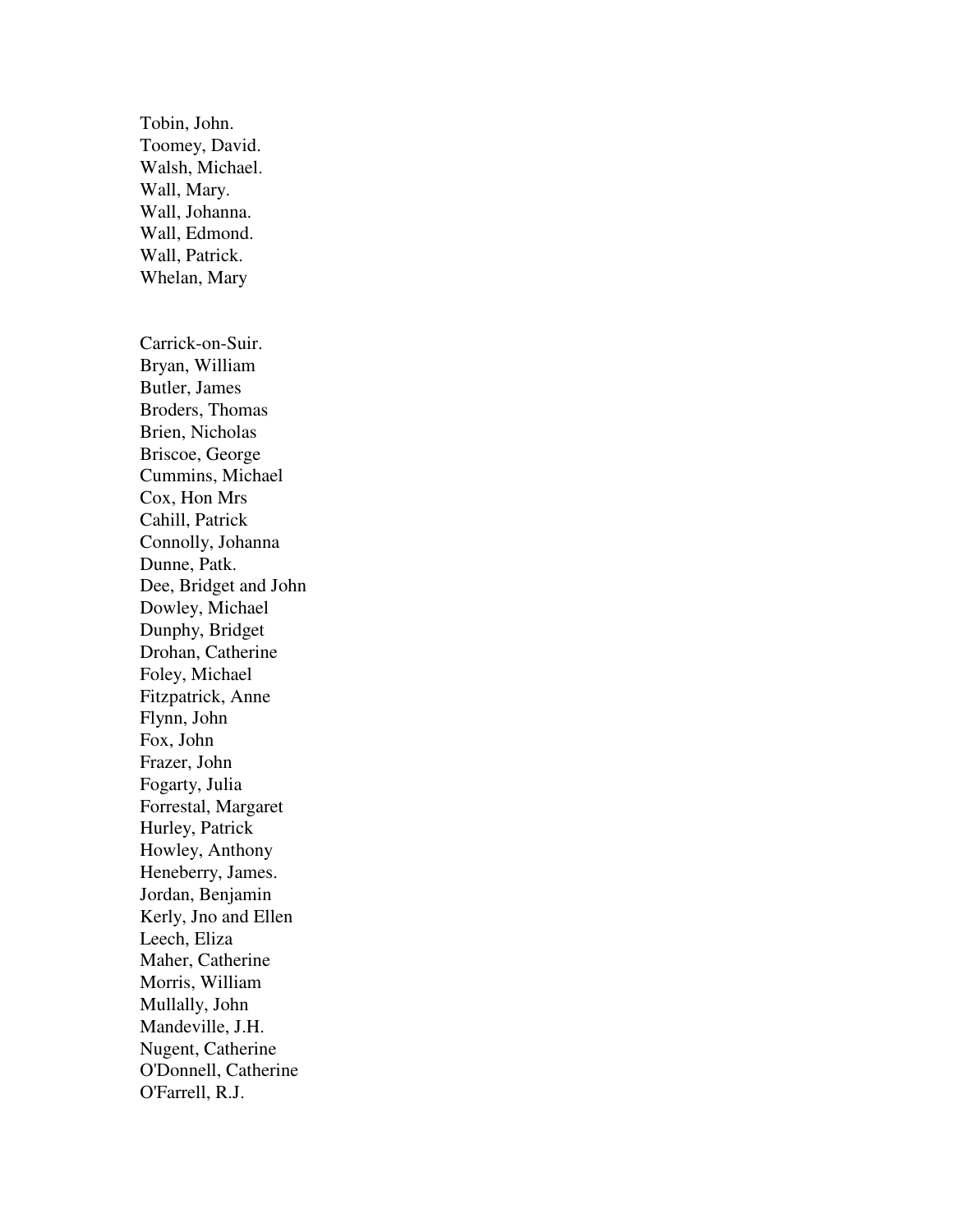Phelan, Thomas Phelan, Richard Power, Thomas Power, Maurice Power, Edmond Prendergast, Johanna Rorke, Patrick Shea, Thomas Scully, Rodolph. Sullivan, John Slattery, Pierce Wall, Margaret Walsh, David. Nenagh Branch. Ashton, Daniel Ardill, Jas Andrews John Bourke, Cornelius Blackwell, James Braddell, John W. Boothe, Thomas Bowles, J.W. Barnes, Charlotte Badcock, Henry Cain, Mary Cleary, Honora Moylan, B Cooney, Patrick Cashel, Eleanor Cash, Mary Cleary, James Cunneen, John Cummins, Ellen Carroll, John Doolan, Anne Darcy, John and son Ely, Henry B. Fawcett, John Flannery, Honora, Scanlan, M Flannery, D. Falkiner, Thomas Fogarty, Patrick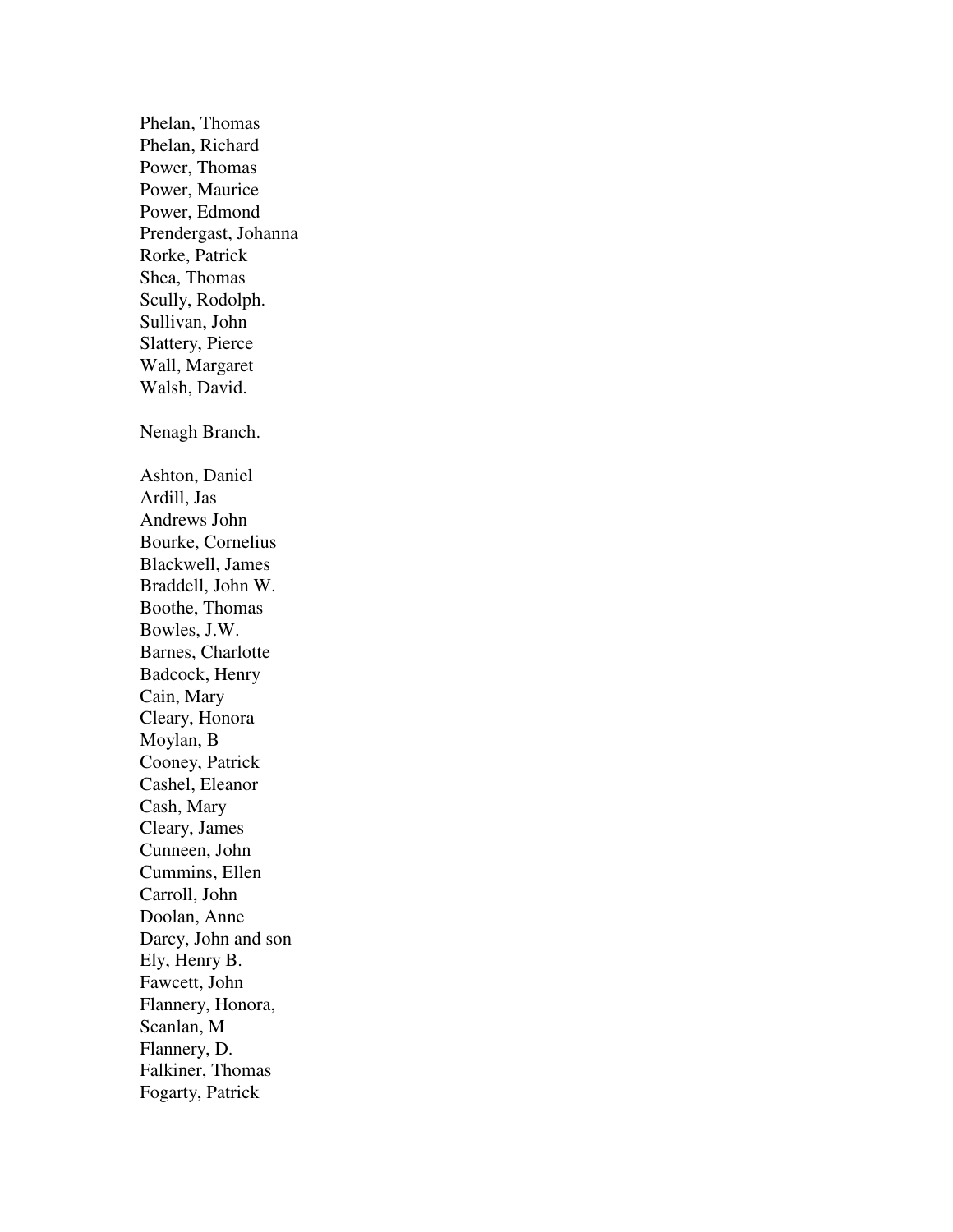Fawcett, John Guilfoyle, John Gleeson, Michael Gleeson, Darby Gaynor, Michael Going, Letitia Going, Charles Going, Caleb Higgins, Margaret Hanly, Michael Heffernan, Ellen Hayes, Patrick Hogan, William Hogan, Bridget Horne,? James Henian,? Rev. W.T. Jones, William Jackson, John Andrew Kelvey, William Kennedy, Rody Kingsley, J.B. Kennedy, Pat. Lee, George Lane, A. Lawler, John Magrath, John Meara, Mary M'Kenna, Denis Meara, Michael Meara, John Maher, Rev. Thomas Mitchell, J.S. Mara, Michael Meara, Margaret Mahony, Thos. Minnette, Edmd. Middleton, Thos. M'Donnell, W.R. Montgomery, John Mara, Michael O'Neill, Rev. Michael O'Brien, James Otway, C.G. Power, Samuel D. Ryan, Andrew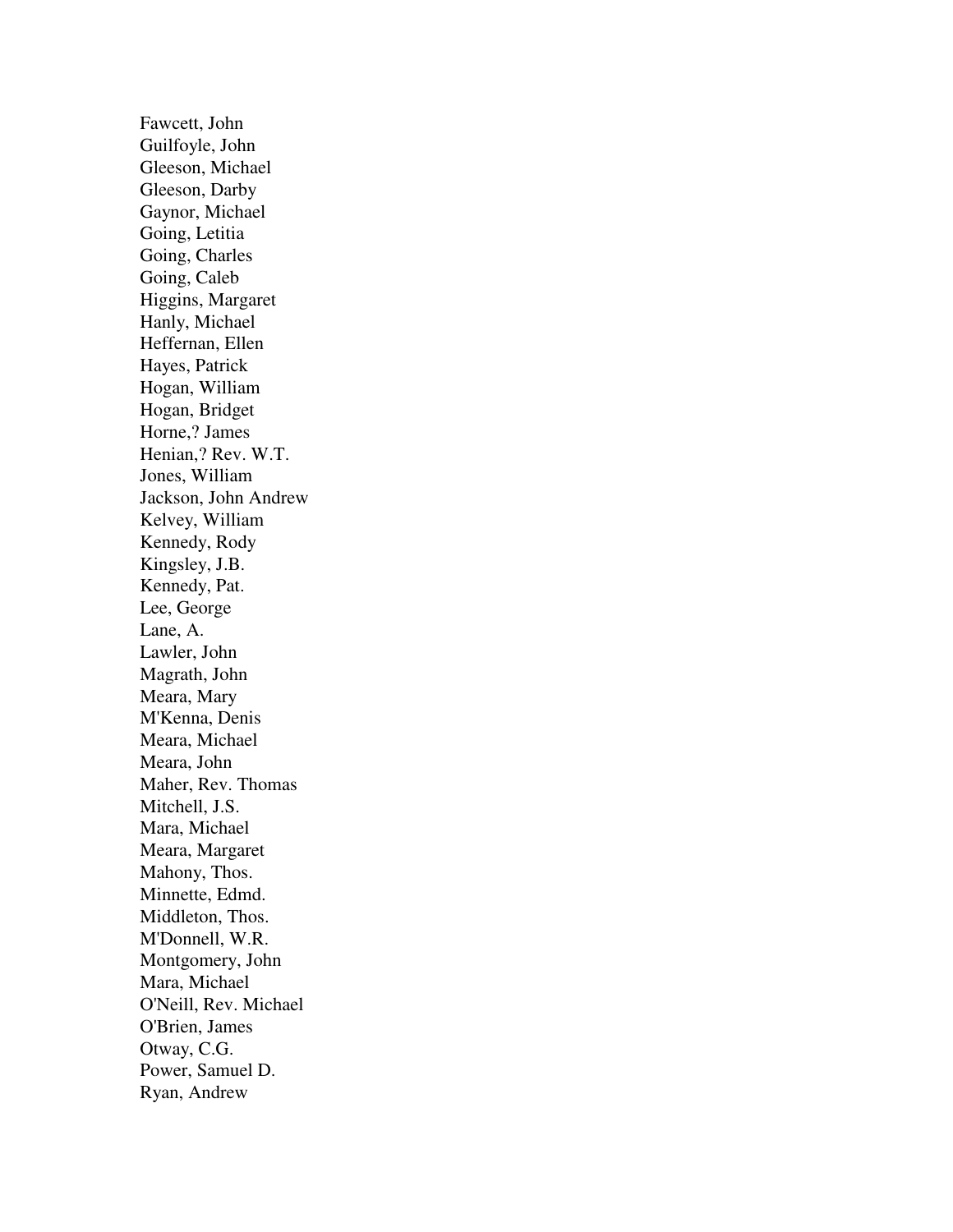Read. A.H. Rock, James Synge, Julia Stapleton, Catherine Scanlan, Rev. Michael Smith, William Tierney, Con and Pat. Vaughan, Rev. D Whelan Rody Walker, John M. Wolfe, John Waller, Edmd. Young, Henry.

From the Times Feb 21st 1863 Consolidated Chamber-Yesterday. Mr. Justice Fitzgerald sat yesterday in the Court of Queen's Bench to hear chamber motions for the three Law. Courts.

Breach of Promise.

Miss Mary Anne Franklin V. Thomas Price.

Mr. Shaw. Q.C. applied in this case that the venue be changed from Limerick to Tipperary. It was an action brought by a young lady, who is yet in her teens, against the defendant for breach of promise of marriage. The defendant admitted the promise to marry, but pleaded that at the time he made it he was in a delicate state of health and unfit to marry. (Laughter). He was anxious that the time for its fulfilment should be extended until he would get better.

Mr. Rollestone-That is a Tipperary man. (Laughter).

Mr. Shaw, Q.C. said that both parties resided in the neighbourhood of Clonmel. The defendant in his affidavit stated that the cause of action arose in the South Riding of Tipperary, and it would be necessary for him to examine several witnesses residing in that district. The attendance of the defendant would be essential at the trial.

Mr. Justice Fitzgerald-Where does the young lady reside?.

Mr. Shaw. Q.C. said he was not informed where the plaintiff lived. The question as to change of venue was one of convenience between the parties.

Mr. Murphy who had just come into court, said he appeared for the defendant, and asked to have the motion postponed to enable him to have an additional affidavit filed. His Lordship allowed the case to stand until the next sitting.

February 22nd. 1927. Times

In a search of the Holyford Hills, County Tipperary, on Saturday evening, Detective Sergeant Murphy, Clonmel, and Sergeant Reilly, Dundrum, found at a place called Glenough, a dump containing a quantity of gelignite and detonators, revolvers, and ammunition, and, it is stated, a number of seditious documents.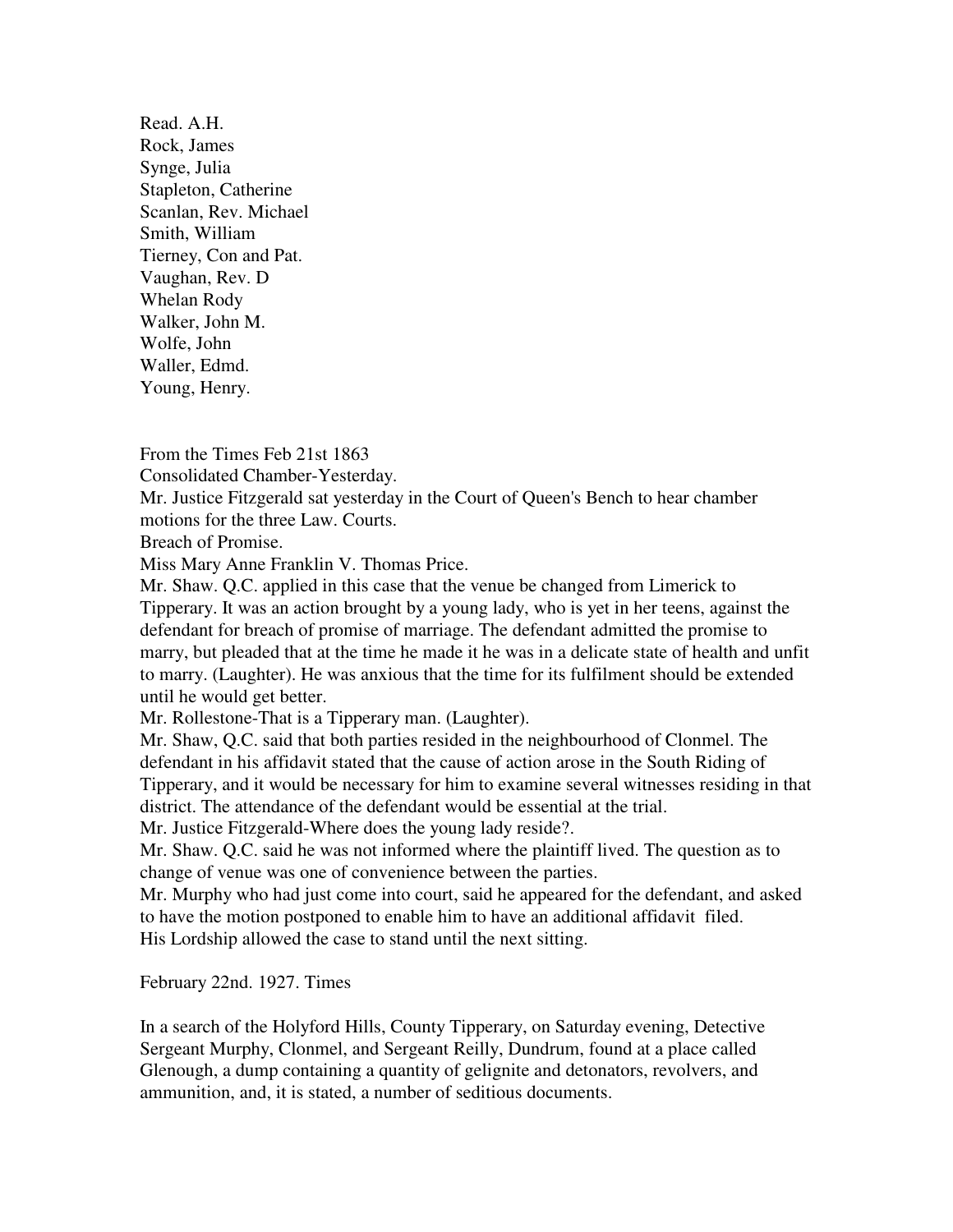# Jan. 21st 1911 Times.

There has just died, at Drombane, near Thurles, Mrs Bridget Carew, who was stated to have reached the great age of 103 years. She has been in receipt of an old age pension of 5s. weekly. She was quite strong and active up to a couple of days before her death, and was well able to attend to her household duties. Two years ago, when applying for an old age pension, she was unable to get a certificate of her birth, but she got a certificate of her marriage, dated the 17th Feb. 1835 which satisfied the pension authorities. The old lady retained her memory unimpaired up to the last.

# May 26th 1859

Her Majesty, by special desire, entrusted her safe keeping, when embarking for Osborne on Sunday last, to one hundred gallant Tipperary men, who formed her Guard of Honour, under Major Massy. The experienced naval and military officers present agreed that Europe could not produce a finer body of young men, and her Majesty and the Prince Consort looked with approving eyes on those fine tall soldiers of the Tipperary Artillery. Lieutenant-Colonel the Earl of Donoughmore, President of the Board of Trade, was present in uniform.--Tipp Free Press.

# Sept. 18th 1860

A woman named Joy has written from New York to the master of the Clonmel Workhouse, enclosing a first class ticket for the passage of a little chubby boy, who was left in the establishment some years ago, and who having no name was called the "Great Unknown". The letter also enclosed money to purchase clothes for the little fellow, and the master was chosen to see him off.

### Nov. 9th 1859

At the Petty sessions, Templemore, before James Mason, William Butler, and John Gore Jones, Esqrs.---Private John Ashton, of the 39th Regiment, was charged with attempting to shoot Mr. John Gally, messman. It appears the prisoner was employed in the kitchen, and that he was so often reprimanded for his slovenly manner, which vexed him, before his comrades, that he said he would go to his duty;--he went to his room and loaded his gun, and was rushing to do the deed when he was caught and send to the guardhouse. He was returned for trial to the Nenagh assizes.--Nenagh Guardian.

### March 22nd 1860

Nenagh, Tuesday, March 20th.

Thomas Donohoe was indicted for that he, on the 1st of November, 1859, inflicted grevious bodily harm upon Patrick Ryan.

It appeared that the prosecutor was in Edward Magrath's public-house in Holyford, with two of his brothers, and a number of acquaintances. The prisoner was drinking with them, and, taking offence at something he said, they put him by force out of the room, and threw him down. When he got up he struck prosecutor a violent blow on the forehead with a glass which fractured his skull. He was in consequence under medical care for six weeks.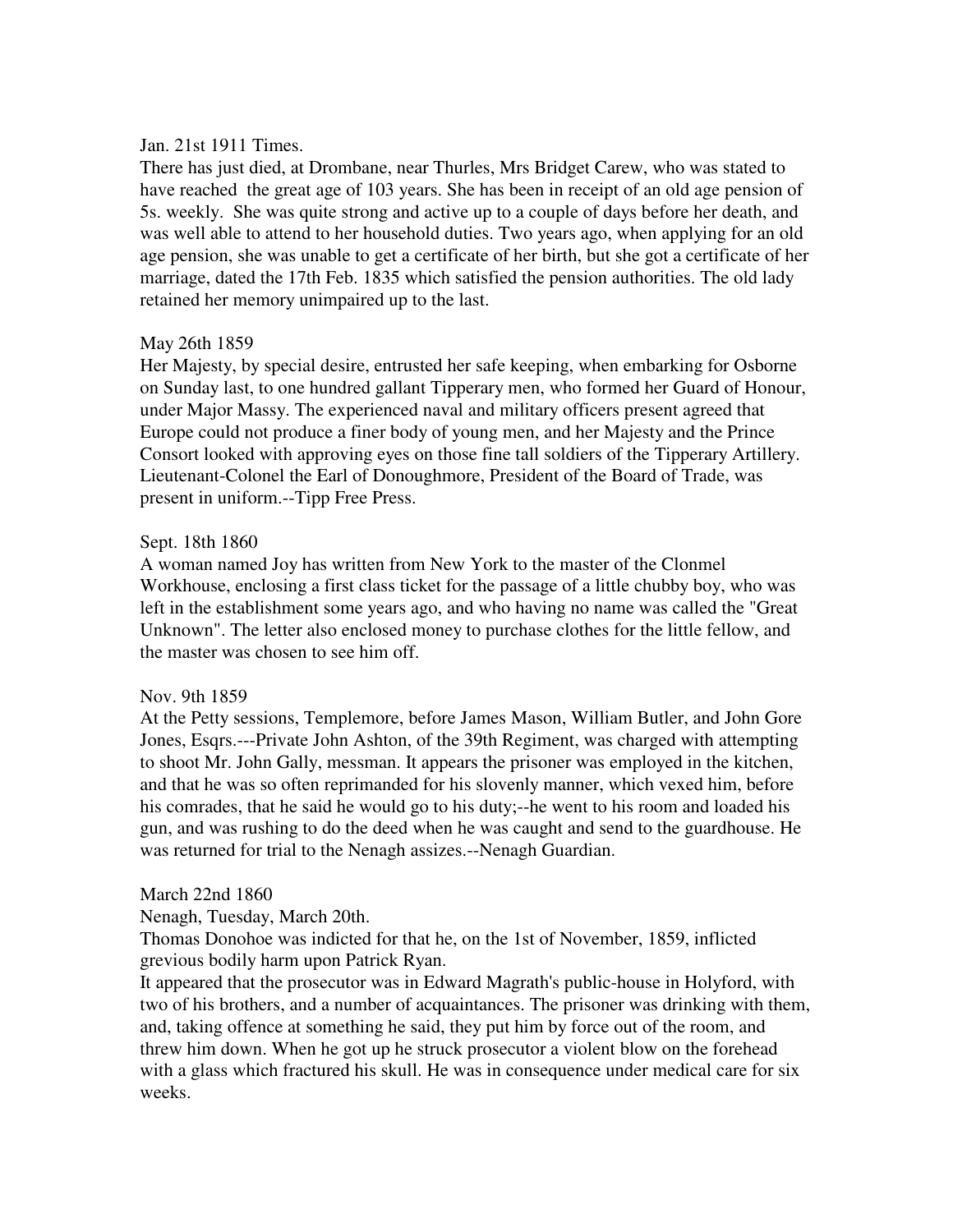The jury found the prisoner guilty of inflicting grevious bodily harm

Nov. 28th 1861

During the past fortnight Mr. Thomas Hackett. D.L. of Moor Park near Parsonstown, has distributed amongst the poorer tenantry on his estates, both in the King's County and Tipperary, nearly 60 tons of coal, and we learn that, should the present unfavourable weather continue, Mr. Hackett purposes making a similar distribution after Christmas. By acts such as this Mr. Hackett has won the regard and esteem of his equals, and the respect and gratitude of a contented tenantry.

July 23rd 1862. Record Court. (Ref. to County Tipp.)

The Lord Chief Baron took his seat at half-past ten O'clock. His Lordship than proceeded to try the ejectment case of Margaret Kennedy versus Edward Pennefather and others, which did not present any peculiar interest. It was an action to recover portion of the lands of Glencross, in this county, which was demised by the defendant, Mr. Richard Pennefather of Marlo, to the father of the plaintiff, who, with her sister, the other heir-atlaw-, is a ward in Chancery.

Counsel for the plaintiff, Mr. Serjeant Armstrong, Q.C. and Mr. J.B.Murphy, Agent-Mr. S. Walker. For the defendant, Mr. J.E. Walshe. Q.C. and Mr. C.H. Tandy. Agent-Mr. S. Walker.

Mr. Murphy stated the facts for the Plaintiff. When the lease made to the minor's father, and other documents were put in evidence, in order to show that the interest in the freehold was not affected by a decree which was given at Cashel Quarter Sessions in Jan. last, by Mr. Serjeant Howley, against a man named Lamb, the step-father of the wards of court, but who has since emigrated to America.

Mr. Walsh Q.C. addressed the jury for the defence, which was, that under the ejectment in January, possession of the land was given up by the late tenant, in whose name the receipts for rent has been drawn for several years past.

The Court held that, in point of law, the last tenant, Lamb, was a mere stranger to the freehold, and having left the case with the jury, they found a verdict for plaintiff, with 6d. Costs.

Mr. Walsh Q.C., said that in order to waive all further litigation between the parties, his client was willing to give immediate possession to plaintiffs, on payment of the rent then due, with a sum of £25 for cropping the lands.

This arrangement was accepted by counsel on the other side-the present verdict being allowed to stand.

From the Irish Times July 28th 1987.

The Parish of Dolla, Co. Tipperary.

The Young Ireland leader, Fr. John Kenyon, opened his address to John Mitchel, Thomas Francis Meagher, and William Smith O'Brien with, "We the United Irish Repealers of the Parishes of Templederry, Glankeen, Lattera, Annameadle, Killeneave, Dolla,

Upperchurch, Kilmore, Ballinaclough, Templebeg, Ballymackey, Nenagh, Lisboney,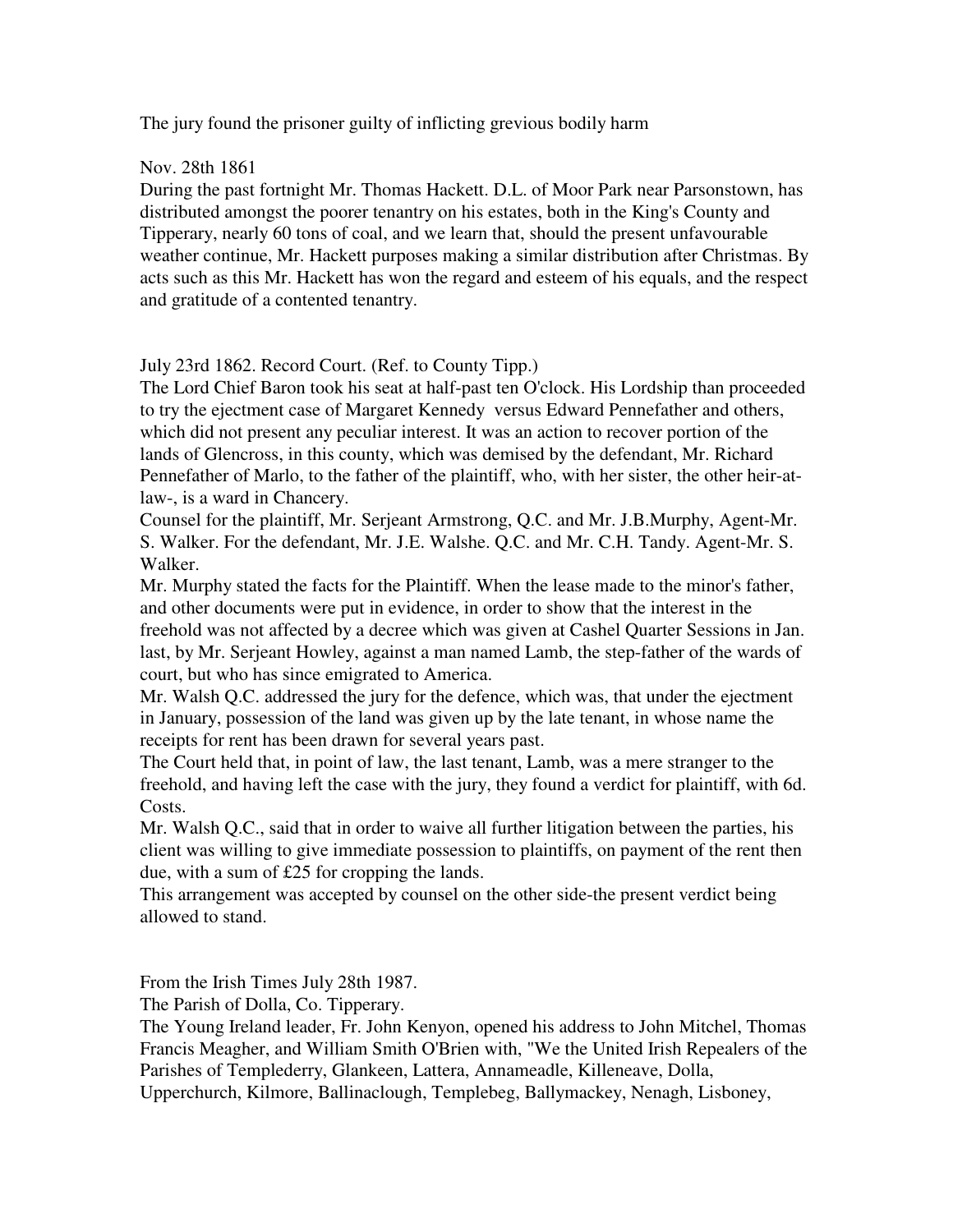Drom and Inch, Holycross, Thurles, Kiloscully and Templemore, assembled in public meeting at the Templederry Wall, on this 16th day of April 1848......". The civil Parish of Dolla, Co. Tipp came to an end in 1898, and the Roman Catholic Parish became part of what is now the Parish of Killanave and Templederry. The first of these is spelled Killiniffe on Sir William Petty's map of 1865, on the North east of the Parish of Dolla, heirin spelled Dollow. "The Civil Survey 1654" for County Tipperary gives the "Meares and Bounds of the sayd Parish" as follows.

"And first beginning on the Woods of Comane on the South of this Parish where meeting with the Parish of Kylnaneafe, and from thence leading Eastwards through heathy hills and pastures till comeing to ye river of Geagh at ye village of Connyne.......till coming to a place called Gowle Keamy, and from thence leading by a brook called Fowrangaruffe (Fauran Garbh, the well/spring/a pool where cattle stood to cool themselves.), till coming to a brooke called Bellaboe, where leaving the Parish of Kylnaneafe, and meeting with the Parish of Ballynecloghy, and thence leading by a brooke through the towne of Traverstown and Tullomoyline till comeing to the river of Geagh, where alsoe this Parish is bounded with ye Parish of Ballynaclohy, and thence leading by the sayd river of Geagh, till coming to a place called Inshybryne, where leaving the sd Parish of Ballynaclohy and meeting with the Parishes of Nenagh and Kylemore.....and from thence leading out of a greene pasture by a pathway to the hill of Donnogee Rill on the north.....to a shrubby ditch called Cranenasellyny.......thence leading by a line already sett forth......till comeing to a place called Loghkill where meeting wth the Genll Lyne of this Barony where this Parish is partly bounded with the territory of Owney and partly with the territory of Keilnalongurty in the Redd mountains of Slieve Elim on ye South of this Parish and soe to the woods Comane where wee first begunn."

The Civil Survey 1654 gives the following as the owners of land in this Parish as of 1640.

John Grace of Ballylensey, Irish Papist shared 171 acres at Tullomoyline, with William Glysane, of Bollybeg, Irish Papist.

John Grace, of Boltyny, (Buailtini, little ledges of sand in a creek,), but Boolteeny today shared 250 acres at Kyloffett (Kiliffet today) and Boltinny with Teig Kennedy, of Boltinny and Rory Kennedy of Ballynaclohy, (All Irish Papists), upon which land stood two thatcth cabbins.

 Pierce Grace, of Curraghleagh, Conor Ryan of Killanasarily, Roger McConor, Daniell McConor Kennedy, Gent of Dolla, and Morragh Kennedy of Traverstown, Gent, all Irish Papists, shared 230 acres at Barnagore and Curraghliegh, with the Countess of Ormond, English Protestant.

Two more Conor Ryans, one of Conyne, and the other of ? , described as gent, and Donogh Ryan, Irish Papists, shared 248 acres of Conyne and Beha.

William Kennedy, of Ballyndiganny, shared 160 acres at Bohirealody and Lisgarruffe with Teig Birragra of Lisgarruffe (Irish Papists) and Morrogh Kennedy of Traverstown.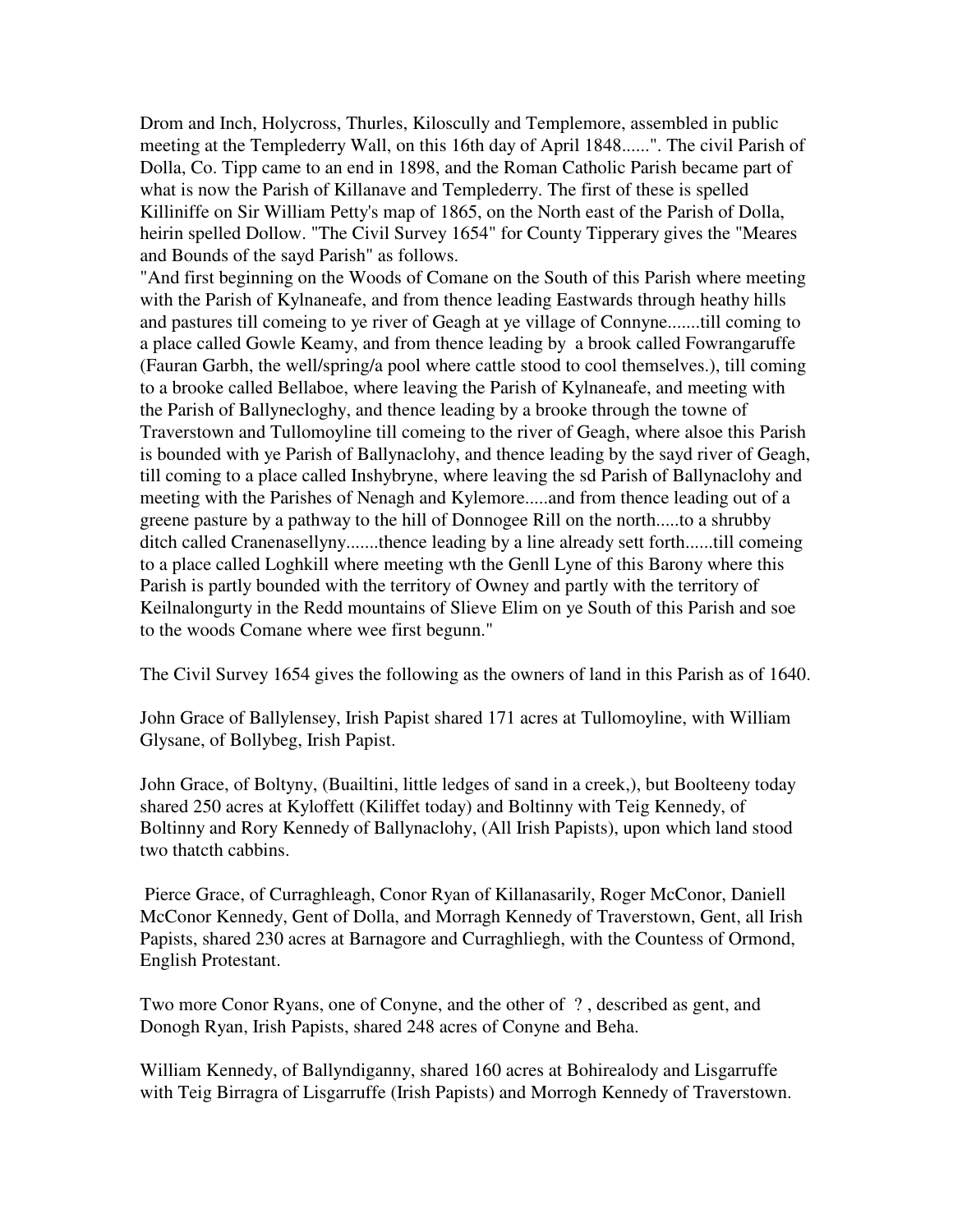Marcus McGrath of Blean, Esq. and Mlaghlin Quinline of Lissine, (Irish Papists). shared 468 acres at Traverstown, which townland, shown on the map as outside the Parish , had ruined walls of an old Castle with a mill seate and a brooke running through it and two thatcht cabins. The village of Dolla is five miles from Nenagh, and Samuel Lewis in his Topographical Dictionary of Ireland says that the Parish is situated "at the termination of the Anglesey new road from Tipperary to Nenagh. The only seat given if Traverstown of T. Going Esq. Lewis mentions that "some remains of the old Church on the demense of Kilboy, here shown on the neighbouring parish of Killmore, on the west.

'Ainmneacha Gaeilge na MBaile Poist' gives the Irish of Dolla as being An Doladh being defined as 'a loop'. One wonders if the river of Geagh amd the brooks of Foweangarruffe and Bellaboe are still so called. The strangely named Brokenplow at the centre of the Parish may be derived from Bruach an Phla, the bank/edge of the plague.

The Times, June 22nd. 1914.

Pensioner's lapse of memory.

Cashel, Saturday.

An interesting case was heard at the Golden (Co. Tipperary) Petty Sessions Court today. A man named William Hanrahan, living at Kilfeacle, Tipperary, applied for the old age pension, and was granted a five shilling pension from the Tipperary Pension Sub-Committee, as from the 21st. Jan. 1913. He continued to draw it up to the 2nd April. It was at his marriage in March last that he admitted he was only 65 years of age, although at the time he was in receipt of the pension. (Pension only granted when age of 70 is reached.) This slip cost him his pension. It appeared that the defendant had an older brother, who was also William but who died in infancy. Six years later the present bearer of the name arrived on the scene, and he was also christened William..

It was alleged that the defendant went to the local Parish Priest and represented himself as the elder William. He returned with the certificate, and the getting of the pension was a relatively easy matter.

Mr. Gleeson, Crown Solicitor, did not press for a heavy penalty.

The defendant when questioned by Mr. Gleeson, admitted the facts, and said that at the time he was 70. It was afterwards he knew he was not. He did not know he had an older brother of the same name. It was when his father and mother died he became aware of the older brother. Major Colley, who presided, said defendant was guilty of an offence for which a younger man would probably get penal servitude. The magistrates had taken a very serious view of the case, but owing to the circumstances they would let him off at a fine of  $£1$  or in default, a months imprisonment.

March 4th 1912. Old Age Pensions. Charge against Clergyman. Thurles Saturday. At a special court held today, at the Thurles RIC Barracks before Mr. Murray Hornibrook. R.M. the Rev. W.J. McKeogh, former Parish Priest of Kilcommon, Thurles,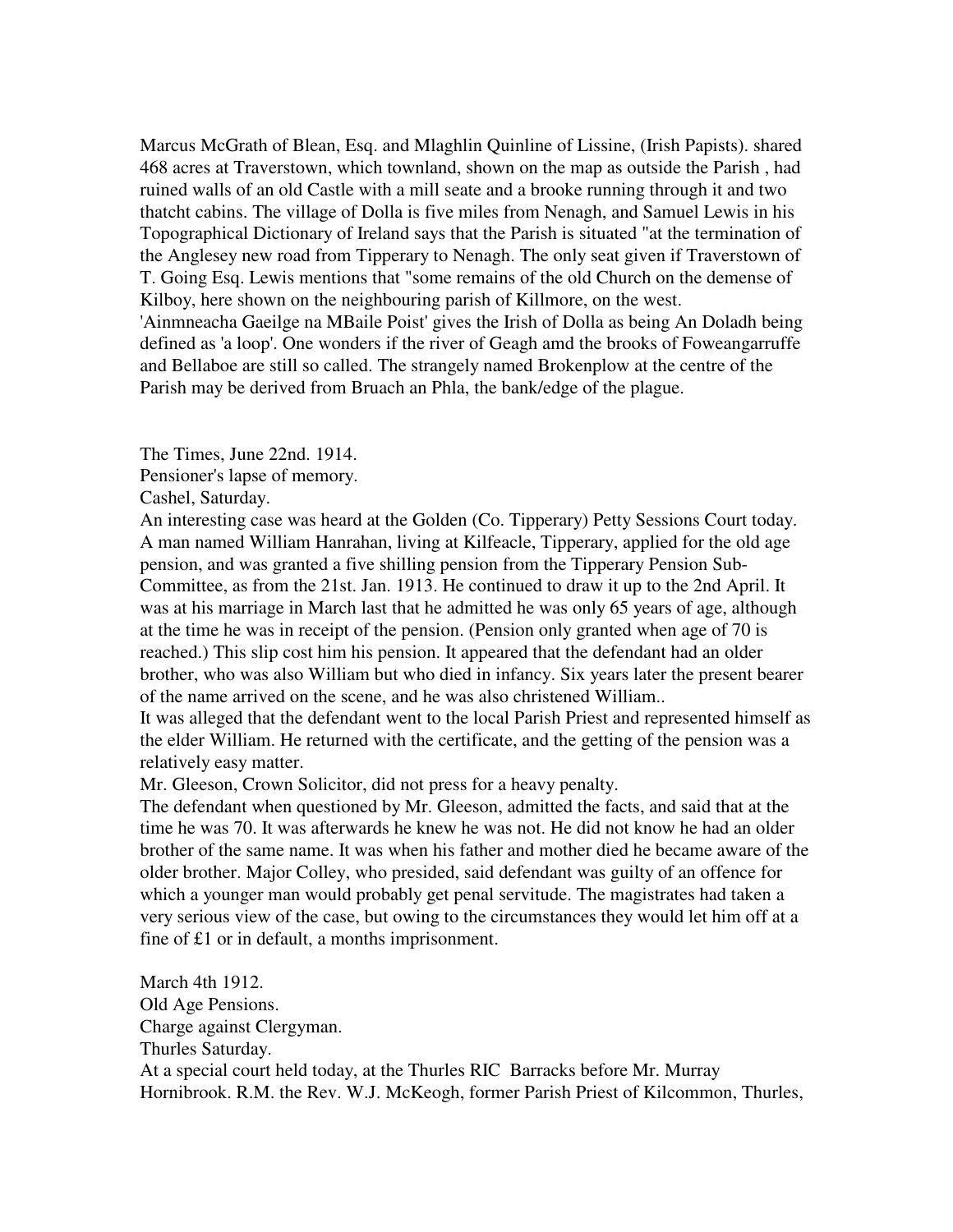was brought up charged with having issued to Patrick Ryan, of Lackin, Drombane, near Thurles, who was an applicant for an old age pension, a certificate, purporting to be an extract from the Parish Register, which certificate, the prosecution alleged, was not a true copy of the entry in the Register, and was false and misleading.

Mr. Michael Gleeson, Crown Solicitor, prosecuted, and the defendant was not professionally represented. A number of witnesses, including a bank manager and handwriting expert were summoned to prove to the handwriting in the certificate. The Parish Priest of Kilcommon, the Rev. Father Purcell, was summoned to produce the Parish Register, but did not attend. Father Ryan C.C. was examined, but said he did not have control of the Register.

On the application of Mr. Gleeson the case was adjourned for the attendance of Father Purcell, the accused being allowed out on his own recognisances.

March 6th 1912 From the Times. Old Age Pensions. Former Parish Priest Charged. Thurles, Tuesday.

At a special Court held today at the Police Barracks in Thurles today, before Mr. Murray Hornibrook, R.M. the hearing was resumed of the charge against the Rev. William J. McKeogh, late Parish Priest of Kilcommon, Thurles, now retired, of having issued a false certificate of baptism to an applicant for an old age pension. Father McKeogh was charged that, on or about the 27th Dec. 1910, while he was Parish Priest of Kilcommon, he issued a baptismal cert. to Patrick Ryan, of Lackin, Drombane, Thurles, to enable him to obtain an old age pension, which certificate purported to be an extract from the parochial registry, and to certify that the said Patrick Ryan was baptised in the Roman Catholic Church of Kilcommon on the 12th Jan. 1841, whereas the parochial registry contained no such entry, and said certificate was false and misleading, and intended to defraud. At a former hearing on Saturday last a number of witnesses were examined for the prosecution, including the wife of Patrick Ryan, who swore she gave Father McKeogh 5/. for the certificate. The hearing was then adjourned to this day for the attendance of the present Parish Priest of Kilcommon, Father Purcell, who was summoned to produce the Parish Register.

Mr. Michael Gleeson, Crown Solicitor, prosecuted, and Mr. Carrigan, solicitor, Thurles defended.

Father Purcell having produced the register, the accused was returned for trial to the Nenagh Assizes on Tuesday next, bail in £50 being accepted.

Nenagh Assizes. March 13th 1912.

The Old Age Pension Case.

The charge against Father McKeogh, late Parish Priest of Kilcommon, occupied the court until the adjournment. The jury found him not guilty of issuing a false baptismal certificate to an old age Pensioner.

May 3rd 1865 From the Times.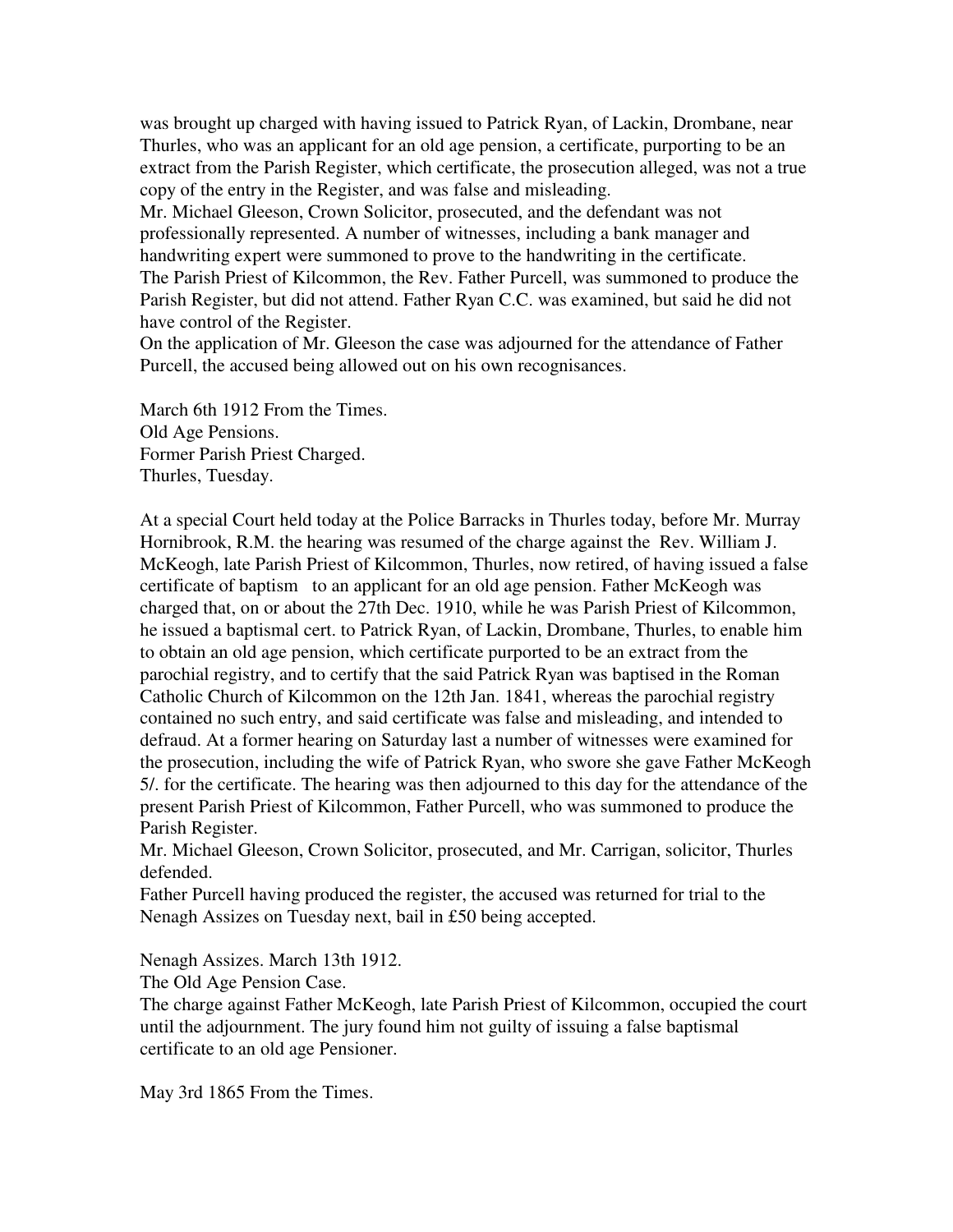Assisted Emigration to Canterbury, New Zealand.

"No Irish need apply".

To the Editor of the Irish Times.

6 Eden Quay, Dublin May 2nd, 1865.

Sir---As constant purchasers and readers of your paper, we trust that you will kindly allow us a little space for the following;-----

It appears that the dastardly howl of "No Irish need apply" has been taken up, and is being vociferated by, her Majesty's Provincial Government of Canterbury, New Zealand. This Government has lately issued circulars stating that they require emigrants of almost every class from the United Kingdom, and setting forth the greatest inducements for labouring men, mechanics and artisans, to proceed to that colony, offering them passages from London for £8.10, the current rate for a steerage passage being £15. A few days since we forwarded to London the application of a carpenter residing in the County of Tipperary, who is a man of undoubted character, having testimonials that could not be found fault with, and prepared to pay the £8.10. forthwith---an eligible emigrant in every respect. Here is the reply from London, verbatim.

"Quite impossible, the probability of an Irish application being so remote, that it is not worth while to spend even the postage upon it. "

We leave it to yourself and the people of Ireland to form your own and their opinion on this, to us, malignant and intolerant spirit displayed by the GENTLEMEN comprising her Majesty's Provincial Government of Canterbury towards Irish men and Irishwomen. After this, who will blame our people for flying to the Great Republic of the West, "Where a man is a man if he's willing to toil", and where Irish industry, Irish Valour, and Irish intellect are more likely to be acknowledged and rewarded than in the British colonies. We can show you ample and sufficient proof that the answer to the Tipperary man's application is a genuine copy of the original, which is held by your obedient servants, Wells and Holohan.

October 14th. 1859 From the Times copied from an American Newspaper. Blind Toadyism----Our excellent adopted citizens the Green Islanders, have one peculiarity--they annex every man of eminence who happens to have a Mac or an O to their name. They even swear that a Mac'erel is an Irish fish, and O'Nein is an Irish vegetable. They have just discovered that the Duke of Magenta, whose name is Macmahon, or Macmahony, or Make my honey, is an Irishman, and through his fathers, grandfathers, great grandfathers, and great great grandmothers into the bargain, have been Frenchmen (so Paddy says) for two hundred years, these poor infatuated Celts will have it that Macmahon is a genuine Tipperary bog trotter.

And the result is that these silly fellows have subscribed two thousand dollars to send to the Duke of Magenta a horse. Far better send him a jackass-it will be cheaper, for they need not go out of their committee for a prize specimen.

Sept 7th 1990 From the Times.

A Church Burial is to be held, possibly today, for the body of a man, believed to be a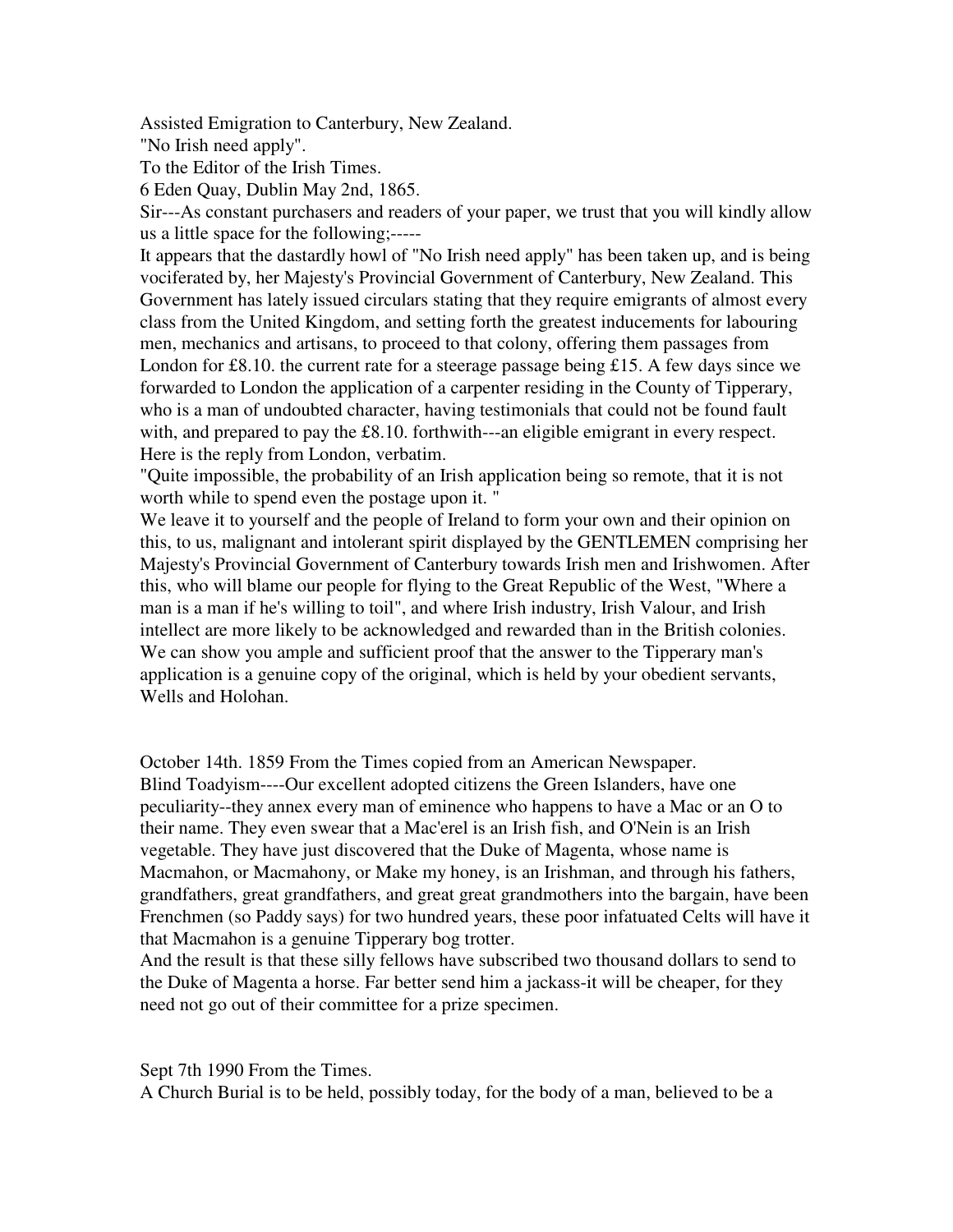member of the RIC, which was exhumed from a shallow grave in a wooded hillside in Co. Tipperary yesterday.

The body is believed to be that of Thomas Kirby, who was in his 40s and who came from the Glen of Aherlow. Research carried out by the Clonoulty Community Council suggests that he was kidnapped by the IRA in Co. Tipperary, possibly in January or February 1921, tried by a Sinn Fein court and shot dead at the spot where his body was found in the past week, at Turraheen, outside Rossmore. The site of the grave was said to have been well known locally among elderly people. For years after the killing, local people cutting turf in the area prayed at the spot which was marked with a cross of stones. The area was planted with pine trees 30 years ago, but the forestry workers left the area of the grave untouched. After hearing about the grave, the members of the community council approached elderly people in the area. The council is involved in restoring graveyards in the area and wished to give the body a Christian burial.

One of the members of the Council, said they were shown the grave by an elderly man from the area last Saturday. They dug up part of the grave and found a button and rosary beads. They then decided to call the gardai who completed the exhumation yesterday afternoon. The body was taken to Cashel Hospital where a post mortem was carried out by the State Pathologist, Dr. John Harbison. The Council member said the turf bog appeared to have preserved the body. The mans clothes were completely intact. She said the man appeared to have been dressed in a British Army uniform when he was shot. He had a cap with the Lincolnshire Regiment badge, an army tunic and great coat, all of which were well preserved.

It is not known if he had worn the uniform and was in service as an auxiliary or Black and Tan at the time he was seized by the IRA, or was dressed in the uniform by his captors before he was shot. According to the locals, Kirby was held for three weeks before he was shot. He was said to have been attended by a Priest before being shot by a firing squad. The IRA in the area was commanded by Dan Breen and Denny Lacey and there was a considerable amount of violence during early 1921 before the truce that year.

The Council member said that there had not been any objection or controversy over the exhumation and many people had expressed the wish over the years for a proper burial for the man. She had spoken to a number of people who remembered the incident and to one man who knew Kirby, but all wished to remain anonymous. The man who had known Kirby said he had not spoken about him for over 50 years.

The grave was found by another elderly man who was able to trace the site by following old bounderies.In pursuing the case the Council member studied State papers on the era, but was unable to trace many details. She believes he joined the RIC and served in Dundrum for only a few months before being kidnapped and killed.

## Clonmel Advertiser 18-9-1835

Two privates of the 95<sup>th</sup> Regiment, in passing through Caher, on route to Templemore, deserted, and sold their clothes, accoutrements, etc. two days after they went to Cashel, where one of them was apprehended by Police Constable Stack, the other surrendered voluntarily at the Barracks. A party of military and police apprehended the persons who purchased their appointments, one of whom, a comfortable farmer on the lands of Knockgraffin, had 60 balls concealed in a hole, a short distance from his house, and the